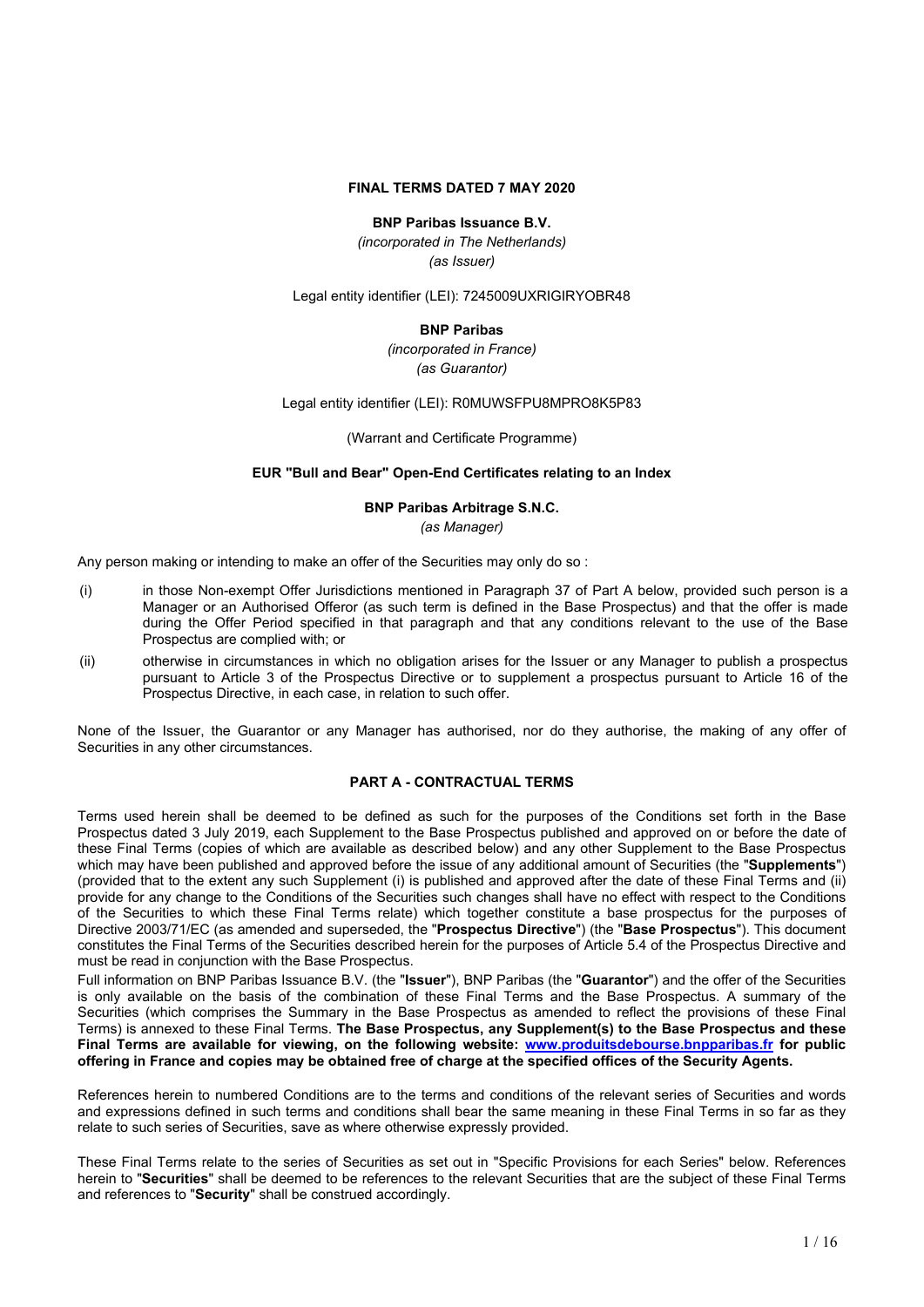## **SPECIFIC PROVISIONS FOR EACH SERIES**

| Series Number /<br><b>ISIN Code</b> | No. of<br><b>Securities</b><br>issued | No. of<br><b>Securities</b> | <b>Mnemonic</b><br>Code | <b>Issue Price</b><br>per Security<br>(expressed in<br>the<br><b>Calculation</b><br>Currency)/<br>Bull CV <sub>o</sub> /<br>Bear CV <sub>0</sub> | Bull /<br><b>Bear</b> | Levera<br>ge<br><b>Factor</b> | Reset<br>Thresh<br>old<br>Percent<br>age | Fee / Fee Range            | Interest Margin /<br><b>Minimum</b><br>Interest Margin /<br><b>Maximum</b><br><b>Interest Margin</b> | <b>Hedging Cost /</b><br><b>Minimum</b><br><b>Hedging Cost /</b><br><b>Maximum</b><br><b>Hedging Cost</b> | <b>Reference</b><br><b>Floating Rate</b><br>Option | Reference<br><b>Floating Rate</b><br><b>Option Page</b> | Redem<br>ption<br><b>Date</b> |
|-------------------------------------|---------------------------------------|-----------------------------|-------------------------|--------------------------------------------------------------------------------------------------------------------------------------------------|-----------------------|-------------------------------|------------------------------------------|----------------------------|------------------------------------------------------------------------------------------------------|-----------------------------------------------------------------------------------------------------------|----------------------------------------------------|---------------------------------------------------------|-------------------------------|
| FRBNPP01MM35                        | 100.000                               | 100.000                     | 35I0B                   | <b>USD 10</b>                                                                                                                                    | Bull                  | 3                             | 30%                                      | $0.70\%$ / (0%;<br>10%     | 0% / -5% / 5%                                                                                        | 0% / -10% / 10%                                                                                           | USD-LIBOR<br>1M                                    | USD1MFSR=                                               | Open-<br>end                  |
| FRBNPP01MM43                        | 100,000                               | 100,000                     | 36I0B                   | <b>USD 10</b>                                                                                                                                    | Bear                  | 13                            | 30%                                      | $0.70\%$ / (0%;<br>$10\%)$ | 0% / -5% / 5%                                                                                        | 0% / -10% / 10%                                                                                           | USD-LIBOR<br>1M                                    | USD1MFSR=                                               | Open-<br>end                  |
| FRBNPP01MM50                        | 100,000                               | 100,000                     | 3710B                   | <b>USD 10</b>                                                                                                                                    | Bull                  | 14                            | 23%                                      | 0.70% / (0%;<br>$10\%)$    | 0% / -5% / 5%                                                                                        | 0% / -10% / 10%                                                                                           | USD-LIBOR<br>1M                                    | USD1MFSR=                                               | Open-<br>end                  |
| FRBNPP01MM68                        | 100.000                               | 100.000                     | 38I0B                   | <b>USD 10</b>                                                                                                                                    | Bear                  | 14                            | 23%                                      | $0.70\%$ / (0%;<br>$10\%)$ | 0% / -5% / 5%                                                                                        | 0% / -10% / 10%                                                                                           | USD-LIBOR<br>1M                                    | USD1MFSR=                                               | Open-<br>end                  |
| FRBNPP01MM76                        | 100,000                               | 100,000                     | 39I0B                   | <b>USD 10</b>                                                                                                                                    | Bull                  | 16                            | 15%                                      | $0.70\%$ / (0%;<br>$10\%)$ | 0% / -5% / 5%                                                                                        | 0% / -10% / 10%                                                                                           | USD-LIBOR<br>1M                                    | USD1MFSR=                                               | Open-<br>end                  |
| FRBNPP01MM84                        | 100.000                               | 100.000                     | 4010B                   | <b>USD 10</b>                                                                                                                                    | Bear                  | 16                            | 15%                                      | 0.70% / (0%;<br>10%        | $0\%$ / -5% / 5%                                                                                     | 0% / -10% / 10%                                                                                           | USD-LIBOR<br>1M                                    | USD1MFSR=                                               | Open-<br>end                  |
| FRBNPP01MM92                        | 100,000                               | 100,000                     | 41I0B                   | <b>USD 10</b>                                                                                                                                    | Bull                  | 8                             | 11%                                      | $0.70\%$ / (0%;<br>$10\%)$ | 0% / -5% / 5%                                                                                        | 0% / -10% / 10%                                                                                           | USD-LIBOR<br>1M                                    | USD1MFSR=                                               | Open-<br>end                  |
| FRBNPP01MMA9 100,000                |                                       | 100.000                     | 4210B                   | <b>USD 10</b>                                                                                                                                    | Bear                  | 8                             | 11%                                      | $0.70\%$ / (0%;<br>10%     | 0% / -5% / 5%                                                                                        | 0% / -10% / 10%                                                                                           | USD-LIBOR<br>1M                                    | USD1MFSR=                                               | Open-<br>end                  |
| FRBNPP01MMB7                        | 100.000                               | 100.000                     | 4310B                   | <b>USD 10</b>                                                                                                                                    | Bull                  | l 9                           | 10%                                      | 0.70% / (0%;<br>$10\%)$    | 0% / -5% / 5%                                                                                        | 0% / -10% / 10%                                                                                           | USD-LIBOR<br>1M                                    | USD1MFSR=                                               | Open-<br>end                  |
| FRBNPP01MMC                         | 100,000                               | 100,000                     | 44I0B                   | <b>USD 10</b>                                                                                                                                    | Bear                  | l 9                           | 10%                                      | $0.70\%$ / (0%;<br>$10\%)$ | 0% / -5% / 5%                                                                                        | 0% / -10% / 10%                                                                                           | USD-LIBOR<br>1M                                    | USD1MFSR=                                               | Open-<br>end                  |
| FRBNPP01MMD                         | 100.000                               | 100.000                     | 4510B                   | <b>USD 10</b>                                                                                                                                    | Bear                  | 10 <sup>1</sup>               | 9%                                       | $0.70\%$ / (0%;<br>$10\%)$ | 0% / -5% / 5%                                                                                        | 0% / -10% / 10%                                                                                           | USD-LIBOR<br>1M                                    | USD1MFSR=                                               | Open-<br>end                  |
| FRBNPP01MMF8 100,000                |                                       | 100,000                     | 4710B                   | <b>USD 10</b>                                                                                                                                    | Bull                  | 13                            | 30%                                      | $0.70\%$ / (0%;<br>$10\%)$ | 0% / -5% / 5%                                                                                        | 0% / -10% / 10%                                                                                           | USD-LIBOR<br>1M                                    | USD1MFSR=                                               | Open-<br>end                  |
| FRBNPP01MMG<br>6                    | 100,000                               | 100.000                     | 4810B                   | <b>USD 10</b>                                                                                                                                    | Bear                  | 13                            | 30%                                      | 0.70% / (0%;<br>10%        | 0% / -5% / 5%                                                                                        | 0% / -10% / 10%                                                                                           | USD-LIBOR<br>1M                                    | USD1MFSR=                                               | Open-<br>end                  |
| FRBNPP01MMH                         | 100,000                               | 100.000                     | 4910B                   | <b>USD 10</b>                                                                                                                                    | Bull                  | 14                            | 23%                                      | 0.70% / (0%;<br>10%        | 0% / -5% / 5%                                                                                        | 0% / -10% / 10%                                                                                           | USD-LIBOR<br>1M                                    | USD1MFSR=                                               | Open-<br>end                  |
| FRBNPP01MMI2                        | 100,000                               | 100,000                     | 5010B                   | <b>USD 10</b>                                                                                                                                    | Bear                  | 14                            | 23%                                      | $0.70\%$ / (0%;<br>10%)    | 0% / -5% / 5%                                                                                        | 0% / -10% / 10%                                                                                           | USD-LIBOR<br>1M                                    | USD1MFSR=                                               | Open-<br>end                  |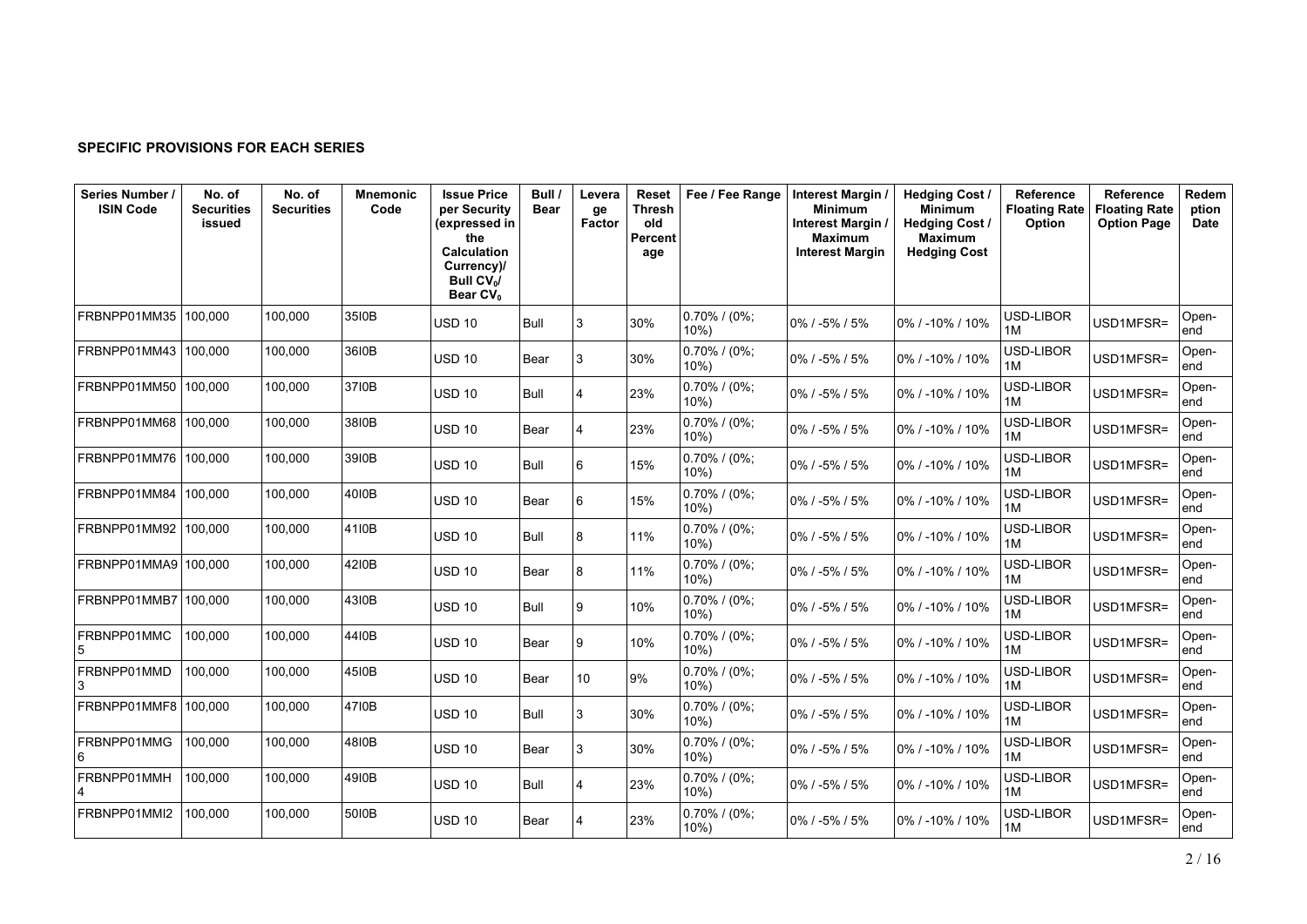| Series Number /<br><b>ISIN Code</b> | No. of<br><b>Securities</b><br>issued | No. of<br><b>Securities</b> | <b>Mnemonic</b><br>Code | <b>Issue Price</b><br>per Security<br>(expressed in<br>the<br><b>Calculation</b><br>Currency)/<br>Bull $CV_0/$<br>Bear CV <sub>0</sub> | Bull /<br><b>Bear</b> | Levera<br>ge<br>Factor | Reset<br>Thresh<br>old<br>Percent<br>age | Fee / Fee Range            | Interest Margin<br><b>Minimum</b><br>Interest Margin /<br>Maximum<br><b>Interest Margin</b> | <b>Hedging Cost/</b><br><b>Minimum</b><br><b>Hedging Cost /</b><br><b>Maximum</b><br><b>Hedging Cost</b> | Reference<br><b>Floating Rate</b><br>Option | Reference<br><b>Floating Rate</b><br><b>Option Page</b> | Redem<br>ption<br>Date |
|-------------------------------------|---------------------------------------|-----------------------------|-------------------------|----------------------------------------------------------------------------------------------------------------------------------------|-----------------------|------------------------|------------------------------------------|----------------------------|---------------------------------------------------------------------------------------------|----------------------------------------------------------------------------------------------------------|---------------------------------------------|---------------------------------------------------------|------------------------|
| FRBNPP01MMJ0                        | 100,000                               | 100.000                     | 5110B                   | USD 10                                                                                                                                 | Bull                  | 6                      | 15%                                      | $0.70\%$ / (0%;<br>$10%$ ) | 0% / -5% / 5%                                                                               | 0% / -10% / 10%                                                                                          | USD-LIBOR<br>1M                             | USD1MFSR=                                               | Open-<br>end           |
| FRBNPP01MMK8                        | 100,000                               | 100,000                     | 5210B                   | <b>USD 10</b>                                                                                                                          | Bear                  | 6                      | 15%                                      | $0.70\%$ / (0%;<br>10%)    | 0% / -5% / 5%                                                                               | 0% / -10% / 10%                                                                                          | USD-LIBOR<br>1M                             | USD1MFSR=                                               | Open-<br>end           |
| FRBNPP01MML6                        | 100.000                               | 100.000                     | 5310B                   | <b>USD 10</b>                                                                                                                          | Bull                  | 8                      | 11%                                      | $0.70\%$ / (0%;<br>10%)    | 0% / -5% / 5%                                                                               | 0% / -10% / 10%                                                                                          | USD-LIBOR<br>1M                             | USD1MFSR=                                               | Open-<br>end           |
| FRBNPP01MMM<br>4                    | 100,000                               | 100,000                     | 5410B                   | <b>USD 10</b>                                                                                                                          | Bear                  | 8                      | 11%                                      | $0.70\%$ / (0%;<br>10%     | 0%/-5%/5%                                                                                   | 0% / -10% / 10%                                                                                          | USD-LIBOR<br>1M                             | USD1MFSR=                                               | Open-<br>end           |
| FRBNPP01MMN<br>2                    | 100.000                               | 100.000                     | 5510B                   | USD 10                                                                                                                                 | Bull                  | 9                      | 10%                                      | $0.70\%$ / (0%;<br>$10\%)$ | 0% / -5% / 5%                                                                               | 0% / -10% / 10%                                                                                          | USD-LIBOR<br>1M                             | USD1MFSR=                                               | Open-<br>end           |
| FRBNPP01MMO<br>$\Omega$             | 100.000                               | 100.000                     | 56I0B                   | <b>USD 10</b>                                                                                                                          | Bear                  | 9                      | 10%                                      | $0.70\%$ / (0%;<br>$10%$ ) | 0% / -5% / 5%                                                                               | $0\%$ / -10% / 10%                                                                                       | USD-LIBOR<br>1M                             | USD1MFSR=                                               | Open-<br>end           |
| FRBNPP01MMQ<br>5                    | 100,000                               | 100,000                     | 5810B                   | <b>USD 10</b>                                                                                                                          | Bear                  | 10                     | 9%                                       | $0.70\%$ / (0%;<br>10%)    | 0% / -5% / 5%                                                                               | 0% / -10% / 10%                                                                                          | USD-LIBOR<br>1M                             | USD1MFSR=                                               | Open-<br>end           |
| FRBNPP01MMS1                        | 100,000                               | 100.000                     | 6010B                   | <b>USD 10</b>                                                                                                                          | Bull                  | 3                      | 30%                                      | $0.70\%$ / (0%;<br>$10\%)$ | 0% / -5% / 5%                                                                               | 0% / -10% / 10%                                                                                          | USD-LIBOR<br>1M                             | USD1MFSR=                                               | Open-<br>end           |
| FRBNPP01MMT9                        | 100,000                               | 100,000                     | 61I0B                   | <b>USD 10</b>                                                                                                                          | Bear                  | 3                      | 30%                                      | 0.70% / (0%;<br>10%)       | 0% / -5% / 5%                                                                               | 0% / -10% / 10%                                                                                          | USD-LIBOR<br>1M                             | USD1MFSR=                                               | Open-<br>end           |
| FRBNPP01MMU                         | 100.000                               | 100.000                     | 6210B                   | <b>USD 10</b>                                                                                                                          | Bull                  | 4                      | 23%                                      | $0.70\%$ / (0%;<br>10%)    | 0% / -5% / 5%                                                                               | 0% / -10% / 10%                                                                                          | USD-LIBOR<br>1M                             | USD1MFSR=                                               | Open-<br>end           |
| FRBNPP01MMV5                        | 100.000                               | 100.000                     | 6310B                   | <b>USD 10</b>                                                                                                                          | Bear                  | 4                      | 23%                                      | $0.70\%$ / (0%;<br>10%     | 0% / -5% / 5%                                                                               | 0% / -10% / 10%                                                                                          | USD-LIBOR<br>1M                             | USD1MFSR=                                               | Open-<br>end           |
| FRBNPP01MMW<br>3                    | 100.000                               | 100.000                     | 64I0B                   | <b>USD 10</b>                                                                                                                          | Bull                  | 6                      | 15%                                      | $0.70\%$ / (0%;<br>$10\%)$ | 0% / -5% / 5%                                                                               | 0% / -10% / 10%                                                                                          | USD-LIBOR<br>1M                             | USD1MFSR=                                               | Open-<br>end           |
| FRBNPP01MMX1                        | 100,000                               | 100,000                     | 6510B                   | <b>USD 10</b>                                                                                                                          | Bear                  | 6                      | 15%                                      | $0.70\%$ / (0%;<br>10%     | $0\%$ / -5% / 5%                                                                            | $0\%$ / -10% / 10%                                                                                       | USD-LIBOR<br>1M                             | USD1MFSR=                                               | Open-<br>end           |
| FRBNPP01MMY9                        | 100,000                               | 100,000                     | 66I0B                   | <b>USD 10</b>                                                                                                                          | Bull                  | 8                      | 11%                                      | 0.70% / (0%;<br>10%)       | 0% / -5% / 5%                                                                               | 0% / -10% / 10%                                                                                          | USD-LIBOR<br>1M                             | USD1MFSR=                                               | Open-<br>end           |
| FRBNPP01MMZ6                        | 100,000                               | 100.000                     | 6710B                   | <b>USD 10</b>                                                                                                                          | Bear                  | 8                      | 11%                                      | $0.70\%$ / (0%;<br>10%     | $0\%$ / -5% / 5%                                                                            | 0% / -10% / 10%                                                                                          | USD-LIBOR<br>1M                             | USD1MFSR=                                               | Open-<br>end           |
| FRBNPP01MN00                        | 100,000                               | 100,000                     | 6810B                   | <b>USD 10</b>                                                                                                                          | Bull                  | 9                      | 10%                                      | $0.70\%$ / (0%;<br>10%)    | 0% / -5% / 5%                                                                               | 0% / -10% / 10%                                                                                          | USD-LIBOR<br>1M                             | USD1MFSR=                                               | Open-<br>end           |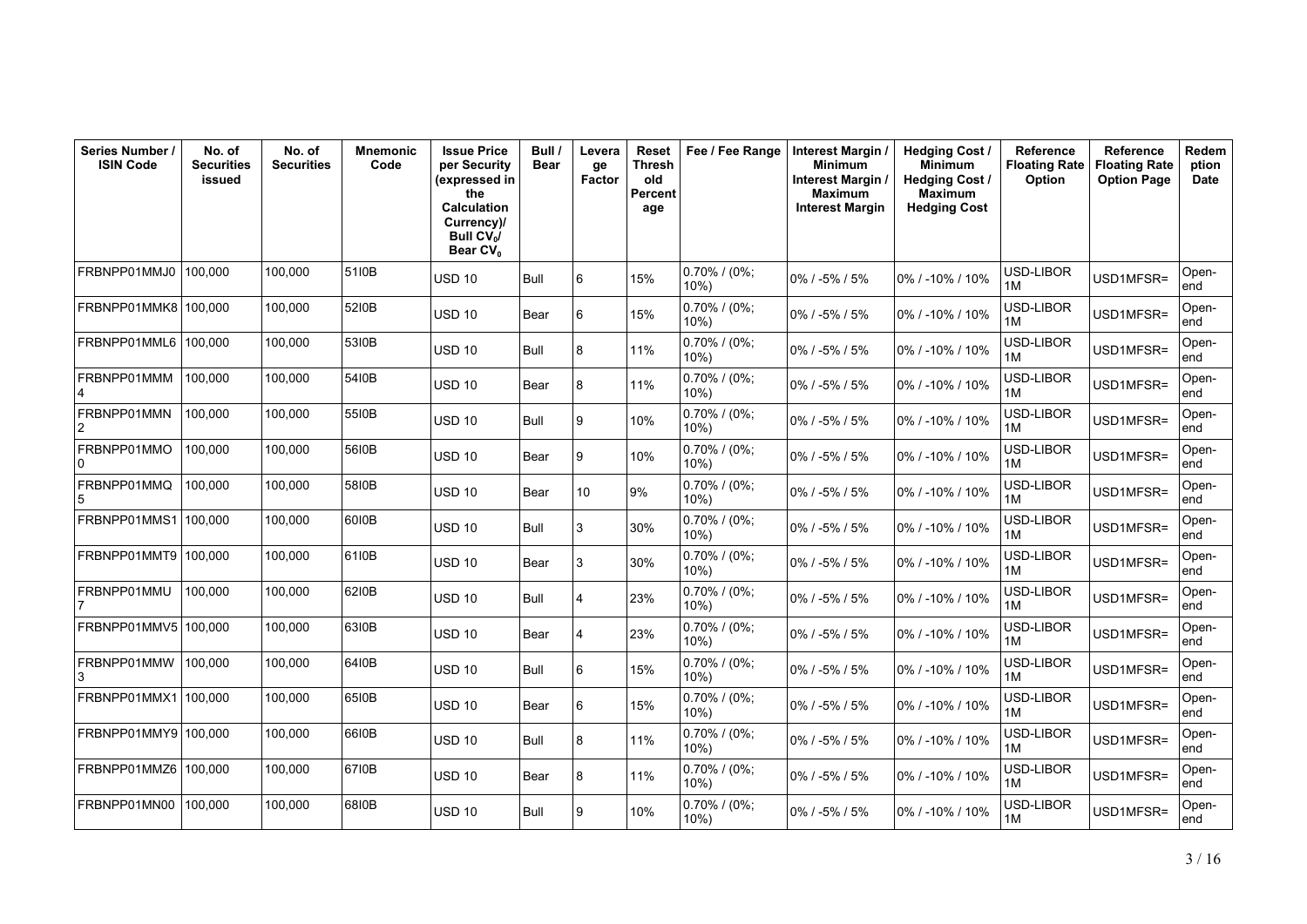| Series Number /<br><b>ISIN Code</b> | No. of<br><b>Securities</b><br>issued | No. of<br><b>Securities</b> | <b>Mnemonic</b><br>Code | <b>Issue Price</b><br>per Security<br>$\frac{1}{2}$ (expressed in $\frac{1}{2}$<br>the<br><b>Calculation</b><br>Currency)/<br>Bull $CV_0/$<br>Bear CV <sub>0</sub> | Bull /<br>Bear | Levera<br>ge<br>Factor | Reset<br>Thresh<br>old<br>Percent<br>age | Fee / Fee Range            | Interest Margin<br>Minimum<br>Interest Margin /<br>Maximum<br><b>Interest Margin</b> | <b>Hedging Cost /</b><br>Minimum<br><b>Hedging Cost /</b><br>Maximum<br><b>Hedging Cost</b> | Reference<br>Floating Rate  <br>Option | <b>Reference</b><br><b>Floating Rate</b><br><b>Option Page</b> | Redem<br>ption<br><b>Date</b> |
|-------------------------------------|---------------------------------------|-----------------------------|-------------------------|--------------------------------------------------------------------------------------------------------------------------------------------------------------------|----------------|------------------------|------------------------------------------|----------------------------|--------------------------------------------------------------------------------------|---------------------------------------------------------------------------------------------|----------------------------------------|----------------------------------------------------------------|-------------------------------|
| FRBNPP01MN18 100.000                |                                       | 100.000                     | 6910B                   | USD 10                                                                                                                                                             | l Bear         | 19                     | 10%                                      | $0.70\%$ / (0%;<br>$10\%$  | $10\%$ / -5% / 5%                                                                    | $10\%$ / -10% / 10%                                                                         | USD-LIBOR<br>1M                        | USD1MFSR=                                                      | Open-<br>lend                 |
| FRBNPP01MN34 100.000                |                                       | 100.000                     | 7110B                   | <b>USD 10</b>                                                                                                                                                      | l Bear         | 10                     | 9%                                       | $0.70\%$ / (0%;<br>$10\%)$ | $0\%$ / -5% / 5%                                                                     | $10\%$ / -10% / 10%                                                                         | USD-LIBOR<br>1M                        | USD1MFSR=                                                      | Open-<br>lend                 |

| Series Number /<br><b>ISIN Code</b> | Index    | Index<br><b>Currency</b> | <b>ISIN of Index</b> | <b>Reuters Code</b><br>of Index /<br><b>Reuters</b><br><b>Screen Page</b> | <b>Index Sponsor</b>                                 | <b>Index Sponsor</b><br>Website | Exchange                                                                           | <b>Exchange Website</b> | Exchang<br>e Rate   | Observatio<br>n Price | <b>Observatio</b><br>n Price<br><b>Source</b> |
|-------------------------------------|----------|--------------------------|----------------------|---------------------------------------------------------------------------|------------------------------------------------------|---------------------------------|------------------------------------------------------------------------------------|-------------------------|---------------------|-----------------------|-----------------------------------------------|
| FRBNPP01MM3 S&P 500®                |          | <b>USD</b>               | US78378X1072         | SPX.                                                                      | <b>S&amp;P Dow Jones</b><br>Indices LLC<br>("SPDJI") | www.eu.spindices.co<br>m        | As set out in<br>Annex 2 for a<br>Composite<br>Index (Multi-<br>Exchange<br>Index) |                         | EUR /<br><b>USD</b> | <b>Official level</b> | Index<br>Sponsor                              |
| FRBNPP01MM4<br>3                    | S&P 500® | <b>USD</b>               | US78378X1072         | SPX.                                                                      | S&P Dow Jones<br>Indices LLC<br>("SPDJI")            | www.eu.spindices.co<br>m        | As set out in<br>Annex 2 for a<br>Composite<br>Index (Multi-<br>Exchange<br>Index) |                         | EUR /<br><b>USD</b> | <b>Official level</b> | Index<br>Sponsor                              |
| FRBNPP01MM5 S&P 500®<br>۱0          |          | <b>USD</b>               | US78378X1072         | SPX.                                                                      | S&P Dow Jones<br>Indices LLC<br>("SPDJI")            | www.eu.spindices.co<br>m        | As set out in<br>Annex 2 for a<br>Composite<br>Index (Multi-<br>Exchange<br>Index) |                         | EUR /<br><b>USD</b> | Official level        | Index<br>Sponsor                              |
| FRBNPP01MM6   S&P 500®<br>8         |          | <b>USD</b>               | US78378X1072         | SPX.                                                                      | S&P Dow Jones<br>Indices LLC<br>("SPDJI")            | www.eu.spindices.co<br>m        | As set out in<br>Annex 2 for a<br>Composite<br>Index (Multi-<br>Exchange<br>Index) |                         | EUR /<br><b>USD</b> | Official level        | Index<br>Sponsor                              |
| FRBNPP01MM7<br>16                   | S&P 500® | <b>USD</b>               | US78378X1072         | SPX.                                                                      | <b>S&amp;P Dow Jones</b><br>Indices LLC              | www.eu.spindices.co<br>m        | As set out in<br>Annex 2 for a                                                     |                         | EUR /<br><b>USD</b> | Official level        | Index<br>Sponsor                              |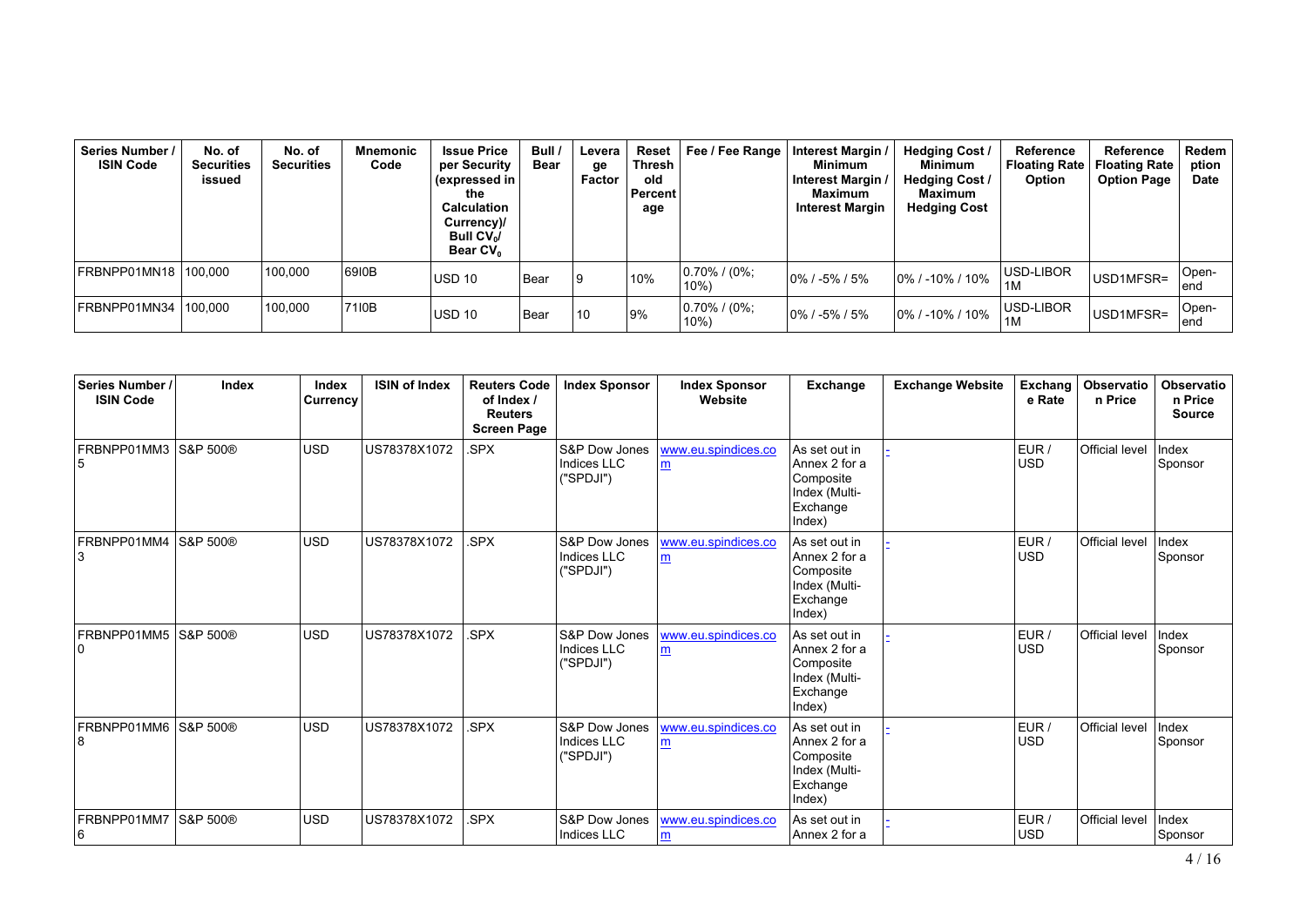| Series Number /<br><b>ISIN Code</b> | Index    | Index<br>Currency | <b>ISIN of Index</b> | <b>Reuters Code</b><br>of Index /<br><b>Reuters</b><br><b>Screen Page</b> | <b>Index Sponsor</b>                             | <b>Index Sponsor</b><br>Website       | Exchange                                                                           | <b>Exchange Website</b> | <b>Exchang</b><br>e Rate | Observatio<br>n Price | <b>Observatio</b><br>n Price<br><b>Source</b> |
|-------------------------------------|----------|-------------------|----------------------|---------------------------------------------------------------------------|--------------------------------------------------|---------------------------------------|------------------------------------------------------------------------------------|-------------------------|--------------------------|-----------------------|-----------------------------------------------|
|                                     |          |                   |                      |                                                                           | ("SPDJI")                                        |                                       | Composite<br>Index (Multi-<br>Exchange<br>Index)                                   |                         |                          |                       |                                               |
| FRBNPP01MM8<br>$\overline{4}$       | S&P 500® | <b>USD</b>        | US78378X1072         | .SPX                                                                      | S&P Dow Jones<br><b>Indices LLC</b><br>("SPDJI") | www.eu.spindices.co<br>m              | As set out in<br>Annex 2 for a<br>Composite<br>Index (Multi-<br>Exchange<br>Index) |                         | EUR /<br><b>USD</b>      | Official level        | Index<br>Sponsor                              |
| FRBNPP01MM9<br>$\overline{c}$       | S&P 500® | <b>USD</b>        | US78378X1072         | SPX.                                                                      | S&P Dow Jones<br>Indices LLC<br>("SPDJI")        | www.eu.spindices.co<br>m              | As set out in<br>Annex 2 for a<br>Composite<br>Index (Multi-<br>Exchange<br>Index) |                         | EUR /<br><b>USD</b>      | Official level        | Index<br>Sponsor                              |
| FRBNPP01MMA<br>9                    | S&P 500® | <b>USD</b>        | US78378X1072         | .SPX                                                                      | S&P Dow Jones<br><b>Indices LLC</b><br>("SPDJI") | www.eu.spindices.co<br>m              | As set out in<br>Annex 2 for a<br>Composite<br>Index (Multi-<br>Exchange<br>Index) |                         | EUR /<br><b>USD</b>      | Official level        | Index<br>Sponsor                              |
| FRBNPP01MMB S&P 500®<br>7           |          | <b>USD</b>        | US78378X1072         | .SPX                                                                      | S&P Dow Jones<br>Indices LLC<br>("SPDJI")        | www.eu.spindices.co<br>m              | As set out in<br>Annex 2 for a<br>Composite<br>Index (Multi-<br>Exchange<br>Index) |                         | EUR /<br>USD             | Official level        | Index<br>Sponsor                              |
| FRBNPP01MMC S&P 500®<br>5           |          | <b>USD</b>        | US78378X1072         | .SPX                                                                      | S&P Dow Jones<br>Indices LLC<br>("SPDJI")        | www.eu.spindices.co<br>m              | As set out in<br>Annex 2 for a<br>Composite<br>Index (Multi-<br>Exchange<br>Index) |                         | EUR /<br>USD             | Official level        | Index<br>Sponsor                              |
| FRBNPP01MMD<br>3                    | S&P 500® | <b>USD</b>        | US78378X1072         | .SPX                                                                      | S&P Dow Jones<br>Indices LLC<br>("SPDJI")        | www.eu.spindices.co<br>$\mathbf{m}$   | As set out in<br>Annex 2 for a<br>Composite<br>Index (Multi-<br>Exchange<br>Index) |                         | EUR /<br><b>USD</b>      | Official level        | Index<br>Sponsor                              |
| FRBNPP01MMF   Nasdaq-100 ®          |          | <b>USD</b>        | US6311011026         | NDX.                                                                      |                                                  | NASDAQ Group   https://indexes.nasdag | NASDAQ                                                                             | www.nasdag.com          | EUR /                    | Official level Index  |                                               |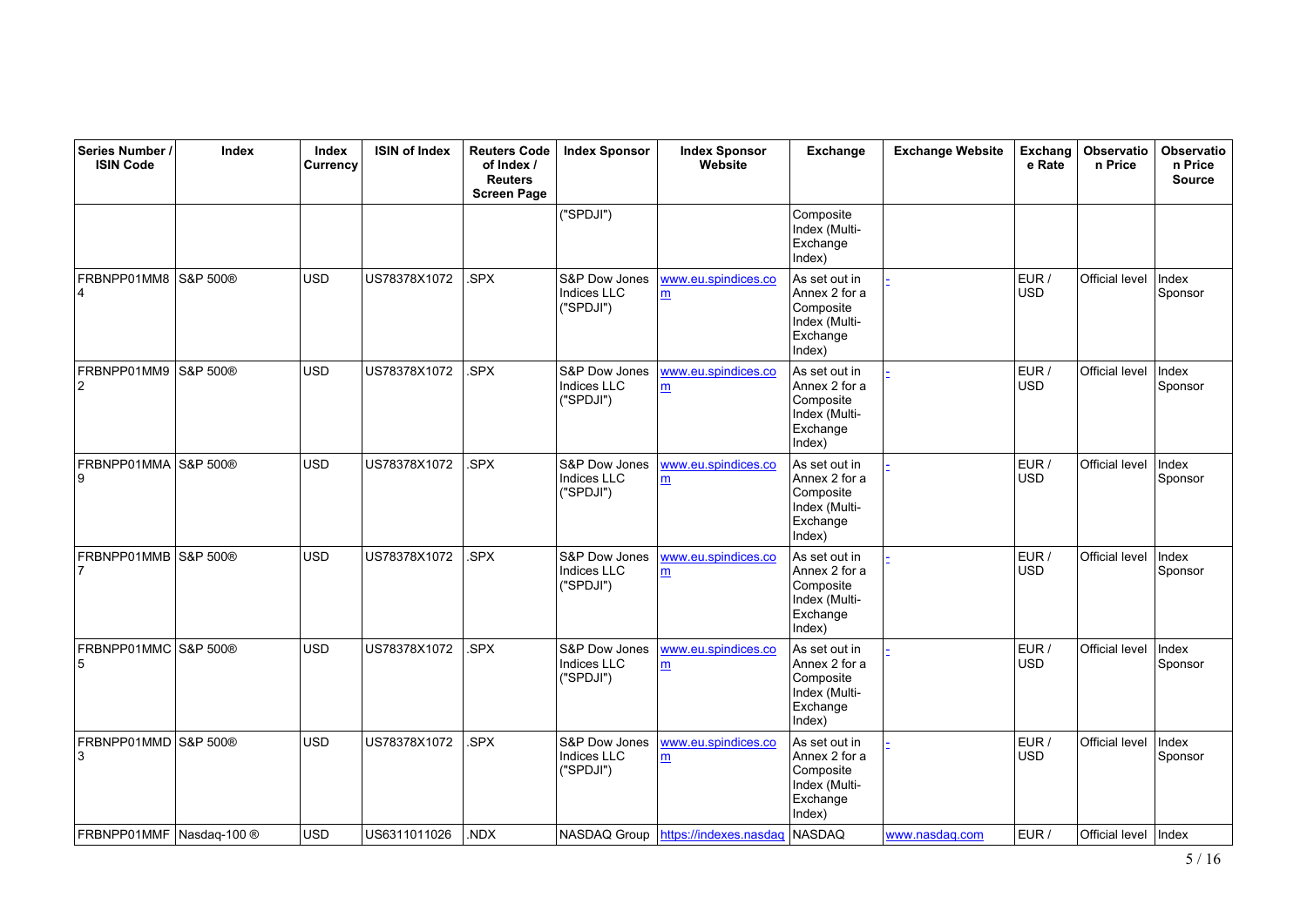| Series Number /<br><b>ISIN Code</b>        | Index                            | Index<br>Currency | <b>ISIN of Index</b> | <b>Reuters Code</b><br>of Index /<br><b>Reuters</b><br><b>Screen Page</b> | <b>Index Sponsor</b>                             | <b>Index Sponsor</b><br>Website   | <b>Exchange</b>                                                                    | <b>Exchange Website</b> | Exchang<br>e Rate   | Observatio<br>n Price | <b>Observatio</b><br>n Price<br><b>Source</b> |
|--------------------------------------------|----------------------------------|-------------------|----------------------|---------------------------------------------------------------------------|--------------------------------------------------|-----------------------------------|------------------------------------------------------------------------------------|-------------------------|---------------------|-----------------------|-----------------------------------------------|
| 8                                          |                                  |                   |                      |                                                                           | Inc                                              | omx.com                           |                                                                                    |                         | <b>USD</b>          |                       | Sponsor                                       |
| FRBNPP01MMG Nasdaq-100 ®<br>6              |                                  | USD               | US6311011026         | NDX.                                                                      | <b>NASDAQ Group</b><br>Inc                       | https://indexes.nasdaq<br>omx.com | <b>NASDAQ</b>                                                                      | www.nasdag.com          | EUR /<br><b>USD</b> | <b>Official level</b> | Index<br>Sponsor                              |
| FRBNPP01MMH Nasdaq-100 ®<br>4              |                                  | <b>USD</b>        | US6311011026         | NDX.                                                                      | NASDAQ Group<br>Inc                              | https://indexes.nasdaq<br>omx.com | NASDAQ                                                                             | www.nasdaq.com          | EUR /<br><b>USD</b> | Official level        | Index<br>Sponsor                              |
| FRBNPP01MMI<br>$\overline{2}$              | Nasdag-100 ®                     | <b>USD</b>        | US6311011026         | NDX.                                                                      | NASDAQ Group<br>Inc                              | https://indexes.nasdaq<br>omx.com | NASDAQ                                                                             | www.nasdag.com          | EUR /<br><b>USD</b> | Official level        | Index<br>Sponsor                              |
| FRBNPP01MMJ<br>0                           | Nasdag-100 ®                     | <b>USD</b>        | US6311011026         | NDX.                                                                      | NASDAQ Group<br>Inc                              | https://indexes.nasdaq<br>omx.com | <b>NASDAQ</b>                                                                      | www.nasdaq.com          | EUR /<br><b>USD</b> | Official level        | Index<br>Sponsor                              |
| FRBNPP01MMK Nasdaq-100 ®<br>8              |                                  | USD               | US6311011026         | NDX.                                                                      | <b>NASDAQ Group</b><br>Inc                       | https://indexes.nasdag<br>omx.com | <b>NASDAQ</b>                                                                      | www.nasdag.com          | EUR /<br><b>USD</b> | Official level        | Index<br>Sponsor                              |
| FRBNPP01MML<br>6                           | Nasdag-100 ®                     | USD               | US6311011026         | NDX.                                                                      | NASDAQ Group<br>Inc                              | https://indexes.nasdaq<br>omx.com | <b>NASDAQ</b>                                                                      | www.nasdag.com          | EUR /<br><b>USD</b> | Official level        | Index<br>Sponsor                              |
| FRBNPP01MM<br>M4                           | Nasdag-100 ®                     | <b>USD</b>        | US6311011026         | NDX.                                                                      | NASDAQ Group<br>Inc                              | https://indexes.nasdag<br>omx.com | <b>NASDAQ</b>                                                                      | www.nasdag.com          | EUR /<br><b>USD</b> | Official level        | Index<br>Sponsor                              |
| FRBNPP01MMN Nasdaq-100 ®<br>$\overline{2}$ |                                  | <b>USD</b>        | US6311011026         | NDX.                                                                      | NASDAQ Group<br>Inc                              | https://indexes.nasdaq<br>omx.com | <b>NASDAQ</b>                                                                      | www.nasdag.com          | EUR /<br><b>USD</b> | <b>Official level</b> | Index<br>Sponsor                              |
| FRBNPP01MMO Nasdaq-100 ®<br>10             |                                  | <b>USD</b>        | US6311011026         | NDX                                                                       | NASDAQ Group<br>Inc                              | https://indexes.nasdaq<br>omx.com | <b>NASDAQ</b>                                                                      | www.nasdaq.com          | EUR /<br><b>USD</b> | Official level        | Index<br>Sponsor                              |
| FRBNPP01MMQ Nasdaq-100 ®<br>5              |                                  | <b>USD</b>        | US6311011026         | NDX                                                                       | NASDAQ Group<br>Inc                              | https://indexes.nasdaq<br>omx.com | <b>NASDAQ</b>                                                                      | www.nasdag.com          | EUR /<br><b>USD</b> | Official level        | Index<br>Sponsor                              |
| FRBNPP01MMS                                | Dow Jones Industrial<br>Average® | <b>USD</b>        | US2605661048         | ILC.                                                                      | S&P Dow Jones<br><b>Indices LLC</b><br>("SPDJI") | www.eu.spindices.co<br>m          | As set out in<br>Annex 2 for a<br>Composite<br>Index (Multi-<br>Exchange<br>Index) |                         | EUR /<br><b>USD</b> | Official level        | Index<br>Sponsor                              |
| FRBNPP01MMT<br>9                           | Dow Jones Industrial<br>Average® | <b>USD</b>        | US2605661048         | IlG.                                                                      | S&P Dow Jones<br>Indices LLC<br>("SPDJI")        | www.eu.spindices.co<br>m          | As set out in<br>Annex 2 for a<br>Composite<br>Index (Multi-<br>Exchange<br>Index) |                         | EUR /<br><b>USD</b> | <b>Official level</b> | Index<br>Sponsor                              |
| FRBNPP01MMU                                | Dow Jones Industrial<br>Average® | <b>USD</b>        | US2605661048         | ILC.                                                                      | S&P Dow Jones<br>Indices LLC<br>("SPDJI")        | www.eu.spindices.co<br>m          | As set out in<br>Annex 2 for a<br>Composite<br>Index (Multi-<br>Exchange           |                         | EUR /<br><b>USD</b> | <b>Official level</b> | Index<br>Sponsor                              |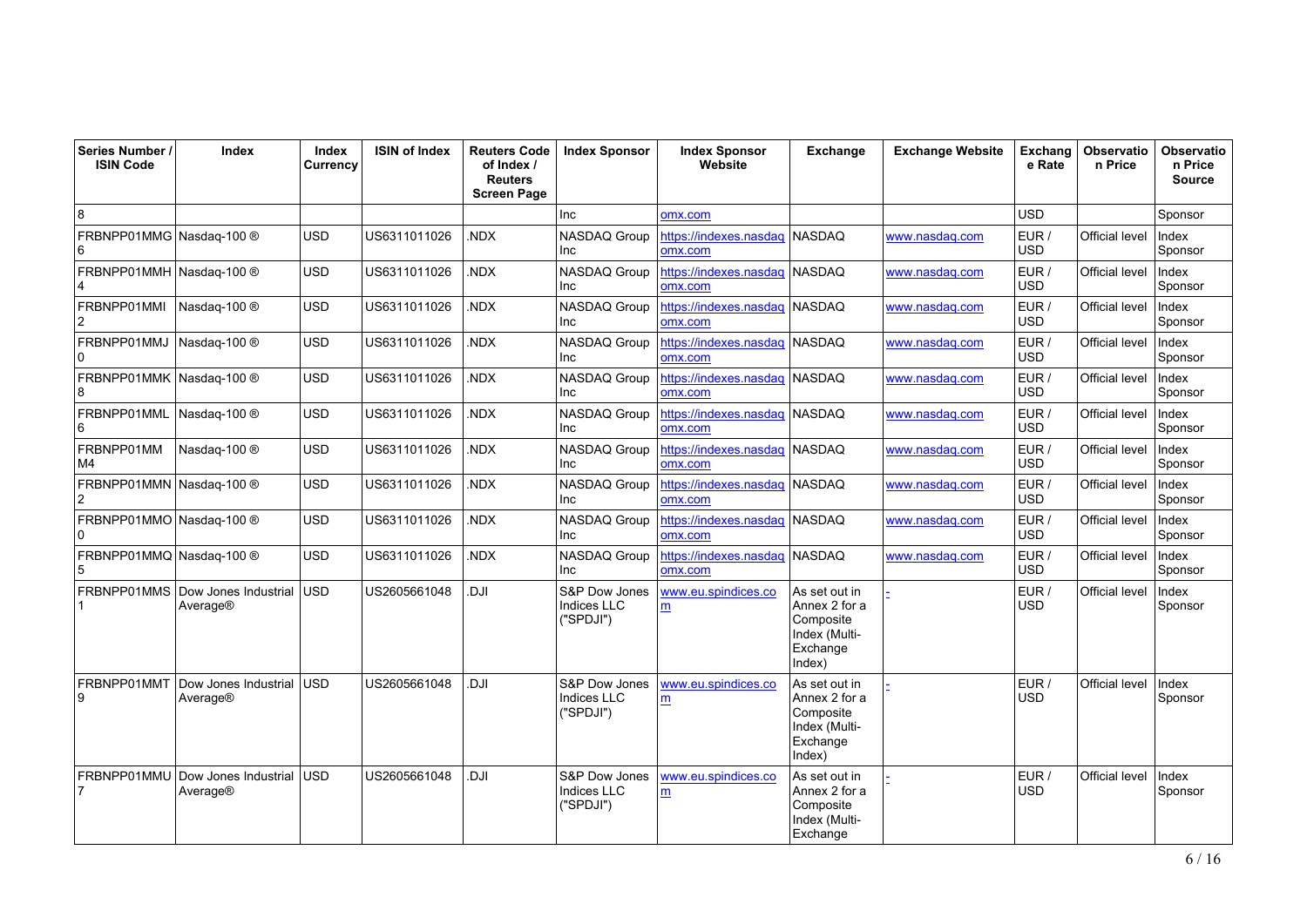| Series Number /<br><b>ISIN Code</b> | Index                            | Index<br>Currency | <b>ISIN of Index</b> | <b>Reuters Code</b><br>of Index /<br><b>Reuters</b><br><b>Screen Page</b> | <b>Index Sponsor</b>                             | <b>Index Sponsor</b><br>Website | Exchange                                                                           | <b>Exchange Website</b> | Exchang<br>e Rate   | <b>Observatio</b><br>n Price | <b>Observatio</b><br>n Price<br><b>Source</b> |
|-------------------------------------|----------------------------------|-------------------|----------------------|---------------------------------------------------------------------------|--------------------------------------------------|---------------------------------|------------------------------------------------------------------------------------|-------------------------|---------------------|------------------------------|-----------------------------------------------|
|                                     |                                  |                   |                      |                                                                           |                                                  |                                 | Index)                                                                             |                         |                     |                              |                                               |
| FRBNPP01MMV<br>5                    | Dow Jones Industrial<br>Average® | USD               | US2605661048         | <b>IU</b>                                                                 | S&P Dow Jones<br><b>Indices LLC</b><br>("SPDJI") | www.eu.spindices.co<br>m        | As set out in<br>Annex 2 for a<br>Composite<br>Index (Multi-<br>Exchange<br>Index) |                         | EUR /<br>USD        | Official level               | Index<br>Sponsor                              |
| FRBNPP01MM<br>W <sub>3</sub>        | Dow Jones Industrial<br>Average® | lusd.             | US2605661048         | <b>DJI</b>                                                                | S&P Dow Jones<br><b>Indices LLC</b><br>("SPDJI") | www.eu.spindices.co<br>m        | As set out in<br>Annex 2 for a<br>Composite<br>Index (Multi-<br>Exchange<br>Index) |                         | EUR /<br><b>USD</b> | Official level               | Index<br>Sponsor                              |
| FRBNPP01MMX                         | Dow Jones Industrial<br>Average® | lusd              | US2605661048         | Il D.                                                                     | S&P Dow Jones<br><b>Indices LLC</b><br>("SPDJI") | www.eu.spindices.co<br>m        | As set out in<br>Annex 2 for a<br>Composite<br>Index (Multi-<br>Exchange<br>Index) |                         | EUR /<br><b>USD</b> | Official level               | Index<br>Sponsor                              |
| FRBNPP01MMY<br>9                    | Dow Jones Industrial<br>Average® | USD               | US2605661048         | Il D.                                                                     | S&P Dow Jones<br>Indices LLC<br>("SPDJI")        | www.eu.spindices.co<br>m        | As set out in<br>Annex 2 for a<br>Composite<br>Index (Multi-<br>Exchange<br>Index) |                         | EUR /<br><b>USD</b> | Official level               | Index<br>Sponsor                              |
| FRBNPP01MMZ<br>6                    | Dow Jones Industrial<br>Average® | <b>USD</b>        | US2605661048         | Il D.                                                                     | S&P Dow Jones<br><b>Indices LLC</b><br>("SPDJI") | www.eu.spindices.co<br>m        | As set out in<br>Annex 2 for a<br>Composite<br>Index (Multi-<br>Exchange<br>Index) |                         | EUR /<br><b>USD</b> | Official level               | Index<br>Sponsor                              |
| FRBNPP01MN0<br>$\Omega$             | Dow Jones Industrial<br>Average® | USD               | US2605661048         | IlG.                                                                      | S&P Dow Jones<br><b>Indices LLC</b><br>("SPDJI") | www.eu.spindices.co<br>m        | As set out in<br>Annex 2 for a<br>Composite<br>Index (Multi-<br>Exchange<br>Index) |                         | EUR /<br><b>USD</b> | Official level               | Index<br>Sponsor                              |
| FRBNPP01MN1<br>8                    | Dow Jones Industrial<br>Average® | USD               | US2605661048         | <b>IU</b>                                                                 | S&P Dow Jones<br>Indices LLC<br>("SPDJI")        | www.eu.spindices.co<br>m        | As set out in<br>Annex 2 for a<br>Composite<br>Index (Multi-                       |                         | EUR /<br><b>USD</b> | Official level               | Index<br>Sponsor                              |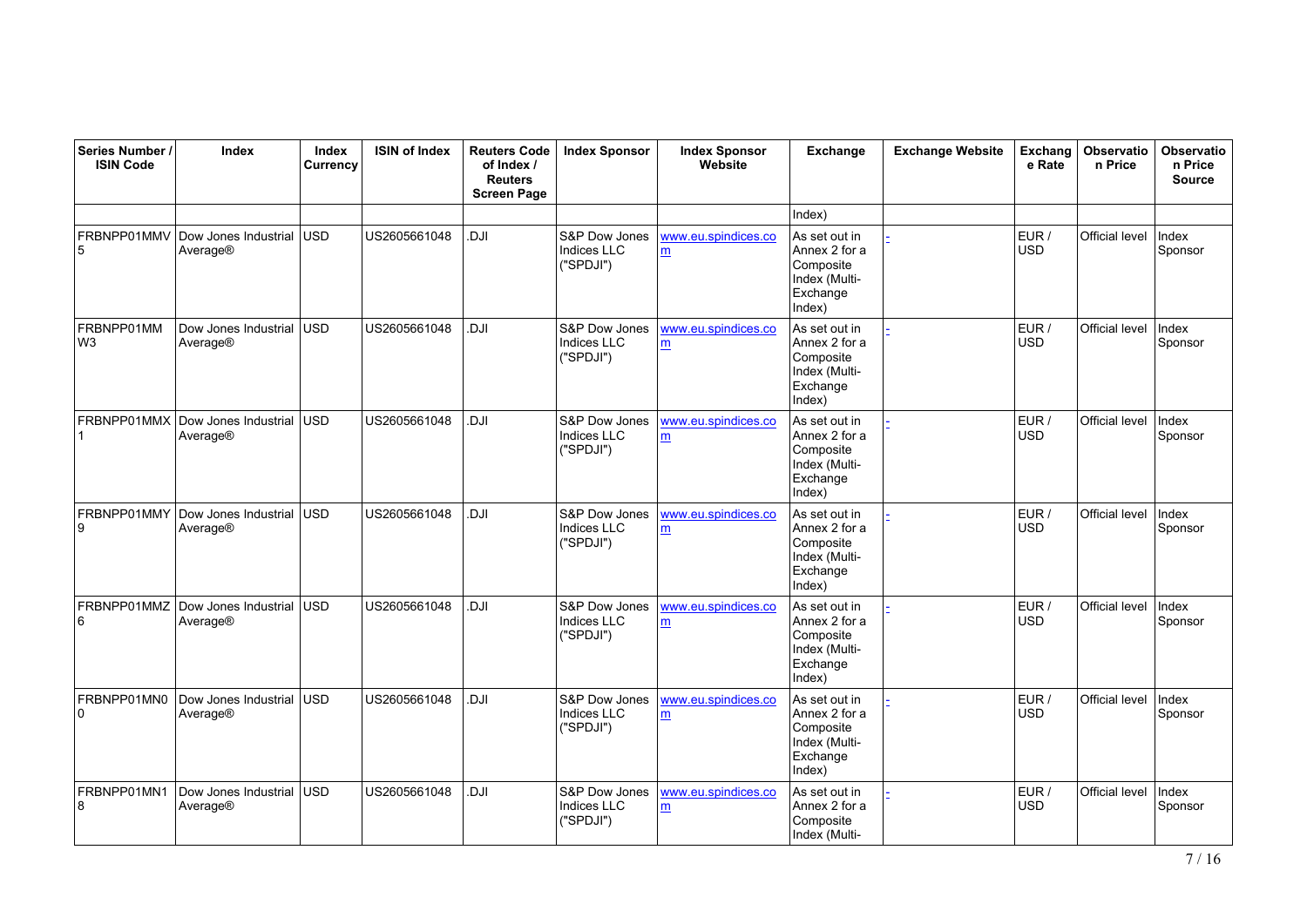| Series Number /<br><b>ISIN Code</b> | Index                                | Index<br>Currency | <b>ISIN of Index</b> | Reuters Code<br>of Index /<br><b>Reuters</b><br><b>Screen Page</b> | <b>Index Sponsor</b>     | <b>Index Sponsor</b><br>Website     | Exchange                                                                           | <b>Exchange Website</b> | e Rate              | Exchang   Observatio  <br>n Price | Observatio<br>n Price<br><b>Source</b> |
|-------------------------------------|--------------------------------------|-------------------|----------------------|--------------------------------------------------------------------|--------------------------|-------------------------------------|------------------------------------------------------------------------------------|-------------------------|---------------------|-----------------------------------|----------------------------------------|
|                                     |                                      |                   |                      |                                                                    |                          |                                     | Exchange<br>Index)                                                                 |                         |                     |                                   |                                        |
| FRBNPP01MN3                         | Dow Jones Industrial USD<br>Average® |                   | US2605661048         | <b>DJI</b>                                                         | Indices LLC<br>("SPDJI") | S&P Dow Jones   www.eu.spindices.co | As set out in<br>Annex 2 for a<br>Composite<br>Index (Multi-<br>Exchange<br>Index) |                         | EUR /<br><b>USD</b> | <b>Official level</b>             | Index<br>Sponsor                       |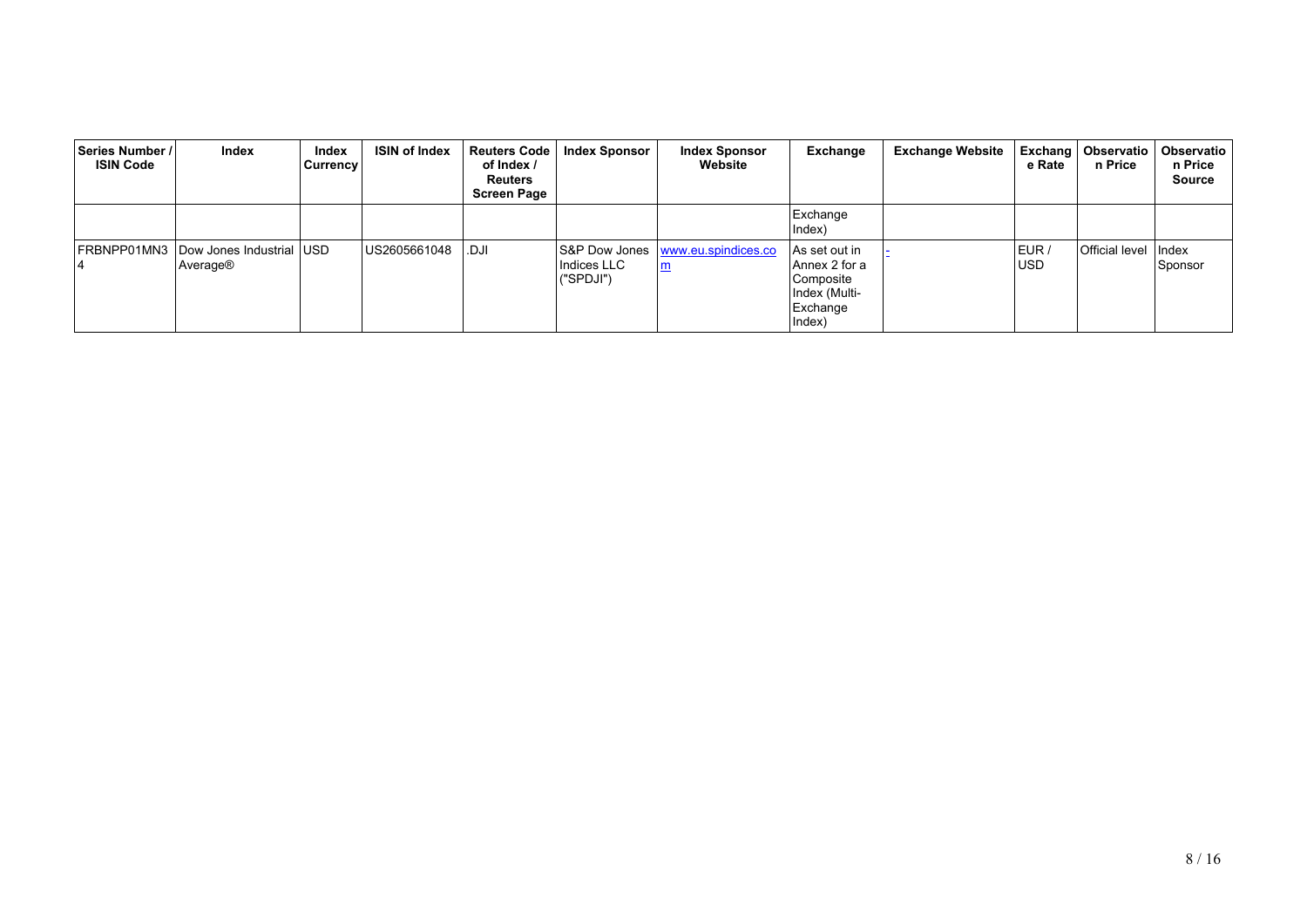# **GENERAL PROVISIONS**

The following terms apply to each series of Securities:

| 1. Issuer:                                                    | BNP Paribas Issuance B.V.                                                                                             |
|---------------------------------------------------------------|-----------------------------------------------------------------------------------------------------------------------|
| 2. Guarantor:                                                 | <b>BNP Paribas</b>                                                                                                    |
| 3. Trade Date:                                                | Not applicable.                                                                                                       |
| 4. Issue Date:                                                | 7 May 2020.                                                                                                           |
| 5. Consolidation:                                             | Not applicable.                                                                                                       |
| 6. Type of Securities:                                        | (a) Certificates.                                                                                                     |
|                                                               | (b) The Securities are Index Securities.                                                                              |
|                                                               | The provisions of Annex 2 (Additional Terms and Conditions for Index<br>Securities) shall apply.                      |
|                                                               | Unwind Costs: Applicable.                                                                                             |
| 7. Form of Securities:                                        | Dematerialised bearer form (au porteur).                                                                              |
| 8. Business Day Centre(s):                                    | The applicable Business Day Centre for the purposes of the definition of<br>"Business Day" in Condition 1 is TARGET2. |
| 9. Settlement:                                                | Settlement will be by way of cash payment (Cash Settled Securities).                                                  |
| 10. Rounding Convention for cash<br><b>Settlement Amount:</b> | Not applicable.                                                                                                       |
| 11. Variation of Settlement:                                  |                                                                                                                       |
| Issuer's option to vary settlement:                           | The Issuer does not have the option to vary settlement in respect of the                                              |
|                                                               | Securities.                                                                                                           |
| 12. Final Payout:                                             |                                                                                                                       |
| <b>ETS Payout:</b>                                            | <b>Constant Leveraged Products:</b>                                                                                   |
|                                                               | ETS Final Payout 2300.                                                                                                |
|                                                               | Bull Certificates or Bear Certificates (see the "Specific Provisions for each<br>Series" above)                       |
|                                                               | "Listing Place" means Euronext Paris.                                                                                 |
| <b>Aggregation:</b>                                           | Not applicable.                                                                                                       |
| 13. Relevant Asset(s):                                        | Not applicable.                                                                                                       |
| 14. Entitlement:<br>15. Exchange Rate:                        | Not applicable.<br>The Exchange Rate means one (1) if the relevant Calculation Currency is                            |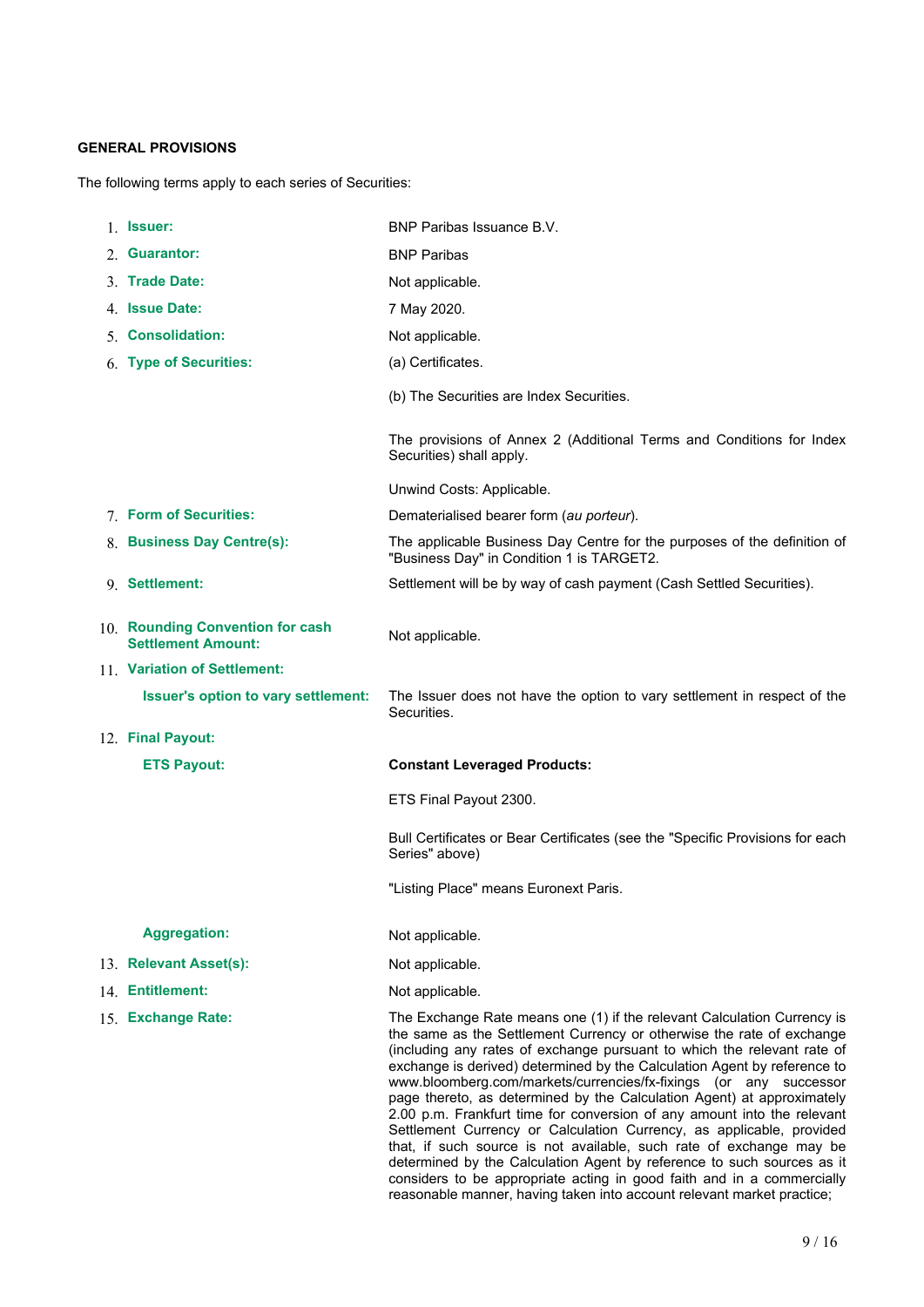|     | 16. Settlement Currency:           |                                                                                   | The settlement currency for the payment of the Cash Settlement Amount<br>is Euro (" <b>EUR</b> "). |  |  |  |  |  |
|-----|------------------------------------|-----------------------------------------------------------------------------------|----------------------------------------------------------------------------------------------------|--|--|--|--|--|
|     | 17. Syndication:                   |                                                                                   | The Securities will be distributed on a non-syndicated basis.                                      |  |  |  |  |  |
|     |                                    | 18. Minimum Trading Size:                                                         | Not applicable.                                                                                    |  |  |  |  |  |
|     |                                    | 19. Principal Security Agent:                                                     | <b>BNP Paribas Securities Services.</b>                                                            |  |  |  |  |  |
|     | 20. Calculation Agent:             |                                                                                   | BNP Paribas Arbitrage S.N.C.<br>1 rue Laffitte 75009 Paris, France.                                |  |  |  |  |  |
|     | 21. Governing law:                 |                                                                                   | French law.                                                                                        |  |  |  |  |  |
|     |                                    | 22. Masse provisions (Condition 9.4):                                             | Not applicable.                                                                                    |  |  |  |  |  |
|     | <b>PRODUCT SPECIFIC PROVISIONS</b> |                                                                                   |                                                                                                    |  |  |  |  |  |
|     | 23. Index Securities:              |                                                                                   | Applicable.                                                                                        |  |  |  |  |  |
|     |                                    | (a) Index/Basket of<br><b>Indices/Index Sponsor(s):</b>                           | See the Specific Provisions for each Series above.                                                 |  |  |  |  |  |
|     |                                    | (b) Index Currency:                                                               | See the Specific Provisions for each Series above.                                                 |  |  |  |  |  |
|     |                                    | (c) Exchange(s):                                                                  | See the Specific Provisions for each Series above.                                                 |  |  |  |  |  |
|     |                                    | (d) Related Exchange(s):                                                          | All Exchanges.                                                                                     |  |  |  |  |  |
|     |                                    | (e) Exchange Business Day:                                                        | Single Index Basis.                                                                                |  |  |  |  |  |
|     | (f)                                | <b>Scheduled Trading Day:</b>                                                     | Single Index Basis.                                                                                |  |  |  |  |  |
|     |                                    | (g) Weighting:                                                                    | Not applicable.                                                                                    |  |  |  |  |  |
|     |                                    | (h) Settlement Price:                                                             | Official closing level.                                                                            |  |  |  |  |  |
|     |                                    | (i) Specified Maximum Days<br>of Disruption:                                      | Twenty (20) Scheduled Trading Days.                                                                |  |  |  |  |  |
|     |                                    | (j) Valuation Time:                                                               | As per Conditions.                                                                                 |  |  |  |  |  |
|     |                                    | $(k)$ Redemption on<br><b>Occurrence of an Index</b><br><b>Adjustments Event:</b> | Delayed Redemption on Occurrence of an Index Adjustment Event: Not<br>applicable.                  |  |  |  |  |  |
|     |                                    | (1) Index Correction Period:                                                      | As per Conditions.                                                                                 |  |  |  |  |  |
|     |                                    | (m) Additional provisions<br>applicable to Custom<br>Indices:                     | Not applicable.                                                                                    |  |  |  |  |  |
|     |                                    | (n) Additional provisions<br>applicable to Futures<br><b>Price Valuation:</b>     | Not applicable.                                                                                    |  |  |  |  |  |
|     | <b>Securities:</b>                 | 24. Share Securities/ETI Share                                                    | Not applicable.                                                                                    |  |  |  |  |  |
|     | 25. ETI Securities:                |                                                                                   | Not applicable.                                                                                    |  |  |  |  |  |
| 26. | <b>Debt Securities:</b>            |                                                                                   | Not applicable.                                                                                    |  |  |  |  |  |
| 27. |                                    | <b>Commodity Securities:</b>                                                      | Not applicable.                                                                                    |  |  |  |  |  |
| 28. | <b>Currency Securities:</b>        |                                                                                   | Not applicable.                                                                                    |  |  |  |  |  |
|     | 29. Futures Securities:            |                                                                                   | Not applicable.                                                                                    |  |  |  |  |  |
|     | 30. OET Certificates:              |                                                                                   | Not applicable.                                                                                    |  |  |  |  |  |
|     |                                    | 31. Illegality (Condition 7.1) and Force                                          | Illegality: redemption in accordance with Condition 7.1(d).                                        |  |  |  |  |  |
|     | <b>Majeure (Condition 7.2):</b>    |                                                                                   | Force Majeure: redemption in accordance with Condition 7.2(b).                                     |  |  |  |  |  |

10 / 16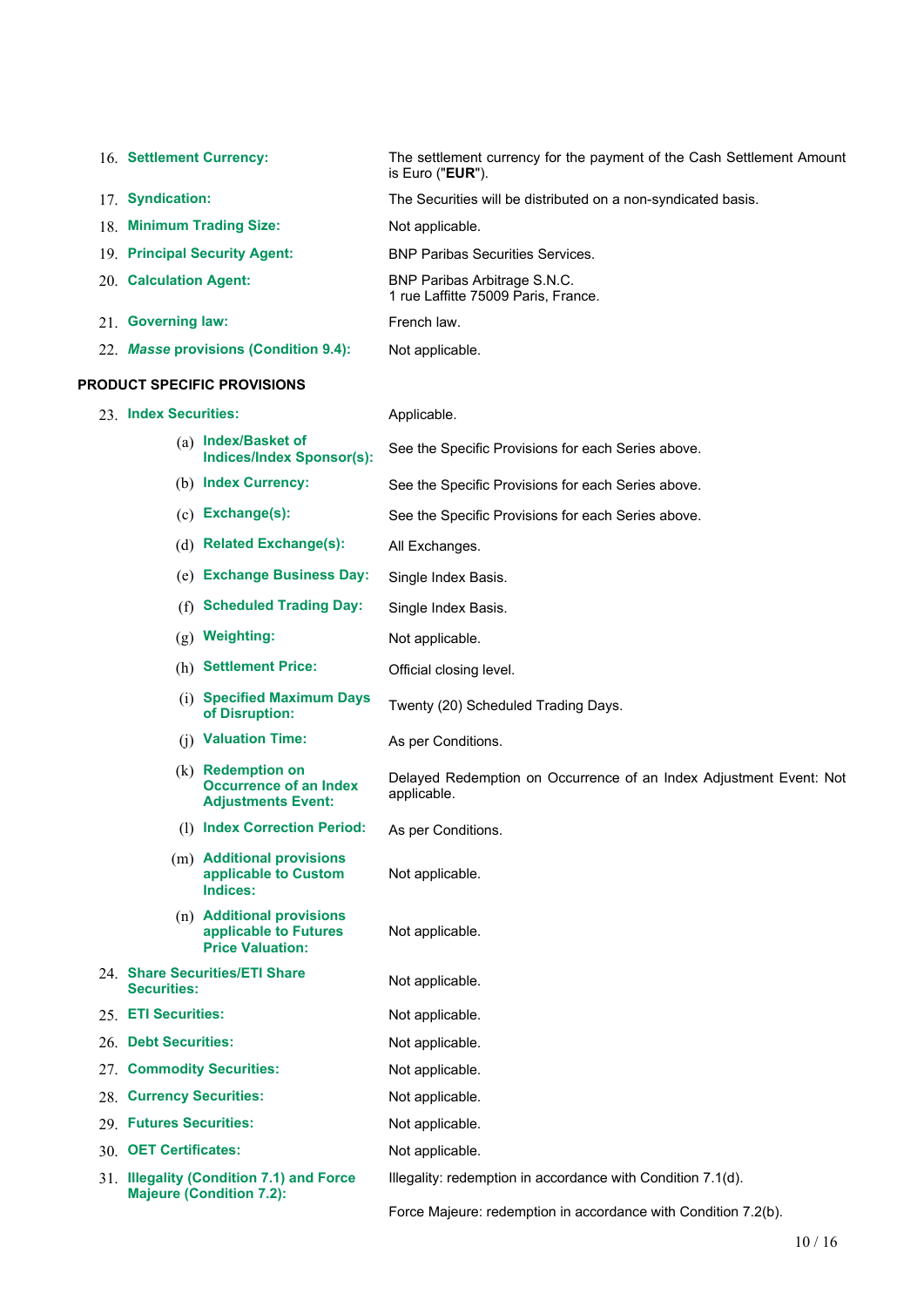|                      |       | 32. Additional Disruption Events and<br><b>Optional Additional Disruption</b> | (a) Additional Disruption Events: Applicable.                                                                                                                                                                                                                     |
|----------------------|-------|-------------------------------------------------------------------------------|-------------------------------------------------------------------------------------------------------------------------------------------------------------------------------------------------------------------------------------------------------------------|
| Events:              |       |                                                                               | (b) The following Optional Additional Disruption Events apply to the<br>Securities: Administrator/Benchmark Event.                                                                                                                                                |
|                      |       |                                                                               | (c) Redemption:                                                                                                                                                                                                                                                   |
|                      |       |                                                                               | Delayed Redemption on Occurrence of an Additional Disruption Event<br>and/or Optional Additional Disruption Event: Not applicable.                                                                                                                                |
| 33. Knock-in Event:  |       |                                                                               | Not applicable.                                                                                                                                                                                                                                                   |
| 34. Knock-out Event: |       |                                                                               | Not applicable.                                                                                                                                                                                                                                                   |
|                      |       | PROVISIONS RELATING TO WARRANTS                                               |                                                                                                                                                                                                                                                                   |
|                      |       | 35. Provisions relating to Warrants:                                          | Not applicable.                                                                                                                                                                                                                                                   |
|                      |       | PROVISIONS RELATING TO CERTIFICATES                                           |                                                                                                                                                                                                                                                                   |
|                      |       | 36. Provisions relating to Certificates:                                      | Applicable.                                                                                                                                                                                                                                                       |
|                      |       | (a) Notional Amount of each<br>Certificate:                                   | Not applicable.                                                                                                                                                                                                                                                   |
|                      |       | (b) Instalment Certificates:                                                  | The Certificates are not Instalment Certificates.                                                                                                                                                                                                                 |
|                      |       | (c) Issuer Call Option:                                                       | Applicable.                                                                                                                                                                                                                                                       |
|                      |       | (i) Optional Redemption<br>Date(s):                                           | The day falling four (4) Business Days immediately following the relevant<br>Optional Redemption Valuation Date.                                                                                                                                                  |
|                      |       | (ii) Optional Redemption<br><b>Valuation Date(s):</b>                         | The Valuation Date.                                                                                                                                                                                                                                               |
|                      |       | (iii) Optional Redemption<br>Amount(s):                                       | Call Payout 2300.                                                                                                                                                                                                                                                 |
|                      |       | (iv) Minimum Notice<br>Period:                                                | Not less than ten (10) calendar days prior to the contemplated Optional<br>Redemption Valuation Date.                                                                                                                                                             |
|                      |       | (v) Maximum Notice<br><b>Period:</b>                                          | Not applicable.                                                                                                                                                                                                                                                   |
|                      |       | (d) Holder Put Option:                                                        | Applicable.                                                                                                                                                                                                                                                       |
|                      |       | Date(s):                                                                      | (i) Optional Redemption The day falling four (4) Business Days immediately following the relevant<br>Optional Redemption Valuation Date.                                                                                                                          |
|                      |       | (ii) Optional Redemption<br><b>Valuation Date:</b>                            | The last Relevant Business Day in March in each year commencing in<br>March of the calendar year after the Issue Date, subject to adjustment in<br>the event that such day is a Disrupted Day as provided in the definition of<br>Valuation Date in Condition 25. |
|                      |       | (iii) Optional Redemption<br>Amount(s):                                       | Put Payout 2300.                                                                                                                                                                                                                                                  |
|                      |       | (iv) Minimum Notice<br>Period:                                                | Not less than 30 days prior to the next occurring Optional Redemption<br>Valuation Date.                                                                                                                                                                          |
|                      |       | (v) Maximum Notice<br><b>Period:</b>                                          | Not applicable.                                                                                                                                                                                                                                                   |
|                      |       | (e) Automatic Early<br><b>Redemption:</b>                                     | Not applicable.                                                                                                                                                                                                                                                   |
| (f)                  |       | <b>Strike Date:</b>                                                           | Not applicable.                                                                                                                                                                                                                                                   |
| (g)                  |       | <b>Strike Price:</b>                                                          | Not applicable.                                                                                                                                                                                                                                                   |
|                      | Date: | (h) Redemption Valuation                                                      | Not applicable.                                                                                                                                                                                                                                                   |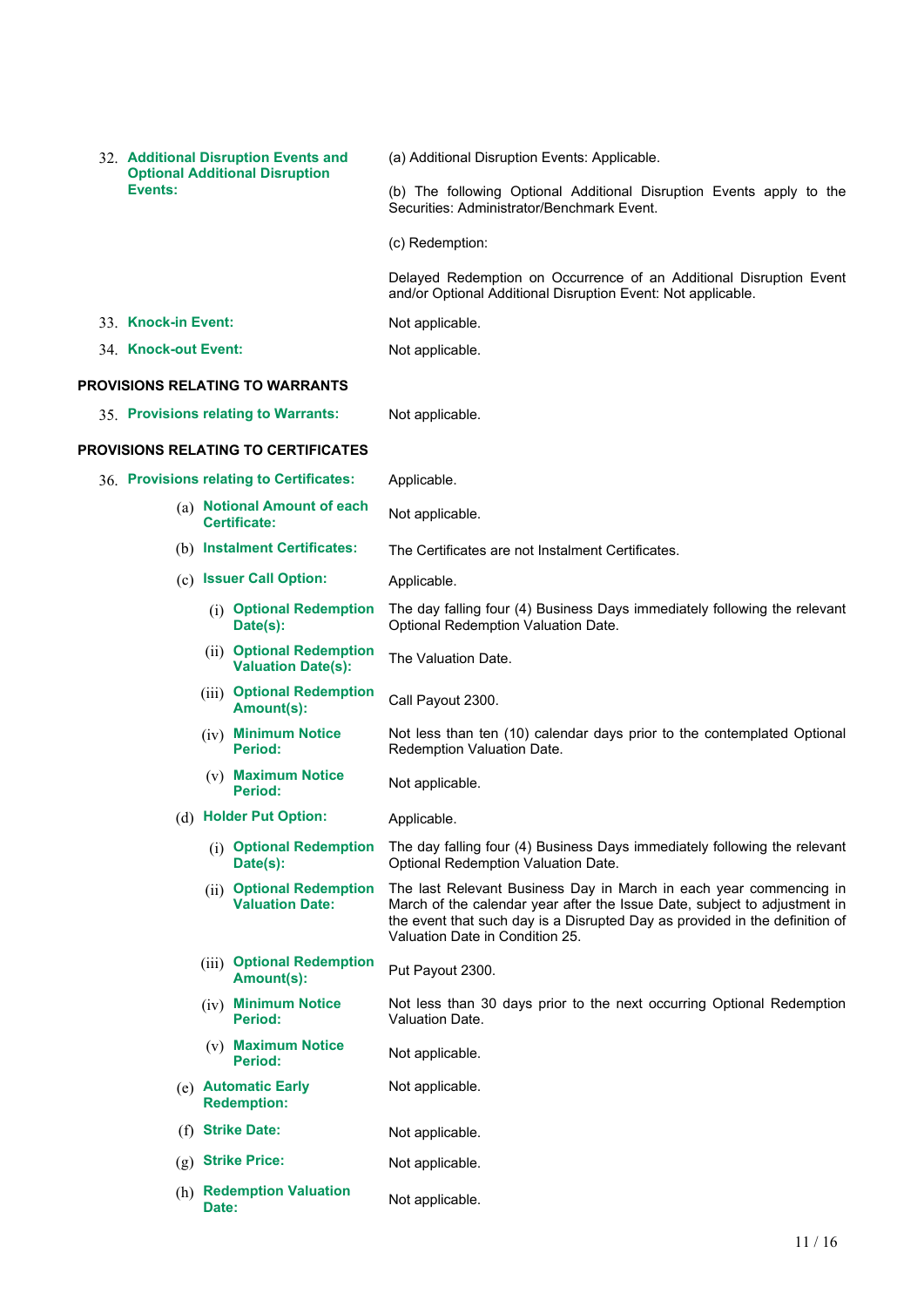|                       | (i) Averaging:                                                                                                                                           | Averaging does not apply to the Securities.                                                                              |
|-----------------------|----------------------------------------------------------------------------------------------------------------------------------------------------------|--------------------------------------------------------------------------------------------------------------------------|
| (i)                   | <b>Observation Dates:</b>                                                                                                                                | Not applicable.                                                                                                          |
|                       | (k) Observation Period:                                                                                                                                  | Not applicable.                                                                                                          |
|                       | (1) Settlement Business Day:                                                                                                                             | Not applicable.                                                                                                          |
|                       | (m) Cut-off Date:                                                                                                                                        | Not applicable.                                                                                                          |
|                       | (n) Identification information<br>of Holders as provided by<br><b>Condition 26:</b>                                                                      | Not applicable.                                                                                                          |
| <b>DISTRIBUTION</b>   |                                                                                                                                                          |                                                                                                                          |
| 37. Non exempt Offer: |                                                                                                                                                          | Applicable.                                                                                                              |
|                       | (i) Non-exempt Offer<br><b>Jurisdictions:</b>                                                                                                            | France.                                                                                                                  |
|                       | (ii) Offer Period:                                                                                                                                       | From (and including) the Issue Date until (and including) the date on<br>which the Securities are delisted.              |
|                       | (iii) Financial intermediaries<br>granted specific consent<br>to use the Base<br><b>Prospectus in</b><br>accordance with the<br><b>Conditions in it:</b> | The Manager and BNP Paribas.                                                                                             |
|                       | (iv) General Consent:                                                                                                                                    | Not applicable.                                                                                                          |
|                       | (v) Other Authorised Offeror<br>Terms:                                                                                                                   | Not applicable.                                                                                                          |
| considerations:       | 38. Additional U.S. Federal income tax                                                                                                                   | The Securities are not Specified Securities for purposes of Section<br>871(m) of the U.S. Internal Revenue Code of 1986. |
| <b>Investors:</b>     | 39. Prohibition of Sales to EEA Retail                                                                                                                   |                                                                                                                          |
|                       | (a) Selling Restriction:                                                                                                                                 | Not applicable.                                                                                                          |
|                       | (b) Legend:                                                                                                                                              | Not applicable.                                                                                                          |

## **Responsibility**

The Issuer accepts responsibility for the information contained in these Final Terms. To the best of the knowledge of the Issuer (who has taken all reasonable care to ensure that such is the case), the information contained herein is in accordance with the facts and does not omit anything likely to affect the import of such information.

As Issuer:

Signed on behalf of BNP Paribas Issuance B.V.

By:

......................................... Duly authorised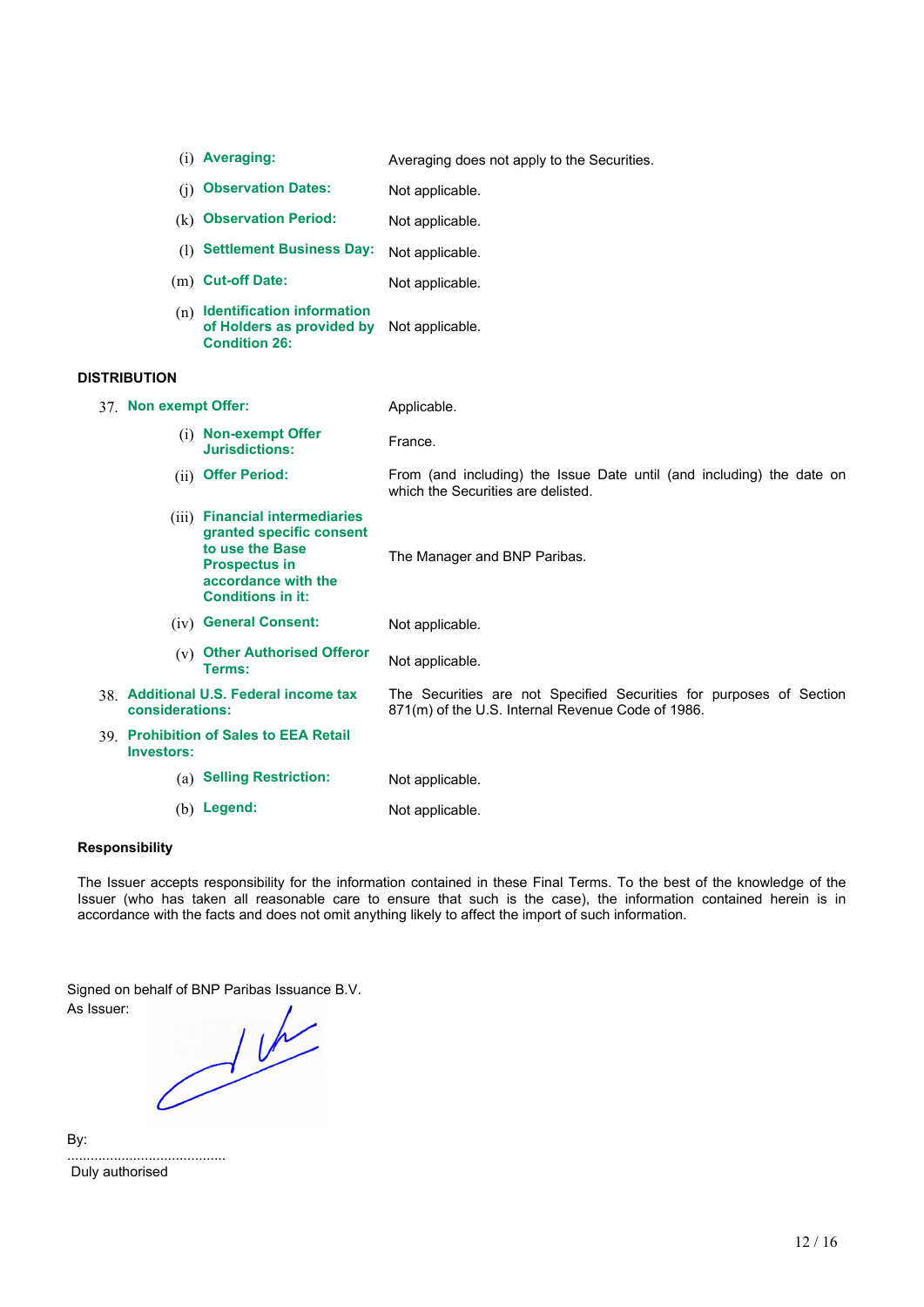## **PART B - OTHER INFORMATION**

#### **1. Listing and Admission to trading - De listing**

Application has been made to list the Securities on Euronext Paris and to admit the Securities described herein for trading on Euronext Paris, with effect from the Issue Date.

The de-listing of the Securities on the exchange specified above shall occur on at the opening time on the Valuation Date, subject to any change to such date by such exchange or any competent authorities, for which the Issuer and the Guarantor shall under no circumstances be liable.

#### **2. Ratings**

The Securities have not been rated.

#### **3. Interests of Natural and Legal Persons Involved in the Issue**

Save as discussed in the "*Potential Conflicts of Interest*" paragraph in the "*Risks*" section in the Base Prospectus, so far as the Issuer is aware, no person involved in the issue of the Securities has an interest material to the issue.

#### **4. Performance of Underlying/Formula/Other Variable and Other Information concerning the Underlying Reference**

See Base Prospectus for an explanation of effect on value of Investment and associated risks in investing in Securities.

Information on each Index shall be available on the relevant Index Sponsor website as set out in "Specific Provisions for each Series" in Part A.

Past and further performances of each Index are available on the relevant Index Sponsor website as set out in "Specific Provisions for each Series" in Part A and the volatility of each Index as well as the Exchange Rate may be obtained from the Calculation Agent at the phone number: **0 800 235 000**.

The Issuer does not intend to provide post-issuance information.

#### **Index Disclaimer**

Neither the Issuer nor the Guarantor shall have any liability for any act or failure to act by an Index Sponsor in connection with the calculation, adjustment or maintenance of an Index. Except as disclosed prior to the Issue Date, neither the Issuer, the Guarantor nor their affiliates has any affiliation with or control over an Index or Index Sponsor or any control over the computation, composition or dissemination of an Index. Although the Calculation Agent will obtain information concerning an Index from publicly available sources it believes reliable, it will not independently verify this information. Accordingly, no representation, warranty or undertaking (express or implied) is made and no responsibility is accepted by the Issuer, the Guarantor, their affiliates or the Calculation Agent as to the accuracy, completeness and timeliness of information concerning an Index.

### **Dow Jones Industrial Average® Index**

The Dow Jones Industrial Average® Index (the "INDEX") is a product of S&P Dow Jones Indices LLC, a division of S&P Global, or its affiliates ("SPDJI"), and has been licensed for use by BNP Paribas (the "Licensee"). Standard & Poor's® and S&P® are registered trademarks of Standard & Poor's Financial Services LLC, a division of S&P Global ("S&P"); Dow Jones® is a registered trademark of Dow Jones Trademark Holdings LLC ("Dow Jones"); It is not possible to invest directly in an index. The issue of Securities (the "Licensee's Product(s)") are not sponsored, endorsed, sold or promoted by SPDJI, Dow Jones, S&P, any of their respective affiliates (collectively, "S&P Dow Jones Indices"). S&P Dow Jones Indices make any representation or warranty, express or implied, to the owners of the Licensee's Product(s) or any member of the public regarding the advisability of investing in securities generally or in Licensee's Product(s) particularly or the ability of the INDEX to track general market performance. Past performance of an index is not an indication or guarantee of future results. S&P Dow Jones Indices only relationship to Licensee with respect to the INDEX is the licensing of the Index and certain trademarks, service marks and/or trade names of S&P Dow Jones Indices and/or its licensors. The INDEX is determined, composed and calculated by S&P Dow Jones Indices without regard to Licensee or the Licensee's Product(s). S&P Dow Jones Indices have no obligation to take the needs of Licensee or the owners of Licensee's Product(s) into consideration in determining, composing or calculating the INDEX. S&P Dow Jones Indices are responsible for and have not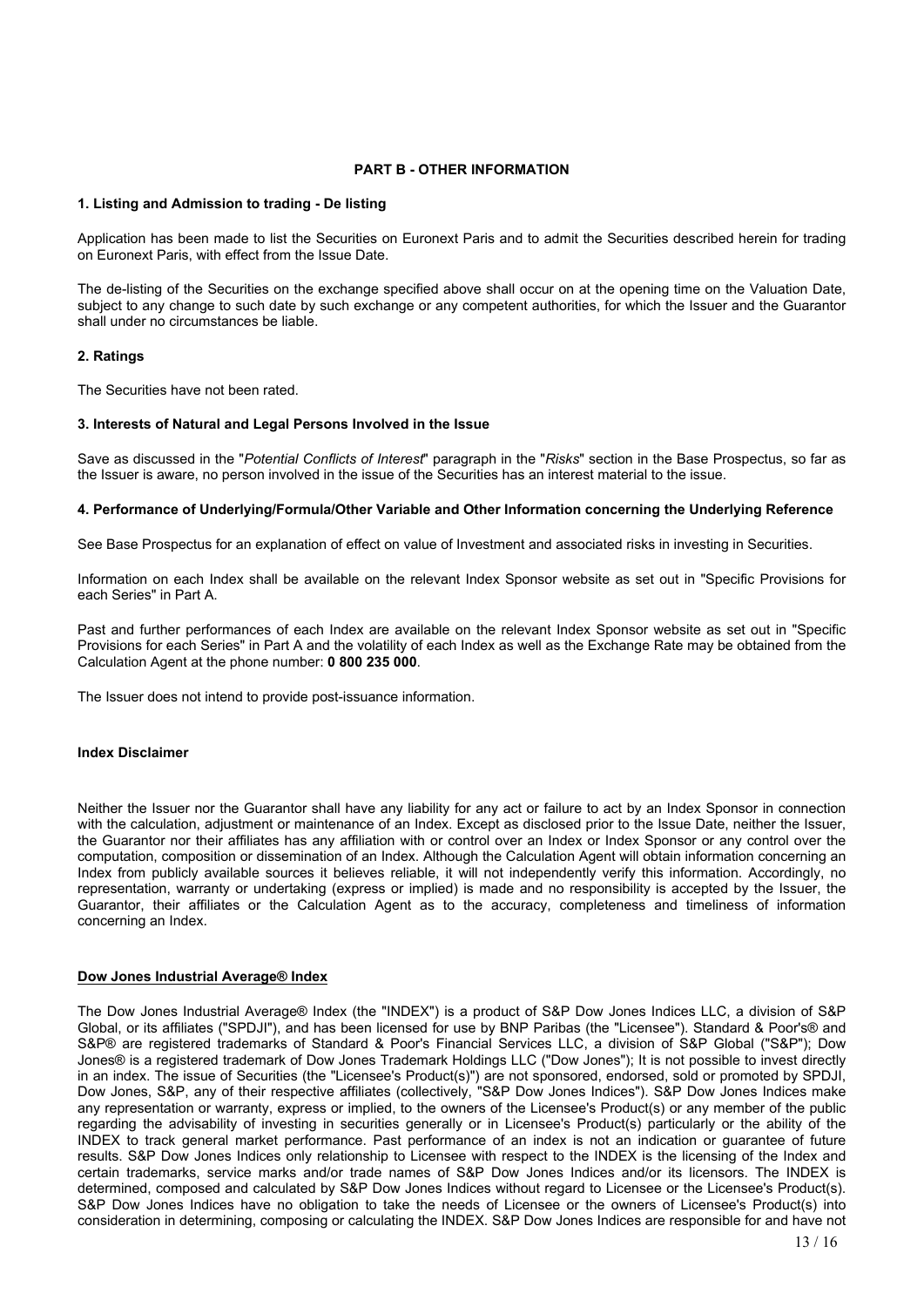participated in the determination of the prices, and amount of Licensee's Product(s) or the timing of the issuance or sale of Licensee's Product(s) or in the determination or calculation of the equation by which Licensee's Product(s) is to be converted into cash, surrendered or redeemed, as the case may be. S&P Dow Jones Indices have no obligation or liability in connection with the administration, marketing or trading of Licensee's Product(s). There is no assurance that investment products based on the INDEX will accurately track index performance or provide positive investment returns. S&P Dow Jones Indices LLC is not an investment or tax advisor. A tax advisor should be consulted to evaluate the impact of any taxexempt securities on portfolios and the tax consequences of making any particular investment decision. Inclusion of a security within an index is not a recommendation by S&P Dow Jones Indices to buy, sell, or hold such security, nor is it considered to be investment advice.

S&P DOW JONES INDICES GUARANTEES THE ADEQUACY, ACCURACY, TIMELINES AND/OR THE COMPLETENESS OF THE INDEX OR ANY DATA RELATED THERETO OR ANY COMMUNICATION, INCLUDING BUT NOT LIMITED TO, ORAL OR WRITTEN COMMUNICATION (INCLUDING ELECTRONIC COMMUNICATIONS) WITH RESPECT THERETO. S&P DOW JONES INDICES SHALL NOT BE SUBJECT TO ANY DAMAGES OR LIABILITY FOR ANY ERRORS, OMISSIONS, OR DELAYS THEREIN. S&P DOW JONES INDICES MAKE NO EXPRESS OR IMPLIED WARRANTIES, AND EXPRESSLY DISCLAIM ALL WARRANTIES, OF MERCHANTABILITY OR FITNESS FOR A PARTICULAR PURPOSE OR USE OR AS TO RESULTS TO BE OBTAINED BY LICENSEE, OWNERS OF THE LICENSEE'S PRODUCT(S), OR ANY OTHER PERSON OR ENTITY FROM THE USE OF THE INDEX OR WITH RESPECT TO ANY DATA RELATED THERETO. WITHOUT LIMITING ANY OF THE FOREGOING, IN NO EVENT WHATSOEVER SHALL S&P DOW JONES INDICES BE LIABLE FOR ANY INDIRECT, SPECIAL, INCIDENTAL, PUNITIVE, OR CONSEQUENTIAL DAMAGES INCLUDING BUT NOT LIMITED TO, LOSS OF PROFITS, TRADING LOSSES, LOST TIME OR GOODWILL, EVEN IF THEY HAVE BEEN ADVISED OF THE POSSIBLITY OF SUCH DAMAGES, WHETHER IN CONTRACT, TORT, STRICT LIABILITY, OR OTHERWISE. THERE ARE NO THIRD PARTY BENEFICIARIES OF ANY AGREEMENTS OR ARRANGEMENTS BETWEEN S&P DOW JONES INDICES AND LICENSEE, OTHER THAN THE LICENSORS OF S&P DOW JONES INDICES.

## **NASDAQ 100® Index**

The Product(s) is not sponsored, endorsed, sold or promoted by Nasdaq, Inc. or its affiliates (NASDAQ, with its affiliates, are referred to as the "Corporations"). The Corporations have not passed on the legality or suitability of, or the accuracy or adequacy of descriptions and disclosures relating to, the Product(s). The Corporations make no representation or warranty, express or implied to the owners of the Product(s) or any member of the public regarding the advisability of investing in securities generally or in the Product(s) particularly, or the ability of the Nasdaq-100 Index® to track general stock market performance. The Corporations' only relationship to BNP PARIBAS ("Licensee") is in the licensing of the Nasdaq®, Nasdaq-100®, and Nasdaq-100 Index® registered trademarks, and certain trade names of the Corporations and the use of the Nasdaq-100 Index® which is determined, composed and calculated by NASDAQ without regard to Licensee or the Product(s). NASDAQ has no obligation to take the needs of the Licensee or the owners of the Product(s) into consideration in determining, composing or calculating the Nasdaq-100 Index®. The Corporations are not responsible for and have not participated in the determination of the timing of, prices at, or quantities of the Product(s) to be issued or in the determination or calculation of the equation by which the Product(s) is to be converted into cash. The Corporations have no liability in connection with the administration, marketing or trading of the Product(s).

**The Corporations do not guarantee the accuracy and/or uninterrupted calculation of the Nasdaq-100 index® or any** data included therein. The Corporations make no warranty, express or implied, as to results to be obtained by Licensee, owners of the product(s), or any other person or entity from the use of the Nasdag-100 Index® or any **data included therein. The Corporations make no express or implied warranties, and expressly disclaim all** warranties of merchantability or fitness for a particular purpose or use with respect to the Nasdaq-100 Index® or any data included therein. Without limiting any of the foregoing, in no event shall the Corporations have any liability for any lost profits or special, incidental, punitive, indirect, or consequential damages, even if notified of the **possibility of such damages.**

### **S&P 500® Index**

The S&P 500® Index (the "INDEX") is a product of S&P Dow Jones Indices LLC, a division of S&P Global, or its affiliates ("SPDJI"), and has been licensed for use by BNP Paribas (the "Licensee"). Standard & Poor's® and S&P® are registered trademarks of Standard & Poor's Financial Services LLC, a division of S&P Global ("S&P"); Dow Jones® is a registered trademark of Dow Jones Trademark Holdings LLC ("Dow Jones"); It is not possible to invest directly in an index. The issue of Securities (the "Licensee's Product(s)") are not sponsored, endorsed, sold or promoted by SPDJI, Dow Jones, S&P, any of their respective affiliates (collectively, "S&P Dow Jones Indices"). S&P Dow Jones Indices make any representation or warranty, express or implied, to the owners of the Licensee's Product(s) or any member of the public regarding the advisability of investing in securities generally or in Licensee's Product(s) particularly or the ability of the INDEX to track general market performance. Past performance of an index is not an indication or guarantee of future results. S&P Dow Jones Indices only relationship to Licensee with respect to the INDEX is the licensing of the Index and certain trademarks,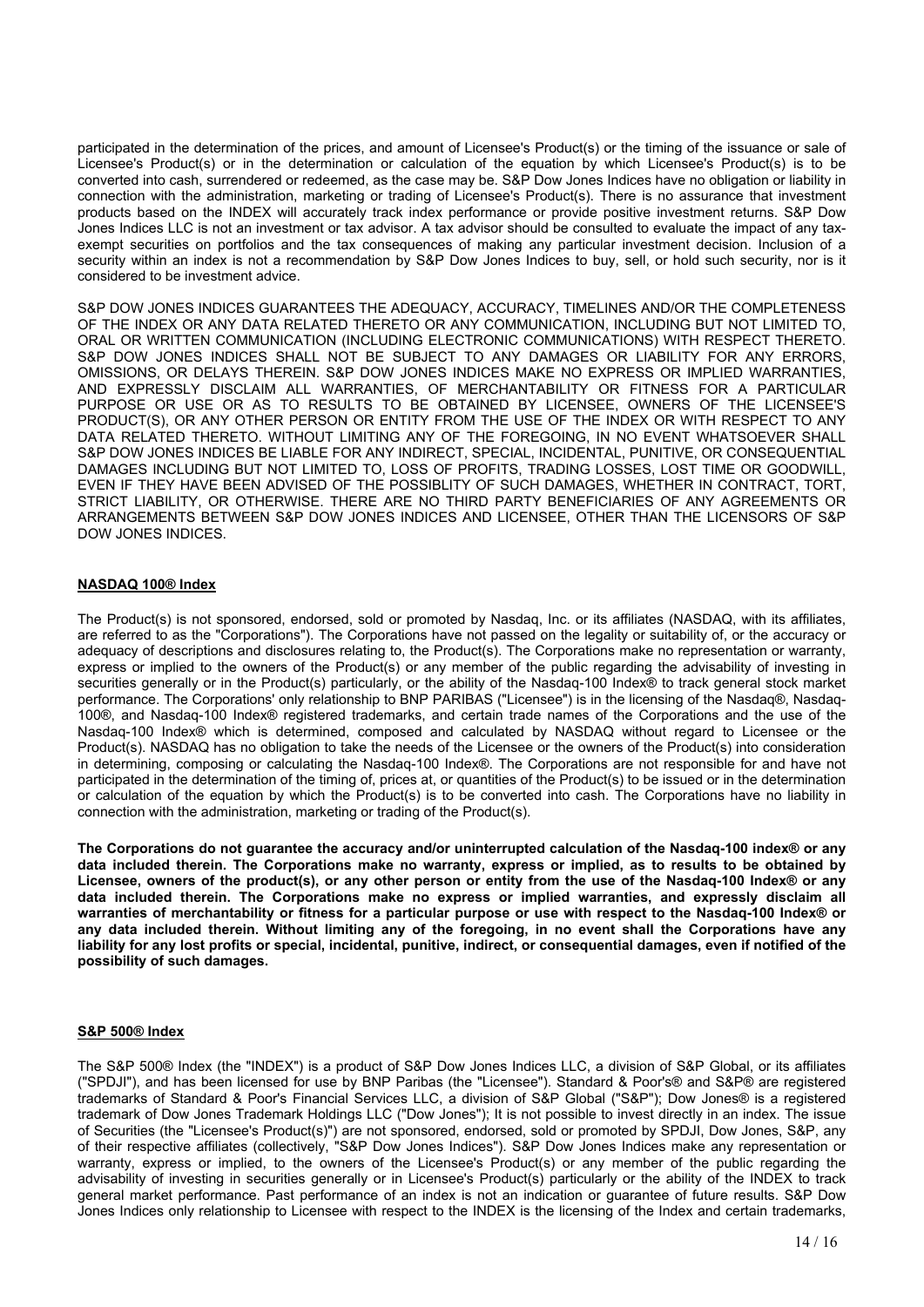service marks and/or trade names of S&P Dow Jones Indices and/or its licensors. The INDEX is determined, composed and calculated by S&P Dow Jones Indices without regard to Licensee or the Licensee's Product(s). S&P Dow Jones Indices have no obligation to take the needs of Licensee or the owners of Licensee's Product(s) into consideration in determining, composing or calculating the INDEX. S&P Dow Jones Indices are responsible for and have not participated in the determination of the prices, and amount of Licensee's Product(s) or the timing of the issuance or sale of Licensee's Product(s) or in the determination or calculation of the equation by which Licensee's Product(s) is to be converted into cash, surrendered or redeemed, as the case may be. S&P Dow Jones Indices have no obligation or liability in connection with the administration, marketing or trading of Licensee's Product(s). There is no assurance that investment products based on the INDEX will accurately track index performance or provide positive investment returns. S&P Dow Jones Indices LLC is not an investment or tax advisor. A tax advisor should be consulted to evaluate the impact of any tax-exempt securities on portfolios and the tax consequences of making any particular investment decision. Inclusion of a security within an index is not a recommendation by S&P Dow Jones Indices to buy, sell, or hold such security, nor is it considered to be investment advice.

S&P DOW JONES INDICES GUARANTEES THE ADEQUACY, ACCURACY, TIMELINES AND/OR THE COMPLETENESS OF THE INDEX OR ANY DATA RELATED THERETO OR ANY COMMUNICATION, INCLUDING BUT NOT LIMITED TO, ORAL OR WRITTEN COMMUNICATION (INCLUDING ELECTRONIC COMMUNICATIONS) WITH RESPECT THERETO. S&P DOW JONES INDICES SHALL NOT BE SUBJECT TO ANY DAMAGES OR LIABILITY FOR ANY ERRORS, OMISSIONS, OR DELAYS THEREIN. S&P DOW JONES INDICES MAKE NO EXPRESS OR IMPLIED WARRANTIES, AND EXPRESSLY DISCLAIM ALL WARRANTIES, OF MERCHANTABILITY OR FITNESS FOR A PARTICULAR PURPOSE OR USE OR AS TO RESULTS TO BE OBTAINED BY LICENSEE, OWNERS OF THE LICENSEE'S PRODUCT(S), OR ANY OTHER PERSON OR ENTITY FROM THE USE OF THE INDEX OR WITH RESPECT TO ANY DATA RELATED THERETO. WITHOUT LIMITING ANY OF THE FOREGOING, IN NO EVENT WHATSOEVER SHALL S&P DOW JONES INDICES BE LIABLE FOR ANY INDIRECT, SPECIAL, INCIDENTAL, PUNITIVE, OR CONSEQUENTIAL DAMAGES INCLUDING BUT NOT LIMITED TO, LOSS OF PROFITS, TRADING LOSSES, LOST TIME OR GOODWILL, EVEN IF THEY HAVE BEEN ADVISED OF THE POSSIBLITY OF SUCH DAMAGES, WHETHER IN CONTRACT, TORT, STRICT LIABILITY, OR OTHERWISE. THERE ARE NO THIRD PARTY BENEFICIARIES OF ANY AGREEMENTS OR ARRANGEMENTS BETWEEN S&P DOW JONES INDICES AND LICENSEE, OTHER THAN THE LICENSORS OF S&P DOW JONES INDICES.

| 5. Operational Information                                                                                                                             |                                                                                                                                                                                                              |
|--------------------------------------------------------------------------------------------------------------------------------------------------------|--------------------------------------------------------------------------------------------------------------------------------------------------------------------------------------------------------------|
| <b>Relevant Clearing System(s):</b>                                                                                                                    | Euroclear France.                                                                                                                                                                                            |
| 6. Terms and Conditions of the Public Offer                                                                                                            |                                                                                                                                                                                                              |
| <b>Offer Price:</b>                                                                                                                                    | The price of the Certificates will vary in accordance with a number of<br>factors including, but not limited to, the price of the relevant Index.                                                            |
| <b>Conditions to which the offer is subject:</b>                                                                                                       | Not applicable.                                                                                                                                                                                              |
| <b>Description of the application process:</b>                                                                                                         | Not applicable.                                                                                                                                                                                              |
| Details of the minimum and/or maximum<br>amount of application:                                                                                        | Minimum purchase amount per investor: One (1) Certificate.                                                                                                                                                   |
|                                                                                                                                                        | Maximum purchase amount per investor: The number of Certificates<br>issued in respect of each Series of Certificates.                                                                                        |
| <b>Description of possibility to reduce</b><br>subscriptions and manner for refunding<br>excess amount paid by applicants:                             | Not applicable.                                                                                                                                                                                              |
| Details of the method and time limits for<br>paying up and delivering Securities:                                                                      | The Certificates are cleared through the clearing systems and are due to<br>be delivered on or about the second Business Day after their purchase by<br>the investor against payment of the purchase amount. |
| Manner in and date on which results of the<br>offer are to be made public:                                                                             | Not applicable.                                                                                                                                                                                              |
| Procedure for exercise of any right of pre-<br>emption, negotiability of subscription rights<br>and treatment of subscription rights not<br>exercised: | Not applicable.                                                                                                                                                                                              |
| Process for notification to applicants of the<br>amount allotted and indication whether<br>dealing may begin before notification is<br>made:           | Not applicable.                                                                                                                                                                                              |
| Amount of any expenses and taxes                                                                                                                       | Not applicable.                                                                                                                                                                                              |
|                                                                                                                                                        |                                                                                                                                                                                                              |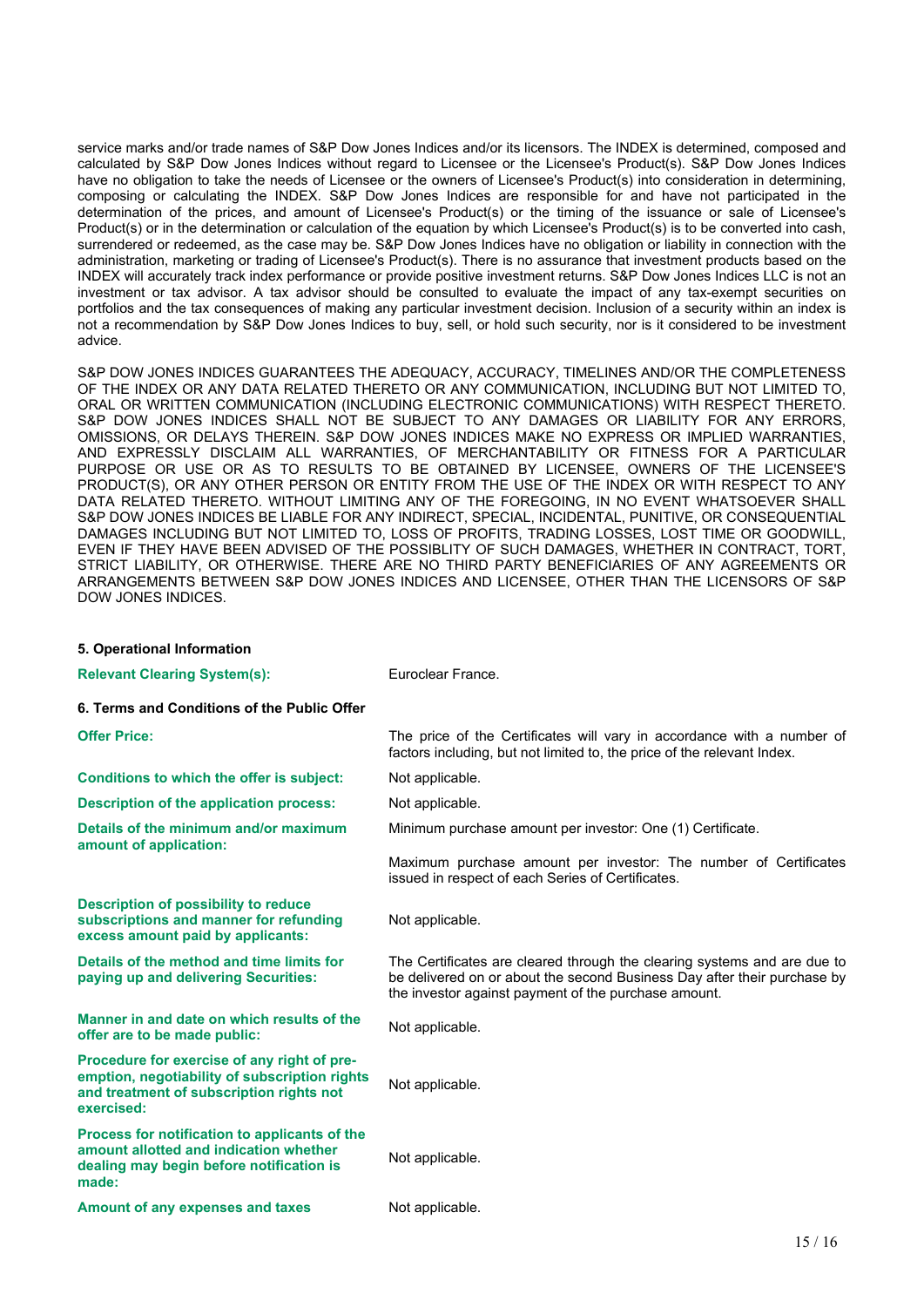**specifically charges to the subscriber or purchaser:**

## **7. Placing and Underwriting**

| Name(s) and address(es), to the extent<br>known to the issuer, of the placers in the<br>various countries where the offer takes<br>place:                                                  | None.                                                                                                                                                                                                                                                                                                                                                                                              |
|--------------------------------------------------------------------------------------------------------------------------------------------------------------------------------------------|----------------------------------------------------------------------------------------------------------------------------------------------------------------------------------------------------------------------------------------------------------------------------------------------------------------------------------------------------------------------------------------------------|
| Name and address of the co-ordinator(s) of<br>the global offer and of single parts of the<br>offer:                                                                                        | <b>BNP Paribas</b><br>20 Boulevard des Italiens, 75009 Paris, France.                                                                                                                                                                                                                                                                                                                              |
| Name and address of any paying agents and<br>depository agents in each country (in<br>addition to the Principal Paying Agent):                                                             | Not applicable.                                                                                                                                                                                                                                                                                                                                                                                    |
| Entities agreeing to underwrite the issue on<br>a firm commitment basis, and entities<br>agreeing to place the issue without a firm<br>commitment or under "best efforts"<br>arrangements: | <b>BNP Paribas Arbitrage S.N.C.</b>                                                                                                                                                                                                                                                                                                                                                                |
| When the underwriting agreement has been<br>or will be reached:                                                                                                                            | Not applicable.                                                                                                                                                                                                                                                                                                                                                                                    |
| 8. EU Benchmarks Regulation                                                                                                                                                                |                                                                                                                                                                                                                                                                                                                                                                                                    |
| <b>EU Benchmarks Regulation: Article</b><br>29(2)statement on benchmarks:                                                                                                                  | Applicable: Amounts payable under the Securities are calculated by<br>reference to the relevant Benchmark which is provided by the relevant<br>Administrator, as specified in the table below.                                                                                                                                                                                                     |
|                                                                                                                                                                                            | As at the date of these Final Terms, the relevant Administrator is not<br>included / included, as the case may be, in the register of Administrators<br>and Benchmarks established and maintained by the European Securities<br>and Markets Authority ("ESMA") pursuant to article 36 of the Benchmarks<br>Regulation (Regulation (EU) 2016/1011) (the "BMR"), as specified in the<br>table below. |
|                                                                                                                                                                                            | As far as the Issuer is aware, the transitional provisions in Article 51 of the<br>BMR apply, such that the relevant Administrator is not currently required<br>to obtain authorisation/registration, as specified in the table below.                                                                                                                                                             |
|                                                                                                                                                                                            |                                                                                                                                                                                                                                                                                                                                                                                                    |

| <b>Benchmark</b>              | <b>Administrator</b>                 | Register     |
|-------------------------------|--------------------------------------|--------------|
| S&P 500®                      | S&P Dow Jones Indices LLC            | Included     |
| USD-LIBOR 1M                  | ICE Benchmark Administration Limited | Included     |
| Nasdag-100 $\circledR$        | Nasdag Inc.                          | Not included |
| Dow Jones Industrial Average® | S&P Dow Jones Indices LLC            | Included     |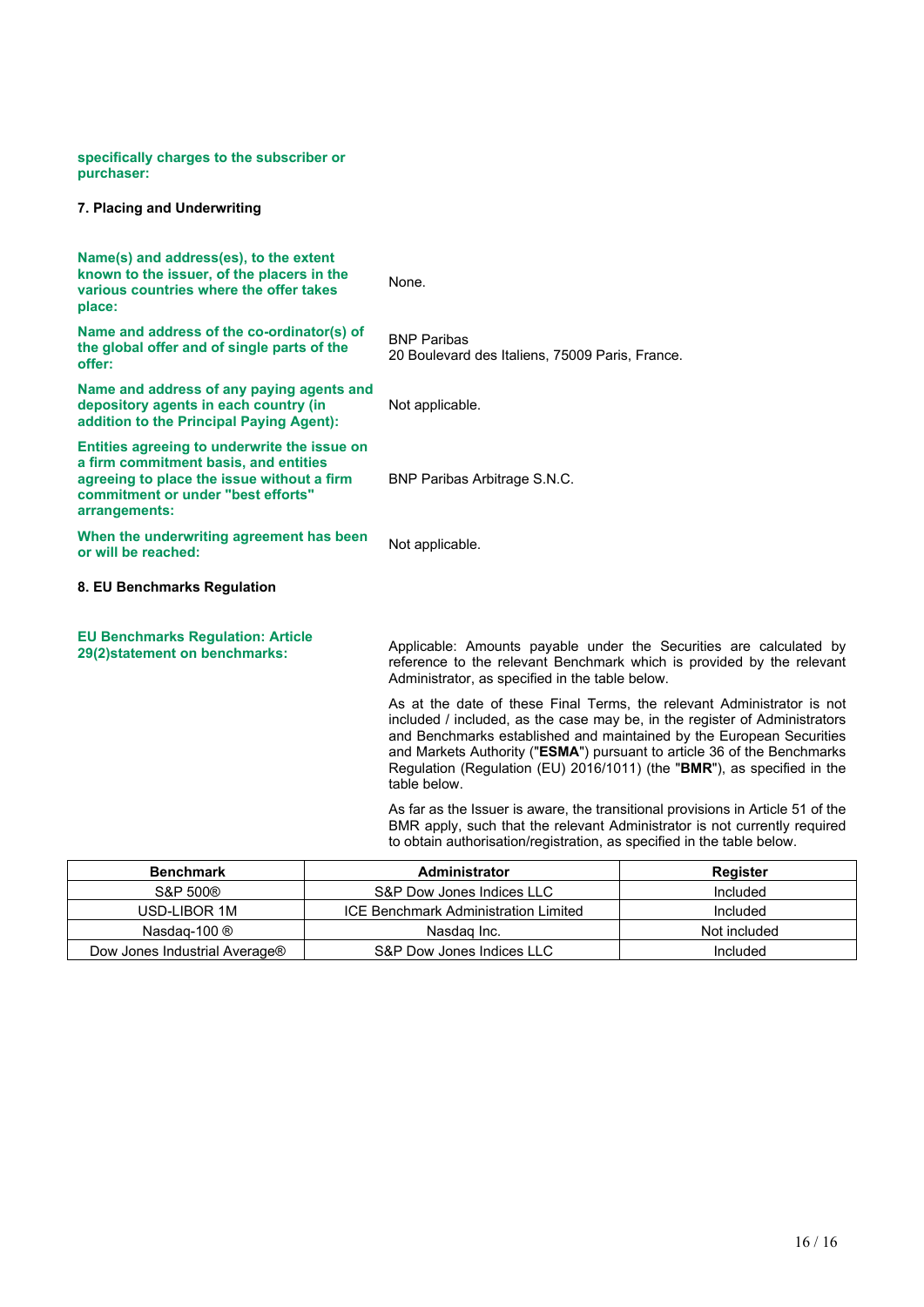# **ISSUE SPECIFIC SUMMARY IN RELATION TO THIS BASE PROSPECTUS**

Summaries are made up of disclosure requirements known as "Elements". These Elements are numbered in Sections A - E (A.1 - E.7). This Summary contains all the Elements required to be included in a summary for this type of Securities, Issuer and Guarantor. Because some Elements are not required to be addressed, there may be gaps in the numbering sequence of the Elements. Even though an Element may be required to be inserted in the summary because of the type of Securities, Issuer and Guarantor(s), it is possible that no relevant information can be given regarding the Element. In this case a short *description of the Element should be included in the summary explaining why it is not applicable.*

## **Section A - Introduction and warnings**

| Element | Title                                                                                                |                                                                                                                                                                                                                                                                                                                                                                                                                                                                                                                                                                                                                                                                                          |
|---------|------------------------------------------------------------------------------------------------------|------------------------------------------------------------------------------------------------------------------------------------------------------------------------------------------------------------------------------------------------------------------------------------------------------------------------------------------------------------------------------------------------------------------------------------------------------------------------------------------------------------------------------------------------------------------------------------------------------------------------------------------------------------------------------------------|
| A.1     | Warning that the<br>summary should be<br>read as an<br>introduction and<br>provision as to<br>claims | This summary should be read as an introduction to the Base<br>$\bullet$<br>Prospectus and the applicable Final Terms. In this summary, unless<br>otherwise specified and except as used in the first paragraph of<br>Element D.3, "Base Prospectus" means the Base Prospectus of<br>BNPP B.V. and BNPP dated 3 July 2019 as supplemented from time<br>to time. In the first paragraph of Element D.3, "Base Prospectus"<br>means the Base Prospectus of BNPP B.V. and BNPP dated 3 July<br>2019.                                                                                                                                                                                         |
|         |                                                                                                      | Any decision to invest in any Securities should be based on a<br>consideration of the Base Prospectus as a whole, including any<br>documents incorporated by reference and the applicable Final<br>Terms.                                                                                                                                                                                                                                                                                                                                                                                                                                                                                |
|         |                                                                                                      | Where a claim relating to information contained in the Base<br>Prospectus and the applicable Final Terms is brought before a court<br>in a Member State of the European Economic Area, the plaintiff may,<br>under the national legislation of the Member State where the claim is<br>brought, be required to bear the costs of translating the Base<br>Prospectus and the applicable Final Terms before the legal<br>proceedings are initiated.                                                                                                                                                                                                                                         |
|         |                                                                                                      | Civil liability in any such Member State attaches to the Issuer or the<br>Guarantor (if any) solely on the basis of this summary, including any<br>translation hereof, but only if it is misleading, inaccurate or<br>inconsistent when read together with the other parts of the Base<br>Prospectus and the applicable Final Terms or, following the<br>implementation of the relevant provisions of Directive 2010/73/EU in<br>the relevant Member State, it does not provide, when read together<br>with the other parts of the Base Prospectus and the applicable Final<br>Terms, key information in order to aid investors when considering<br>whether to invest in the Securities. |
| A.2     | Consent as to use<br>the Base<br>Prospectus, period<br>of validity and other<br>conditions attached  | Consent: The Securities are offered in circumstances where a prospectus is required<br>to be published under the Prospectus Directive (a "Non-exempt Offer"). Subject to the<br>conditions set out below, the Issuer consents to the use of the Base Prospectus in<br>connection with a Non-exempt Offer of Securities by the Managers and BNP Paribas.<br>Offer period: The Issuer's consent referred to above is given for Non-exempt Offers of<br>Securities from the Issue Date until the date on which the Securities are delisted (the<br>"Offer Period").                                                                                                                         |
|         |                                                                                                      | Conditions to consent: The conditions to the Issuer's consent are that such consent (a)<br>is only valid during the Offer Period; and (b) only extends to the use of the Base<br>Prospectus to make Non-exempt Offers of the relevant Tranche of Securities in<br>France.                                                                                                                                                                                                                                                                                                                                                                                                                |
|         |                                                                                                      | AN INVESTOR INTENDING TO PURCHASE OR PURCHASING ANY SECURITIES<br>IN A NON-EXEMPT OFFER FROM AN AUTHORISED OFFEROR WILL DO SO.<br>AND OFFERS AND SALES OF SUCH SECURITIES TO AN INVESTOR BY SUCH<br>AUTHORISED OFFEROR WILL BE MADE, IN ACCORDANCE WITH THE TERMS<br>AND CONDITIONS OF THE OFFER IN PLACE BETWEEN SUCH AUTHORISED<br>OFFEROR AND SUCH INVESTOR INCLUDING ARRANGEMENTS IN RELATION<br>TO PRICE, ALLOCATIONS, EXPENSES AND SETTLEMENT. THE RELEVANT<br>INFORMATION WILL BE PROVIDED BY THE AUTHORISED OFFEROR AT THE                                                                                                                                                       |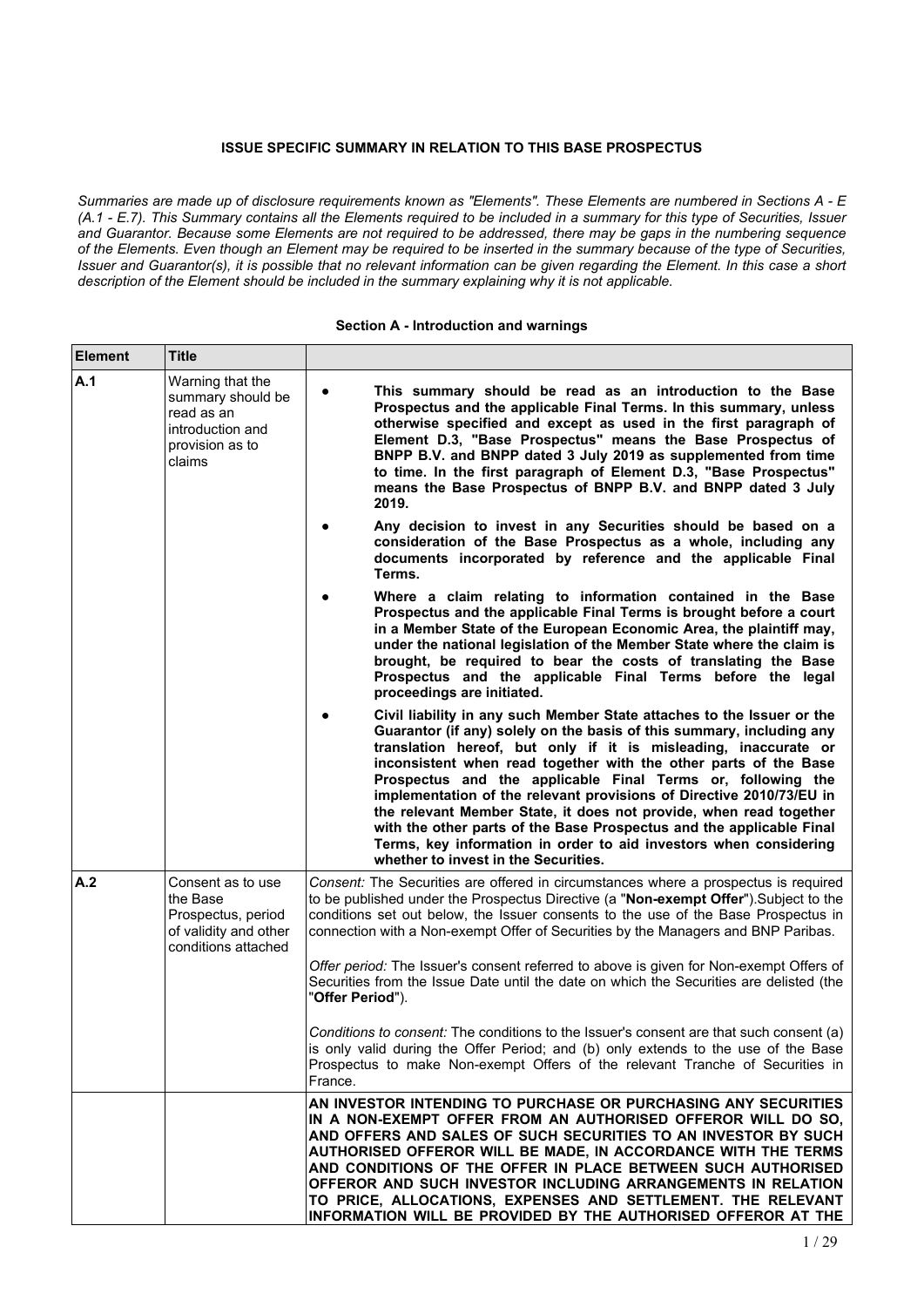| Element | <b>Title</b> |                            |
|---------|--------------|----------------------------|
|         |              | <b>TIME OF SUCH OFFER.</b> |

## **Section B - Issuer and Guarantor**

| <b>Element</b> | Title                                                                                                                                                                                                                                                                                                                                                                                                                               |                                                                                                                                                                                                                                                                                                                                                                                                                                                                                                                                                                                     |                                                                                                                                                                                                                               |                                                                             |  |
|----------------|-------------------------------------------------------------------------------------------------------------------------------------------------------------------------------------------------------------------------------------------------------------------------------------------------------------------------------------------------------------------------------------------------------------------------------------|-------------------------------------------------------------------------------------------------------------------------------------------------------------------------------------------------------------------------------------------------------------------------------------------------------------------------------------------------------------------------------------------------------------------------------------------------------------------------------------------------------------------------------------------------------------------------------------|-------------------------------------------------------------------------------------------------------------------------------------------------------------------------------------------------------------------------------|-----------------------------------------------------------------------------|--|
| B.1            | Legal and<br>commercial name of<br>the Issuer                                                                                                                                                                                                                                                                                                                                                                                       | BNP Paribas Issuance B.V. ("BNPP B.V." or the "Issuer").                                                                                                                                                                                                                                                                                                                                                                                                                                                                                                                            |                                                                                                                                                                                                                               |                                                                             |  |
| B.2            | Domicile/ legal form/<br>legislation/ country<br>of incorporation                                                                                                                                                                                                                                                                                                                                                                   |                                                                                                                                                                                                                                                                                                                                                                                                                                                                                                                                                                                     | BNPP B.V. was incorporated in the Netherlands as a private company with limited<br>liability under Dutch law having its registered office at Herengracht 595, 1017 CE<br>Amsterdam, the Netherlands.                          |                                                                             |  |
| B.4b           | <b>Trend information</b>                                                                                                                                                                                                                                                                                                                                                                                                            | BNPP B.V. is dependent upon BNPP. BNPP B.V. is a wholly owned subsidiary of<br>BNPP specifically involved in the issuance of securities such as Warrants or<br>Certificates or other obligations which are developed, setup and sold to investors by<br>other companies in the BNPP Group (including BNPP). The securities are hedged by<br>acquiring hedging instruments and/or collateral from BNP Paribas and BNP Paribas<br>entities as described in Element D.2 below. As a consequence, the Trend Information<br>described with respect to BNPP shall also apply to BNPP B.V. |                                                                                                                                                                                                                               |                                                                             |  |
| <b>B.5</b>     | Description of the<br>Group                                                                                                                                                                                                                                                                                                                                                                                                         |                                                                                                                                                                                                                                                                                                                                                                                                                                                                                                                                                                                     | BNPP B.V. is a wholly owned subsidiary of BNP Paribas. BNP Paribas is the ultimate<br>holding company of a group of companies and manages financial operations for those<br>subsidiary companies (together the "BNPP Group"). |                                                                             |  |
| <b>B.9</b>     | Profit forecast or<br>estimate                                                                                                                                                                                                                                                                                                                                                                                                      |                                                                                                                                                                                                                                                                                                                                                                                                                                                                                                                                                                                     | Not applicable, as there are no profit forecasts or estimates made in respect of the<br>Issuer in the Base Prospectus to which this Summary relates.                                                                          |                                                                             |  |
| <b>B.10</b>    | Audit report<br>qualifications                                                                                                                                                                                                                                                                                                                                                                                                      |                                                                                                                                                                                                                                                                                                                                                                                                                                                                                                                                                                                     | Not applicable, there are no qualifications in any audit report on the historical financial<br>information included in the Base Prospectus.                                                                                   |                                                                             |  |
| <b>B.12</b>    | Selected historical key financial information in relation to the Issuer:<br><b>Comparative Annual Financial Data - In EUR</b>                                                                                                                                                                                                                                                                                                       |                                                                                                                                                                                                                                                                                                                                                                                                                                                                                                                                                                                     |                                                                                                                                                                                                                               |                                                                             |  |
|                |                                                                                                                                                                                                                                                                                                                                                                                                                                     |                                                                                                                                                                                                                                                                                                                                                                                                                                                                                                                                                                                     | 31/12/2018 (audited)                                                                                                                                                                                                          | 31/12/2017 (audited)                                                        |  |
|                | Revenues                                                                                                                                                                                                                                                                                                                                                                                                                            |                                                                                                                                                                                                                                                                                                                                                                                                                                                                                                                                                                                     | 439,645                                                                                                                                                                                                                       | 431,472                                                                     |  |
|                | Net Income, Group Share                                                                                                                                                                                                                                                                                                                                                                                                             |                                                                                                                                                                                                                                                                                                                                                                                                                                                                                                                                                                                     | 27,415                                                                                                                                                                                                                        | 26,940                                                                      |  |
|                | Total balance sheet                                                                                                                                                                                                                                                                                                                                                                                                                 |                                                                                                                                                                                                                                                                                                                                                                                                                                                                                                                                                                                     | 56,232,644,939                                                                                                                                                                                                                | 50,839,146,900                                                              |  |
|                | Shareholders' equity (Group Share)                                                                                                                                                                                                                                                                                                                                                                                                  |                                                                                                                                                                                                                                                                                                                                                                                                                                                                                                                                                                                     | 542,654                                                                                                                                                                                                                       | 515,239                                                                     |  |
|                | Comparative Interim Financial Data for the six-month period ended 30 June 2019 - In EUR                                                                                                                                                                                                                                                                                                                                             |                                                                                                                                                                                                                                                                                                                                                                                                                                                                                                                                                                                     |                                                                                                                                                                                                                               |                                                                             |  |
|                |                                                                                                                                                                                                                                                                                                                                                                                                                                     |                                                                                                                                                                                                                                                                                                                                                                                                                                                                                                                                                                                     | 30/06/2019 (unaudited) <sup>1</sup>                                                                                                                                                                                           | 30/06/2018 (unaudited) <sup>1</sup>                                         |  |
|                | Revenues                                                                                                                                                                                                                                                                                                                                                                                                                            |                                                                                                                                                                                                                                                                                                                                                                                                                                                                                                                                                                                     | 257,597                                                                                                                                                                                                                       | 193,729                                                                     |  |
|                | Net Income, Group Share                                                                                                                                                                                                                                                                                                                                                                                                             |                                                                                                                                                                                                                                                                                                                                                                                                                                                                                                                                                                                     | 17,416                                                                                                                                                                                                                        | 12,238                                                                      |  |
|                |                                                                                                                                                                                                                                                                                                                                                                                                                                     |                                                                                                                                                                                                                                                                                                                                                                                                                                                                                                                                                                                     | 30/06/2019 (unaudited) <sup>1</sup>                                                                                                                                                                                           | 31/12/2018 (audited)                                                        |  |
|                | Total balance sheet                                                                                                                                                                                                                                                                                                                                                                                                                 |                                                                                                                                                                                                                                                                                                                                                                                                                                                                                                                                                                                     | 67,132,835,358                                                                                                                                                                                                                | 56,232,644,939                                                              |  |
|                | Shareholders' equity (Group Share)                                                                                                                                                                                                                                                                                                                                                                                                  |                                                                                                                                                                                                                                                                                                                                                                                                                                                                                                                                                                                     | 560,070                                                                                                                                                                                                                       | 542,654                                                                     |  |
|                |                                                                                                                                                                                                                                                                                                                                                                                                                                     |                                                                                                                                                                                                                                                                                                                                                                                                                                                                                                                                                                                     | 1 This financial information is subject to a limited review, as further described in the statutory auditors' report.                                                                                                          |                                                                             |  |
|                | Statements of no significant or material adverse change                                                                                                                                                                                                                                                                                                                                                                             |                                                                                                                                                                                                                                                                                                                                                                                                                                                                                                                                                                                     |                                                                                                                                                                                                                               |                                                                             |  |
|                | There has been no significant change in the financial or trading position of BNPP B.V. since 30 June 2019<br>(being the end of the last financial period for which interim financial statements have been published). There<br>has been no material adverse change in the prospects of BNPP B.V. since 31 December 2018 (being the<br>end of the last financial period for which audited financial statements have been published). |                                                                                                                                                                                                                                                                                                                                                                                                                                                                                                                                                                                     |                                                                                                                                                                                                                               |                                                                             |  |
| <b>B.13</b>    | Events impacting<br>the Issuer's<br>solvency                                                                                                                                                                                                                                                                                                                                                                                        | Not applicable, to the best of the Issuer's knowledge there have not been any recent<br>events which are to a material extent relevant to the evaluation of the Issuer's<br>solvency since 30 June 2019.                                                                                                                                                                                                                                                                                                                                                                            |                                                                                                                                                                                                                               |                                                                             |  |
| <b>B.14</b>    | Dependence upon                                                                                                                                                                                                                                                                                                                                                                                                                     |                                                                                                                                                                                                                                                                                                                                                                                                                                                                                                                                                                                     |                                                                                                                                                                                                                               | BNPP B.V. is dependent upon BNPP. BNPP B.V. is a wholly owned subsidiary of |  |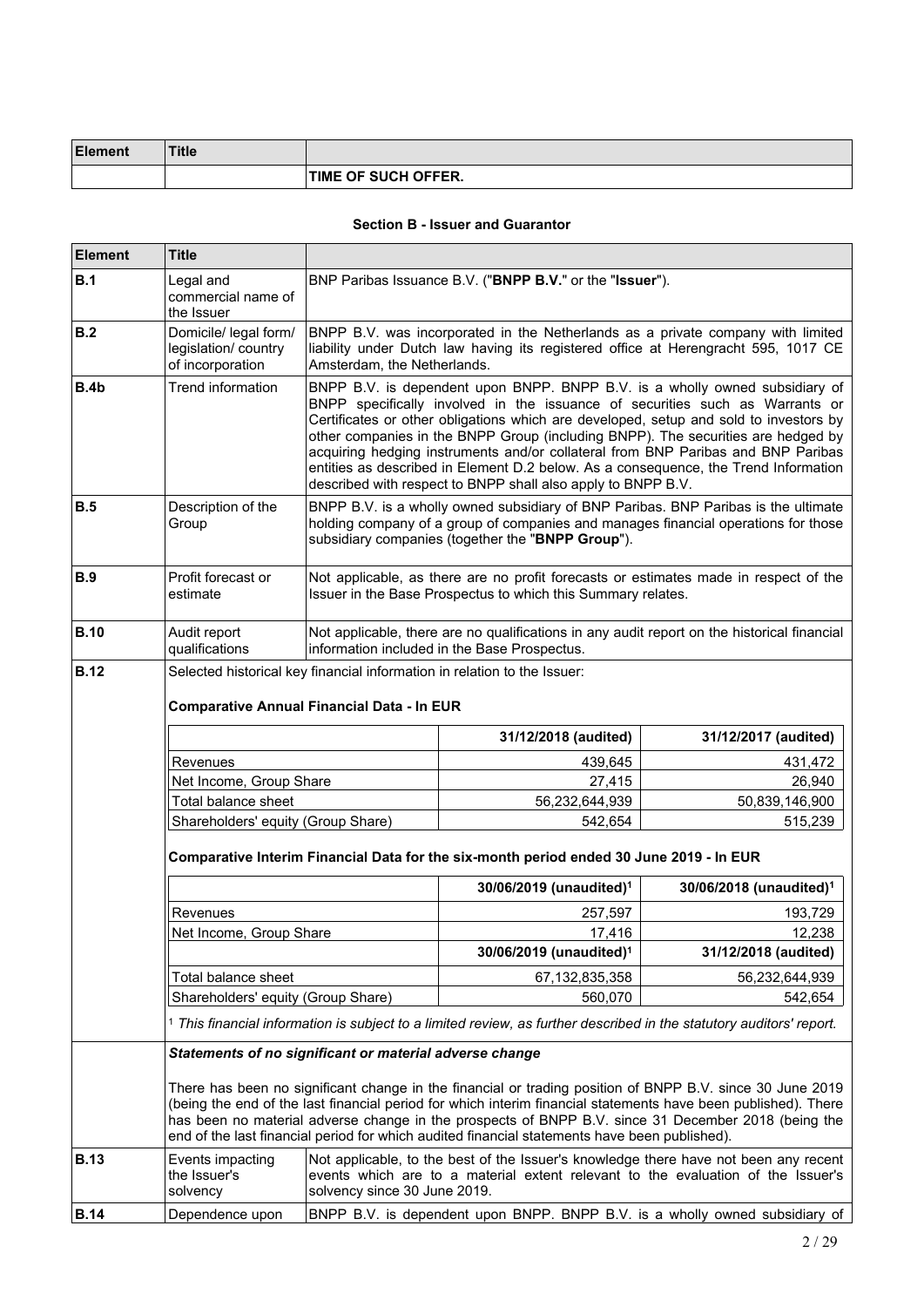| <b>Element</b>    | <b>Title</b>                                                     |                                                                                                                                                                                                                                                                                                                                                                                                                                                                                                                                                                                                                                                                                                                                                                                      |  |
|-------------------|------------------------------------------------------------------|--------------------------------------------------------------------------------------------------------------------------------------------------------------------------------------------------------------------------------------------------------------------------------------------------------------------------------------------------------------------------------------------------------------------------------------------------------------------------------------------------------------------------------------------------------------------------------------------------------------------------------------------------------------------------------------------------------------------------------------------------------------------------------------|--|
|                   | other group entities                                             | BNPP specifically involved in the issuance of securities such as Warrants or<br>Certificates or other obligations which are developed, setup and sold to investors by<br>other companies in the BNPP Group (including BNPP). The securities are hedged by<br>acquiring hedging instruments and/or collateral from BNP Paribas and BNP Paribas<br>entities as described in Element D.2 below.                                                                                                                                                                                                                                                                                                                                                                                         |  |
| <b>B.15</b>       | Principal activities                                             | The principal activity of the Issuer is to issue and/or acquire financial instruments of<br>any nature and to enter into related agreements for the account of various entities<br>within the BNPP Group.                                                                                                                                                                                                                                                                                                                                                                                                                                                                                                                                                                            |  |
| <b>B.16</b>       | Controlling<br>shareholders                                      | BNP Paribas holds 100 per cent. of the share capital of BNPP B.V.                                                                                                                                                                                                                                                                                                                                                                                                                                                                                                                                                                                                                                                                                                                    |  |
| <b>B.17</b>       | Solicited credit<br>ratings                                      | BNPP B.V.'s long term credit rating is A+ with a stable outlook (S&P Global Ratings<br>Europe Limited) and BNPP B.V.'s short term credit rating is A-1 (S&P Global Ratings<br>Europe Limited).                                                                                                                                                                                                                                                                                                                                                                                                                                                                                                                                                                                       |  |
|                   |                                                                  | The Securities have not been rated.                                                                                                                                                                                                                                                                                                                                                                                                                                                                                                                                                                                                                                                                                                                                                  |  |
|                   |                                                                  | A security rating is not a recommendation to buy, sell or hold securities and may be<br>subject to suspension, reduction or withdrawal at any time by the assigning rating<br>agency.                                                                                                                                                                                                                                                                                                                                                                                                                                                                                                                                                                                                |  |
| <b>B.18</b>       | Description of the<br>Guarantee                                  | The Securities will be unconditionally and irrevocably guaranteed by BNP Paribas<br>("BNPP" or the "Guarantor") pursuant to a French law garantie executed by BNPP 3<br>July 2019 (the "Guarantee").                                                                                                                                                                                                                                                                                                                                                                                                                                                                                                                                                                                 |  |
|                   |                                                                  | In the event of a bail-in of BNPP but not BNPP B.V., the obligations and/or amounts<br>owed by BNPP under the guarantee shall be reduced to reflect any such modification<br>or reduction applied to liabilities of by BNPP resulting from the application of a bail-in<br>of BNPP by any relevant regulator (including in a situation where the Guarantee itself<br>is not the subject of such bail-in).                                                                                                                                                                                                                                                                                                                                                                            |  |
|                   |                                                                  | The obligations under the Guarantee are senior preferred obligations (within the<br>meaning of Article L.613-30-3-I-3° of the French Code monétaire et financier) and<br>unsecured obligations of BNPP and will rank pari passu with all its other present and<br>future senior preferred and unsecured obligations subject to such exceptions as may<br>from time to time be mandatory under French law.                                                                                                                                                                                                                                                                                                                                                                            |  |
| <b>B.19</b>       | Information about<br>the Guarantor                               |                                                                                                                                                                                                                                                                                                                                                                                                                                                                                                                                                                                                                                                                                                                                                                                      |  |
| <b>B.19/ B.1</b>  | Legal and<br>commercial name of<br>the Guarantor                 | <b>BNP Paribas.</b>                                                                                                                                                                                                                                                                                                                                                                                                                                                                                                                                                                                                                                                                                                                                                                  |  |
| <b>B.19/ B.2</b>  | Domicile/ legal form/<br>legislation/country<br>of incorporation | The Guarantor was incorporated in France as a société anonyme under French law<br>and licensed as a bank having its head office at 16, boulevard des Italiens - 75009<br>Paris, France.                                                                                                                                                                                                                                                                                                                                                                                                                                                                                                                                                                                              |  |
| <b>B.19/ B.4b</b> | Trend information                                                | <b>Macroeconomic environment</b>                                                                                                                                                                                                                                                                                                                                                                                                                                                                                                                                                                                                                                                                                                                                                     |  |
|                   |                                                                  | Macroeconomic and market conditions affect BNPP's results. The nature of BNPP's<br>business makes it particularly sensitive to macroeconomic and market conditions in<br>Europe.                                                                                                                                                                                                                                                                                                                                                                                                                                                                                                                                                                                                     |  |
|                   |                                                                  | In 2018, global growth remained healthy at around 3.7% (according to the IMF),<br>reflecting a stabilised growth rate in advanced economies (+2.4% after +2.3% in 2017)<br>and in emerging economies (+4.6% after +4.7% in 2017). Since the economy was at<br>the peak of its cycle in large developed countries, central banks continued to tighten<br>accommodating monetary policy or planned to taper it. With inflation levels still<br>moderate, however, central banks were able to manage this transition gradually,<br>thereby limiting the risks of a marked downturn in economic activity. Thus, the IMF<br>expects the global growth rate experienced over the last two years to continue in 2019<br>(+3.5%) despite the slight slowdown expected in advanced economies. |  |
|                   |                                                                  | In this context, the following two risk categories can be identified:                                                                                                                                                                                                                                                                                                                                                                                                                                                                                                                                                                                                                                                                                                                |  |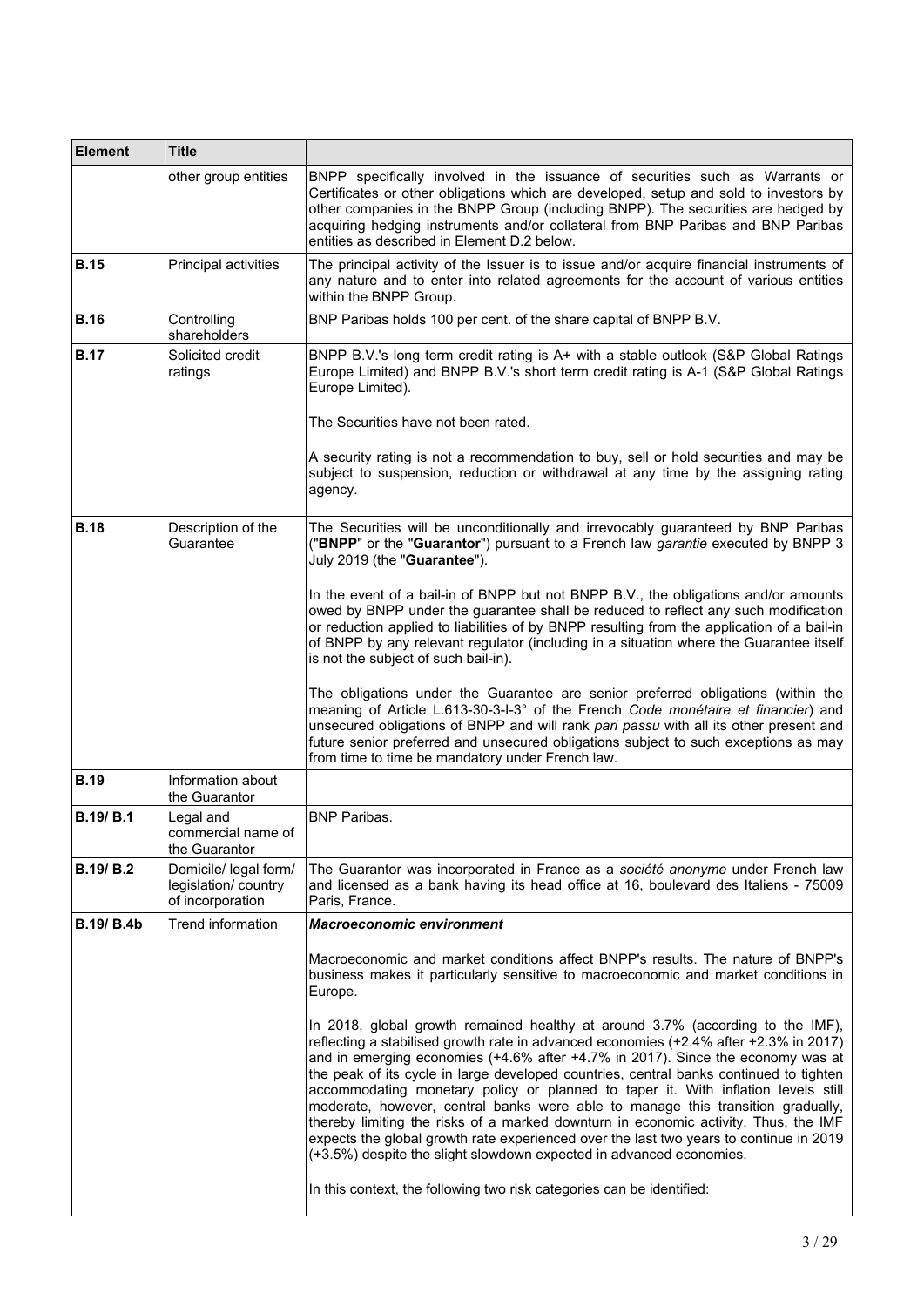| <b>Element</b> | <b>Title</b> |                                                                                                                                                                                                                                                                                                                                                                                                                                                                                                                                                                                                                                                                                                                                                                                                                                                                                                                                                                                                                                              |
|----------------|--------------|----------------------------------------------------------------------------------------------------------------------------------------------------------------------------------------------------------------------------------------------------------------------------------------------------------------------------------------------------------------------------------------------------------------------------------------------------------------------------------------------------------------------------------------------------------------------------------------------------------------------------------------------------------------------------------------------------------------------------------------------------------------------------------------------------------------------------------------------------------------------------------------------------------------------------------------------------------------------------------------------------------------------------------------------|
|                |              | Risks of financial instability due to the conduct of monetary policies                                                                                                                                                                                                                                                                                                                                                                                                                                                                                                                                                                                                                                                                                                                                                                                                                                                                                                                                                                       |
|                |              | Two risks should be emphasised: a sharp increase in interest rates and the current<br>very accommodating monetary policy being maintained for too long.                                                                                                                                                                                                                                                                                                                                                                                                                                                                                                                                                                                                                                                                                                                                                                                                                                                                                      |
|                |              | On the one hand, the continued tightening of monetary policy in the United States<br>(which started in 2015) and the less-accommodating monetary policy in the euro zone<br>(reduction in assets purchases started in January 2018, with an end in December<br>2018) involve risks of financial turbulence and economic slowdown more pronounced<br>than expected. The risk of an inadequately controlled rise in long-term interest rates<br>may in particular be emphasised, under the scenario of an unexpected increase in<br>inflation or an unanticipated tightening of monetary policies. If this risk materialises, it<br>could have negative consequences on the asset markets, particularly those for which<br>risk premiums are extremely low compared to their historic average, following a<br>decade of accommodating monetary policies (credit to non-investment grade<br>corporates or countries, certain sectors of the equity and bond markets, etc.) as well<br>as on certain interest rate-sensitive sectors.            |
|                |              | On the other hand, despite the upturn since mid-2016, interest rates remain low, which<br>may continue to encourage excessive risk-taking among some players in the financial<br>systemmarket participants: increased lengthening maturities of financings and assets<br>held, less stringent credit policy for granting loans, and an increase in leveraged<br>financings. Some players of these participants (insurance companies, pension funds,<br>asset managers, etc.) entail have an increasingly systemic dimension and in the event<br>of market turbulence (linked for instance example to a sudden sharp rise in interest<br>rates and/or a sharp price correction) they may decide could be brought to unwind<br>large positions in a relatively weak market liquidity.                                                                                                                                                                                                                                                          |
|                |              | Systemic risks related to increased debt                                                                                                                                                                                                                                                                                                                                                                                                                                                                                                                                                                                                                                                                                                                                                                                                                                                                                                                                                                                                     |
|                |              | Macro-economically, the impact of an interest rate increase could be significant for<br>countries with high public and/or private debt-to-GDP. This is particularly the case for<br>certain European countries (in particular Greece, Italy, and Portugal), which are<br>posting public debt-to-GDP ratios often above 100% but also for emerging countries.                                                                                                                                                                                                                                                                                                                                                                                                                                                                                                                                                                                                                                                                                 |
|                |              | Between 2008 and 2018, the latter recorded a marked increase in their debt, including<br>foreign currency debt owed to foreign creditors. The private sector was the main<br>source of the increase in this debt, but also the public sector to a lesser extent,<br>particularly in Africa. These countries are particularly vulnerable to the prospect of a<br>tightening in monetary policies in the advanced economies. Capital outflows could<br>weigh on exchange rates, increase the costs of servicing that debt, import inflation,<br>and cause the emerging countries' central banks to tighten their credit conditions. This<br>would bring about a reduction in forecast economic growth, possible downgrades of<br>sovereign ratings, and an increase in risks for the banks. While the exposure of the<br>BNP Paribas Group to emerging countries is limited, the vulnerability of these<br>economies may generate disruptions in the global financial system that could affect<br>the Group and potentially alter its results. |
|                |              | It should be noted that debt-related risk could materialise, not only in the event of a<br>sharp rise in interest rates, but also with any negative growth shocks.                                                                                                                                                                                                                                                                                                                                                                                                                                                                                                                                                                                                                                                                                                                                                                                                                                                                           |
|                |              | Laws and regulations applicable to financial institutions                                                                                                                                                                                                                                                                                                                                                                                                                                                                                                                                                                                                                                                                                                                                                                                                                                                                                                                                                                                    |
|                |              | Recent and future changes in the laws and regulations applicable to financial<br>institutions may have a significant impact on BNPP. Measures that were recently<br>adopted or which are (or whose application measures are) still in draft format, that<br>have or are likely to have an impact on BNPP notably include:                                                                                                                                                                                                                                                                                                                                                                                                                                                                                                                                                                                                                                                                                                                    |
|                |              | regulations governing capital: the Capital Requirements Directive IV ("CRD<br>4")/the Capital Requirements Regulation ("CRR"), the international standard<br>for total-loss-absorbing capacity ("TLAC") and BNPP's designation as a<br>financial institution that is of systemic importance by the Financial Stability<br>Board;                                                                                                                                                                                                                                                                                                                                                                                                                                                                                                                                                                                                                                                                                                             |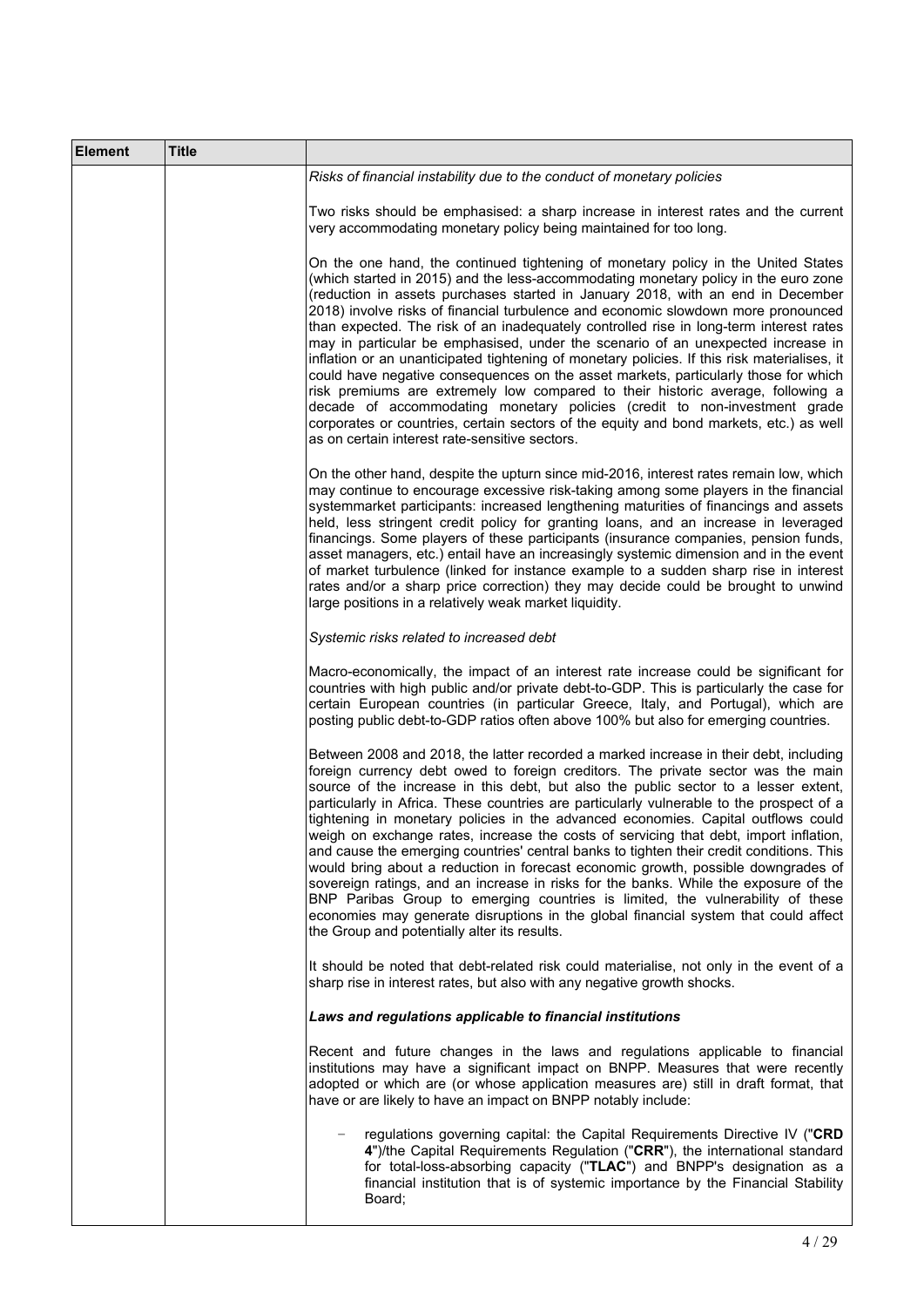| <b>Element</b> | <b>Title</b> |                                                                                                                                                                                                                                                                                                                                                                                                                                                                                                                                                                                                                                                                                               |
|----------------|--------------|-----------------------------------------------------------------------------------------------------------------------------------------------------------------------------------------------------------------------------------------------------------------------------------------------------------------------------------------------------------------------------------------------------------------------------------------------------------------------------------------------------------------------------------------------------------------------------------------------------------------------------------------------------------------------------------------------|
|                |              | the structural reforms comprising the French banking law of 26 July 2013<br>requiring that banks create subsidiaries for or segregate "speculative"<br>proprietary operations from their traditional retail banking activities, the<br>"Volcker rule" in the US which restricts proprietary transactions, sponsorship<br>and investment in private equity funds and hedge funds by US and foreign<br>banks;                                                                                                                                                                                                                                                                                   |
|                |              | the European Single Supervisory Mechanism and the ordinance of 6<br>November 2014;                                                                                                                                                                                                                                                                                                                                                                                                                                                                                                                                                                                                            |
|                |              | the Directive of 16 April 2014 related to deposit guarantee systems and its<br>delegation and implementing Decrees, the Directive of 15 May 2014<br>establishing a Bank Recovery and Resolution framework, the Single<br>Resolution Mechanism establishing the Single Resolution Council and the<br>Single Resolution Fund;                                                                                                                                                                                                                                                                                                                                                                   |
|                |              | the Final Rule by the US Federal Reserve imposing tighter prudential rules<br>on the US transactions of large foreign banks, notably the obligation to create<br>a separate intermediary holding company in the US (capitalised and subject<br>to regulation) to house their US subsidiaries;                                                                                                                                                                                                                                                                                                                                                                                                 |
|                |              | the new rules for the regulation of over-the-counter derivative activities<br>pursuant to Title VII of the Dodd-Frank Wall Street Reform and Consumer<br>Protection Act, notably margin requirements for uncleared derivative products<br>and the derivatives of securities traded by swap dealers, major swap<br>participants, security-based swap dealers and major security-based swap<br>participants, and the rules of the US Securities and Exchange Commission<br>which require the registration of banks and major swap participants active on<br>derivatives markets and transparency and reporting on derivative<br>transactions;                                                   |
|                |              | the new Markets in Financial Instruments Directive ("MiFID II") and Markets<br>in Financial Instruments Regulation ("MiFIR"), and European regulations<br>governing the clearing of certain over-the-counter derivative products by<br>centralised counterparties and the disclosure of securities financing<br>transactions to centralised bodies.                                                                                                                                                                                                                                                                                                                                           |
|                |              | the General Data Protection Regulation ("GDPR") came into force on 25 May<br>2018. This regulation aims to move the European data confidentiality<br>environment forward and improve personal data protection within the<br>European Union. Businesses run the risk of severe penalties if they do not<br>comply with the standards set by the GDPR. This Regulation applies to all<br>banks providing services to European citizens; and                                                                                                                                                                                                                                                     |
|                |              | the finalisation of Basel 3 published by the Basel committee in December<br>2017, introducing a revision to the measurement of credit risk, operational<br>risk and credit valuation adjustment ("CVA") risk for the calculation of risk-<br>weighted assets. These measures are expected to come into effect in<br>January 2022 and will be subject to an output floor (based on standardised<br>approaches), which will be gradually applied as of 2022 and reach its final<br>level in 2027.                                                                                                                                                                                               |
|                |              | Moreover, in this tougher regulatory context, the risk of non-compliance with existing<br>laws and regulations, in particular those relating to the protection of the interests of<br>customers and personal data, is a significant risk for the banking industry, potentially<br>resulting in significant losses and fines. In addition to its compliance system, which<br>specifically covers this type of risk, the BNP Paribas Group places the interest of its<br>customers, and more broadly that of its stakeholders, at the heart of its values. Thus,<br>the code of conduct adopted by the BNP Paribas Group in 2016 sets out detailed<br>values and rules of conduct in this area. |
|                |              | <b>Cyber security and technology risk</b>                                                                                                                                                                                                                                                                                                                                                                                                                                                                                                                                                                                                                                                     |
|                |              | BNPP's ability to do business is intrinsically tied to the fluidity of electronic transactions                                                                                                                                                                                                                                                                                                                                                                                                                                                                                                                                                                                                |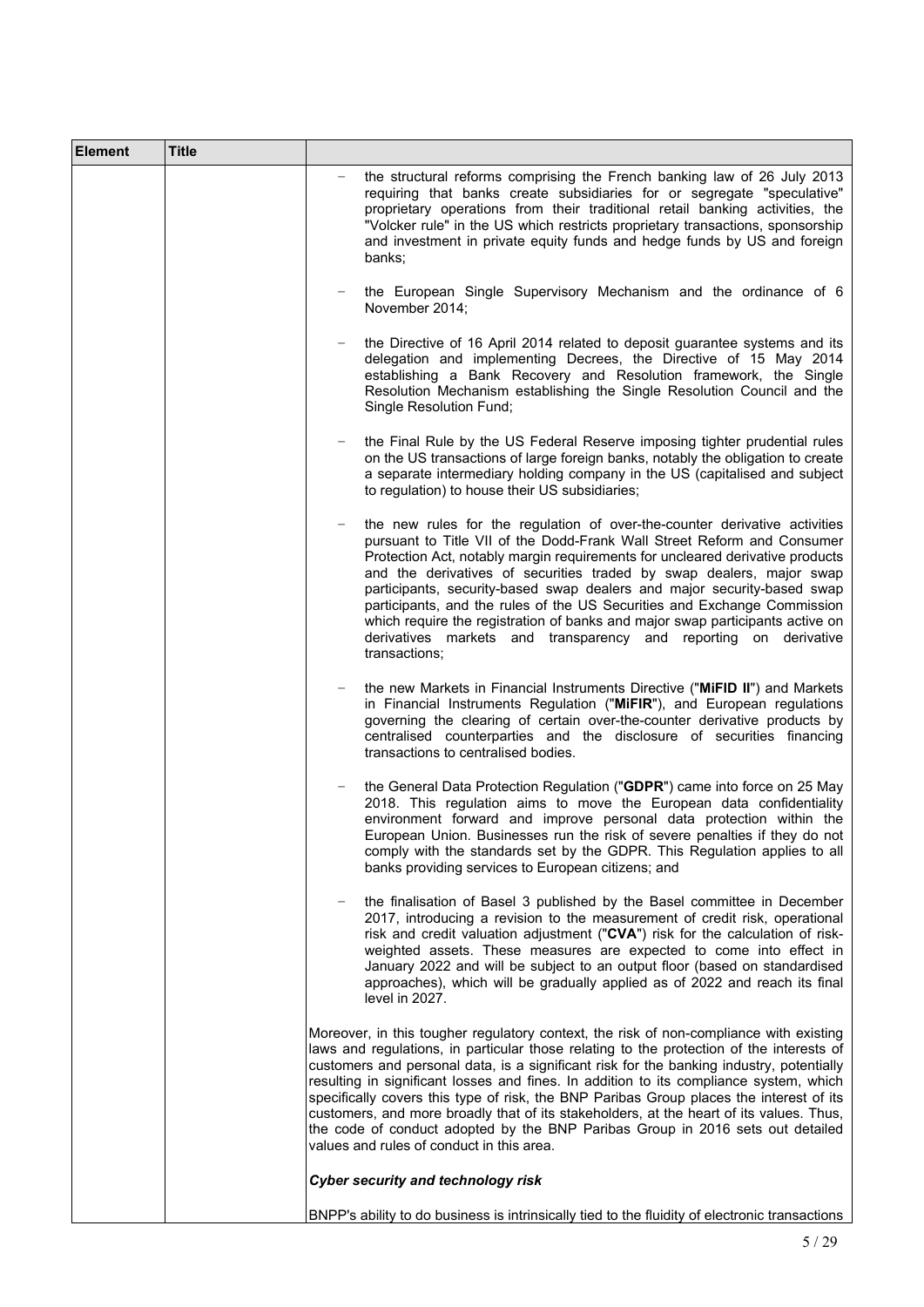| <b>Element</b>    | <b>Title</b>                                                                                                                                 |                                    |                                                                                                     |                                                                                                                                                                                                                                                                                                                                         |
|-------------------|----------------------------------------------------------------------------------------------------------------------------------------------|------------------------------------|-----------------------------------------------------------------------------------------------------|-----------------------------------------------------------------------------------------------------------------------------------------------------------------------------------------------------------------------------------------------------------------------------------------------------------------------------------------|
|                   |                                                                                                                                              |                                    | as well as the protection and security of information and technology assets.                        |                                                                                                                                                                                                                                                                                                                                         |
|                   |                                                                                                                                              | transactions.                      |                                                                                                     | The technological change is accelerating with the digital transformation and the<br>resulting increase in the number of communications circuits, proliferation in data<br>sources, growing process automation, and greater use of electronic banking                                                                                    |
|                   |                                                                                                                                              |                                    | with a greater reach and sophistication in all sectors, including financial services.               | The progress and acceleration of technological change are giving cybercriminals new<br>options for altering, stealing, and disclosing data. The number of attacks is increasing,                                                                                                                                                        |
|                   |                                                                                                                                              |                                    | attack vectors that cybercriminals can exploit.                                                     | The outsourcing of a growing number of processes also exposes the Group to<br>structural cyber security and technology risks leading to the appearance of potential                                                                                                                                                                     |
|                   |                                                                                                                                              |                                    | while managing existing and emerging threats (such as cyber-crime, espionage, etc.).                | Accordingly, the BNP Paribas Group has a second line of defence within the Risk<br>Function dedicated to managing technical and cyber security risks. Thus, operational<br>standards are regularly adapted to support the Bank's digital evolution and innovation                                                                       |
| <b>B.19/B.5</b>   | Description of the<br>Group                                                                                                                  | Group (together the "BNPP Group"). |                                                                                                     | BNPP is a European leading provider of banking and financial services and has four<br>domestic retail banking markets in Europe, namely in France, Belgium, Italy and<br>Luxembourg. It is present in 71 countries and has nearly 199,000 employees,<br>including over 151,000 in Europe. BNPP is the parent company of the BNP Paribas |
| <b>B.19/B.9</b>   | Profit forecast or<br>estimate                                                                                                               |                                    | Guarantor in the Base Prospectus to which this Summary relates.                                     | Not applicable, as there are no profit forecasts or estimates made in respect of the                                                                                                                                                                                                                                                    |
| <b>B.19/ B.10</b> | Audit report<br>qualifications                                                                                                               |                                    | information included in the Base Prospectus.                                                        | Not applicable, there are no qualifications in any audit report on the historical financial                                                                                                                                                                                                                                             |
| <b>B.19/ B.12</b> | Selected historical key financial information in relation to the Guarantor:<br><b>Comparative Annual Financial Data - In millions of EUR</b> |                                    |                                                                                                     |                                                                                                                                                                                                                                                                                                                                         |
|                   |                                                                                                                                              |                                    | 31/12/2019*                                                                                         | 31/12/2018*                                                                                                                                                                                                                                                                                                                             |
|                   |                                                                                                                                              |                                    | (unaudited)                                                                                         | (audited)                                                                                                                                                                                                                                                                                                                               |
|                   | Revenues                                                                                                                                     |                                    | 44,597                                                                                              | 42,516                                                                                                                                                                                                                                                                                                                                  |
|                   | Cost of Risk                                                                                                                                 |                                    | (3,203)                                                                                             | (2,764)                                                                                                                                                                                                                                                                                                                                 |
|                   | Net income, Group share                                                                                                                      |                                    | 8,173                                                                                               | 7,526                                                                                                                                                                                                                                                                                                                                   |
|                   |                                                                                                                                              |                                    | 31/12/2019                                                                                          | 31/12/2018                                                                                                                                                                                                                                                                                                                              |
|                   | Common Equity Tier 1 Ratio (Basel 3,<br>CRD4)                                                                                                |                                    | 12.10%                                                                                              | 11.80%                                                                                                                                                                                                                                                                                                                                  |
|                   |                                                                                                                                              |                                    | 31/12/2019*                                                                                         | 31/12/2018*                                                                                                                                                                                                                                                                                                                             |
|                   |                                                                                                                                              |                                    | (unaudited)                                                                                         | (audited)                                                                                                                                                                                                                                                                                                                               |
|                   | Total consolidated balance sheet                                                                                                             |                                    | 2,164,713                                                                                           | 2,040,836                                                                                                                                                                                                                                                                                                                               |
|                   | Consolidated loans and receivables due<br>from customers                                                                                     |                                    | 805.777                                                                                             | 765,871                                                                                                                                                                                                                                                                                                                                 |
|                   | Consolidated items due to customers                                                                                                          |                                    | 834,667                                                                                             | 796,548                                                                                                                                                                                                                                                                                                                                 |
|                   | Shareholders' equity (Group share)                                                                                                           |                                    | 107,453                                                                                             | 101,467                                                                                                                                                                                                                                                                                                                                 |
|                   | the Basel 3 common equity Tier 1 ratio.                                                                                                      |                                    |                                                                                                     | * The figures as at 31 December 2019 are based on the new IFRS 16 accounting standard. The impact as at<br>1 January 2019 of the first application of the new accounting standard IFRS 16 ("Leasing") was ~-10 bp on                                                                                                                    |
|                   |                                                                                                                                              |                                    | Comparative Interim Financial Data for the six-month period ended 30 June 2019 - In millions of EUR |                                                                                                                                                                                                                                                                                                                                         |
|                   |                                                                                                                                              |                                    | 1H19* (unaudited)                                                                                   | 1H18 (unaudited)                                                                                                                                                                                                                                                                                                                        |
|                   | Revenues                                                                                                                                     |                                    | 22,368                                                                                              | 22,004                                                                                                                                                                                                                                                                                                                                  |
|                   | Cost of Risk                                                                                                                                 |                                    | (1,390)                                                                                             | (1, 182)                                                                                                                                                                                                                                                                                                                                |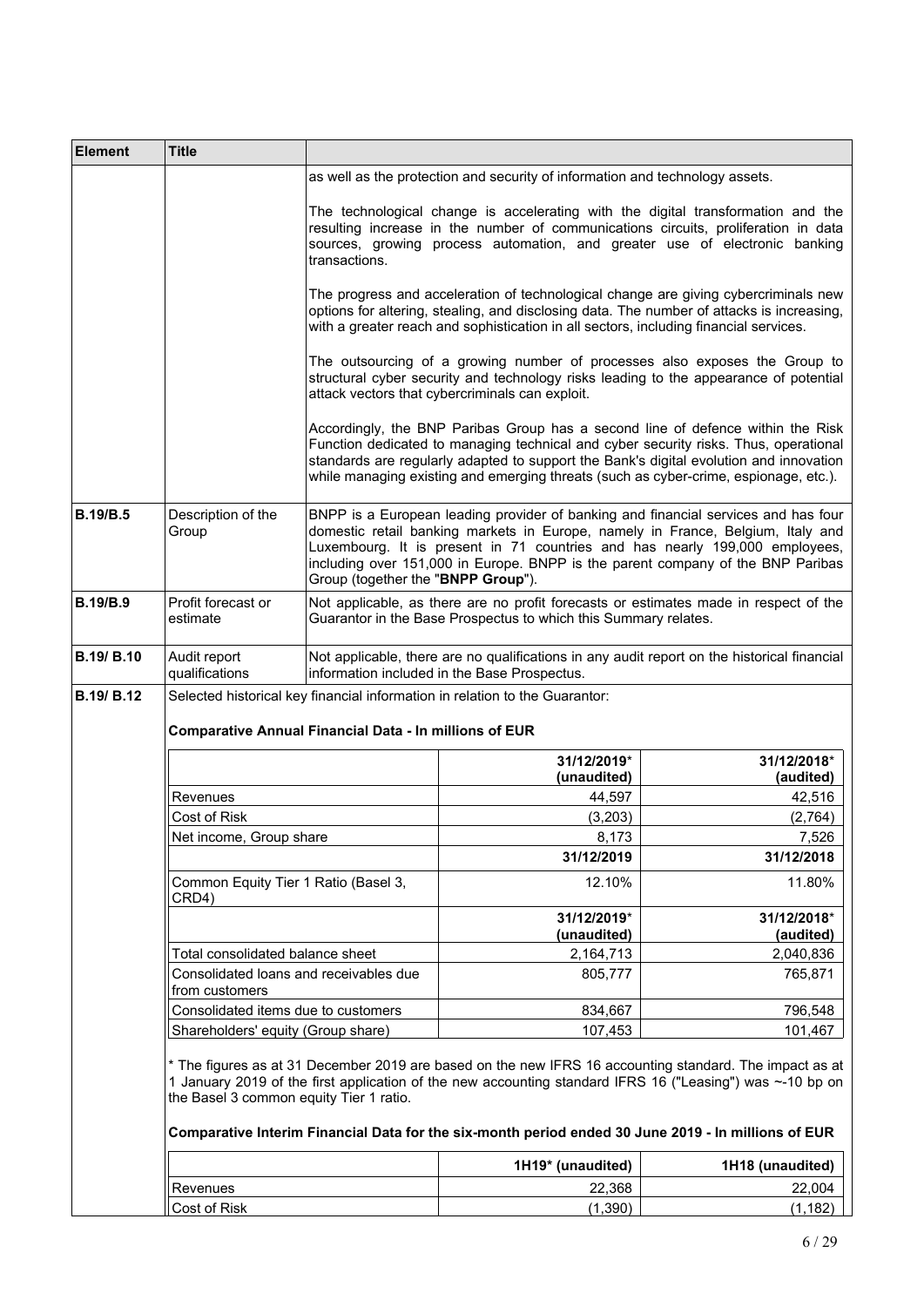| Element           | <b>Title</b>                                                                                                                                                                                                                                                                                                                                                                |   |                                                                                                                                                                                                                                                                                                                             |                                                                                                                                                                     |
|-------------------|-----------------------------------------------------------------------------------------------------------------------------------------------------------------------------------------------------------------------------------------------------------------------------------------------------------------------------------------------------------------------------|---|-----------------------------------------------------------------------------------------------------------------------------------------------------------------------------------------------------------------------------------------------------------------------------------------------------------------------------|---------------------------------------------------------------------------------------------------------------------------------------------------------------------|
|                   | Net income, Group share                                                                                                                                                                                                                                                                                                                                                     |   | 4,386                                                                                                                                                                                                                                                                                                                       | 3,960                                                                                                                                                               |
|                   | Common Equity Tier 1 Ratio (Basel 3<br>fully loaded, CRD4)                                                                                                                                                                                                                                                                                                                  |   | 30/06/2019*                                                                                                                                                                                                                                                                                                                 | 31/12/2018                                                                                                                                                          |
|                   |                                                                                                                                                                                                                                                                                                                                                                             |   | 11.90%                                                                                                                                                                                                                                                                                                                      | 11.80%                                                                                                                                                              |
|                   |                                                                                                                                                                                                                                                                                                                                                                             |   | 30/06/2019* (unaudited)                                                                                                                                                                                                                                                                                                     | 31/12/2018 (audited)                                                                                                                                                |
|                   | Total consolidated balance sheet                                                                                                                                                                                                                                                                                                                                            |   | 2,372,620                                                                                                                                                                                                                                                                                                                   | 2,040,836                                                                                                                                                           |
|                   | Consolidated loans and receivables due                                                                                                                                                                                                                                                                                                                                      |   | 793,960                                                                                                                                                                                                                                                                                                                     | 765,871                                                                                                                                                             |
|                   | from customers                                                                                                                                                                                                                                                                                                                                                              |   |                                                                                                                                                                                                                                                                                                                             |                                                                                                                                                                     |
|                   | Consolidated items due to customers                                                                                                                                                                                                                                                                                                                                         |   | 833,265                                                                                                                                                                                                                                                                                                                     | 796,548                                                                                                                                                             |
|                   | Shareholders' equity (Group share)                                                                                                                                                                                                                                                                                                                                          |   | 104,135                                                                                                                                                                                                                                                                                                                     | 101,467                                                                                                                                                             |
|                   | * The figures as at 30 June 2019 are based on the new IFRS 16 accounting standard. The impact as at 1<br>January 2019 of the first application of the new accounting standard IFRS 16 ("Leasing") was ~-10 bp on the<br>Basel 3 common equity Tier 1 ratio.<br>Comparative Interim Financial Data for the nine-month period ended 30 September 2019 - In millions<br>of EUR |   |                                                                                                                                                                                                                                                                                                                             |                                                                                                                                                                     |
|                   |                                                                                                                                                                                                                                                                                                                                                                             |   | 9M19 <sup>*</sup> (unaudited)                                                                                                                                                                                                                                                                                               | 9M18 (unaudited)                                                                                                                                                    |
|                   | Revenues                                                                                                                                                                                                                                                                                                                                                                    |   | 33,264                                                                                                                                                                                                                                                                                                                      | 32,356                                                                                                                                                              |
|                   | Cost of Risk                                                                                                                                                                                                                                                                                                                                                                |   | (2, 237)                                                                                                                                                                                                                                                                                                                    | (1,868)                                                                                                                                                             |
|                   | Net income, Group share                                                                                                                                                                                                                                                                                                                                                     |   | 6,324                                                                                                                                                                                                                                                                                                                       | 6,084                                                                                                                                                               |
|                   | Common Equity Tier 1 Ratio (Basel 3<br>fully loaded, CRD4)                                                                                                                                                                                                                                                                                                                  |   | 30/09/2019*                                                                                                                                                                                                                                                                                                                 | 31/12/2018                                                                                                                                                          |
|                   |                                                                                                                                                                                                                                                                                                                                                                             |   | 12%                                                                                                                                                                                                                                                                                                                         | 11.80%                                                                                                                                                              |
|                   |                                                                                                                                                                                                                                                                                                                                                                             |   | 30/09/2019 <sup>*</sup> (unaudited)                                                                                                                                                                                                                                                                                         | 31/12/2018 (audited)                                                                                                                                                |
|                   | Total consolidated balance sheet                                                                                                                                                                                                                                                                                                                                            |   | 2,510,204                                                                                                                                                                                                                                                                                                                   | 2,040,836                                                                                                                                                           |
|                   | Consolidated loans and receivables due<br>from customers                                                                                                                                                                                                                                                                                                                    |   | 797,357                                                                                                                                                                                                                                                                                                                     | 765,871                                                                                                                                                             |
|                   | Consolidated items due to customers                                                                                                                                                                                                                                                                                                                                         |   | 850,458                                                                                                                                                                                                                                                                                                                     | 796,548                                                                                                                                                             |
|                   | Shareholders' equity (Group share)                                                                                                                                                                                                                                                                                                                                          |   | 107,157                                                                                                                                                                                                                                                                                                                     | 101,467                                                                                                                                                             |
|                   | * The figures as at 30 September 2019 are based on the new IFRS 16 accounting standard. The impact as at<br>1 January 2019 of the first application of the new accounting standard IFRS 16 ("Leasing") was ~-10 bp on<br>the Basel 3 common equity Tier 1 ratio.                                                                                                            |   |                                                                                                                                                                                                                                                                                                                             |                                                                                                                                                                     |
|                   | Statements of no significant or material adverse change                                                                                                                                                                                                                                                                                                                     |   |                                                                                                                                                                                                                                                                                                                             |                                                                                                                                                                     |
|                   | published).                                                                                                                                                                                                                                                                                                                                                                 |   | There has been no significant change in the financial or trading position of the BNPP Group since 30 June<br>2019 (being the end of the last financial period for which interim financial statements have been published).<br>There has been no material adverse change in the prospects of BNPP or the BNPP Group since 31 | December 2018 (being the end of the last financial period for which audited financial statements have been                                                          |
| B.19/ B.13        | Events impacting<br>the Guarantor's<br>solvency                                                                                                                                                                                                                                                                                                                             |   | Guarantor's solvency since 30 September 2019.                                                                                                                                                                                                                                                                               | Not applicable, to the best of the Guarantor's knowledge, there have not been any<br>recent events which are to a material extent relevant to the evaluation of the |
| B.19/ B.14        | Dependence upon<br>other Group entities                                                                                                                                                                                                                                                                                                                                     |   | BNPP is not dependent upon other members of the BNPP Group.                                                                                                                                                                                                                                                                 |                                                                                                                                                                     |
| <b>B.19/ B.15</b> | <b>Principal activities</b>                                                                                                                                                                                                                                                                                                                                                 |   | BNP Paribas holds key positions in its two main businesses:                                                                                                                                                                                                                                                                 |                                                                                                                                                                     |
|                   |                                                                                                                                                                                                                                                                                                                                                                             | ٠ | Retail Banking and Services, which includes:                                                                                                                                                                                                                                                                                |                                                                                                                                                                     |
|                   |                                                                                                                                                                                                                                                                                                                                                                             |   | Domestic Markets, comprising:                                                                                                                                                                                                                                                                                               |                                                                                                                                                                     |
|                   |                                                                                                                                                                                                                                                                                                                                                                             |   | French Retail Banking (FRB),                                                                                                                                                                                                                                                                                                |                                                                                                                                                                     |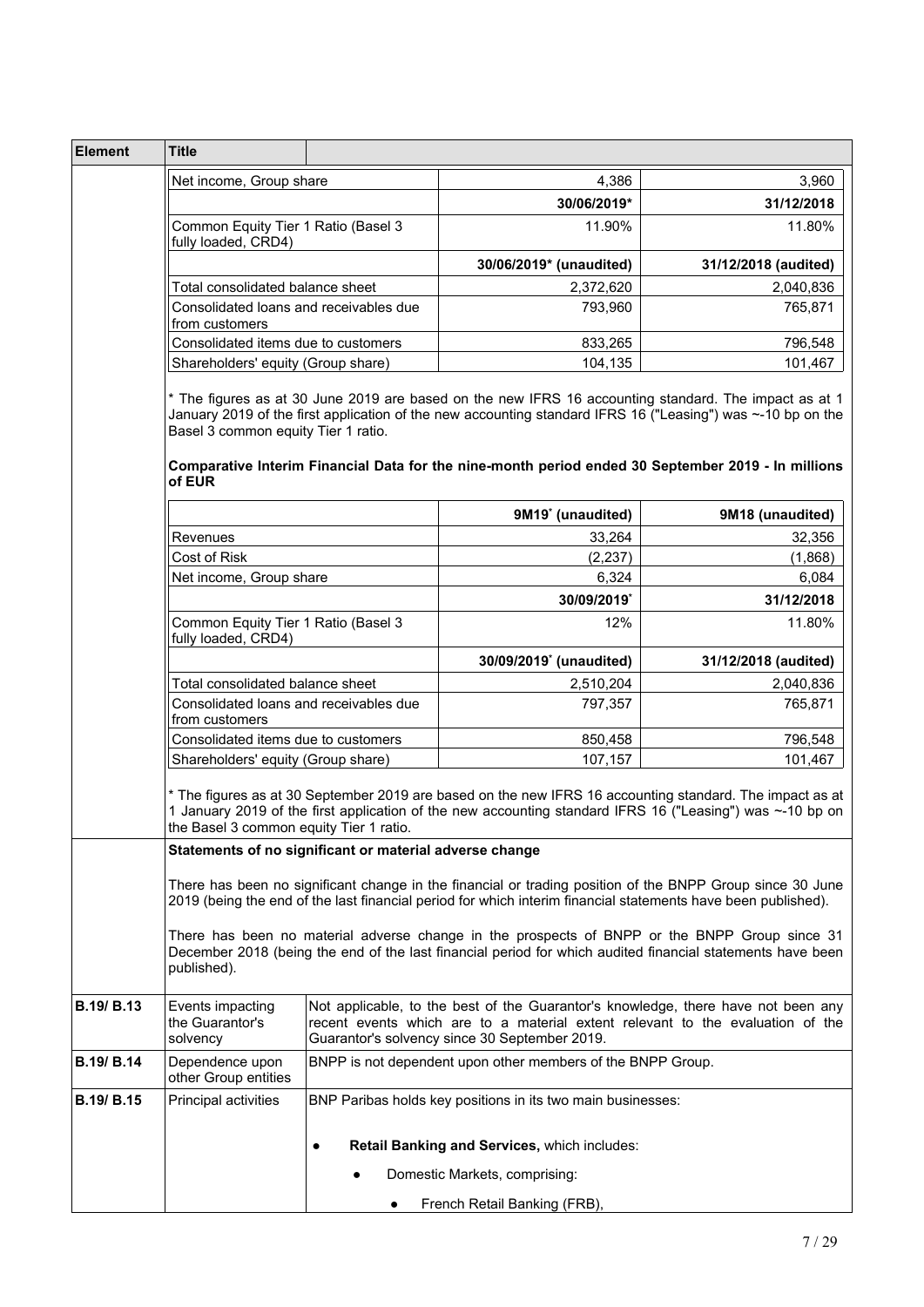| Element           | <b>Title</b>                |                                                                                                                                                                                                                                                                                                                                                                                                                                                                                                                                                                                                            |  |
|-------------------|-----------------------------|------------------------------------------------------------------------------------------------------------------------------------------------------------------------------------------------------------------------------------------------------------------------------------------------------------------------------------------------------------------------------------------------------------------------------------------------------------------------------------------------------------------------------------------------------------------------------------------------------------|--|
|                   |                             | BNL banca commerciale (BNL bc), Italian retail banking,<br>Belgian Retail Banking (BRB),<br>Other Domestic Markets activities, including Luxembourg Retail<br>Banking (LRB);<br>International Financial Services, comprising:                                                                                                                                                                                                                                                                                                                                                                              |  |
|                   |                             | Europe-Mediterranean,<br>BancWest.<br>Personal Finance,<br>Insurance,<br>Wealth and Asset Management;<br>Corporate and Institutional Banking (CIB), which includes:<br>$\bullet$                                                                                                                                                                                                                                                                                                                                                                                                                           |  |
|                   |                             | Corporate Banking,<br>Global Markets.<br>Securities Services.                                                                                                                                                                                                                                                                                                                                                                                                                                                                                                                                              |  |
| <b>B.19/ B.16</b> | Controlling<br>shareholders | None of the existing shareholders controls, either directly or indirectly, BNPP. As at 31<br>December 2018, the main shareholders were Société Fédérale de Participations et<br>d'Investissement ("SFPI") a public-interest société anonyme (public limited company)<br>acting on behalf of the Belgian government holding 7.7% of the share capital,<br>BlackRock Inc. holding 5.1% of the share capital and Grand Duchy of Luxembourg<br>holding 1.0% of the share capital. To BNPP's knowledge, no shareholder other than<br>SFPI and BlackRock Inc. owns more than 5% of its capital or voting rights. |  |
| <b>B.19/ B.17</b> | Solicited credit<br>ratings | BNPP's long term credit ratings are A+ with a stable outlook (S&P Global Ratings<br>Europe Limited), Aa3 with a stable outlook (Moody's Investors Service Ltd.) and AA-<br>with a stable outlook (Fitch France S.A.S.) and AA (low) with a stable outlook (DBRS<br>Limited) and BNPP's short-term credit ratings are A-1 (S&P Global Ratings Europe<br>Limited), P-1 (Moody's Investors Service Ltd.), F1+ (Fitch France S.A.S.) and R-1<br>(middle) (DBRS Limited).                                                                                                                                       |  |
|                   |                             | A security rating is not a recommendation to buy, sell or hold securities and may be<br>subject to suspension, reduction or withdrawal at any time by the assigning rating<br>agency.                                                                                                                                                                                                                                                                                                                                                                                                                      |  |

## **Section C - Securities**

| Element | <b>Title</b>                            |                                                                                                                                                                                                                                                                                                                                                                               |  |  |  |  |  |  |
|---------|-----------------------------------------|-------------------------------------------------------------------------------------------------------------------------------------------------------------------------------------------------------------------------------------------------------------------------------------------------------------------------------------------------------------------------------|--|--|--|--|--|--|
| C.1     | Type and class of<br>Securities/ISIN    | The Securities are certificates (" <b>Certificates</b> ") and are issued in Series.                                                                                                                                                                                                                                                                                           |  |  |  |  |  |  |
|         |                                         | The Series Number of the Securities is as set out in the table in Element C.20 below.                                                                                                                                                                                                                                                                                         |  |  |  |  |  |  |
|         |                                         | The ISIN is as set out in the table in Element C.20 below.                                                                                                                                                                                                                                                                                                                    |  |  |  |  |  |  |
|         |                                         | The Mnemonic Code is as set out in the table in Element C.20 below.                                                                                                                                                                                                                                                                                                           |  |  |  |  |  |  |
|         |                                         | The Certificates are governed by French law.                                                                                                                                                                                                                                                                                                                                  |  |  |  |  |  |  |
|         |                                         | The Securities are cash settled Securities.                                                                                                                                                                                                                                                                                                                                   |  |  |  |  |  |  |
| C.2     | Currency                                | The currency of this Series of Securities is Euro ("EUR").                                                                                                                                                                                                                                                                                                                    |  |  |  |  |  |  |
| C.5     | Restrictions on free<br>transferability | The Securities will be freely transferable, subject to the offering and selling restrictions<br>in the United States, the European Economic Area, Belgium, Denmark, Finland,<br>France, Luxembourg, the Netherlands, Norway, Spain and Sweden and under the<br>Prospectus Directive and the laws of any jurisdiction in which the relevant Securities<br>are offered or sold. |  |  |  |  |  |  |
| C.8     | Rights attaching to<br>the Securities   | Securities issued under the Programme will have terms and conditions relating to,<br>among other matters:                                                                                                                                                                                                                                                                     |  |  |  |  |  |  |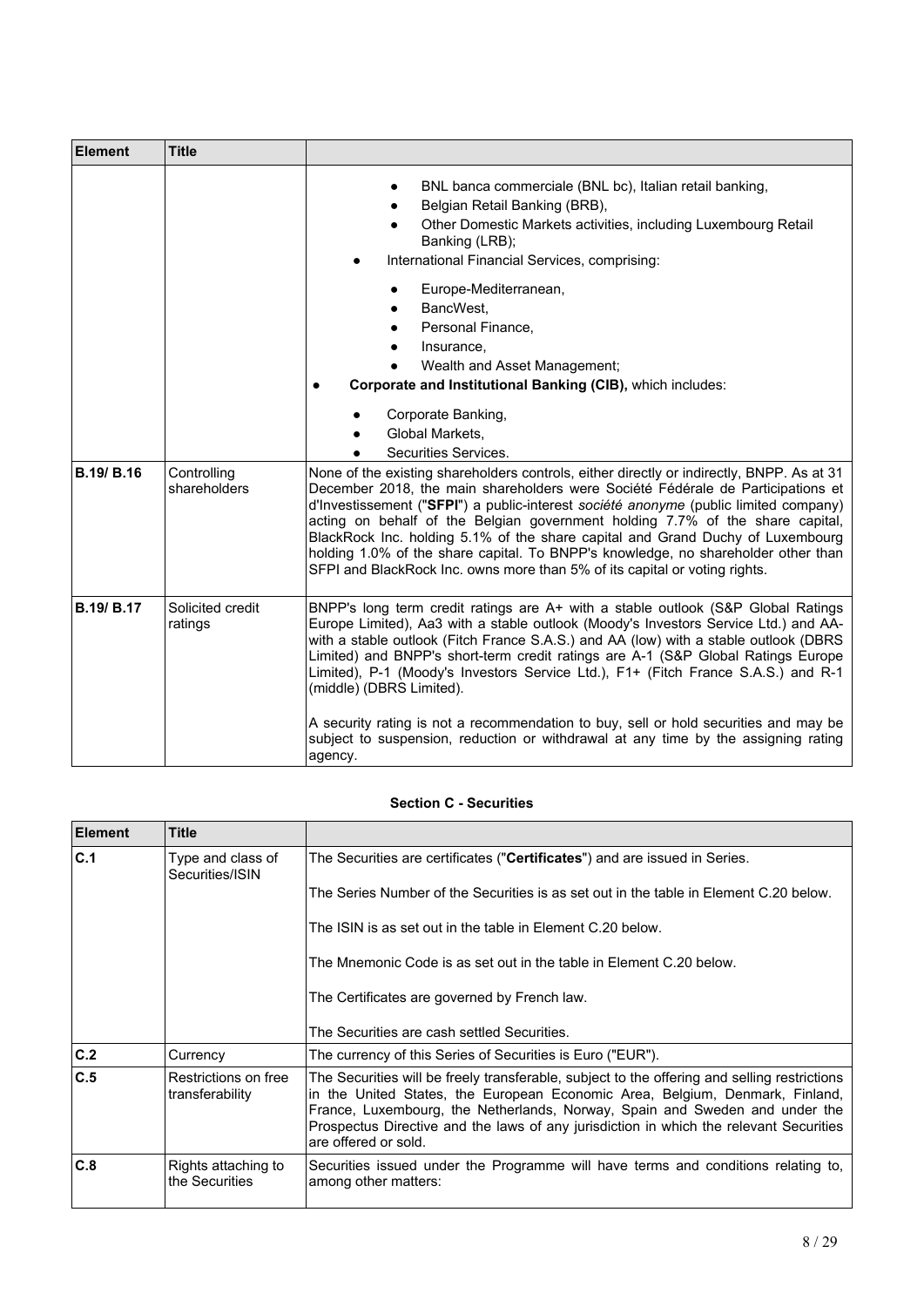| <b>Element</b> | Title               |                                                                                                                                                                                                                                                                                                                                                                                                                                                                                                                                                                                                                                |
|----------------|---------------------|--------------------------------------------------------------------------------------------------------------------------------------------------------------------------------------------------------------------------------------------------------------------------------------------------------------------------------------------------------------------------------------------------------------------------------------------------------------------------------------------------------------------------------------------------------------------------------------------------------------------------------|
|                |                     | Status                                                                                                                                                                                                                                                                                                                                                                                                                                                                                                                                                                                                                         |
|                |                     | The Securities are unsubordinated and unsecured obligations of the Issuer and rank<br>pari passu among themselves.                                                                                                                                                                                                                                                                                                                                                                                                                                                                                                             |
|                |                     | Taxation                                                                                                                                                                                                                                                                                                                                                                                                                                                                                                                                                                                                                       |
|                |                     | The Holder must pay all taxes, duties and/or expenses arising from the disposal,<br>exercise and settlement or redemption of the Securities and/or the delivery or transfer<br>of the Entitlement. The Issuer shall deduct from amounts payable or assets<br>deliverable to Holders certain taxes and expenses not previously deducted from<br>amounts paid or assets delivered to Holders, as the Calculation Agent determines are<br>attributable to the Securities.                                                                                                                                                         |
|                |                     | Payments will be subject in all cases to (i) any fiscal or other laws and regulations<br>applicable thereto in the place of payment, (ii) any withholding or deduction required<br>pursuant to an agreement described in Section 1471(b) of the U.S. Internal Revenue<br>Code of 1986 (the "Code") or otherwise imposed pursuant to Sections 1471 through<br>1474 of the Code, any regulations or agreements thereunder, any official<br>interpretations thereof, or any law implementing an intergovernmental approach<br>thereto, and (iii) any withholding or deduction required pursuant to Section 871(m) of<br>the Code. |
|                |                     | <b>Negative pledge</b>                                                                                                                                                                                                                                                                                                                                                                                                                                                                                                                                                                                                         |
|                |                     | The terms of the Securities will not contain a negative pledge provision.                                                                                                                                                                                                                                                                                                                                                                                                                                                                                                                                                      |
|                |                     | <b>Events of Default</b>                                                                                                                                                                                                                                                                                                                                                                                                                                                                                                                                                                                                       |
|                |                     | The terms of the Securities will not contain events of default.                                                                                                                                                                                                                                                                                                                                                                                                                                                                                                                                                                |
|                |                     | <b>Meetings</b>                                                                                                                                                                                                                                                                                                                                                                                                                                                                                                                                                                                                                |
|                |                     | The Holders shall not be grouped in a Masse.                                                                                                                                                                                                                                                                                                                                                                                                                                                                                                                                                                                   |
|                |                     | Governing law                                                                                                                                                                                                                                                                                                                                                                                                                                                                                                                                                                                                                  |
|                |                     | The Securities, the Agency Agreement (as amended or supplemented from time to<br>time) and the Guarantee are governed by, and construed in accordance with, French<br>law, and any action or proceeding in relation thereto shall, subject to any mandatory<br>rules of the Brussels Recast Regulation, be submitted to the jurisdiction of the<br>competent courts in Paris within the jurisdiction of the Paris Court of Appeal (Cour<br>d'Appel de Paris). BNPP B.V. elects domicile at the registered office of BNP Paribas<br>currently located at 16 boulevard des Italiens, 75009 Paris.                                |
| C.9            | Interest/Redemption | <b>Interest</b>                                                                                                                                                                                                                                                                                                                                                                                                                                                                                                                                                                                                                |
|                |                     | The Securities do not bear or pay interest.                                                                                                                                                                                                                                                                                                                                                                                                                                                                                                                                                                                    |
|                |                     | <b>Redemption</b>                                                                                                                                                                                                                                                                                                                                                                                                                                                                                                                                                                                                              |
|                |                     | Unless previously redeemed or cancelled, each Security will be redeemed on the<br>Redemption Date as set out in the table in Element C.20 below.                                                                                                                                                                                                                                                                                                                                                                                                                                                                               |
|                |                     | The Certificates may be redeemed early at the option of the Issuer or at the option of<br>the Holders at the Optional Redemption Amount equal to:                                                                                                                                                                                                                                                                                                                                                                                                                                                                              |
|                |                     | Put Payout 2300                                                                                                                                                                                                                                                                                                                                                                                                                                                                                                                                                                                                                |
|                |                     | The Put Payout shall be calculated on the same basis as ETS Final Payout 2300,<br>save that references to "Valuation Date" therein and in the related provisions shall be<br>deemed to be references to "the relevant Optional Redemption Valuation Date".                                                                                                                                                                                                                                                                                                                                                                     |
|                |                     | Call Payout 2300                                                                                                                                                                                                                                                                                                                                                                                                                                                                                                                                                                                                               |
|                |                     | The Call Payout shall be calculated on the same basis as ETS Final Payout 2300,                                                                                                                                                                                                                                                                                                                                                                                                                                                                                                                                                |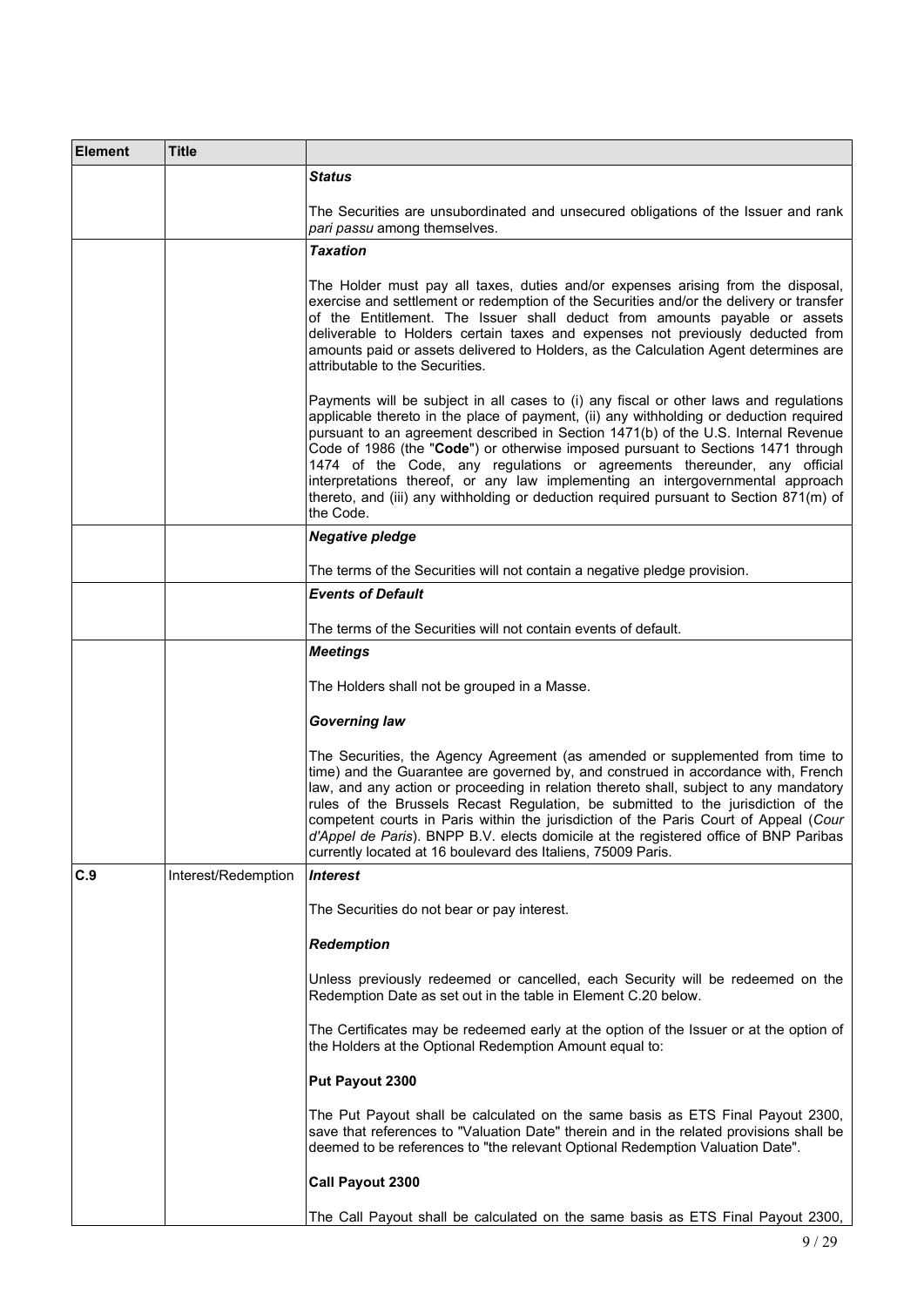| <b>Element</b> | <b>Title</b>                                                       |                                                                                                                                                                                                                                                                                                                                                                                                                                                                                                      |
|----------------|--------------------------------------------------------------------|------------------------------------------------------------------------------------------------------------------------------------------------------------------------------------------------------------------------------------------------------------------------------------------------------------------------------------------------------------------------------------------------------------------------------------------------------------------------------------------------------|
|                |                                                                    | save that references to "Valuation Date" therein and in the related provisions shall be<br>deemed to be references to "the relevant Optional Redemption Valuation Date".                                                                                                                                                                                                                                                                                                                             |
|                |                                                                    | <b>Representative of Holders</b>                                                                                                                                                                                                                                                                                                                                                                                                                                                                     |
|                |                                                                    | No representative of the Holders has been appointed by the Issuer.                                                                                                                                                                                                                                                                                                                                                                                                                                   |
|                |                                                                    | The Holders shall not be grouped in a Masse.                                                                                                                                                                                                                                                                                                                                                                                                                                                         |
|                |                                                                    | Please also refer to Element C.8 above for rights attaching to the Securities.                                                                                                                                                                                                                                                                                                                                                                                                                       |
| C.10           | Derivative<br>component in the<br>interest payment                 | Not applicable.                                                                                                                                                                                                                                                                                                                                                                                                                                                                                      |
| C.11           | Admission to<br>Trading                                            | Application has been made by the Issuer (or on its behalf) for the Securities to be<br>admitted to trading on Euronext Paris.                                                                                                                                                                                                                                                                                                                                                                        |
| C.15           | How the value of the<br>investment in the<br>derivative securities | The amount payable on redemption is calculated by reference to the Underlying<br>Reference(s). See Element C.18 below.                                                                                                                                                                                                                                                                                                                                                                               |
|                | is affected by the<br>value of the<br>underlying assets            | Fluctuations in the exchange rate of a relevant currency may also affect the value of<br>the Securities.                                                                                                                                                                                                                                                                                                                                                                                             |
| C.16           | Maturity of the<br>derivative Securities                           | The Redemption Date of the Securities is as set out in the table in Element C.20<br>below.                                                                                                                                                                                                                                                                                                                                                                                                           |
| C.17           | Settlement<br>Procedure                                            | This Series of Securities is cash settled.                                                                                                                                                                                                                                                                                                                                                                                                                                                           |
|                |                                                                    | The Issuer does not have the option to vary settlement.                                                                                                                                                                                                                                                                                                                                                                                                                                              |
| C.18           | Return on derivative<br>securities                                 | See Element C.8 above for the rights attaching to the Securities.<br><b>Final Redemption</b>                                                                                                                                                                                                                                                                                                                                                                                                         |
|                |                                                                    |                                                                                                                                                                                                                                                                                                                                                                                                                                                                                                      |
|                |                                                                    | Unless previously redeemed or purchased and cancelled, each Security entitles its<br>holder to receive from the Issuer on the Redemption Date a Cash Settlement Amount<br>equal to:                                                                                                                                                                                                                                                                                                                  |
|                |                                                                    | <b>Final Payouts</b>                                                                                                                                                                                                                                                                                                                                                                                                                                                                                 |
|                |                                                                    | <b>Exchange Traded Securities (ETS) Final Payouts</b>                                                                                                                                                                                                                                                                                                                                                                                                                                                |
|                |                                                                    | <b>Leverage Products:</b>                                                                                                                                                                                                                                                                                                                                                                                                                                                                            |
|                |                                                                    | <b>Constant Leverage:</b> open ended products which have a return calculated by<br>reference to a fixed daily leverage on the positive or negative performance of the<br>Underlying Reference(s). There is no capital protection.                                                                                                                                                                                                                                                                    |
|                |                                                                    | <b>Introduction</b>                                                                                                                                                                                                                                                                                                                                                                                                                                                                                  |
|                |                                                                    | In respect of (i) Bull Certificates the performance of the Bull Certificate over one day<br>will be equal to the leveraged performance of the relevant Underlying Reference over<br>that same day (which may be positive or negative) and in respect of (ii) Bear<br>Certificates, the leveraged performance of the relevant Underlying Reference over one<br>day (which may be positive or negative) will have the inverse effect on the<br>performance of the Bear Certificate over that same day. |
|                |                                                                    | <b>Financing Amount and Reset Threshold</b>                                                                                                                                                                                                                                                                                                                                                                                                                                                          |
|                |                                                                    | In each case, the performance of the Bull Certificate or the Bear Certificate (as the<br>case may be) will be adjusted by the applicable Financing Component. The Financing<br>Component represents the cost of borrowing money to create leverage, the cost of<br>hedging the Securities and the fee and therefore has an impact on the value of the<br>Certificates.                                                                                                                               |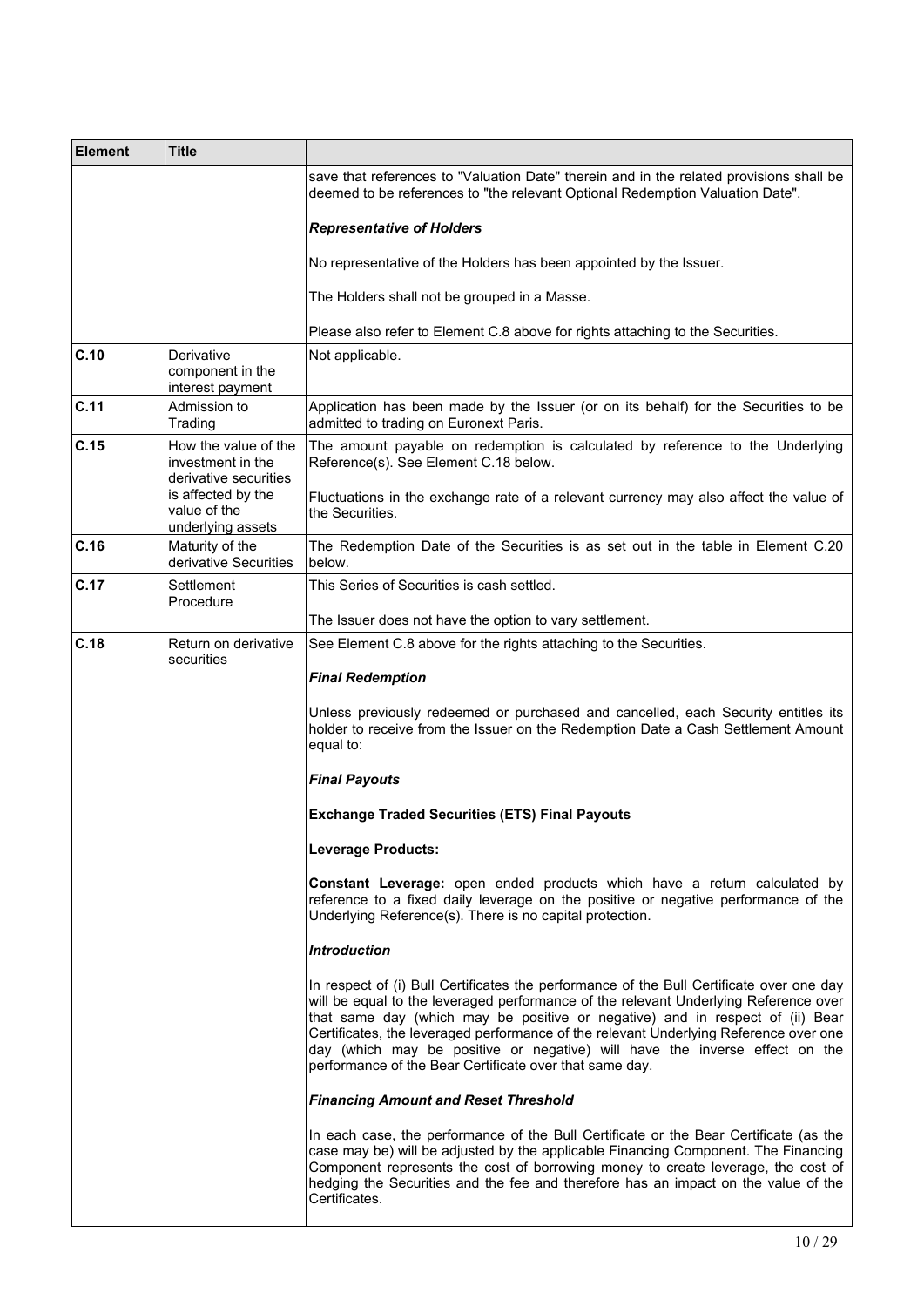| <b>Element</b> | Title |                                                                                                                                                                                                                                                                                                                                                                                                                                                                                                                                                           |
|----------------|-------|-----------------------------------------------------------------------------------------------------------------------------------------------------------------------------------------------------------------------------------------------------------------------------------------------------------------------------------------------------------------------------------------------------------------------------------------------------------------------------------------------------------------------------------------------------------|
|                |       | Because the performance of the Certificates over any period longer than one day will<br>be derived from the compounded daily performance of the Underlying Reference<br>during that period, such Certificate's performance may differ significantly from the<br>Leverage Factor times the overall performance of the Underlying Reference over that<br>same period.                                                                                                                                                                                       |
|                |       | Bull Certificates and Bear Certificates include a feature, the Reset Threshold, which is<br>a fixed percentage applied to the value of the Underlying Reference ascertained at the<br>preceding Calculation Time. Should the last traded price of the Underlying Reference<br>breach the Reset Threshold at any time, a Reset Event will be deemed to have<br>occurred. The Reset Threshold will be reset intraday and will from then on be based<br>on the Reset Price until the next Reset Event or the next Calculation Time whichever<br>comes first. |
|                |       | <b>Issuer Call Option and Holder Put Option</b>                                                                                                                                                                                                                                                                                                                                                                                                                                                                                                           |
|                |       | The Issuer may decide to early redeem the Bull Certificates or Bear Certificates (as<br>the case may be) subject to prior written notice to the Holders of Securities. Holders of<br>Securities may also terminate their position in the Certificates by exercising the Holder<br>Put Option upon given written notice to the Issuer.                                                                                                                                                                                                                     |
|                |       | <b>Final Payout</b>                                                                                                                                                                                                                                                                                                                                                                                                                                                                                                                                       |
|                |       | The Holders of Securities will receive a Payout equal to the Bull Cash Value (in case<br>of Bull Certificates) or Bear Cash Value (in case of Bear Certificates) on the relevant<br>Valuation Date divided by the Exchange Rate on the relevant Valuation Date.                                                                                                                                                                                                                                                                                           |
|                |       | Fluctuations in the Exchange Rate of the relevant currency will also affect the value of<br>the Certificates and the Bull Cash Value/Bear Cash Value.                                                                                                                                                                                                                                                                                                                                                                                                     |
|                |       | <b>ETS Final Payout 2300</b>                                                                                                                                                                                                                                                                                                                                                                                                                                                                                                                              |
|                |       | in respect of a Bull Certificate, the Bull Certificate Value on the relevant<br>Valuation Date; or                                                                                                                                                                                                                                                                                                                                                                                                                                                        |
|                |       | in respect of a Bear Certificate, the Bear Certificate Value on the relevant<br>Valuation Date.                                                                                                                                                                                                                                                                                                                                                                                                                                                           |
|                |       | in each case, converted into the Settlement Currency at the Exchange Rate on the<br>relevant Valuation Date.                                                                                                                                                                                                                                                                                                                                                                                                                                              |
|                |       | Where:                                                                                                                                                                                                                                                                                                                                                                                                                                                                                                                                                    |
|                |       | "Bear Certificate Value" or "Bear CV <sub>t</sub> " means, in respect of a Relevant Business<br>Day, an amount calculated by the Calculation Agent in accordance with the following<br>formula:                                                                                                                                                                                                                                                                                                                                                           |
|                |       | max $[BearCV_{t-1} \times (1 - L \times (\frac{U_t + div_t^{cross}}{U_{t-1}} - 1)) + FC_t$ ; 0.5% $\times$ Bear $CV_{t-1}$ ]                                                                                                                                                                                                                                                                                                                                                                                                                              |
|                |       | "Bull Certificate Value" or "Bull CV <sub>t</sub> " means, in respect of a Relevant Business Day,<br>an amount calculated by the Calculation Agent in accordance with the following<br>formula:                                                                                                                                                                                                                                                                                                                                                           |
|                |       | max $[BullCV_{t-1} \times (1 + L \times (\frac{U_t + div_t^{net}}{U_{t-1}} - 1)) + FC_t$ ; 0.5% $\times$ Bull $CV_{t-1}$ .                                                                                                                                                                                                                                                                                                                                                                                                                                |
|                |       | "Exchange Rate" means one (1) if the relevant Calculation Currency is the same as<br>the Settlement Currency or otherwise the rate of exchange (including any rates of<br>exchange pursuant to which the relevant rate of exchange is derived) determined by<br>the Calculation Agent by reference to www.bloomberg.com/markets/currencies/fx-<br>fixings (or any successor page thereto, as determined by the Calculation Agent) at<br>approximately 2.00 p.m. Frankfurt time for conversion of any amount into the relevant                             |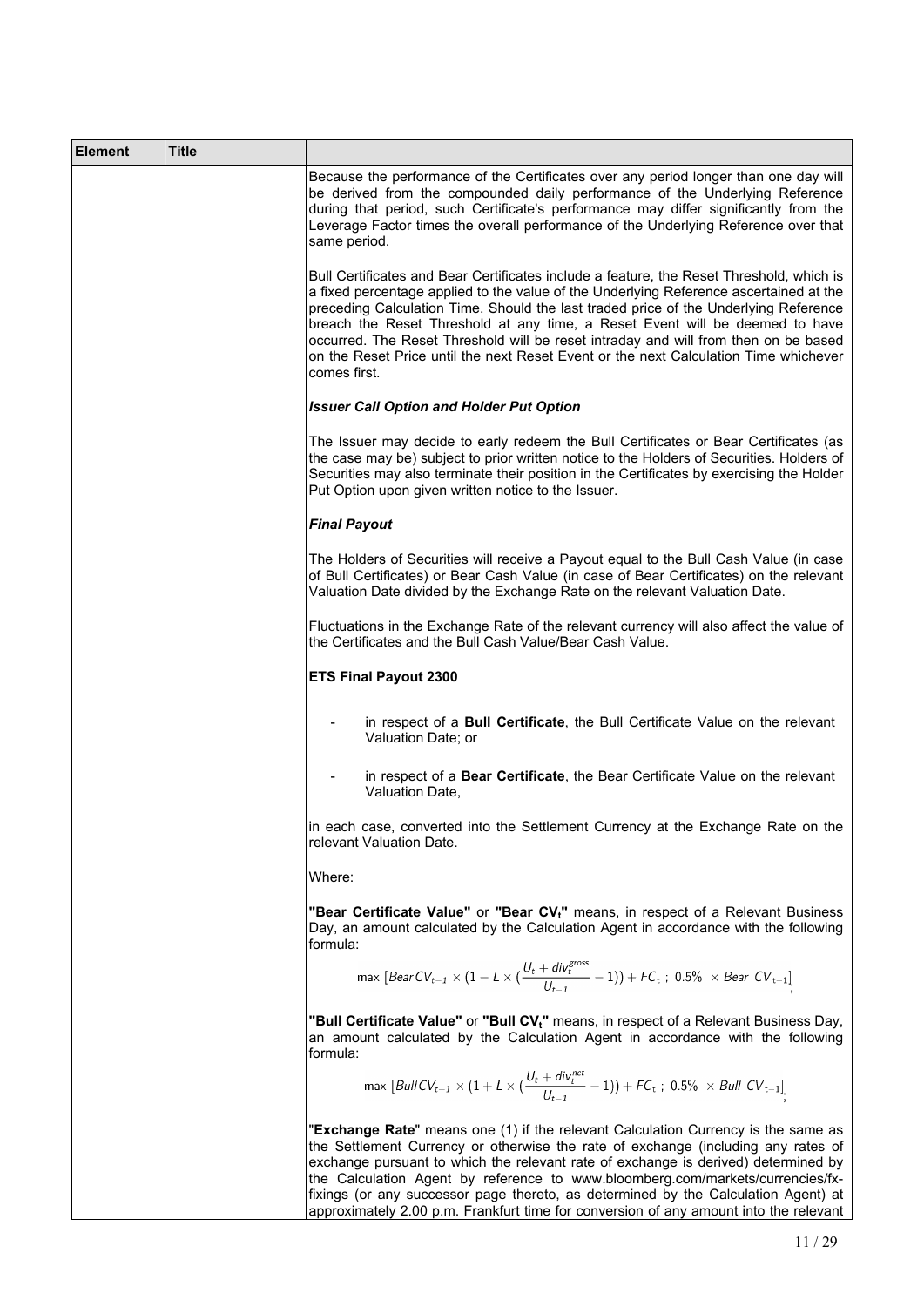| <b>Element</b> | <b>Title</b> |                                                                                                                                                                                                                                                                                                                                                                                                                                                                                                                                                                                                                                                                                                                                                                                                                                                                                                                                                                                                                                                                                              |
|----------------|--------------|----------------------------------------------------------------------------------------------------------------------------------------------------------------------------------------------------------------------------------------------------------------------------------------------------------------------------------------------------------------------------------------------------------------------------------------------------------------------------------------------------------------------------------------------------------------------------------------------------------------------------------------------------------------------------------------------------------------------------------------------------------------------------------------------------------------------------------------------------------------------------------------------------------------------------------------------------------------------------------------------------------------------------------------------------------------------------------------------|
|                |              | Settlement Currency or Calculation Currency, as applicable, provided that, if such<br>source is not available, such rate of exchange may be determined by the Calculation<br>Agent by reference to such sources as it considers to be appropriate acting in good<br>faith and in a commercially reasonable manner, having taken into account relevant<br>market practice;                                                                                                                                                                                                                                                                                                                                                                                                                                                                                                                                                                                                                                                                                                                    |
|                |              | "Valuation Date" means, the earlier to occur of:                                                                                                                                                                                                                                                                                                                                                                                                                                                                                                                                                                                                                                                                                                                                                                                                                                                                                                                                                                                                                                             |
|                |              | - the date designated as such by the Issuer provided that such date is<br>determined by the Issuer and notified to the Holders in accordance with<br>Condition 10 at the latest on the tenth (10 <sup>th</sup> ) Relevant Business Day preceding<br>the contemplated Valuation Date;                                                                                                                                                                                                                                                                                                                                                                                                                                                                                                                                                                                                                                                                                                                                                                                                         |
|                |              | - in case of Put Payout 2300, the relevant Optional Redemption Valuation Date;                                                                                                                                                                                                                                                                                                                                                                                                                                                                                                                                                                                                                                                                                                                                                                                                                                                                                                                                                                                                               |
|                |              | - in case of Call Payout 2300, the relevant Optional Redemption Valuation Date.                                                                                                                                                                                                                                                                                                                                                                                                                                                                                                                                                                                                                                                                                                                                                                                                                                                                                                                                                                                                              |
|                |              | provided, in each case, that if such date is not a Relevant Business Day, the Valuation<br>Date will be the next following Relevant Business Day.                                                                                                                                                                                                                                                                                                                                                                                                                                                                                                                                                                                                                                                                                                                                                                                                                                                                                                                                            |
|                |              | Subject as provided below, the Calculation Agent will calculate the Bear Certificate<br>Value and the Bull Certificate Value on each Relevant Business Day. In order to make<br>such calculation the Calculation Agent will also calculate the Underlying Price <sub>t</sub> on each<br>Relevant Business Day.                                                                                                                                                                                                                                                                                                                                                                                                                                                                                                                                                                                                                                                                                                                                                                               |
|                |              | If, in respect of any Relevant Business Day (including the Valuation Date), the<br>Underlying Price <sub>t</sub> is not available before the Cut-off Time, or such Relevant Business<br>Day is a Disrupted Day, the Calculation Agent will determine the Underlying Pricet for<br>such Relevant Business Day acting in good faith and in a commercially reasonable<br>manner by reference to such source(s) as it considers appropriate.                                                                                                                                                                                                                                                                                                                                                                                                                                                                                                                                                                                                                                                     |
|                |              | Notwithstanding the foregoing, if in the determination of the Calculation Agent the<br>Observation Price of the Underlying Reference at one or more time(s) (each such time<br>a "Reset Event Determination Time") during any Observation Time Period is (i)<br>equal to or greater than the Reset Threshold (in the case of Bear Certificates) or (ii)<br>equal to or less than the Reset Threshold (in the case of Bull Certificates) (each a<br>"Reset Event"), the Calculation Agent will on each occasion calculate the Reset Price<br>and the Adjusted Bull CV or the Adjusted Bear CV, as the case may be, shall be the<br>Bull Certificate Value or the Bear Certificate Value, as the case may be, for such<br>Reset Event Determination Time on such Underlying Business Day. If one or more<br>Reset Events occurs in an Observation Time Period, at Calculation Time, falling at the<br>end of such period the Calculation Agent will calculate the Bull Certificate Value or the<br>Bear Certificate Value, as the case may be, using the formula set out above except<br>that: |
|                |              | - $FC_t$ is equal to (0) zero;                                                                                                                                                                                                                                                                                                                                                                                                                                                                                                                                                                                                                                                                                                                                                                                                                                                                                                                                                                                                                                                               |
|                |              | - $U_{t-1}$ is the Reset Price last calculated prior to Calculation Time <sub>t</sub> ;                                                                                                                                                                                                                                                                                                                                                                                                                                                                                                                                                                                                                                                                                                                                                                                                                                                                                                                                                                                                      |
|                |              | - in the case of Index Securities, $div_t^{net}$ and $div_t^{gross}$ will be equal to (0)<br>zero.                                                                                                                                                                                                                                                                                                                                                                                                                                                                                                                                                                                                                                                                                                                                                                                                                                                                                                                                                                                           |
|                |              | With:                                                                                                                                                                                                                                                                                                                                                                                                                                                                                                                                                                                                                                                                                                                                                                                                                                                                                                                                                                                                                                                                                        |
|                |              | "Adjusted Bear CV" or "Adjusted Bull CV" means an amount calculated by the<br>Calculation Agent in accordance with the Bear $CV_t$ formula or the Bull $CV_t$ formula,<br>except that:                                                                                                                                                                                                                                                                                                                                                                                                                                                                                                                                                                                                                                                                                                                                                                                                                                                                                                       |
|                |              | (i)<br>with respect to any calculation to be made following the first Reset<br>Event occurring during an Observation Time Period (the "Relevant<br>Observation Time Period"), $U_t$ will be the Reset Price calculated                                                                                                                                                                                                                                                                                                                                                                                                                                                                                                                                                                                                                                                                                                                                                                                                                                                                       |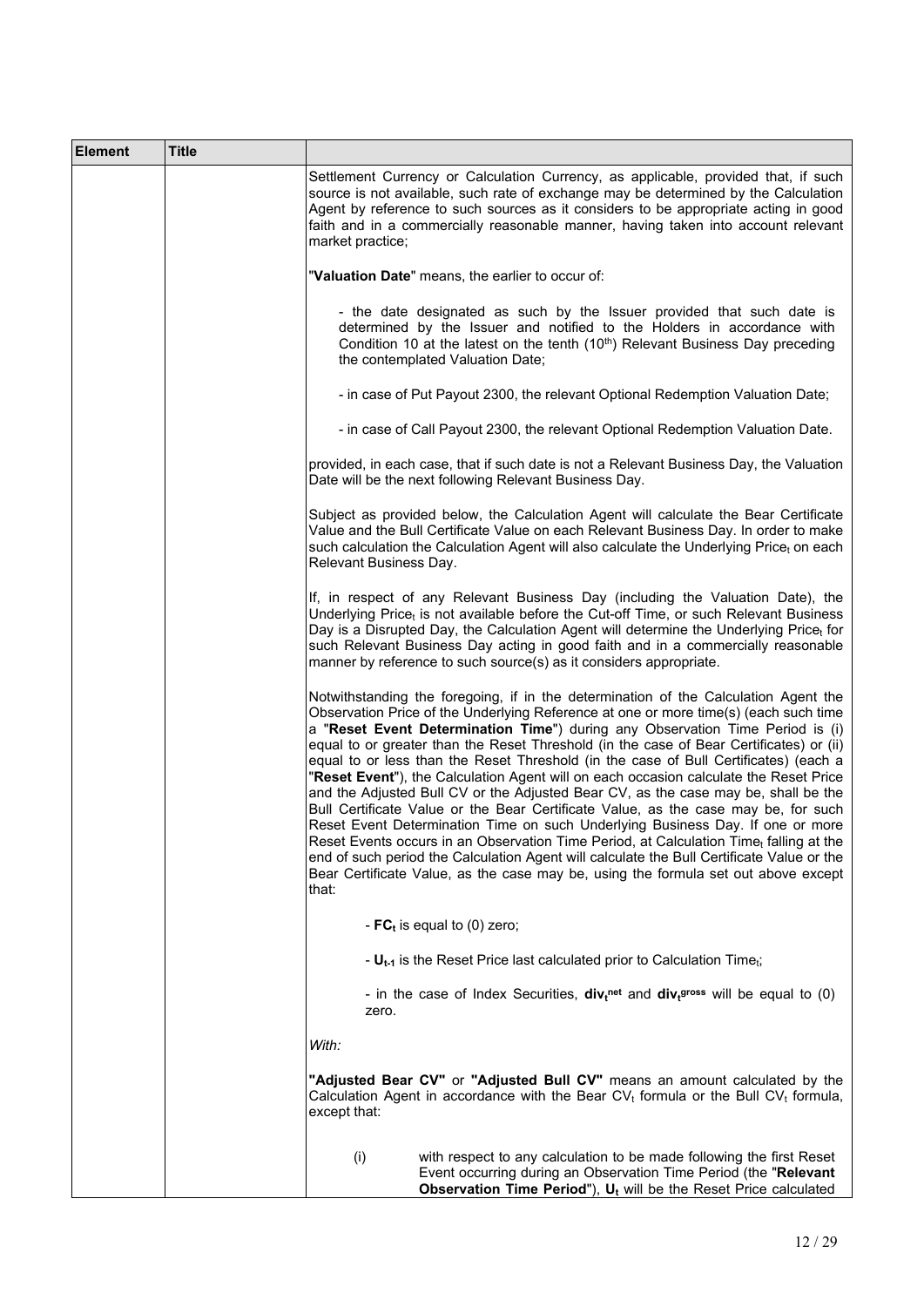| <b>Element</b> | Title |                                 |                                                                                                                                                                                                                                                                                                                                                                                                                                                                                                                                                |
|----------------|-------|---------------------------------|------------------------------------------------------------------------------------------------------------------------------------------------------------------------------------------------------------------------------------------------------------------------------------------------------------------------------------------------------------------------------------------------------------------------------------------------------------------------------------------------------------------------------------------------|
|                |       |                                 | following the relevant Reset Event Determination Time;                                                                                                                                                                                                                                                                                                                                                                                                                                                                                         |
|                |       | (ii)                            | with respect to any subsequent Reset Events occurring within the<br><b>Relevant Observation Time Period:</b>                                                                                                                                                                                                                                                                                                                                                                                                                                   |
|                |       |                                 | - Bear CV <sub>t-1</sub> will be the Adjusted Bear CV and Bull CV <sub>t-1</sub> will be the<br>Adjusted Bull CV, as the case may be, last calculated prior to the<br>relevant Reset Event Determination Time;                                                                                                                                                                                                                                                                                                                                 |
|                |       |                                 | - $FC_t$ is equal to (0) zero;                                                                                                                                                                                                                                                                                                                                                                                                                                                                                                                 |
|                |       |                                 | - $U_t$ is the Reset Price calculated following the relevant Reset<br>Event Determination Time;                                                                                                                                                                                                                                                                                                                                                                                                                                                |
|                |       |                                 | - $U_{t-1}$ is the Reset Price last calculated prior to the relevant Reset<br><b>Event Determination Time:</b>                                                                                                                                                                                                                                                                                                                                                                                                                                 |
|                |       |                                 | - in the case of Index Securities, $div_t^{net}$ and $div_t^{gross}$ will be equal to<br>$(0)$ zero.                                                                                                                                                                                                                                                                                                                                                                                                                                           |
|                |       | Commencement Date (t=0);        | "Bear CV <sub>0</sub> " means the Issue Price per Certificate converted into the Calculation<br>Currency at the Exchange Rate on the Relevant Business Day preceding the                                                                                                                                                                                                                                                                                                                                                                       |
|                |       |                                 | "Bear CV <sub>t-1</sub> " means, in respect of the calculation of Bear CV, the Bear Certificate<br>Value last calculated, provided that Bear CV $_{t-1}$ for the Listing Date is Bear CV <sub>0</sub> ;                                                                                                                                                                                                                                                                                                                                        |
|                |       | Commencement Date (t=0);        | "Bull CV <sub>0</sub> " means the Issue Price per Certificate converted into the Calculation<br>Currency at the Exchange Rate on the Relevant Business Day preceding the                                                                                                                                                                                                                                                                                                                                                                       |
|                |       |                                 | "Bull CV <sub>t-1</sub> " means, in respect of the calculation of Bull CV, the Bull Certificate Value<br>last calculated, provided that Bull $CV_{t-1}$ for the Listing Date is Bull CV <sub>0</sub> ;                                                                                                                                                                                                                                                                                                                                         |
|                |       |                                 | "Calculation Currency" means the currency of the Underlying Reference;                                                                                                                                                                                                                                                                                                                                                                                                                                                                         |
|                |       |                                 | "Calculation Time <sub>t</sub> " means, in respect of a Relevant Business Day, the Scheduled<br>Closing Time, on such Relevant Business Day;                                                                                                                                                                                                                                                                                                                                                                                                   |
|                |       |                                 | "Calculation Time <sub>t-1</sub> " means, in respect of a Relevant Business Day, the Calculation<br>Time on the Relevant Business Day immediately preceding such day;                                                                                                                                                                                                                                                                                                                                                                          |
|                |       | Bull Certificate (t=1);         | "Commencement Date" means, the Listing Date of the relevant Bear Certificate or                                                                                                                                                                                                                                                                                                                                                                                                                                                                |
|                |       | Calculation Time <sub>t</sub> ; | "Cut-off Time" means, in respect of a Relevant Business Day, one (1) hour following                                                                                                                                                                                                                                                                                                                                                                                                                                                            |
|                |       | Ex-Dividend Date;               | "div <sub>t</sub> gross" means, in respect of an Ex-Dividend Date, an amount determined by the<br>Calculation Agent equal to the sum of the gross cash dividends and/or other cash<br>distributions payable in respect of each Index Share (as defined below) related to such                                                                                                                                                                                                                                                                  |
|                |       | distribution;                   | "div <sub>t</sub> net" means, in respect of an Ex-Dividend Date, an amount determined by the<br>Calculation Agent equal to the sum of the cash dividends and/or other cash<br>distributions payable in respect of each Index Share (as defined below) related to such<br>Ex-Dividend Date less any taxes deducted or withheld at source by or on behalf of any<br>applicable authority having the power to tax in respect of such dividends pursuant to<br>any applicable double taxation treaty or domestic law prevailing at the time of the |
|                |       |                                 | "Ex-Dividend Date" means, with respect to a share comprising an Index (an "Index                                                                                                                                                                                                                                                                                                                                                                                                                                                               |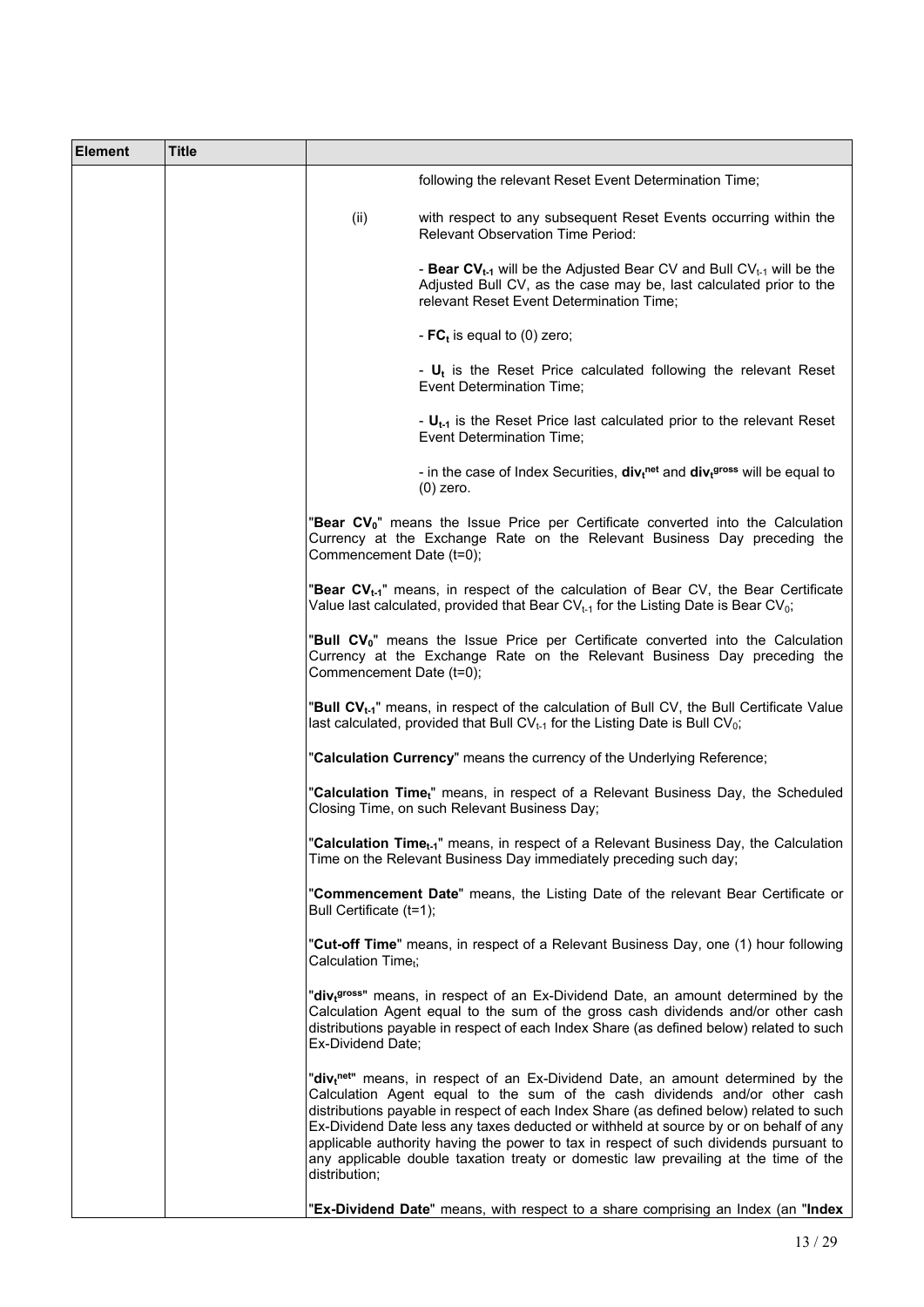| <b>Element</b> | <b>Title</b> |                                                                                                                                                                                                                                                                                                                                                                                                                                                                                       |
|----------------|--------------|---------------------------------------------------------------------------------------------------------------------------------------------------------------------------------------------------------------------------------------------------------------------------------------------------------------------------------------------------------------------------------------------------------------------------------------------------------------------------------------|
|                |              | Share"), the date on which such Index Share becomes "ex-dividend" as determined<br>by the Calculation Agent;                                                                                                                                                                                                                                                                                                                                                                          |
|                |              | "Fee" or "F" means the percentage specified as such in Element C.20. The Calculation<br>Agent, acting in good faith and in a commercially reasonable manner, may adjust the<br>Fee within the Fee Range to reflect a change in the cost to the Issuer of issuing the<br>Securities or providing a price in the secondary market;                                                                                                                                                      |
|                |              | "Fee Range" means the range specified as such in Element C.20;                                                                                                                                                                                                                                                                                                                                                                                                                        |
|                |              | "Financing Component <sub>t</sub> " or "FC <sub>t</sub> " means, in respect of a Relevant Business Day:                                                                                                                                                                                                                                                                                                                                                                               |
|                |              | - in the case of Bear Certificates that are Index Securities :                                                                                                                                                                                                                                                                                                                                                                                                                        |
|                |              | $-CV_{t-1} \times ((-L-1) \times (r_{t-1}^u - rm) + L \times (hc + F)) \times n(t-1, t).$                                                                                                                                                                                                                                                                                                                                                                                             |
|                |              | - in the case of Bull Certificates that are Index Securities :                                                                                                                                                                                                                                                                                                                                                                                                                        |
|                |              | $-CV_{t-1} \times ((L-1) \times (r_{t-1}^u + rm) + L \times (hc+F)) \times n(t-1, t)$ .                                                                                                                                                                                                                                                                                                                                                                                               |
|                |              | "Hedging Cost" or "hc" means the percentage specified as such in Element C.20. If<br>at any time after the Listing Date the cost of hedging the Securities materially exceeds<br>such specified percentage, the Calculation Agent, acting in good faith and in a<br>commercially reasonable manner, may adjust the Hedging Cost to reflect this change,<br>save that the Hedging Cost will not be less than the Minimum Hedging Cost and will<br>not exceed the Maximum Hedging Cost; |
|                |              | "Interest Margin" or "rm" means the percentage specified as such in Element C.20.<br>The Calculation Agent may adjust the Interest Margin, acting in good faith and in a<br>commercially reasonable manner, to reflect any disparity between the Reference<br>Interest Rate and the Issuer's funding rate, save that the Interest Margin will not be<br>less than the Minimum Interest Margin and will not exceed the Maximum Interest<br>Margin;                                     |
|                |              | "Leverage Factor" or "L" means the positive number specified as such in Element<br>C.20;                                                                                                                                                                                                                                                                                                                                                                                              |
|                |              | "Listing Date" means the Issue Date (i.e. 7 May 2020);                                                                                                                                                                                                                                                                                                                                                                                                                                |
|                |              | "Listing Place" means the exchange on which the Securities are listed specified as<br>such in Element C.11;                                                                                                                                                                                                                                                                                                                                                                           |
|                |              | "Listing Place Business Day" means any day on which the relevant Listing Place is<br>open for a regular trading session of the Securities;                                                                                                                                                                                                                                                                                                                                            |
|                |              | "Maximum Hedging Cost" means the percentage specified as such in Element C.20;                                                                                                                                                                                                                                                                                                                                                                                                        |
|                |              | "Maximum Interest Margin" means the percentage specified as such in Element<br>C.20;                                                                                                                                                                                                                                                                                                                                                                                                  |
|                |              | "Minimum Hedging Cost" means the percentage specified as such in Element C.20;                                                                                                                                                                                                                                                                                                                                                                                                        |
|                |              | "Minimum Interest Margin" means the percentage specified as such in Element<br>C.20;                                                                                                                                                                                                                                                                                                                                                                                                  |
|                |              | "Observation Price" means the « official level », as specified in Element C.20, of the<br>Underlying Reference published by the Observation Price Source;                                                                                                                                                                                                                                                                                                                             |
|                |              | "Observation Price Source" means the price source specified as such in Element<br>C.20;                                                                                                                                                                                                                                                                                                                                                                                               |
|                |              | "Observation Time Period" means, in respect of a Underlying Business Day, the                                                                                                                                                                                                                                                                                                                                                                                                         |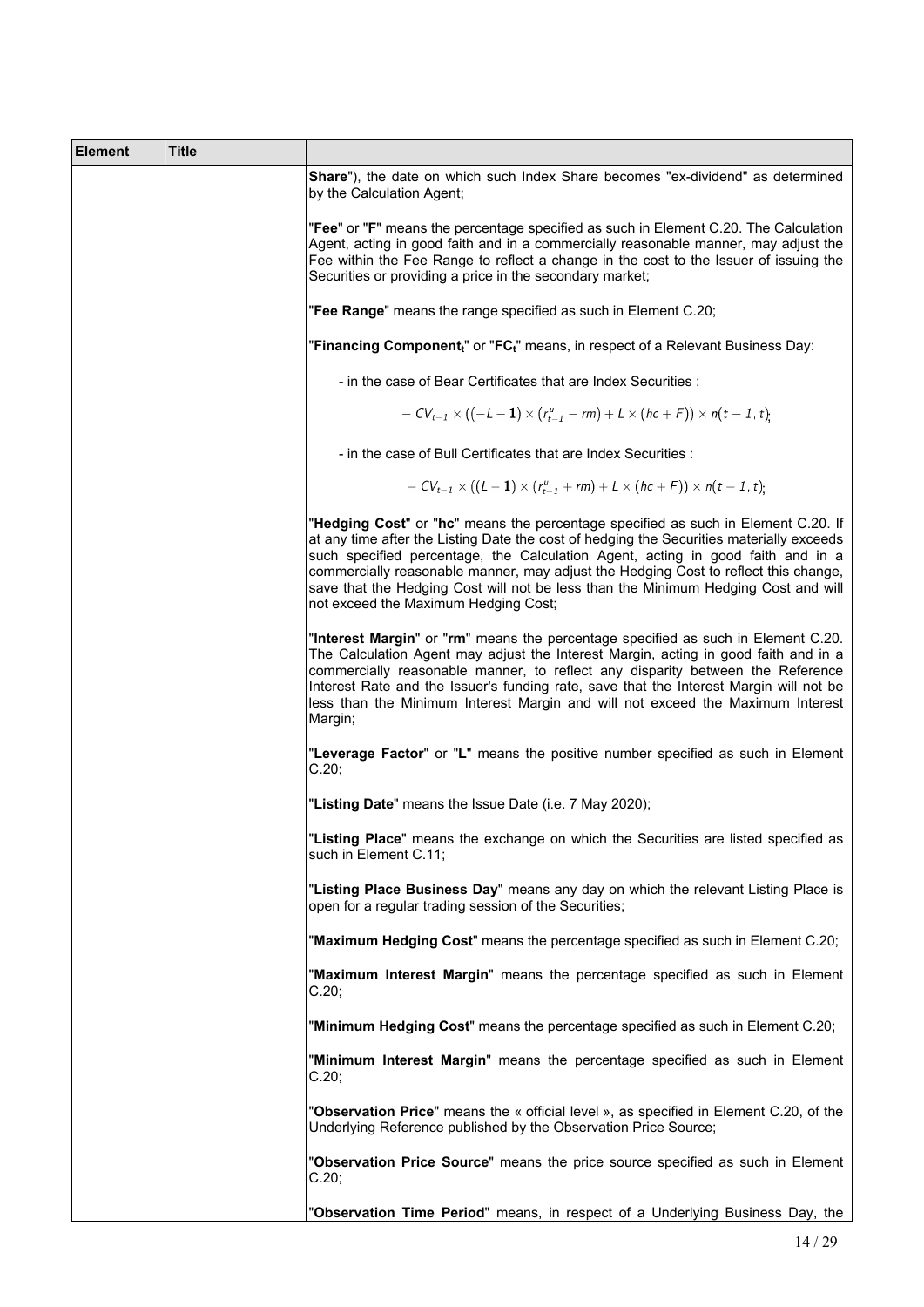| <b>Element</b> | <b>Title</b> |                                                                                                                                                                                                                                                                                                                                                                                                                                                                                                                                                                                                                                                                                                                                                                                                                                                                                                                                                                                                                                                                                                                                                                                                                                                                                                                                                                                |
|----------------|--------------|--------------------------------------------------------------------------------------------------------------------------------------------------------------------------------------------------------------------------------------------------------------------------------------------------------------------------------------------------------------------------------------------------------------------------------------------------------------------------------------------------------------------------------------------------------------------------------------------------------------------------------------------------------------------------------------------------------------------------------------------------------------------------------------------------------------------------------------------------------------------------------------------------------------------------------------------------------------------------------------------------------------------------------------------------------------------------------------------------------------------------------------------------------------------------------------------------------------------------------------------------------------------------------------------------------------------------------------------------------------------------------|
|                |              | period of time from but excluding Calculation Time $_{t-1}$ to and including Calculation<br>Time <sub>t</sub> ;                                                                                                                                                                                                                                                                                                                                                                                                                                                                                                                                                                                                                                                                                                                                                                                                                                                                                                                                                                                                                                                                                                                                                                                                                                                                |
|                |              | "Rate Period" or " $n_{t-1,t}$ " means, in respect of a Relevant Business Day, (i) the number<br>of calendar days from (and including) the Relevant Business Day immediately<br>preceding such Relevant Business Day to (but excluding) such Relevant Business<br>Day, divided by (ii) 360;                                                                                                                                                                                                                                                                                                                                                                                                                                                                                                                                                                                                                                                                                                                                                                                                                                                                                                                                                                                                                                                                                    |
|                |              | "Reference Floating Rate" means, in respect of a Relevant Business Day, the<br>Reference Floating Rate Option in respect of such day appearing on the Reference<br>Floating Rate Option Page at the Reference Floating Rate Option Time or if the<br>relevant rate does not appear on such page at such time, the Calculation Agent will<br>use, as a substitute for the relevant rate, the alternative rate selected by the central<br>bank, reserve bank, monetary authority or any similar institution (including any<br>committee or working group thereof) in the jurisdiction or region of the currency in<br>which of the relevant rate is denominated (each a "Relevant Nominating Body"), that<br>is consistent with industry accepted standards, provided that, if two or more alternative<br>rates are selected by any Relevant Nominating Body, the Issuer or the Calculation<br>Agent, as applicable, shall determine which of those alternative rates is most<br>appropriate to preserve the economic features of the relevant Securities. If the<br>Calculation Agent is unable to determine such alternative rate, the Reference Floating<br>Rate Option for such Relevant Business Day shall be determined by the Calculation<br>Agent at such time and from such source(s) as it may select acting in good faith and in<br>a commercially reasonable manner; |
|                |              | "Reference Floating Rate Option" means the relevant rate and designated maturity<br>specified as such in Element C.20;                                                                                                                                                                                                                                                                                                                                                                                                                                                                                                                                                                                                                                                                                                                                                                                                                                                                                                                                                                                                                                                                                                                                                                                                                                                         |
|                |              | "Reference Floating Rate Option Page" means the page or price source specified as<br>such in Element C.20 or such successor page or source as determined by the<br>Calculation Agent;                                                                                                                                                                                                                                                                                                                                                                                                                                                                                                                                                                                                                                                                                                                                                                                                                                                                                                                                                                                                                                                                                                                                                                                          |
|                |              | "Reference Floating Rate Option Time" means the customary time as of which the<br>Reference Floating Rate is published;                                                                                                                                                                                                                                                                                                                                                                                                                                                                                                                                                                                                                                                                                                                                                                                                                                                                                                                                                                                                                                                                                                                                                                                                                                                        |
|                |              | "Reference Interest Rate", " $r_{t-1}^u$ ", " $r_{t-1}^{ub}$ " or " $r_{t-1}^{ur}$ " means, in respect of a Relevant<br>Business Day, the Reference Floating Rate for the Relevant Business Day<br>immediately preceding such day;                                                                                                                                                                                                                                                                                                                                                                                                                                                                                                                                                                                                                                                                                                                                                                                                                                                                                                                                                                                                                                                                                                                                             |
|                |              | "Relevant Business Day" means a day which is both an Underlying Business Day<br>and a Listing Place Business Day;                                                                                                                                                                                                                                                                                                                                                                                                                                                                                                                                                                                                                                                                                                                                                                                                                                                                                                                                                                                                                                                                                                                                                                                                                                                              |
|                |              | "Reset Price" means the price of the relevant Underlying Reference determined by<br>the Calculation Agent by reference to the price obtained by unwinding any underlying<br>related hedging arrangements in respect of the relevant Security during the Unwinding<br>Time Period immediately following the relevant Reset Event Determination Time;                                                                                                                                                                                                                                                                                                                                                                                                                                                                                                                                                                                                                                                                                                                                                                                                                                                                                                                                                                                                                            |
|                |              | "Reset Threshold" means, in respect of an Underlying Business Day, an amount<br>calculated by the Calculation Agent in accordance with the following formula:                                                                                                                                                                                                                                                                                                                                                                                                                                                                                                                                                                                                                                                                                                                                                                                                                                                                                                                                                                                                                                                                                                                                                                                                                  |
|                |              | - in the case of Bear Certificates that are Index Securities:                                                                                                                                                                                                                                                                                                                                                                                                                                                                                                                                                                                                                                                                                                                                                                                                                                                                                                                                                                                                                                                                                                                                                                                                                                                                                                                  |
|                |              | $(1 + P_{reset}) \times U_{t-1} - div_t^{gross}$                                                                                                                                                                                                                                                                                                                                                                                                                                                                                                                                                                                                                                                                                                                                                                                                                                                                                                                                                                                                                                                                                                                                                                                                                                                                                                                               |
|                |              | - in the case of Bull Certificates that are Index Securities:                                                                                                                                                                                                                                                                                                                                                                                                                                                                                                                                                                                                                                                                                                                                                                                                                                                                                                                                                                                                                                                                                                                                                                                                                                                                                                                  |
|                |              | $(1 - P_{reset}) \times U_{t-1} - div_t^{net}$<br>Provided that:                                                                                                                                                                                                                                                                                                                                                                                                                                                                                                                                                                                                                                                                                                                                                                                                                                                                                                                                                                                                                                                                                                                                                                                                                                                                                                               |
|                |              | at the Calculation Time $t$ (or such other relevant time at which the Underlying<br>Price <sub>t</sub> is determined) on such Relevant Business Day the "Reset Threshold"<br>calculated pursuant to paragraphs above will be reset and calculated as<br>provided above except that references to " $U_{t-1}$ " will be deemed to be<br>references to " $U_t$ " and, in the case of paragraphs above, references to " $rc_t$ .                                                                                                                                                                                                                                                                                                                                                                                                                                                                                                                                                                                                                                                                                                                                                                                                                                                                                                                                                  |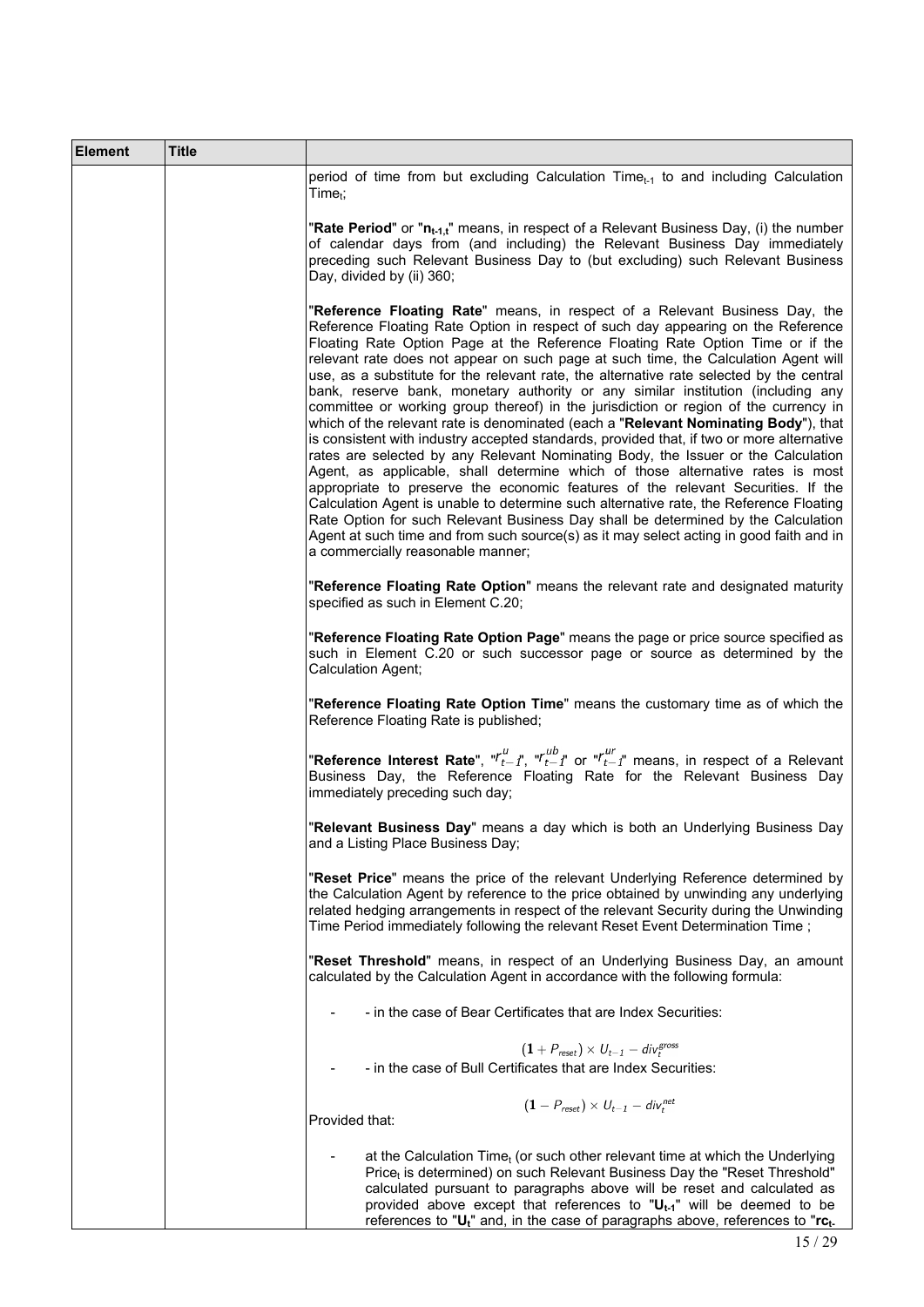| <b>Element</b> | <b>Title</b>                               |                                                                                                                                                                                                                                                                                                                                                                                                                                                                                                                                                                                             |  |  |  |  |  |  |  |
|----------------|--------------------------------------------|---------------------------------------------------------------------------------------------------------------------------------------------------------------------------------------------------------------------------------------------------------------------------------------------------------------------------------------------------------------------------------------------------------------------------------------------------------------------------------------------------------------------------------------------------------------------------------------------|--|--|--|--|--|--|--|
|                |                                            | $1$ " will be deemed to be references to " $rc_t$ "; and                                                                                                                                                                                                                                                                                                                                                                                                                                                                                                                                    |  |  |  |  |  |  |  |
|                |                                            | the Reset Threshold will be reset on occurrence of each Reset Event and<br>will be calculated in accordance with the Reset Threshold formula, except<br>that:                                                                                                                                                                                                                                                                                                                                                                                                                               |  |  |  |  |  |  |  |
|                |                                            | $U_{t-1}$ is the Reset Price last calculated before the relevant Reset<br>Event Determination Time;                                                                                                                                                                                                                                                                                                                                                                                                                                                                                         |  |  |  |  |  |  |  |
|                |                                            | $div_t^{net}$ or $div_t^{gross}$ , as the case may be, is equal to (0) zero;                                                                                                                                                                                                                                                                                                                                                                                                                                                                                                                |  |  |  |  |  |  |  |
|                |                                            | "Reset Threshold Percentage" or "P <sub>reset</sub> " means the percentage specified as such in<br>Element C.20;                                                                                                                                                                                                                                                                                                                                                                                                                                                                            |  |  |  |  |  |  |  |
|                |                                            | "Settlement Currency" means the currency specified as such in Element C.2;                                                                                                                                                                                                                                                                                                                                                                                                                                                                                                                  |  |  |  |  |  |  |  |
|                |                                            | "Settlement Price" means the official closing level of the relevant Underlying<br>Reference;                                                                                                                                                                                                                                                                                                                                                                                                                                                                                                |  |  |  |  |  |  |  |
|                |                                            | "Underlying Business Day" means an Exchange Business Day;                                                                                                                                                                                                                                                                                                                                                                                                                                                                                                                                   |  |  |  |  |  |  |  |
|                |                                            | "Underlying Price <sub>t</sub> " or "U <sub>t</sub> " means, in respect of a Relevant Business Day, the<br>Settlement Price on such Relevant Business Day;                                                                                                                                                                                                                                                                                                                                                                                                                                  |  |  |  |  |  |  |  |
|                |                                            | "Underlying Price <sub>t-1</sub> " or "U <sub>t-1</sub> " means, in respect of a Relevant Business Day, the<br>Underlying Price <sub>t</sub> for the Relevant Business Day immediately preceding such day;                                                                                                                                                                                                                                                                                                                                                                                  |  |  |  |  |  |  |  |
|                |                                            | "Underlying Reference" is as set out in Element C.20 below;                                                                                                                                                                                                                                                                                                                                                                                                                                                                                                                                 |  |  |  |  |  |  |  |
|                |                                            | "Unwinding Time Period" means a cumulative period of twelve hours during which<br>the Underlying Reference is quoted on the relevant Exchange;                                                                                                                                                                                                                                                                                                                                                                                                                                              |  |  |  |  |  |  |  |
|                |                                            | The Unwinding Time Period shall occur during the opening hours of the relevant<br>Exchange. If, in respect of a Reset Event, the period between the occurrence of the<br>latest Reset Event Determination Time and the official closing time of the relevant<br>Exchange would otherwise include a day that is not an Underlying Business Day, then<br>the period for determining the Reset Price shall be extended to the following<br>Underlying Business Day, until a full period equal to the Unwinding Time Period has<br>passed since the most recent Reset Event Determination Time. |  |  |  |  |  |  |  |
| C.19           | Final reference price<br>of the Underlying | The final reference price of the underlying will be determined in accordance with the<br>valuation mechanics set out in Element C.18 above.                                                                                                                                                                                                                                                                                                                                                                                                                                                 |  |  |  |  |  |  |  |
| C.20           | Underlying<br>Reference                    | The Underlying Reference is as set out in the table below. Information on the<br>Underlying Reference can be obtained from the source as set out in the table below.                                                                                                                                                                                                                                                                                                                                                                                                                        |  |  |  |  |  |  |  |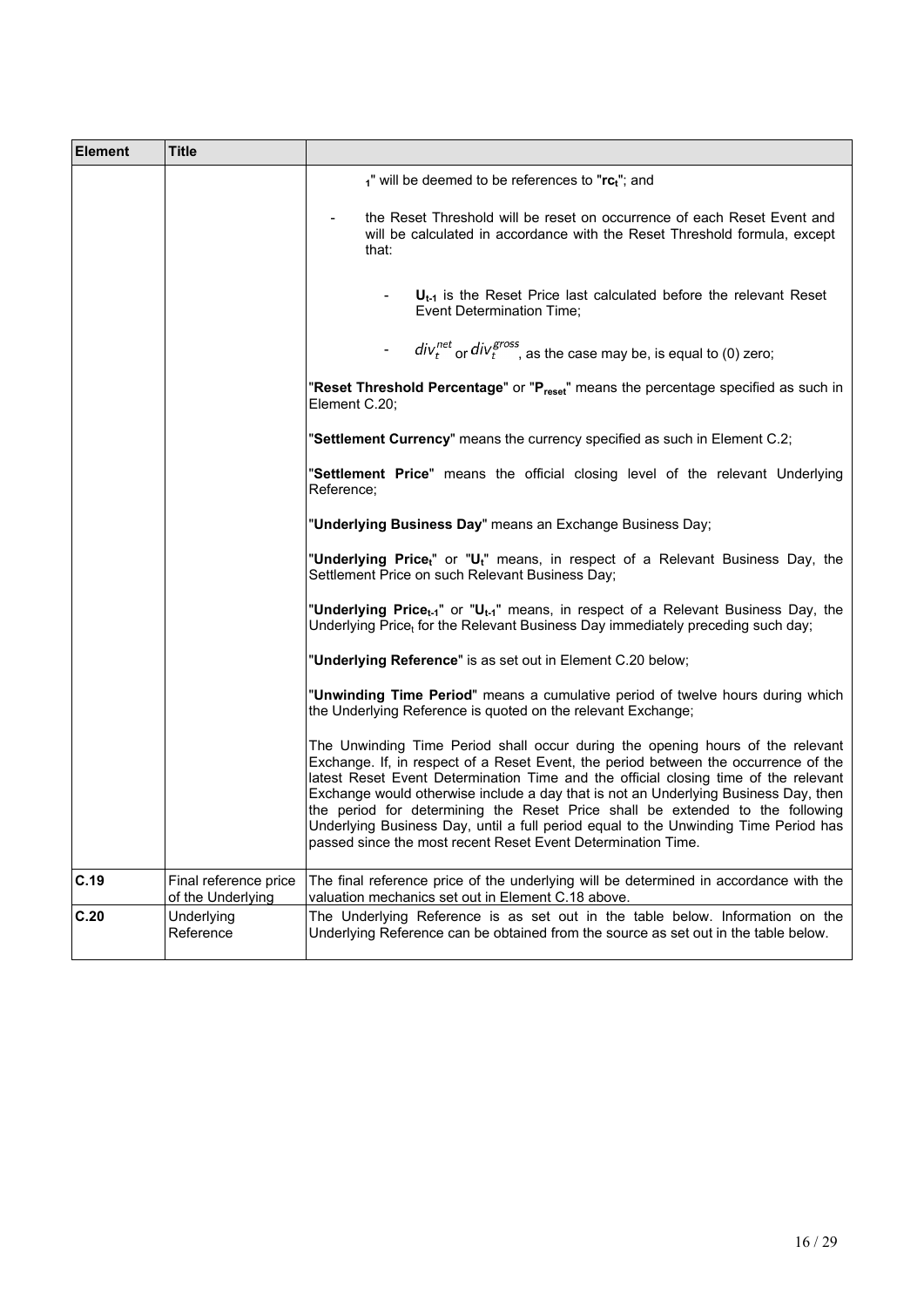| Series Number /<br><b>ISIN Code</b> | No. of<br><b>Securities</b><br>issued | No. of<br><b>Securities</b> | <b>Mnemonic</b><br>Code | <b>Issue Price</b><br>per Security<br>(expressed in<br>the<br><b>Calculation</b><br>Currency)/<br><b>Bull CV</b> <sub>N</sub><br>Bear CV <sub>0</sub> | Bull /<br>Bear | Levera<br>ge<br>Factor | Reset<br>Thresh<br>old<br>Percent<br>age | Fee / Fee Range            | Interest Margin /<br><b>Minimum</b><br>Interest Margin<br><b>Maximum</b><br><b>Interest Margin</b> | <b>Hedging Cost /</b><br><b>Minimum</b><br><b>Hedging Cost /</b><br><b>Maximum</b><br><b>Hedging Cost</b> | <b>Reference</b><br><b>Floating Rate</b><br><b>Option</b> | Reference<br><b>Floating Rate</b><br><b>Option Page</b> | Redem<br>ption<br>Date |
|-------------------------------------|---------------------------------------|-----------------------------|-------------------------|-------------------------------------------------------------------------------------------------------------------------------------------------------|----------------|------------------------|------------------------------------------|----------------------------|----------------------------------------------------------------------------------------------------|-----------------------------------------------------------------------------------------------------------|-----------------------------------------------------------|---------------------------------------------------------|------------------------|
| FRBNPP01MM35                        | 100,000                               | 100,000                     | 35I0B                   | <b>USD 10</b>                                                                                                                                         | Bull           | Ι3                     | 30%                                      | $0.70\%$ / (0%;<br>$10%$ ) | 0% / -5% / 5%                                                                                      | 0% / -10% / 10%                                                                                           | USD-LIBOR<br>1M                                           | USD1MFSR=                                               | Open-<br>end           |
| FRBNPP01MM43   100.000              |                                       | 100,000                     | 3610B                   | <b>USD 10</b>                                                                                                                                         | Bear           | 3                      | 30%                                      | $0.70\%$ / (0%;<br>$10\%$  | 0% / -5% / 5%                                                                                      | 0% / -10% / 10%                                                                                           | USD-LIBOR<br>1M                                           | USD1MFSR=                                               | Open-<br>end           |
| FRBNPP01MM50                        | 100.000                               | 100.000                     | 3710B                   | <b>USD 10</b>                                                                                                                                         | Bull           | 4                      | 23%                                      | $0.70\%$ / (0%;<br>$10%$ ) | 0% / -5% / 5%                                                                                      | 0% / -10% / 10%                                                                                           | USD-LIBOR<br>1M                                           | USD1MFSR=                                               | Open-<br>end           |
| FRBNPP01MM68   100.000              |                                       | 100.000                     | 38I0B                   | <b>USD 10</b>                                                                                                                                         | <b>Bear</b>    | 4                      | 23%                                      | $0.70\%$ / (0%;<br>10%     | 0% / -5% / 5%                                                                                      | 0% / -10% / 10%                                                                                           | USD-LIBOR<br>1M                                           | USD1MFSR=                                               | Open-<br>end           |
| FRBNPP01MM76 100,000                |                                       | 100.000                     | 39I0B                   | <b>USD 10</b>                                                                                                                                         | Bull           | 6                      | 15%                                      | 0.70% / (0%;<br>$10\%$     | 0% / -5% / 5%                                                                                      | 0% / -10% / 10%                                                                                           | USD-LIBOR<br>1M                                           | USD1MFSR=                                               | Open-<br>end           |
| FRBNPP01MM84                        | 100.000                               | 100.000                     | 4010B                   | <b>USD 10</b>                                                                                                                                         | Bear           | 6                      | 15%                                      | $0.70\%$ / (0%;<br>10%     | 0% / -5% / 5%                                                                                      | 0% / -10% / 10%                                                                                           | USD-LIBOR<br>1M                                           | USD1MFSR=                                               | Open-<br>end           |
| FRBNPP01MM92                        | 100,000                               | 100,000                     | 41I0B                   | <b>USD 10</b>                                                                                                                                         | <b>Bull</b>    | 8                      | 11%                                      | 0.70% / (0%;<br>$10\%)$    | 0% / -5% / 5%                                                                                      | 0% / -10% / 10%                                                                                           | USD-LIBOR<br>1M                                           | USD1MFSR=                                               | Open-<br>end           |
| FRBNPP01MMA9100.000                 |                                       | 100.000                     | 4210B                   | <b>USD 10</b>                                                                                                                                         | Bear           | 8                      | 11%                                      | $0.70\%$ / (0%;<br>$10%$ ) | 0% / -5% / 5%                                                                                      | 0% / -10% / 10%                                                                                           | USD-LIBOR<br>1M                                           | USD1MFSR=                                               | Open-<br>end           |
| FRBNPP01MMB7 100,000                |                                       | 100.000                     | 4310B                   | <b>USD 10</b>                                                                                                                                         | Bull           | Ι9                     | 10%                                      | $0.70\%$ / (0%;<br>$10%$ ) | 0% / -5% / 5%                                                                                      | 0% / -10% / 10%                                                                                           | USD-LIBOR<br>1M                                           | USD1MFSR=                                               | Open-<br>end           |
| FRBNPP01MMC<br>5                    | 100,000                               | 100,000                     | 4410B                   | <b>USD 10</b>                                                                                                                                         | Bear           | و ا                    | 10%                                      | $0.70\%$ / (0%;<br>10%     | 0% / -5% / 5%                                                                                      | 0% / -10% / 10%                                                                                           | USD-LIBOR<br>1M                                           | USD1MFSR=                                               | Open-<br>end           |
| FRBNPP01MMD<br>3                    | 100.000                               | 100.000                     | 4510B                   | <b>USD 10</b>                                                                                                                                         | Bear           | 10                     | 9%                                       | 0.70% / (0%;<br>10%        | 0% / -5% / 5%                                                                                      | 0% / -10% / 10%                                                                                           | USD-LIBOR<br>1M                                           | USD1MFSR=                                               | Open-<br>end           |
| FRBNPP01MMF8                        | 100,000                               | 100,000                     | 4710B                   | <b>USD 10</b>                                                                                                                                         | Bull           | 3                      | 30%                                      | $0.70\%$ / (0%;<br>$10\%)$ | 0% / -5% / 5%                                                                                      | 0% / -10% / 10%                                                                                           | USD-LIBOR<br>1M                                           | USD1MFSR=                                               | Open-<br>end           |
| FRBNPP01MMG<br>6                    | 100.000                               | 100.000                     | 4810B                   | <b>USD 10</b>                                                                                                                                         | Bear           | 3                      | 30%                                      | $0.70\%$ / (0%;<br>10%     | $0\%$ / -5% / 5%                                                                                   | 0% / -10% / 10%                                                                                           | USD-LIBOR<br>1M                                           | USD1MFSR=                                               | Open-<br>end           |
| FRBNPP01MMH                         | 100,000                               | 100,000                     | 4910B                   | <b>USD 10</b>                                                                                                                                         | Bull           | 4                      | 23%                                      | 0.70% / (0%;<br>$10\%)$    | 0% / -5% / 5%                                                                                      | 0% / -10% / 10%                                                                                           | USD-LIBOR<br>1M                                           | USD1MFSR=                                               | Open-<br>end           |
| FRBNPP01MMI2                        | 100,000                               | 100,000                     | 5010B                   | <b>USD 10</b>                                                                                                                                         | Bear           | 4                      | 23%                                      | $0.70\%$ / (0%;<br>$10\%)$ | 0% / -5% / 5%                                                                                      | 0% / -10% / 10%                                                                                           | USD-LIBOR<br>1M                                           | USD1MFSR=                                               | Open-<br>end           |
| FRBNPP01MMJ0                        | 100.000                               | 100,000                     | 5110B                   | <b>USD 10</b>                                                                                                                                         | Bull           | 6                      | 15%                                      | $0.70\%$ / (0%;<br>$10%$ ) | $0\%$ / -5% / 5%                                                                                   | 0% / -10% / 10%                                                                                           | USD-LIBOR<br>1M                                           | USD1MFSR=                                               | Open-<br>end           |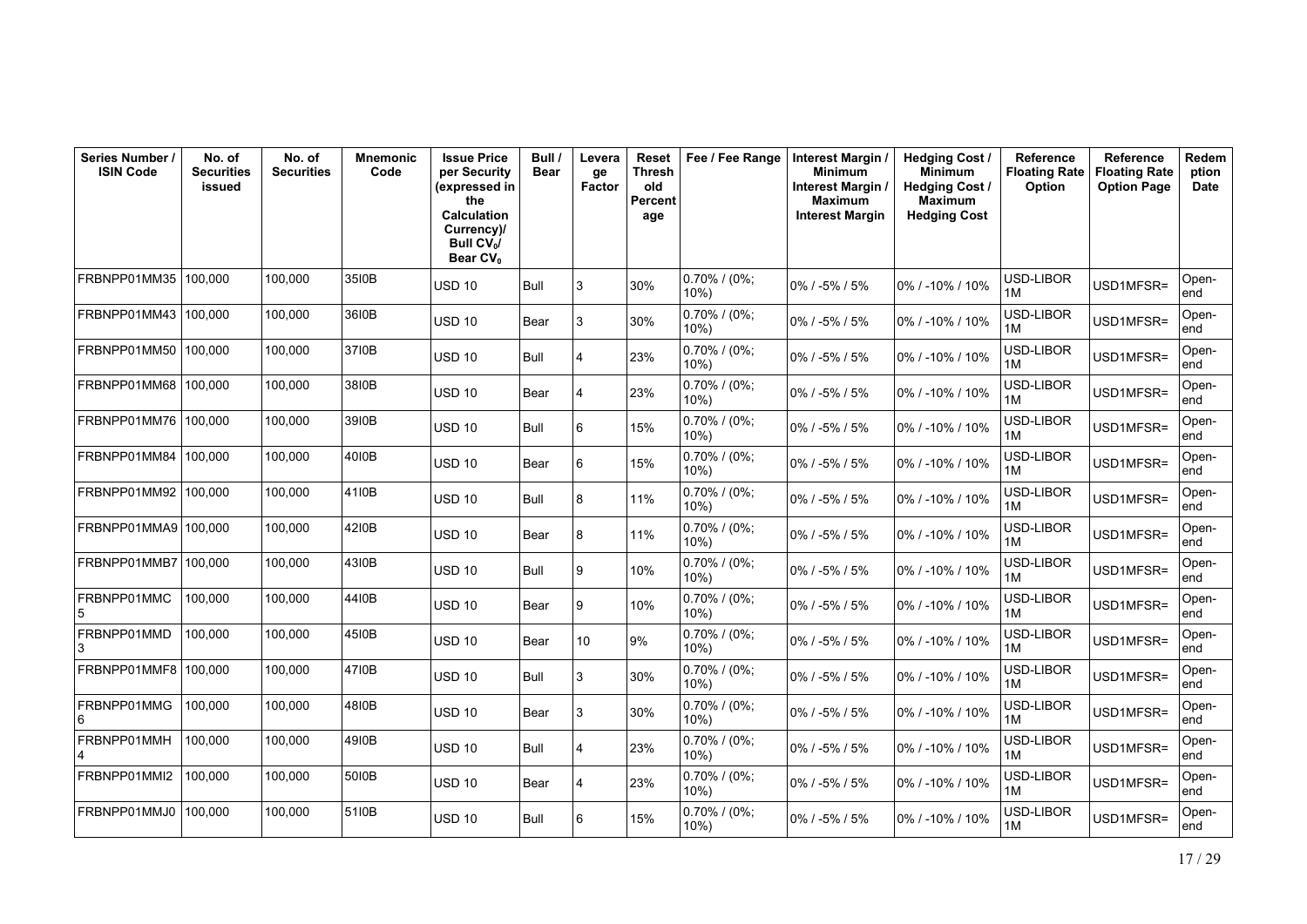| Series Number /<br><b>ISIN Code</b> | No. of<br><b>Securities</b><br>issued | No. of<br><b>Securities</b> | <b>Mnemonic</b><br>Code | <b>Issue Price</b><br>per Security<br>(expressed in<br>the<br><b>Calculation</b><br>Currency)/<br>Bull $CV_0/$<br>Bear CV <sub>0</sub> | Bull /<br><b>Bear</b> | Levera<br>ge<br>Factor | Reset<br>Thresh<br>old<br>Percent<br>age | Fee / Fee Range            | Interest Margin<br><b>Minimum</b><br>Interest Margin /<br>Maximum<br><b>Interest Margin</b> | <b>Hedging Cost/</b><br><b>Minimum</b><br><b>Hedging Cost /</b><br><b>Maximum</b><br><b>Hedging Cost</b> | Reference<br><b>Floating Rate</b><br>Option | Reference<br><b>Floating Rate</b><br><b>Option Page</b> | Redem<br>ption<br>Date |
|-------------------------------------|---------------------------------------|-----------------------------|-------------------------|----------------------------------------------------------------------------------------------------------------------------------------|-----------------------|------------------------|------------------------------------------|----------------------------|---------------------------------------------------------------------------------------------|----------------------------------------------------------------------------------------------------------|---------------------------------------------|---------------------------------------------------------|------------------------|
| FRBNPP01MMK8                        | 100,000                               | 100.000                     | 5210B                   | USD 10                                                                                                                                 | Bear                  | 6                      | 15%                                      | $0.70\%$ / (0%;<br>$10%$ ) | 0% / -5% / 5%                                                                               | 0% / -10% / 10%                                                                                          | USD-LIBOR<br>1M                             | USD1MFSR=                                               | Open-<br>end           |
| FRBNPP01MML6                        | 100,000                               | 100,000                     | 5310B                   | <b>USD 10</b>                                                                                                                          | Bull                  | 8                      | 11%                                      | $0.70\%$ / (0%;<br>10%)    | 0% / -5% / 5%                                                                               | 0% / -10% / 10%                                                                                          | USD-LIBOR<br>1M                             | USD1MFSR=                                               | Open-<br>end           |
| FRBNPP01MMM<br>4                    | 100,000                               | 100.000                     | 5410B                   | <b>USD 10</b>                                                                                                                          | Bear                  | 8                      | 11%                                      | $0.70\%$ / (0%;<br>10%)    | 0% / -5% / 5%                                                                               | 0% / -10% / 10%                                                                                          | USD-LIBOR<br>1M                             | USD1MFSR=                                               | Open-<br>end           |
| FRBNPP01MMN                         | 100,000                               | 100,000                     | 5510B                   | <b>USD 10</b>                                                                                                                          | Bull                  | 9                      | 10%                                      | $0.70\%$ / (0%;<br>10%     | 0% / -5% / 5%                                                                               | 0% / -10% / 10%                                                                                          | USD-LIBOR<br>1M                             | USD1MFSR=                                               | Open-<br>end           |
| FRBNPP01MMO<br>0                    | 100,000                               | 100.000                     | 5610B                   | USD 10                                                                                                                                 | Bear                  | 9                      | 10%                                      | $0.70\%$ / (0%;<br>$10\%)$ | 0% / -5% / 5%                                                                               | 0% / -10% / 10%                                                                                          | USD-LIBOR<br>1M                             | USD1MFSR=                                               | Open-<br>end           |
| FRBNPP01MMQ                         | 100.000                               | 100.000                     | 5810B                   | <b>USD 10</b>                                                                                                                          | Bear                  | 10                     | 9%                                       | $0.70\%$ / (0%;<br>10%)    | 0% / -5% / 5%                                                                               | $0\%$ / -10% / 10%                                                                                       | USD-LIBOR<br>1M                             | USD1MFSR=                                               | Open-<br>end           |
| FRBNPP01MMS1                        | 100,000                               | 100,000                     | 60I0B                   | <b>USD 10</b>                                                                                                                          | Bull                  | 3                      | 30%                                      | $0.70\%$ / (0%;<br>10%)    | 0% / -5% / 5%                                                                               | 0% / -10% / 10%                                                                                          | USD-LIBOR<br>1M                             | USD1MFSR=                                               | Open-<br>end           |
| FRBNPP01MMT9                        | 100,000                               | 100.000                     | 61I0B                   | <b>USD 10</b>                                                                                                                          | Bear                  | 3                      | 30%                                      | $0.70\%$ / (0%;<br>$10\%)$ | 0% / -5% / 5%                                                                               | 0% / -10% / 10%                                                                                          | USD-LIBOR<br>1M                             | USD1MFSR=                                               | Open-<br>end           |
| FRBNPP01MMU                         | 100,000                               | 100,000                     | 62I0B                   | <b>USD 10</b>                                                                                                                          | Bull                  | 4                      | 23%                                      | 0.70% / (0%;<br>10%)       | 0% / -5% / 5%                                                                               | 0% / -10% / 10%                                                                                          | USD-LIBOR<br>1M                             | USD1MFSR=                                               | Open-<br>end           |
| FRBNPP01MMV5                        | 100.000                               | 100.000                     | 63I0B                   | <b>USD 10</b>                                                                                                                          | Bear                  | 4                      | 23%                                      | $0.70\%$ / (0%;<br>10%)    | 0% / -5% / 5%                                                                               | 0% / -10% / 10%                                                                                          | USD-LIBOR<br>1M                             | USD1MFSR=                                               | Open-<br>end           |
| FRBNPP01MMW<br>3                    | 100,000                               | 100.000                     | 6410B                   | <b>USD 10</b>                                                                                                                          | Bull                  | 6                      | 15%                                      | 0.70% / (0%;<br>10%        | 0% / -5% / 5%                                                                               | 0% / -10% / 10%                                                                                          | USD-LIBOR<br>1M                             | USD1MFSR=                                               | Open-<br>end           |
| FRBNPP01MMX1                        | 100.000                               | 100.000                     | 65I0B                   | <b>USD 10</b>                                                                                                                          | Bear                  | 6                      | 15%                                      | 0.70% / (0%;<br>$10\%)$    | 0% / -5% / 5%                                                                               | 0% / -10% / 10%                                                                                          | USD-LIBOR<br>1M                             | USD1MFSR=                                               | Open-<br>end           |
| FRBNPP01MMY9                        | 100,000                               | 100,000                     | 66I0B                   | <b>USD 10</b>                                                                                                                          | Bull                  | 8                      | 11%                                      | $0.70\%$ / (0%;<br>10%     | $0\%$ / -5% / 5%                                                                            | $0\%$ / -10% / 10%                                                                                       | USD-LIBOR<br>1M                             | USD1MFSR=                                               | Open-<br>end           |
| FRBNPP01MMZ6                        | 100,000                               | 100,000                     | 6710B                   | <b>USD 10</b>                                                                                                                          | Bear                  | 8                      | 11%                                      | 0.70% / (0%;<br>10%)       | 0% / -5% / 5%                                                                               | 0% / -10% / 10%                                                                                          | USD-LIBOR<br>1M                             | USD1MFSR=                                               | Open-<br>end           |
| FRBNPP01MN00                        | 100,000                               | 100.000                     | 6810B                   | <b>USD 10</b>                                                                                                                          | Bull                  | 9                      | 10%                                      | $0.70\%$ / (0%;<br>10%     | $0\%$ / -5% / 5%                                                                            | 0% / -10% / 10%                                                                                          | USD-LIBOR<br>1M                             | USD1MFSR=                                               | Open-<br>end           |
| FRBNPP01MN18                        | 100,000                               | 100,000                     | 6910B                   | <b>USD 10</b>                                                                                                                          | Bear                  | 9                      | 10%                                      | $0.70\%$ / (0%;<br>10%)    | 0% / -5% / 5%                                                                               | 0% / -10% / 10%                                                                                          | USD-LIBOR<br>1M                             | USD1MFSR=                                               | Open-<br>end           |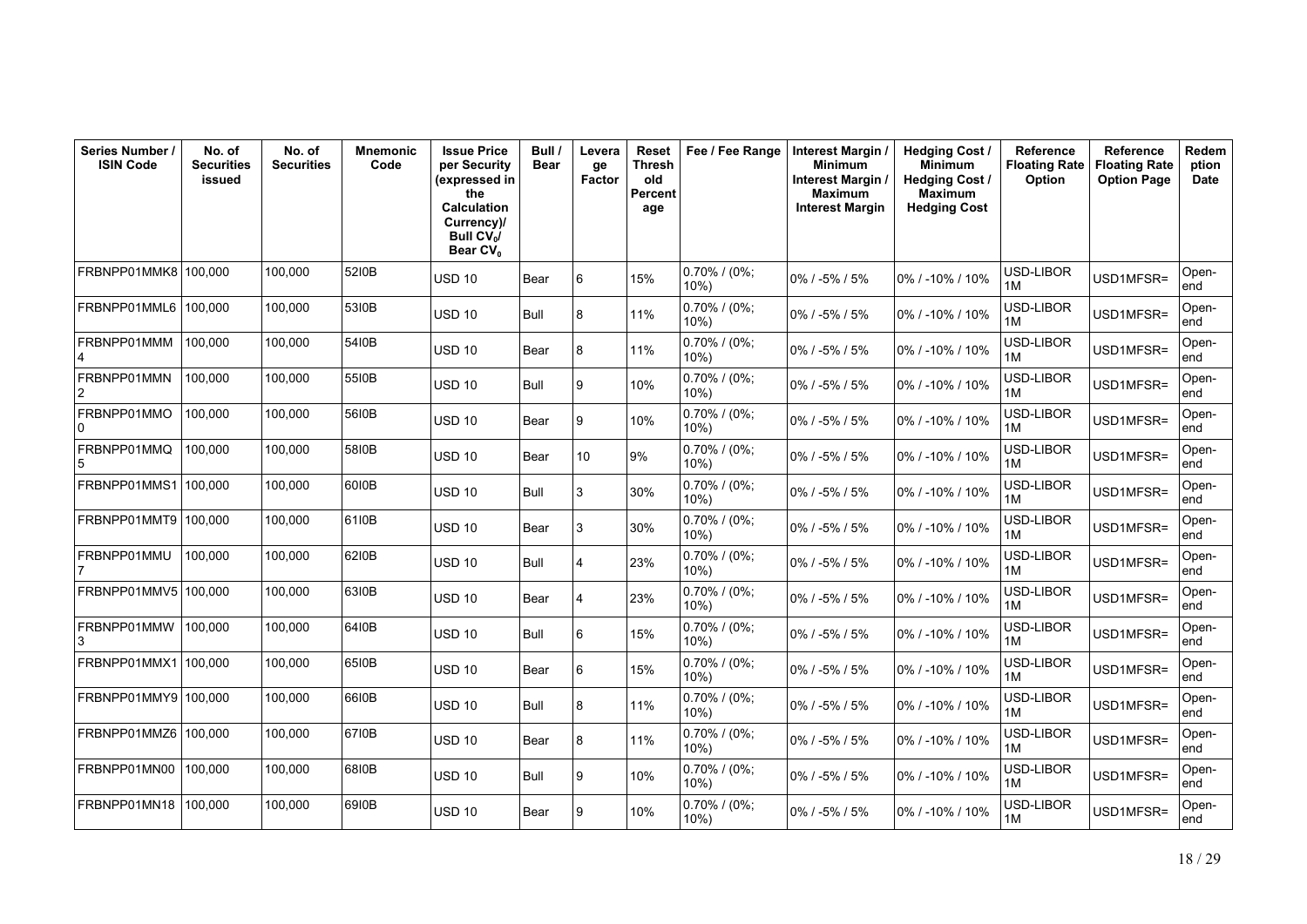| Series Number /<br><b>ISIN Code</b> | No. of<br><b>Securities</b><br>issued | No. of<br><b>Securities</b> | Mnemonic<br>Code | <b>Issue Price</b><br>per Security<br>(expressed in  <br>the<br><b>Calculation</b><br>Currency)/<br>Bull $CV_0/$<br>Bear CV <sub>o</sub> | Bull /<br><b>Bear</b> | Levera<br>ge<br>Factor | Reset  <br>Thresh<br>old<br>Percent<br>age | Fee / Fee Range   Interest Margin / | <b>Minimum</b><br>Interest Margin<br>Maximum<br><b>Interest Margin</b> | <b>Hedging Cost /</b><br>Minimum<br><b>Hedging Cost /</b><br>Maximum<br><b>Hedging Cost</b> | Reference<br>Option | Reference<br>Floating Rate   Floating Rate<br><b>Option Page</b> | Redem<br>ption<br><b>Date</b> |
|-------------------------------------|---------------------------------------|-----------------------------|------------------|------------------------------------------------------------------------------------------------------------------------------------------|-----------------------|------------------------|--------------------------------------------|-------------------------------------|------------------------------------------------------------------------|---------------------------------------------------------------------------------------------|---------------------|------------------------------------------------------------------|-------------------------------|
| FRBNPP01MN34 100.000                |                                       | 100.000                     | 7110B            | <b>USD 10</b>                                                                                                                            | l Bear                | 10                     | 9%                                         | $ 0.70\% $ (0%;<br>10%              | $10\%$ / -5% / 5%                                                      | $10\%$ / -10% / 10%                                                                         | USD-LIBOR<br>1M     | USD1MFSR=                                                        | Open-<br>lend                 |

| Series Number /<br><b>ISIN Code</b> | Index               | Index<br>Currency | <b>ISIN of Index</b> | <b>Reuters Code</b><br>of Index /<br><b>Reuters</b><br><b>Screen Page</b> | <b>Index Sponsor</b>                                 | <b>Index Sponsor</b><br>Website | Exchange                                                                           | <b>Exchange Website</b> | Exchang<br>e Rate   | <b>Observatio</b><br>n Price | <b>Observatio</b><br>n Price<br><b>Source</b> |
|-------------------------------------|---------------------|-------------------|----------------------|---------------------------------------------------------------------------|------------------------------------------------------|---------------------------------|------------------------------------------------------------------------------------|-------------------------|---------------------|------------------------------|-----------------------------------------------|
| FRBNPP01MM3 S&P 500®                |                     | <b>USD</b>        | US78378X1072         | SPX.                                                                      | S&P Dow Jones<br>Indices LLC<br>("SPDJI")            | www.eu.spindices.co<br>m        | As set out in<br>Annex 2 for a<br>Composite<br>Index (Multi-<br>Exchange<br>Index) |                         | EUR /<br><b>USD</b> | <b>Official level</b>        | Index<br>Sponsor                              |
| FRBNPP01MM4 S&P 500®                |                     | <b>USD</b>        | US78378X1072         | SPX.                                                                      | S&P Dow Jones<br><b>Indices LLC</b><br>("SPDJI")     | www.eu.spindices.co<br>m        | As set out in<br>Annex 2 for a<br>Composite<br>Index (Multi-<br>Exchange<br>Index) |                         | EUR /<br><b>USD</b> | <b>Official level</b>        | Index<br>Sponsor                              |
| FRBNPP01MM5 S&P 500®<br>10          |                     | <b>USD</b>        | US78378X1072         | SPX.                                                                      | <b>S&amp;P Dow Jones</b><br>Indices LLC<br>("SPDJI") | www.eu.spindices.co<br>m        | As set out in<br>Annex 2 for a<br>Composite<br>Index (Multi-<br>Exchange<br>Index) |                         | EUR /<br><b>USD</b> | <b>Official level</b>        | Index<br>Sponsor                              |
| FRBNPP01MM6 S&P 500®<br>8           |                     | <b>USD</b>        | US78378X1072         | SPX.                                                                      | S&P Dow Jones<br>Indices LLC<br>("SPDJI")            | www.eu.spindices.co<br>m        | As set out in<br>Annex 2 for a<br>Composite<br>Index (Multi-<br>Exchange<br>Index) |                         | EUR /<br><b>USD</b> | <b>Official level</b>        | Index<br>Sponsor                              |
| FRBNPP01MM7<br>16                   | <b>S&amp;P 500®</b> | <b>USD</b>        | US78378X1072         | SPX.                                                                      | <b>S&amp;P Dow Jones</b><br>Indices LLC<br>("SPDJI") | www.eu.spindices.co<br>m        | As set out in<br>Annex 2 for a<br>Composite<br>Index (Multi-                       |                         | EUR/<br><b>USD</b>  | Official level               | Index<br>Sponsor                              |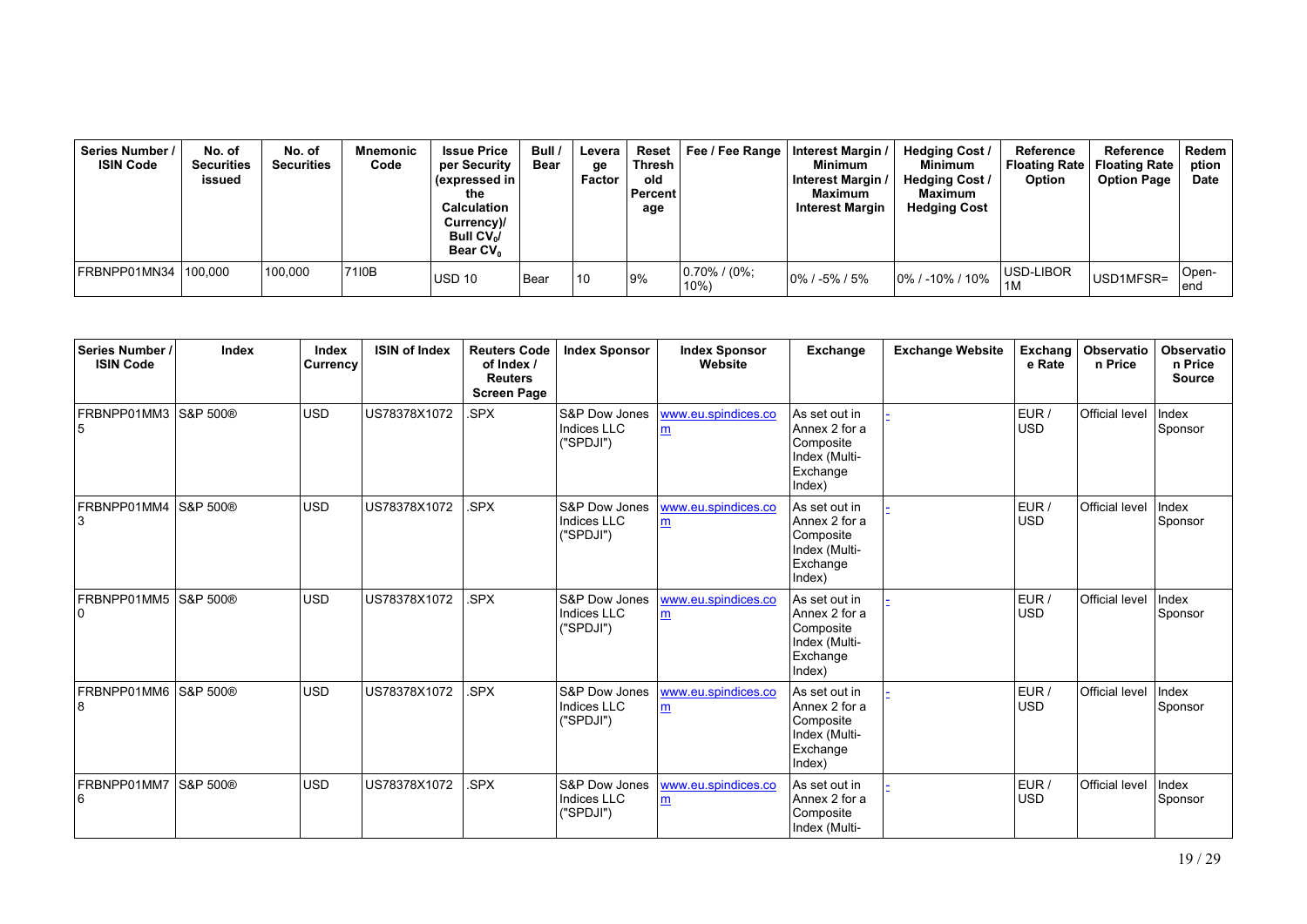| Series Number /<br><b>ISIN Code</b> | Index        | Index<br>Currency | <b>ISIN of Index</b> | <b>Reuters Code</b><br>of Index /<br><b>Reuters</b><br><b>Screen Page</b> | <b>Index Sponsor</b>                             | <b>Index Sponsor</b><br>Website        | Exchange                                                                           | <b>Exchange Website</b> | Exchang<br>e Rate   | Observatio<br>n Price | Observatio<br>n Price<br><b>Source</b> |
|-------------------------------------|--------------|-------------------|----------------------|---------------------------------------------------------------------------|--------------------------------------------------|----------------------------------------|------------------------------------------------------------------------------------|-------------------------|---------------------|-----------------------|----------------------------------------|
|                                     |              |                   |                      |                                                                           |                                                  |                                        | Exchange<br>Index)                                                                 |                         |                     |                       |                                        |
| FRBNPP01MM8                         | S&P 500®     | <b>USD</b>        | US78378X1072         | .SPX                                                                      | S&P Dow Jones<br><b>Indices LLC</b><br>("SPDJI") | www.eu.spindices.co<br>m               | As set out in<br>Annex 2 for a<br>Composite<br>Index (Multi-<br>Exchange<br>Index) |                         | EUR /<br><b>USD</b> | Official level        | Index<br>Sponsor                       |
| FRBNPP01MM9<br>$\overline{2}$       | S&P 500®     | <b>USD</b>        | US78378X1072         | .SPX                                                                      | S&P Dow Jones<br>Indices LLC<br>("SPDJI")        | www.eu.spindices.co<br>$\underline{m}$ | As set out in<br>Annex 2 for a<br>Composite<br>Index (Multi-<br>Exchange<br>Index) |                         | EUR /<br><b>USD</b> | Official level        | Index<br>Sponsor                       |
| FRBNPP01MMA S&P 500®<br>9           |              | <b>USD</b>        | US78378X1072         | .SPX                                                                      | S&P Dow Jones<br><b>Indices LLC</b><br>("SPDJI") | www.eu.spindices.co<br>m               | As set out in<br>Annex 2 for a<br>Composite<br>Index (Multi-<br>Exchange<br>Index) |                         | EUR /<br>USD        | Official level        | Index<br>Sponsor                       |
| FRBNPP01MMB S&P 500®                |              | <b>USD</b>        | US78378X1072         | .SPX                                                                      | S&P Dow Jones<br>Indices LLC<br>("SPDJI")        | www.eu.spindices.co<br>m               | As set out in<br>Annex 2 for a<br>Composite<br>Index (Multi-<br>Exchange<br>Index) |                         | EUR /<br><b>USD</b> | Official level        | <b>Index</b><br>Sponsor                |
| FRBNPP01MMC S&P 500®<br>5           |              | <b>USD</b>        | US78378X1072         | .SPX                                                                      | S&P Dow Jones<br><b>Indices LLC</b><br>("SPDJI") | www.eu.spindices.co<br>m               | As set out in<br>Annex 2 for a<br>Composite<br>Index (Multi-<br>Exchange<br>Index) |                         | EUR /<br><b>USD</b> | Official level        | Index<br>Sponsor                       |
| FRBNPP01MMD S&P 500®<br>3           |              | <b>USD</b>        | US78378X1072         | .SPX                                                                      | S&P Dow Jones<br><b>Indices LLC</b><br>("SPDJI") | www.eu.spindices.co<br>$\underline{m}$ | As set out in<br>Annex 2 for a<br>Composite<br>Index (Multi-<br>Exchange<br>Index) |                         | EUR /<br><b>USD</b> | Official level        | Index<br>Sponsor                       |
| FRBNPP01MMF<br>8                    | Nasdaq-100 ® | <b>USD</b>        | US6311011026         | .NDX                                                                      | NASDAQ Group<br>Inc                              | https://indexes.nasdao<br>omx.com      | <b>NASDAQ</b>                                                                      | www.nasdaq.com          | EUR /<br><b>USD</b> | Official level        | Index<br>Sponsor                       |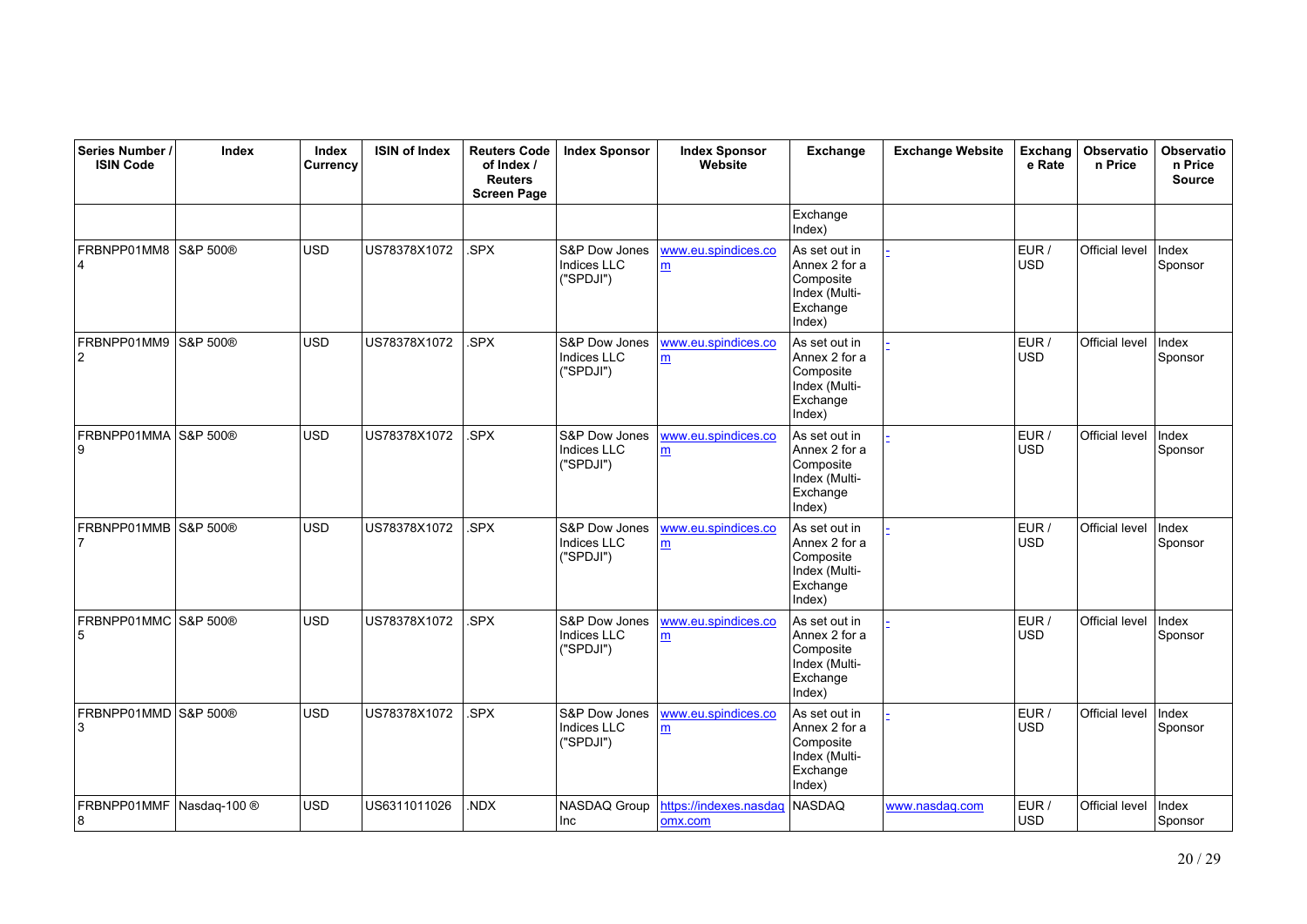| Series Number /<br><b>ISIN Code</b> | Index                            | Index<br>Currency | <b>ISIN of Index</b> | <b>Reuters Code</b><br>of Index /<br><b>Reuters</b><br><b>Screen Page</b> | <b>Index Sponsor</b>                             | <b>Index Sponsor</b><br>Website          | Exchange                                                                           | <b>Exchange Website</b> | Exchang<br>e Rate   | <b>Observatio</b><br>n Price | <b>Observatio</b><br>n Price<br><b>Source</b> |
|-------------------------------------|----------------------------------|-------------------|----------------------|---------------------------------------------------------------------------|--------------------------------------------------|------------------------------------------|------------------------------------------------------------------------------------|-------------------------|---------------------|------------------------------|-----------------------------------------------|
| FRBNPP01MMG Nasdaq-100 ®<br>6       |                                  | <b>USD</b>        | US6311011026         | NDX.                                                                      | NASDAQ Group<br><b>Inc</b>                       | https://indexes.nasdaq<br>omx.com        | NASDAQ                                                                             | www.nasdaq.com          | EUR /<br><b>USD</b> | Official level               | Index<br>Sponsor                              |
| FRBNPP01MMH Nasdaq-100 ®<br>4       |                                  | <b>USD</b>        | US6311011026         | NDX.                                                                      | NASDAQ Group<br>Inc                              | https://indexes.nasdaq NASDAQ<br>omx.com |                                                                                    | www.nasdag.com          | EUR /<br><b>USD</b> | Official level               | Index<br>Sponsor                              |
| FRBNPP01MMI<br>2                    | Nasdag-100 ®                     | <b>USD</b>        | US6311011026         | NDX.                                                                      | NASDAQ Group<br>Inc                              | https://indexes.nasdaq NASDAQ<br>omx.com |                                                                                    | www.nasdag.com          | EUR /<br><b>USD</b> | Official level               | Index<br>Sponsor                              |
| FRBNPP01MMJ<br>0                    | Nasdaq-100 ®                     | <b>USD</b>        | US6311011026         | NDX.                                                                      | NASDAQ Group<br>Inc                              | https://indexes.nasdaq NASDAQ<br>omx.com |                                                                                    | www.nasdag.com          | EUR /<br><b>USD</b> | Official level               | Index<br>Sponsor                              |
| FRBNPP01MMK   Nasdaq-100 ®<br>8     |                                  | USD               | US6311011026         | NDX.                                                                      | NASDAQ Group<br>Inc                              | https://indexes.nasdaq<br>omx.com        | NASDAQ                                                                             | www.nasdaq.com          | EUR /<br><b>USD</b> | Official level               | Index<br>Sponsor                              |
| FRBNPP01MML<br>6                    | Nasdag-100 ®                     | <b>USD</b>        | US6311011026         | .NDX                                                                      | NASDAQ Group<br><b>Inc</b>                       | https://indexes.nasdaq<br>omx.com        | NASDAQ                                                                             | www.nasdag.com          | EUR /<br><b>USD</b> | Official level               | Index<br>Sponsor                              |
| FRBNPP01MM<br>M4                    | Nasdag-100 ®                     | <b>USD</b>        | US6311011026         | NDX.                                                                      | NASDAQ Group<br>Inc                              | https://indexes.nasdaq<br>omx.com        | NASDAQ                                                                             | www.nasdaq.com          | EUR /<br><b>USD</b> | Official level               | Index<br>Sponsor                              |
| FRBNPP01MMN Nasdaq-100 ®<br>2       |                                  | <b>USD</b>        | US6311011026         | NDX.                                                                      | NASDAQ Group<br>Inc                              | https://indexes.nasdaq<br>omx.com        | NASDAQ                                                                             | www.nasdaq.com          | EUR /<br><b>USD</b> | Official level               | Index<br>Sponsor                              |
| FRBNPP01MMO Nasdaq-100 ®<br>0       |                                  | <b>USD</b>        | US6311011026         | NDX.                                                                      | NASDAQ Group<br>Inc                              | https://indexes.nasdaq<br>omx.com        | NASDAQ                                                                             | www.nasdag.com          | EUR /<br><b>USD</b> | Official level               | Index<br>Sponsor                              |
| FRBNPP01MMQ Nasdaq-100 ®<br>5       |                                  | <b>USD</b>        | US6311011026         | NDX.                                                                      | NASDAQ Group<br>Inc                              | https://indexes.nasdaq<br>omx.com        | <b>NASDAQ</b>                                                                      | www.nasdaq.com          | EUR /<br><b>USD</b> | Official level               | Index<br>Sponsor                              |
| FRBNPP01MMS                         | Dow Jones Industrial<br>Average® | <b>USD</b>        | US2605661048         | IU.                                                                       | S&P Dow Jones<br><b>Indices LLC</b><br>("SPDJI") | www.eu.spindices.co<br>m                 | As set out in<br>Annex 2 for a<br>Composite<br>Index (Multi-<br>Exchange<br>Index) |                         | EUR /<br><b>USD</b> | Official level               | Index<br>Sponsor                              |
| FRBNPP01MMT<br>9                    | Dow Jones Industrial<br>Average® | lusd              | US2605661048         | ILC.                                                                      | S&P Dow Jones<br><b>Indices LLC</b><br>("SPDJI") | www.eu.spindices.co<br>m                 | As set out in<br>Annex 2 for a<br>Composite<br>Index (Multi-<br>Exchange<br>Index) |                         | EUR /<br><b>USD</b> | Official level               | Index<br>Sponsor                              |
| FRBNPP01MMU                         | Dow Jones Industrial<br>Average® | lusd              | US2605661048         | <b>IU.</b>                                                                | S&P Dow Jones<br><b>Indices LLC</b><br>("SPDJI") | www.eu.spindices.co<br>m                 | As set out in<br>Annex 2 for a<br>Composite<br>Index (Multi-<br>Exchange<br>Index) |                         | EUR /<br><b>USD</b> | Official level               | Index<br>Sponsor                              |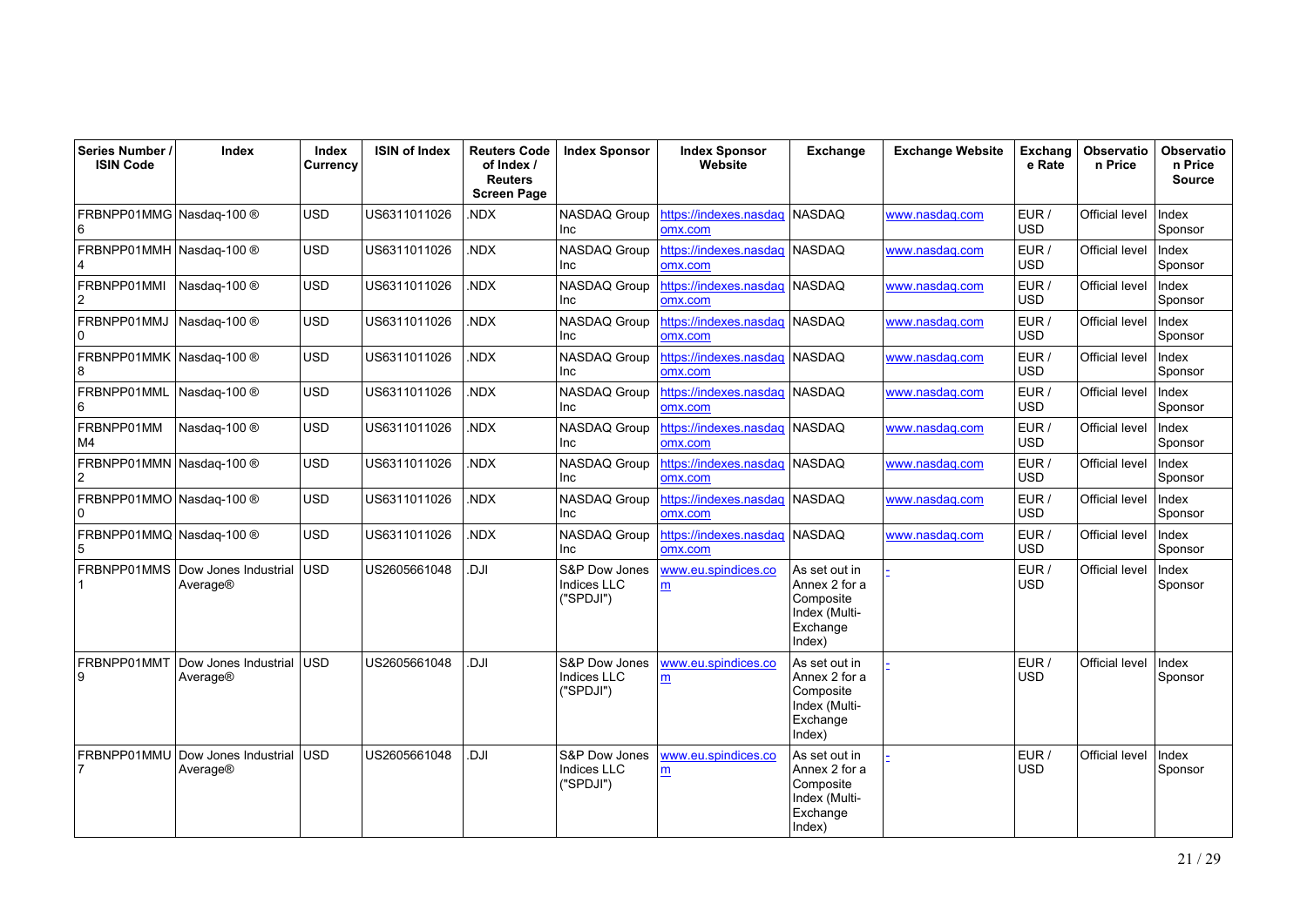| Series Number /<br><b>ISIN Code</b> | Index                            | Index<br>Currency | <b>ISIN of Index</b> | <b>Reuters Code</b><br>of Index /<br><b>Reuters</b><br><b>Screen Page</b> | <b>Index Sponsor</b>                             | <b>Index Sponsor</b><br>Website | Exchange                                                                           | <b>Exchange Website</b> | Exchang<br>e Rate   | Observatio<br>n Price | <b>Observatio</b><br>n Price<br><b>Source</b> |
|-------------------------------------|----------------------------------|-------------------|----------------------|---------------------------------------------------------------------------|--------------------------------------------------|---------------------------------|------------------------------------------------------------------------------------|-------------------------|---------------------|-----------------------|-----------------------------------------------|
| FRBNPP01MMV<br>5                    | Dow Jones Industrial<br>Average® | lusd.             | US2605661048         | DJI                                                                       | S&P Dow Jones<br>Indices LLC<br>("SPDJI")        | www.eu.spindices.co<br>m        | As set out in<br>Annex 2 for a<br>Composite<br>Index (Multi-<br>Exchange<br>Index) |                         | EUR /<br><b>USD</b> | Official level        | Index<br>Sponsor                              |
| FRBNPP01MM<br>W <sub>3</sub>        | Dow Jones Industrial<br>Average® | lusd.             | US2605661048         | Il D.                                                                     | S&P Dow Jones<br>Indices LLC<br>("SPDJI")        | www.eu.spindices.co<br>m        | As set out in<br>Annex 2 for a<br>Composite<br>Index (Multi-<br>Exchange<br>Index) |                         | EUR /<br><b>USD</b> | Official level        | Index<br>Sponsor                              |
| FRBNPP01MMX                         | Dow Jones Industrial<br>Average® | lusd.             | US2605661048         | Il D.                                                                     | S&P Dow Jones<br><b>Indices LLC</b><br>("SPDJI") | www.eu.spindices.co<br>m        | As set out in<br>Annex 2 for a<br>Composite<br>Index (Multi-<br>Exchange<br>Index) |                         | EUR /<br><b>USD</b> | Official level        | Index<br>Sponsor                              |
| FRBNPP01MMY<br>9                    | Dow Jones Industrial<br>Average® | <b>USD</b>        | US2605661048         | Il D                                                                      | S&P Dow Jones<br><b>Indices LLC</b><br>("SPDJI") | www.eu.spindices.co<br>m        | As set out in<br>Annex 2 for a<br>Composite<br>Index (Multi-<br>Exchange<br>Index) |                         | EUR /<br>USD        | Official level        | Index<br>Sponsor                              |
| FRBNPP01MMZ<br>6                    | Dow Jones Industrial<br>Average® | lusd.             | US2605661048         | Il D                                                                      | S&P Dow Jones<br><b>Indices LLC</b><br>("SPDJI") | www.eu.spindices.co<br>m        | As set out in<br>Annex 2 for a<br>Composite<br>Index (Multi-<br>Exchange<br>Index) |                         | EUR /<br>USD        | Official level        | Index<br>Sponsor                              |
| FRBNPP01MN0<br>0                    | Dow Jones Industrial<br>Average® | <b>USD</b>        | US2605661048         | Il D.                                                                     | S&P Dow Jones<br><b>Indices LLC</b><br>("SPDJI") | www.eu.spindices.co<br>m        | As set out in<br>Annex 2 for a<br>Composite<br>Index (Multi-<br>Exchange<br>Index) |                         | EUR /<br><b>USD</b> | Official level        | Index<br>Sponsor                              |
| FRBNPP01MN1<br>8                    | Dow Jones Industrial<br>Average® | <b>USD</b>        | US2605661048         | DJI                                                                       | S&P Dow Jones<br><b>Indices LLC</b><br>("SPDJI") | www.eu.spindices.co<br>m        | As set out in<br>Annex 2 for a<br>Composite<br>Index (Multi-<br>Exchange           |                         | EUR /<br><b>USD</b> | Official level        | Index<br>Sponsor                              |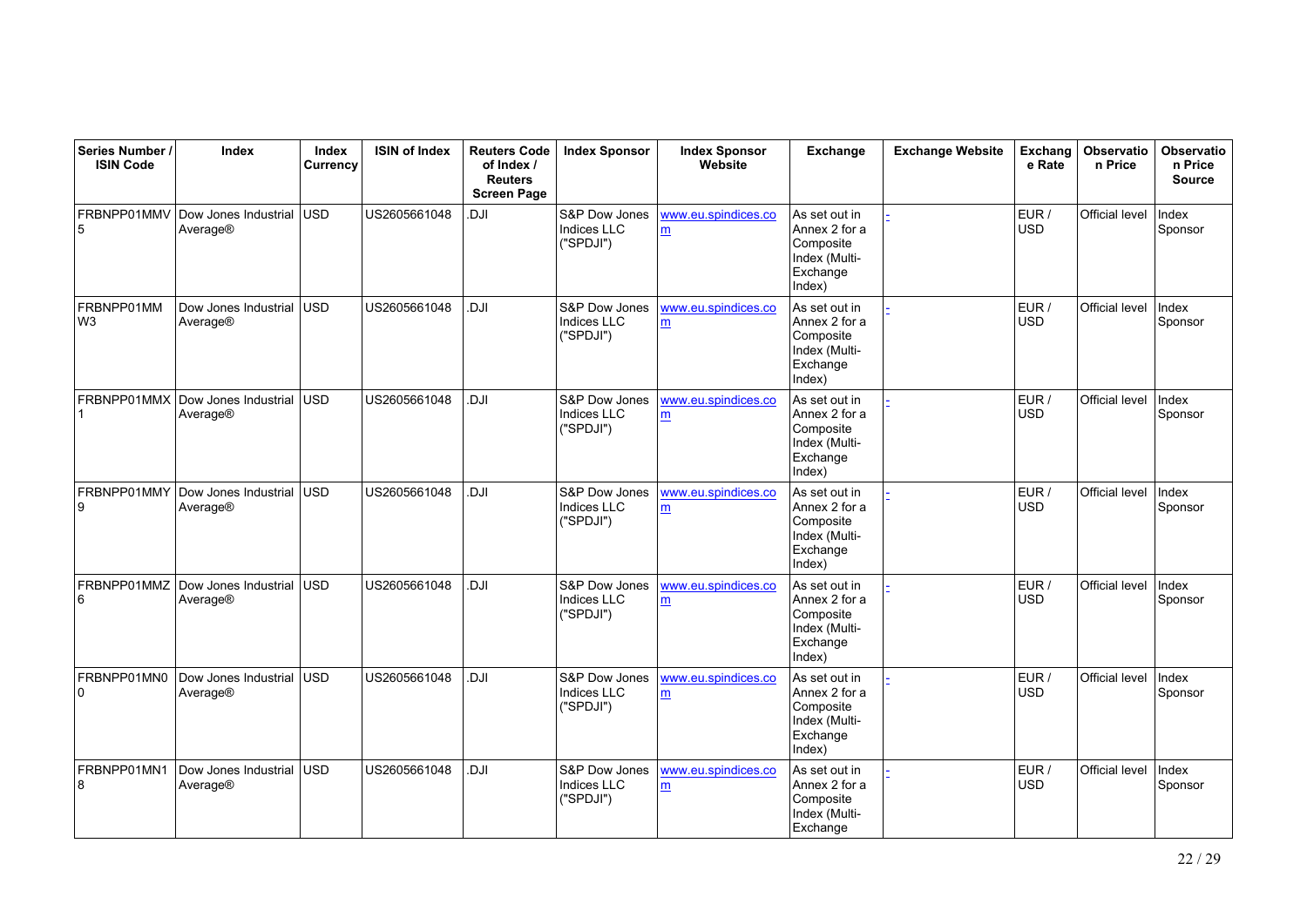| ∣Series Number / I<br><b>ISIN Code</b> | Index                                            | Index<br>Currency | <b>ISIN of Index</b> | <b>Reuters Code</b><br>of Index /<br><b>Reuters</b><br><b>Screen Page</b> | <b>Index Sponsor</b>       | <b>Index Sponsor</b><br>Website                        | Exchange                                                                            | <b>Exchange Website</b> | e Rate              | Exchang   Observatio  <br>n Price | Observatio<br>n Price<br><b>Source</b> |
|----------------------------------------|--------------------------------------------------|-------------------|----------------------|---------------------------------------------------------------------------|----------------------------|--------------------------------------------------------|-------------------------------------------------------------------------------------|-------------------------|---------------------|-----------------------------------|----------------------------------------|
|                                        |                                                  |                   |                      |                                                                           |                            |                                                        | Index)                                                                              |                         |                     |                                   |                                        |
|                                        | FRBNPP01MN3 Dow Jones Industrial USD<br>Average® |                   | US2605661048         | .DJI                                                                      | Indices LLC<br>l ("SPDJI") | S&P Dow Jones   www.eu.spindices.co<br>$\underline{m}$ | ∣As set out in<br>Annex 2 for a<br>Composite<br>Index (Multi-<br>Exchange<br>Index) |                         | EUR /<br><b>USD</b> | Official level                    | <b>Index</b><br>Sponsor                |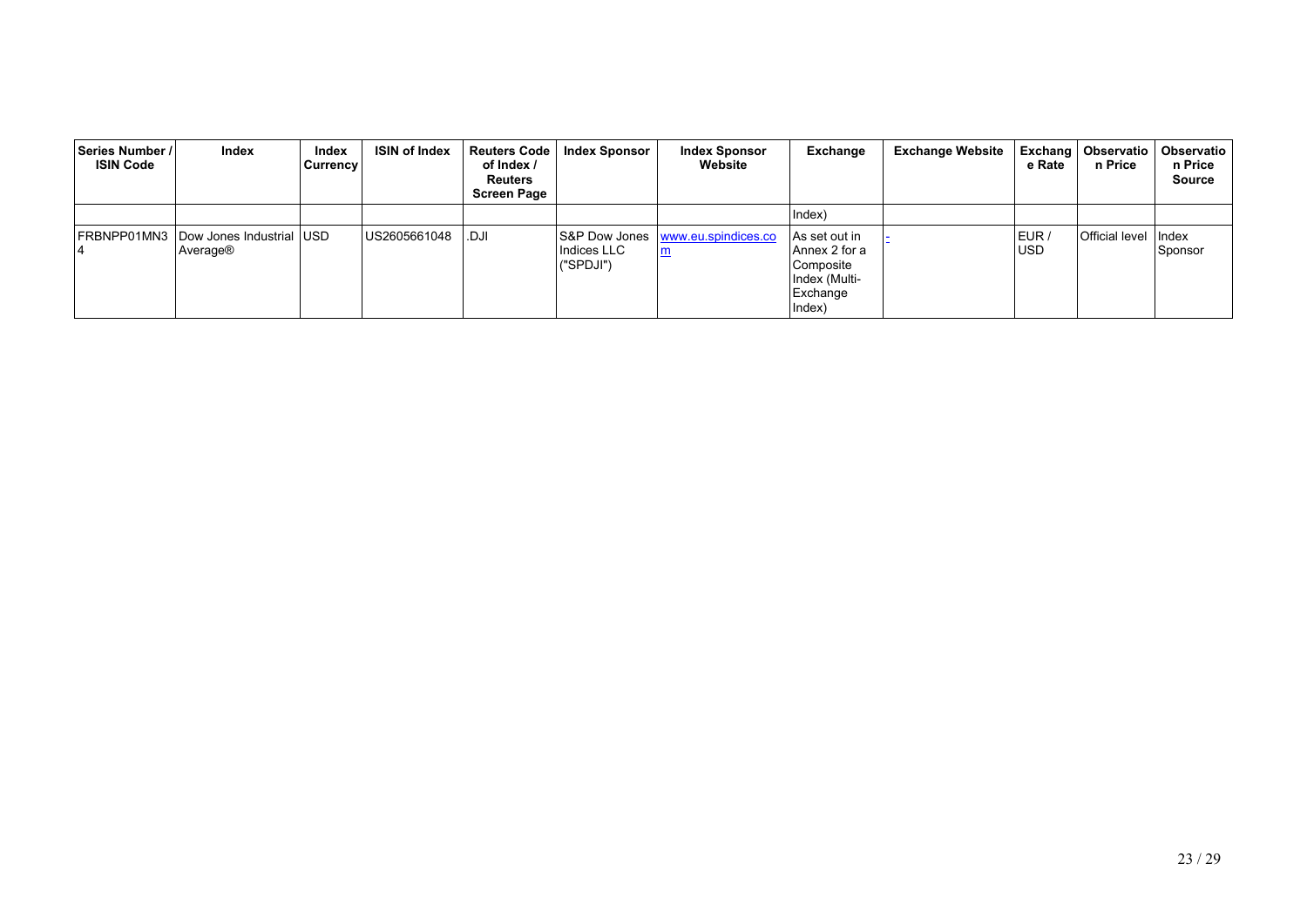# **Section D - Risks**

| Element | <b>Title</b>                                           |                                                                                                                                                                                                                                                                                                                                                                                                                                                                                                                                                                                                                                                                                                                                                                                                                              |
|---------|--------------------------------------------------------|------------------------------------------------------------------------------------------------------------------------------------------------------------------------------------------------------------------------------------------------------------------------------------------------------------------------------------------------------------------------------------------------------------------------------------------------------------------------------------------------------------------------------------------------------------------------------------------------------------------------------------------------------------------------------------------------------------------------------------------------------------------------------------------------------------------------------|
| D.2     | Key risks regarding<br>the Issuer and the<br>Guarantor | Prospective purchasers of the Securities should be experienced with respect to<br>options and options transactions and should understand the risks of transactions<br>involving the Securities. An investment in the Securities presents certain risks that<br>should be taken into account before any investment decision is made. Certain risks<br>may affect the Issuer's ability to fulfil its obligations under the Securities or the<br>Guarantor's ability to perform its obligations under the Guarantee (in the case of<br>Securities issued by BNPP B.V.), some of which are beyond its control. In particular,<br>the Issuer (and the Guarantor, in the case of Securities issued by BNPP B.V.),<br>together with the BNPP Group, are exposed to the risks associated with its activities,<br>as described below: |
|         |                                                        | Issuer                                                                                                                                                                                                                                                                                                                                                                                                                                                                                                                                                                                                                                                                                                                                                                                                                       |
|         |                                                        | The main risks described above in relation to BNPP also represent the main risks for<br>BNPP B.V., either as an individual entity or a company in the BNPP Group.                                                                                                                                                                                                                                                                                                                                                                                                                                                                                                                                                                                                                                                            |
|         |                                                        | <b>Dependency Risk</b>                                                                                                                                                                                                                                                                                                                                                                                                                                                                                                                                                                                                                                                                                                                                                                                                       |
|         |                                                        | BNPP B.V. is an operating company. The assets of BNPP B.V. consist of the<br>obligations of other BNPP Group entities. The ability of BNPP B.V. to meet its own<br>obligations will depend on the ability of other BNPP Group entities to fulfil their<br>obligations. In respect of securities it issues, the ability of BNPP B.V. to meet its<br>obligations under such securities depends on the receipt by it of payments under<br>certain hedging agreements that it enters with other BNPP Group entities.<br>Consequently, Holders of BNPP B.V. securities will, subject to the provisions of the<br>Guarantee issued by BNPP, be exposed to the ability of BNPP Group entities to<br>perform their obligations under such hedging agreements.                                                                        |
|         |                                                        | <b>Credit Risk</b>                                                                                                                                                                                                                                                                                                                                                                                                                                                                                                                                                                                                                                                                                                                                                                                                           |
|         |                                                        | BNPP B.V. has significant concentration of credit risks as all OTC contracts, option<br>and swap agreements are acquired from its parent company and other BNPP Group<br>entities and such credit risks amount to EUR 56.2 billion as at 31 December 2018.                                                                                                                                                                                                                                                                                                                                                                                                                                                                                                                                                                   |
|         |                                                        | <b>Liquidity Risk</b>                                                                                                                                                                                                                                                                                                                                                                                                                                                                                                                                                                                                                                                                                                                                                                                                        |
|         |                                                        | BNPP B.V. has significant liquidity risk exposure. To mitigate this exposure, BNPP<br>B.V. entered into netting agreements with its parent company and other BNPP Group<br>entities. The remaining risk amounts to EUR 2.7 million as at 31 December 2018.                                                                                                                                                                                                                                                                                                                                                                                                                                                                                                                                                                   |
|         |                                                        | Guarantor                                                                                                                                                                                                                                                                                                                                                                                                                                                                                                                                                                                                                                                                                                                                                                                                                    |
|         |                                                        | There are certain factors that may affect BNPP's ability to fulfil its obligations under the<br>Securities issued under this Base Prospectus and the Guarantor's obligations under<br>the Guarantee.                                                                                                                                                                                                                                                                                                                                                                                                                                                                                                                                                                                                                         |
|         |                                                        | BNPP's 2019 unaudited financial statements set out seven main categories of risk<br>inherent in its activities:                                                                                                                                                                                                                                                                                                                                                                                                                                                                                                                                                                                                                                                                                                              |
|         |                                                        | (1)<br>Credit Risk - Credit risk is the consequence resulting from the likelihood that<br>a borrower or counterparty will fail to meet its obligations in accordance with<br>agreed terms. The probability of default and the expected recovery on the<br>loan or receivable in the event of default are key components of the credit<br>quality assessment. BNPP's risk-weighted assets subject to this type of risk<br>amounted to EUR 524 billion at 31 December 2019.                                                                                                                                                                                                                                                                                                                                                    |
|         |                                                        | (2)<br>Securisation in the Banking Portfolio - Securitisation means a transaction or<br>scheme, whereby the credit risk associated with an exposure or pool of                                                                                                                                                                                                                                                                                                                                                                                                                                                                                                                                                                                                                                                               |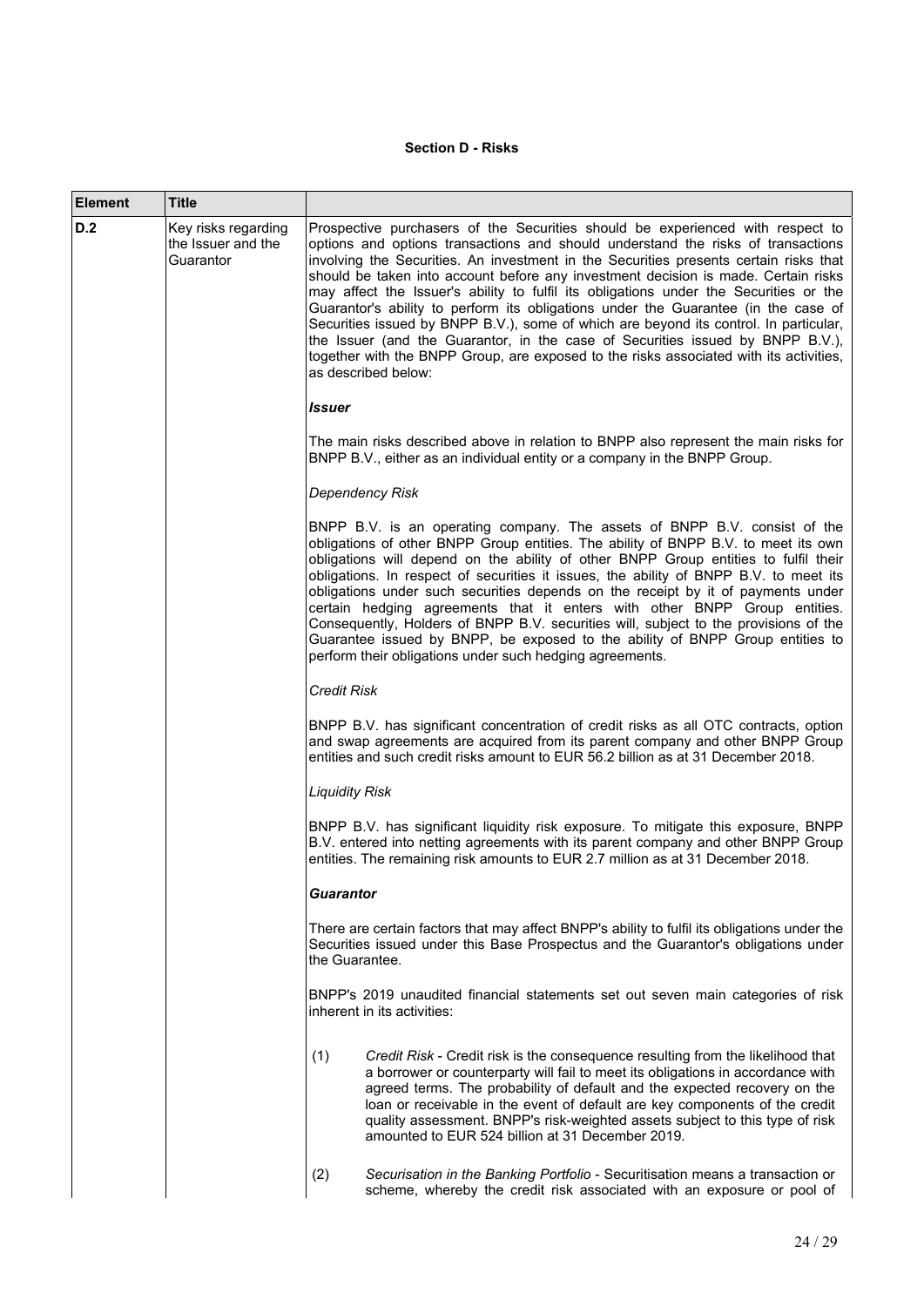| <b>Element</b> | <b>Title</b> |     |                                                                                                                                                                                                                                                                                                                                                                                                                                                                                                                                                              |
|----------------|--------------|-----|--------------------------------------------------------------------------------------------------------------------------------------------------------------------------------------------------------------------------------------------------------------------------------------------------------------------------------------------------------------------------------------------------------------------------------------------------------------------------------------------------------------------------------------------------------------|
|                |              |     | exposures is tranched, having the following characteristics:                                                                                                                                                                                                                                                                                                                                                                                                                                                                                                 |
|                |              |     | - payments made in the transaction or scheme are dependent upon the<br>performance of the exposure or pool of exposures;                                                                                                                                                                                                                                                                                                                                                                                                                                     |
|                |              |     | - the subordination of tranches determines the distribution of losses during<br>the life of the risk transfer.                                                                                                                                                                                                                                                                                                                                                                                                                                               |
|                |              |     | Any commitment (including derivatives and liquidity lines) granted to a<br>securitisation operation must be treated as a securitisation exposure. Most<br>of these commitments are held in the prudential banking portfolio. BNPP's<br>risk-weighted assets subject to this type of risk amounted to EUR 11 billion<br>at 31 December 2019.                                                                                                                                                                                                                  |
|                |              | (3) | Counterparty credit risk - Counterparty credit risk is the translation of the<br>credit risk embedded in financial transactions, investments and/or<br>settlement transactions between counterparties. Those transactions include<br>bilateral contracts such as over-the-counter ("OTC") derivatives contracts<br>as well as contracts settled through clearing houses. The amount of this risk<br>may vary over time in line with changing market parameters which then<br>impacts the replacement value of the relevant transactions.                     |
|                |              |     | Counterparty risk lies in the event that a counterparty defaults on its<br>obligations to pay BNPP the full present value of the flows relating to a<br>transaction or a portfolio for which BNPP is a net receiver. Counterparty<br>credit risk is also linked to the replacement cost of a derivative or portfolio in<br>the event of counterparty default. Hence, it can be seen as a market risk in<br>case of default or a contingent risk. BNPP's risk-weighted assets subject to<br>this type of risk amounted to EUR 30 billion at 31 December 2019. |
|                |              | (4) | Market Risk - Market risk is the risk of incurring a loss of value due to<br>adverse trends in market prices or parameters, whether directly observable<br>or not.                                                                                                                                                                                                                                                                                                                                                                                           |
|                |              |     | Observable market parameters include, but are not limited to, exchange<br>rates, prices of securities and commodities (whether listed or obtained by<br>reference to a similar asset), prices of derivatives, and other parameters<br>that can be directly inferred from them, such as interest rates, credit<br>spreads, volatilities and implied correlations or other similar parameters.                                                                                                                                                                 |
|                |              |     | Non-observable factors are those based on working assumptions such as<br>parameters contained in models or based on statistical or economic<br>analyses, non-ascertainable in the market.                                                                                                                                                                                                                                                                                                                                                                    |
|                |              |     | In fixed income trading books, credit instruments are valued on the basis of<br>bond yields and credit spreads, which represent market parameters in the<br>same way as interest rates or foreign exchange rates. The credit risk arising<br>on the issuer of the debt instrument is therefore a component of market risk<br>known as issuer risk.                                                                                                                                                                                                           |
|                |              |     | Liquidity is an important component of market risk. In times of limited or no<br>liquidity, instruments or goods may not be tradable or may not be tradable<br>at their estimated value. This may arise, for example, due to low transaction<br>volumes, legal restrictions or a strong imbalance between demand and<br>supply for certain assets.                                                                                                                                                                                                           |
|                |              |     | The market risk related to banking activities encompasses the interest rate<br>and foreign exchange risks stemming from banking intermediation activities.<br>BNPP's risk-weighted assets subject to this type of risk amounted to EUR<br>19 billion at 31 December 2019.                                                                                                                                                                                                                                                                                    |
|                |              | (5) | Liquidity risk - Liquidity risk is the risk that BNPP will not be able to honour<br>its commitments or unwind or settle a position due to the market                                                                                                                                                                                                                                                                                                                                                                                                         |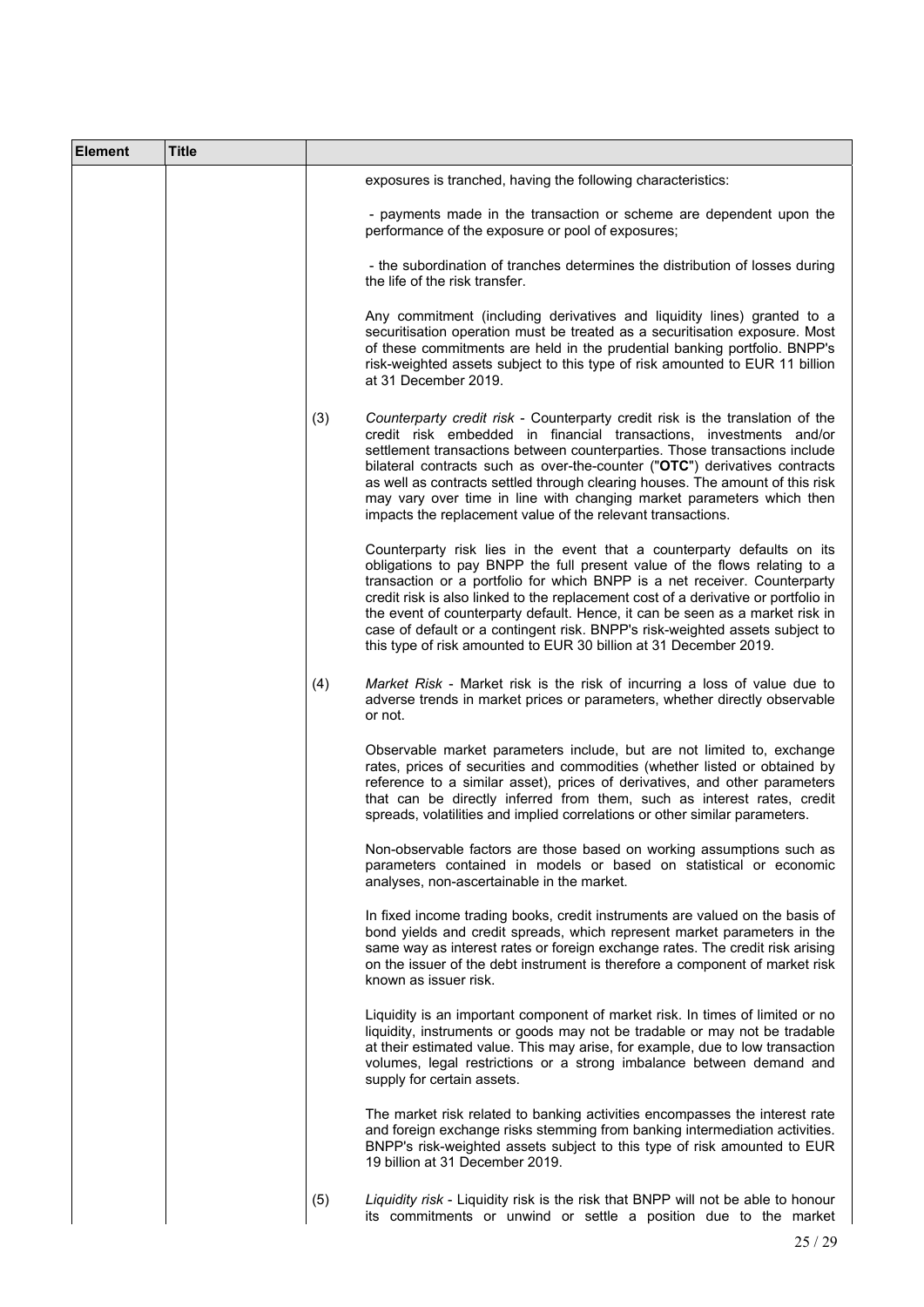| <b>Element</b> | <b>Title</b>                          |                                                                                                                                                                                                                                                                                                                                                                                                                                                                                                                                                                                                      |
|----------------|---------------------------------------|------------------------------------------------------------------------------------------------------------------------------------------------------------------------------------------------------------------------------------------------------------------------------------------------------------------------------------------------------------------------------------------------------------------------------------------------------------------------------------------------------------------------------------------------------------------------------------------------------|
|                |                                       | environment or idiosyncratic factors (i.e. specific to BNP Paribas), within a<br>given timeframe and at a reasonable cost.                                                                                                                                                                                                                                                                                                                                                                                                                                                                           |
|                |                                       | Liquidity risk reflects the risk of the BNPP Group being unable to fulfil<br>current or future foreseen or unforeseen cash or collateral requirements,<br>across all time horizons, from the short to the long term.                                                                                                                                                                                                                                                                                                                                                                                 |
|                |                                       | This risk may stem from the reduction in funding sources, draw down of<br>funding commitments, a reduction in the liquidity of certain assets, or an<br>increase in cash or collateral margin calls. It may be related to BNPP itself<br>(reputation risk) or to external factors (risks in some markets).                                                                                                                                                                                                                                                                                           |
|                |                                       | (6)<br>Operational risk - Operational risk is the risk of incurring a loss due to<br>inadequate or failed internal processes or due to external events, whether<br>deliberate, accidental or natural occurrences. Management of operational<br>risk is based on an analysis of the "cause □ event □ effect" chain. BNPP's<br>risk-weighted assets subject to this type of risk amounted to EUR 69 billion<br>at 31 December 2019.                                                                                                                                                                    |
|                |                                       | Insurance Risks - BNP Paribas Cardif is exposed to the following risks:<br>(7)                                                                                                                                                                                                                                                                                                                                                                                                                                                                                                                       |
|                |                                       | - market risk, risk of a financial loss arising from adverse movements of<br>financial markets. These adverse movements are notably reflected in prices<br>(including, but not limited to, foreign exchange rates, bond prices, equity<br>and commodity prices, derivatives prices, real estate prices) and derived<br>from fluctuations in interest rates, credit spreads, volatility and correlation;                                                                                                                                                                                              |
|                |                                       | - credit risk, risk of loss resulting from fluctuations in the credit standing of<br>issuers of securities, counterparties and any debtors to which insurance<br>and reinsurance undertakings are exposed. Among the debtors, risks<br>related to financial instruments (including the banks in which BNP Paribas<br>Cardif holds deposits) and risks related to receivables generated by the<br>underwriting activities (including, but not limited to, premium collection,<br>reinsurance recovering) are distinguished into two categories: "Asset Credit<br>Risk" and "Liabilities Credit Risk"; |
|                |                                       | - underwriting risk is the risk of a financial loss caused by a sudden,<br>unexpected increase in insurance claims. Depending on the type of<br>insurance business (life, non-life), this risk may be statistical,<br>macroeconomic or behavioural, or may be related to public health issues or<br>disasters; and                                                                                                                                                                                                                                                                                   |
|                |                                       | - operational risk is the risk of loss resulting from the inadequacy or failure<br>of internal processes, IT failures or deliberate external events, whether<br>accidental or natural. The external events mentioned in this definition<br>include those of human or natural origin.                                                                                                                                                                                                                                                                                                                 |
| D.3            | Key risks regarding<br>the Securities | In addition to the risks (including the risk of default) that may affect the Issuer's ability<br>to fulfil its obligations under the Securities [or the Guarantor's ability to perform its<br>obligations under the Guarantee], there are certain factors which are material for the<br>purposes of assessing the risks associated with Securities issued under the Base<br>Prospectus, including:                                                                                                                                                                                                   |
|                |                                       | <b>Market Risks</b>                                                                                                                                                                                                                                                                                                                                                                                                                                                                                                                                                                                  |
|                |                                       | -the Securities are unsecured obligations;                                                                                                                                                                                                                                                                                                                                                                                                                                                                                                                                                           |
|                |                                       | -Securities including leverage involve a higher level of risk and whenever there are<br>losses on such Securities those losses may be higher than those of a similar security<br>which is not leveraged;                                                                                                                                                                                                                                                                                                                                                                                             |
|                |                                       | -Bull and Bear Certificates (ETS payout 2300) are designed for short term or intraday<br>trading only because they are valued on the basis of their compounded daily                                                                                                                                                                                                                                                                                                                                                                                                                                 |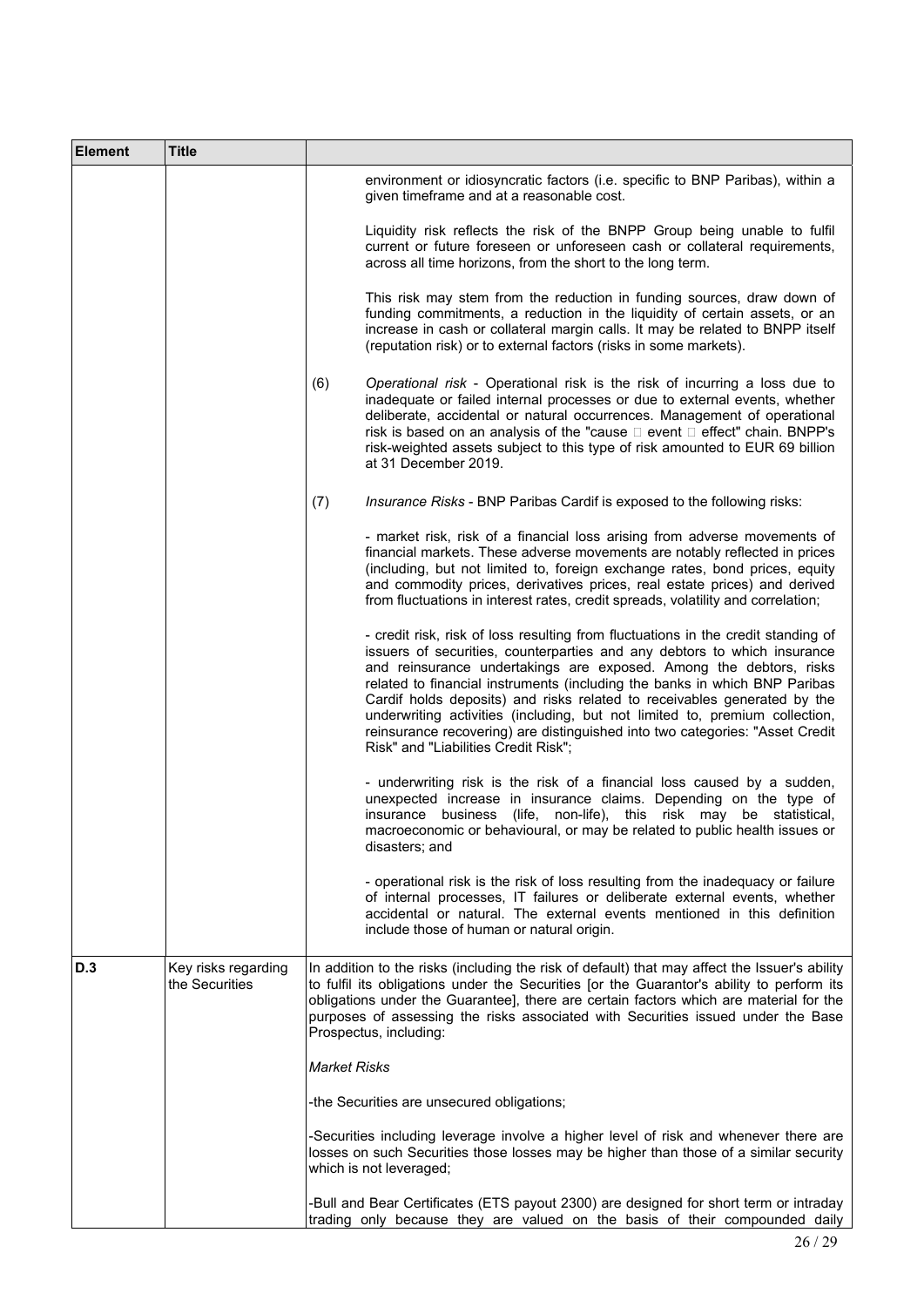| <b>Element</b> | Title |                                                                                                                                                                                                                                                                                                                                                                                                                                                                                                                                                                                                                            |
|----------------|-------|----------------------------------------------------------------------------------------------------------------------------------------------------------------------------------------------------------------------------------------------------------------------------------------------------------------------------------------------------------------------------------------------------------------------------------------------------------------------------------------------------------------------------------------------------------------------------------------------------------------------------|
|                |       | performance;                                                                                                                                                                                                                                                                                                                                                                                                                                                                                                                                                                                                               |
|                |       | -the trading price of the Securities is affected by a number of factors including, but not<br>limited to, (in respect of Securities linked to an Underlying Reference) the price of the<br>relevant Underlying Reference(s), time to redemption and volatility and such factors<br>mean that the trading price of the Securities may be below the Cash Settlement<br>Amount or value of the Entitlement;                                                                                                                                                                                                                   |
|                |       | -exposure to the Underlying Reference in many cases will be achieved by the relevant<br>Issuer entering into hedging arrangements and, in respect of Securities linked to an<br>Underlying Reference, potential investors are exposed to the performance of these<br>hedging arrangements and events that may affect the hedging arrangements and<br>consequently the occurrence of any of these events may affect the value of the<br>Securities;                                                                                                                                                                         |
|                |       | <b>Holder Risks</b>                                                                                                                                                                                                                                                                                                                                                                                                                                                                                                                                                                                                        |
|                |       | -the meetings of Holders provisions permit defined majorities to bind all Holders;                                                                                                                                                                                                                                                                                                                                                                                                                                                                                                                                         |
|                |       | -in certain circumstances Holders may lose the entire value of their investment;                                                                                                                                                                                                                                                                                                                                                                                                                                                                                                                                           |
|                |       | <b>Issuer/Guarantor Risks</b>                                                                                                                                                                                                                                                                                                                                                                                                                                                                                                                                                                                              |
|                |       | -a reduction in the rating, if any, accorded to outstanding debt securities of the Issuer<br>or Guarantor (if applicable) by a credit rating agency could result in a reduction in the<br>trading value of the Securities;                                                                                                                                                                                                                                                                                                                                                                                                 |
|                |       | -certain conflicts of interest may arise (see Element E.4 below);                                                                                                                                                                                                                                                                                                                                                                                                                                                                                                                                                          |
|                |       | Legal Risks                                                                                                                                                                                                                                                                                                                                                                                                                                                                                                                                                                                                                |
|                |       | -the occurrence of an additional disruption event or optional additional disruption event<br>may lead to an adjustment to the Securities, early redemption or may result in the<br>amount payable on scheduled redemption being different from the amount expected to<br>be paid at scheduled redemption and consequently the occurrence of an additional<br>disruption event and/or optional additional disruption event may have an adverse<br>effect on the value or liquidity of the Securities;                                                                                                                       |
|                |       | -expenses and taxation may be payable in respect of the Securities;                                                                                                                                                                                                                                                                                                                                                                                                                                                                                                                                                        |
|                |       | -the Securities may be redeemed in the case of illegality or impracticability and such<br>redemption may result in an investor not realising a return on an investment in the<br>Securities;                                                                                                                                                                                                                                                                                                                                                                                                                               |
|                |       | -any judicial decision or change to an administrative practice or change to French law<br>after the date of the Base Prospectus could materially adversely impact the value of<br>any Securities affected by it;                                                                                                                                                                                                                                                                                                                                                                                                           |
|                |       | <b>Secondary Market Risks</b>                                                                                                                                                                                                                                                                                                                                                                                                                                                                                                                                                                                              |
|                |       | -the only means through which a Holder can realise value from the Security prior to its<br>Redemption Date is to sell it at its then market price in an available secondary market<br>and that there may be no secondary market for the Securities (which could mean that<br>an investor has to exercise or wait until redemption of the Securities to realise a<br>greater value than its trading value);                                                                                                                                                                                                                 |
|                |       | -BNP Paribas Arbitrage S.N.C. is required to act as market-maker. In those<br>circumstances, BNP Paribas Arbitrage S.N.C. will endeavour to maintain a secondary<br>market throughout the life of the Securities, subject to normal market conditions and<br>will submit bid and offer prices to the market. The spread between bid and offer prices<br>may change during the life of the Securities. However, during certain periods, it may<br>be difficult, impractical or impossible for BNP Paribas Arbitrage S.N.C. to quote bid<br>and offer prices, and during such periods, it may be difficult, impracticable or |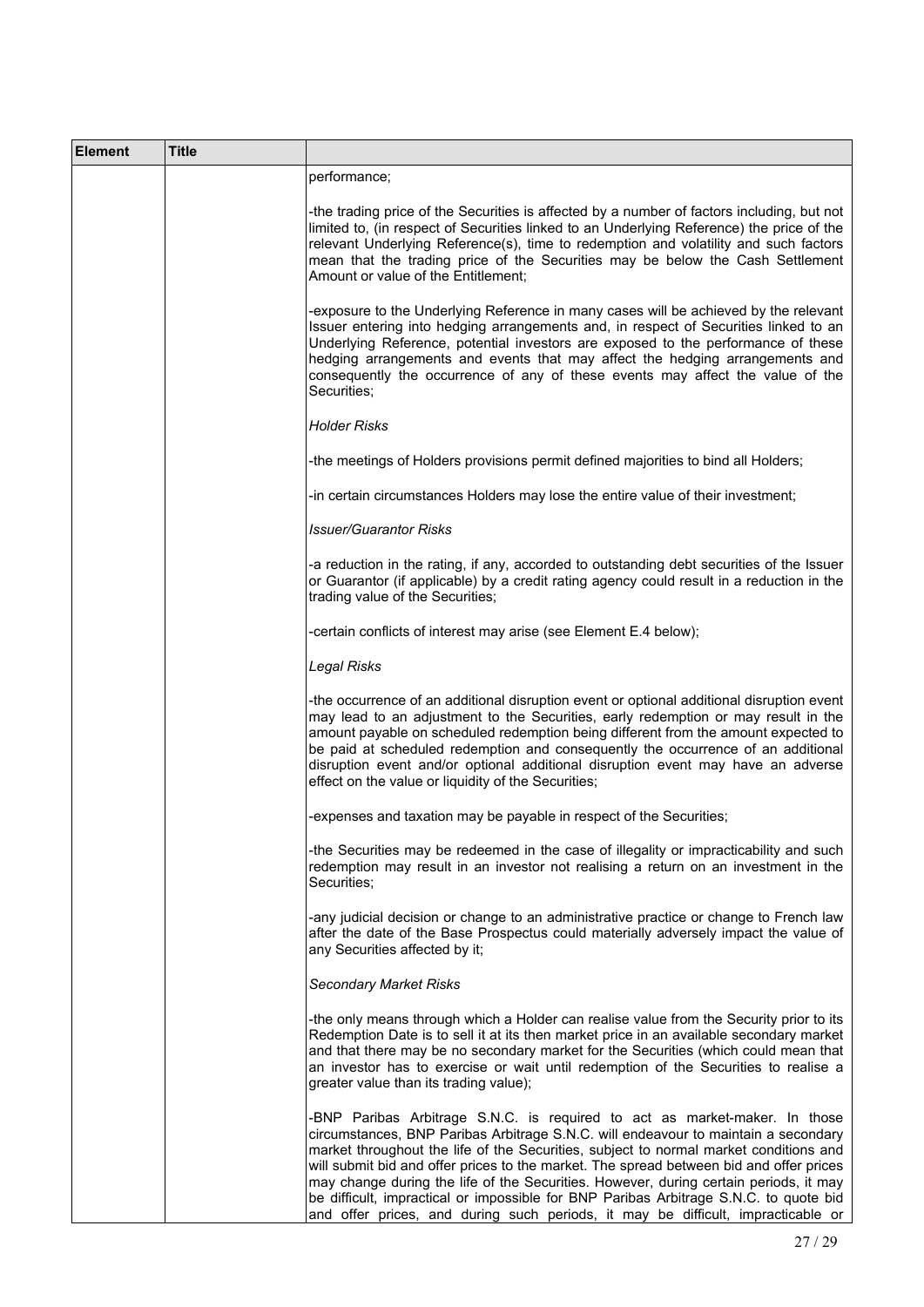| <b>Element</b> | Title        |                                                                                                                                                                                                                                                                                                                                                                                                                                                                                                                                           |
|----------------|--------------|-------------------------------------------------------------------------------------------------------------------------------------------------------------------------------------------------------------------------------------------------------------------------------------------------------------------------------------------------------------------------------------------------------------------------------------------------------------------------------------------------------------------------------------------|
|                |              | impossible to buy or sell these Securities. This may, for example, be due to adverse<br>market conditions, volatile prices or large price fluctuations, a large marketplace being<br>closed or restricted or experiencing technical problems such as an IT system failure or<br>network disruption.                                                                                                                                                                                                                                       |
|                |              | Risks relating to Underlying Reference Asset(s)                                                                                                                                                                                                                                                                                                                                                                                                                                                                                           |
|                |              | -In addition, there are specific risks in relation to Securities which are linked to an<br>Underlying Reference (including Hybrid Securities) and an investment in such<br>Securities will entail significant risks not associated with an investment in a<br>conventional debt security. Risk factors in relation to Underlying Reference linked<br>Securities include:                                                                                                                                                                  |
|                |              | -exposure to one or more index, adjustment events and market disruption or failure to<br>open of an exchange which may have an adverse effect on the value and liquidity of<br>the Securities and that the Issuer will not provide post-issuance information in relation<br>to the Underlying Reference.                                                                                                                                                                                                                                  |
|                |              | Risks relating to Specific types of products                                                                                                                                                                                                                                                                                                                                                                                                                                                                                              |
|                |              | The following risks are associated with ETS Products:                                                                                                                                                                                                                                                                                                                                                                                                                                                                                     |
|                |              | <b>Constant Leverage Products</b>                                                                                                                                                                                                                                                                                                                                                                                                                                                                                                         |
|                |              | Investors may be exposed to a partial or total loss of their investment. The return on<br>the Securities depends on the daily performance of the Underlying Reference(s) and<br>the operation of an automatic early redemption feature. Constant Leverage Products<br>are generally suited to short term investments intraday or over a few days.<br>Investments held for a longer period of time may be affected by volatile market<br>conditions which may have a negative impact on the performance of the Underlying<br>Reference(s). |
| D.6            | Risk warning | See Element D.3 above.                                                                                                                                                                                                                                                                                                                                                                                                                                                                                                                    |
|                |              | In the event of the insolvency of the Issuer or if it is otherwise unable or unwilling to<br>repay the Securities when repayment falls due, an investor may lose all or part of his<br>investment in the Securities.                                                                                                                                                                                                                                                                                                                      |
|                |              | If the Guarantor is unable or unwilling to meet its obligations under the Guarantee<br>when due, an investor may lose all or part of his investment in the Securities.                                                                                                                                                                                                                                                                                                                                                                    |
|                |              | In addition, investors may lose all or part of their investment in the Securities as a<br>result of the terms and conditions of the Securities.                                                                                                                                                                                                                                                                                                                                                                                           |

# **Section E - Offer**

| Element          | <b>Title</b>                                                               |                                                                                                                                                                                                                                                                                           |
|------------------|----------------------------------------------------------------------------|-------------------------------------------------------------------------------------------------------------------------------------------------------------------------------------------------------------------------------------------------------------------------------------------|
| E.2 <sub>b</sub> | Reasons for the<br>offer and use of<br>proceeds                            | The net proceeds from the issue of the Securities will become part of the general<br>funds of the Issuer. Such proceeds may be used to maintain positions in options or<br>futures contracts or other hedging instruments.                                                                |
| E.3              | Terms and<br>conditions of the<br>offer                                    | This issue of Securities is being offered in a Non-exempt Offer in France.<br>The issue price of the Securities is as set out in table Element C.20.                                                                                                                                      |
| E.4              | Interest of natural<br>and legal persons<br>involved in the<br>issue/offer | Any Manager and its affiliates may also have engaged, and may in the future engage,<br>in investment banking and/or commercial banking transactions with, and may perform<br>other services for, the Issuer and the Guarantor and their affiliates in the ordinary<br>course of business. |
|                  |                                                                            | Other than as mentioned above, so far as the Issuer is aware, no person involved in<br>the issue of the Securities has an interest material to the offer, including conflicting<br>linterests.                                                                                            |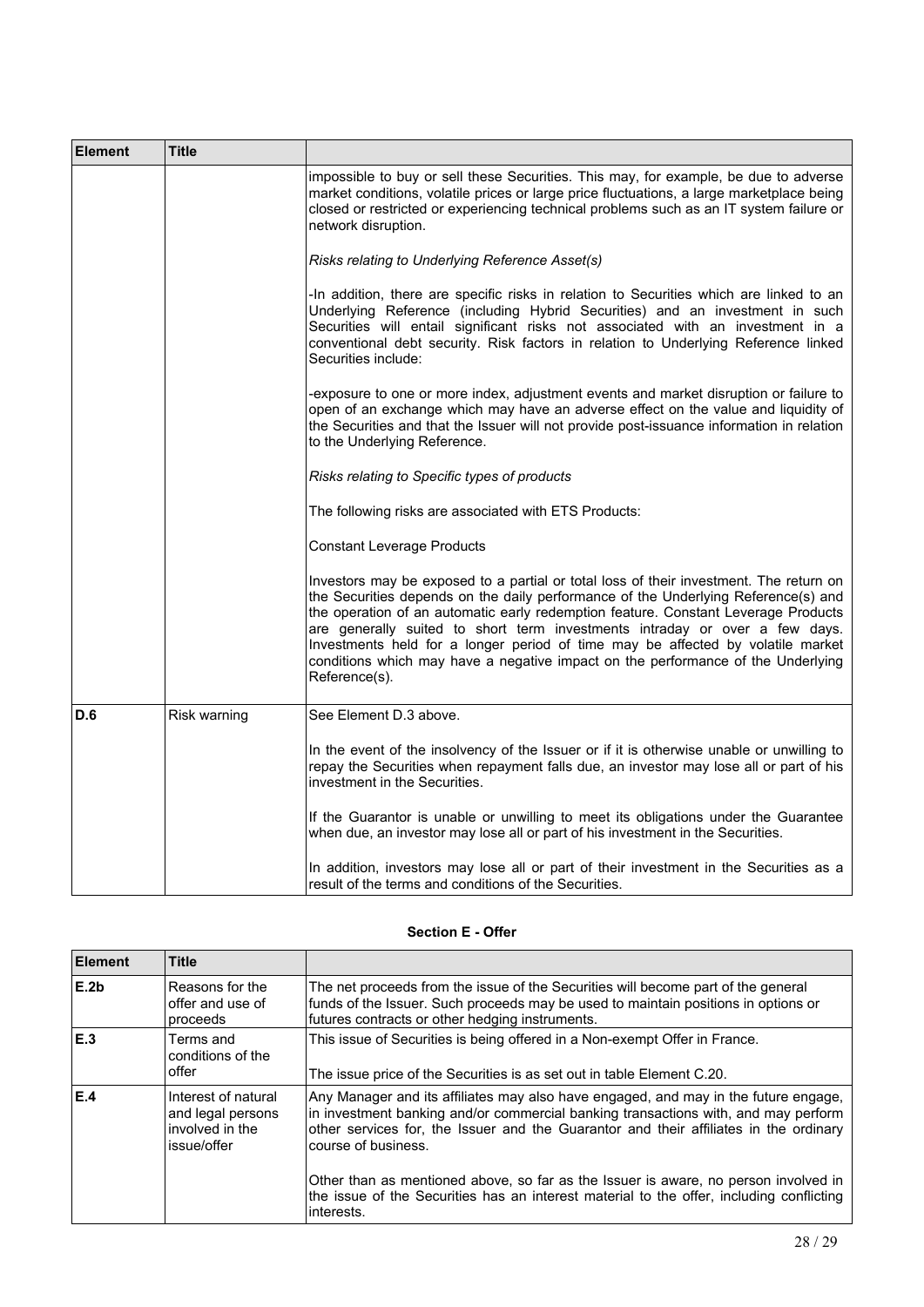| <b>Element</b> | <b>Title</b>                                          |                                                             |
|----------------|-------------------------------------------------------|-------------------------------------------------------------|
| E.7            | Expenses charged<br>to the investor by<br>∣the Issuer | No expenses are being charged to an investor by the Issuer. |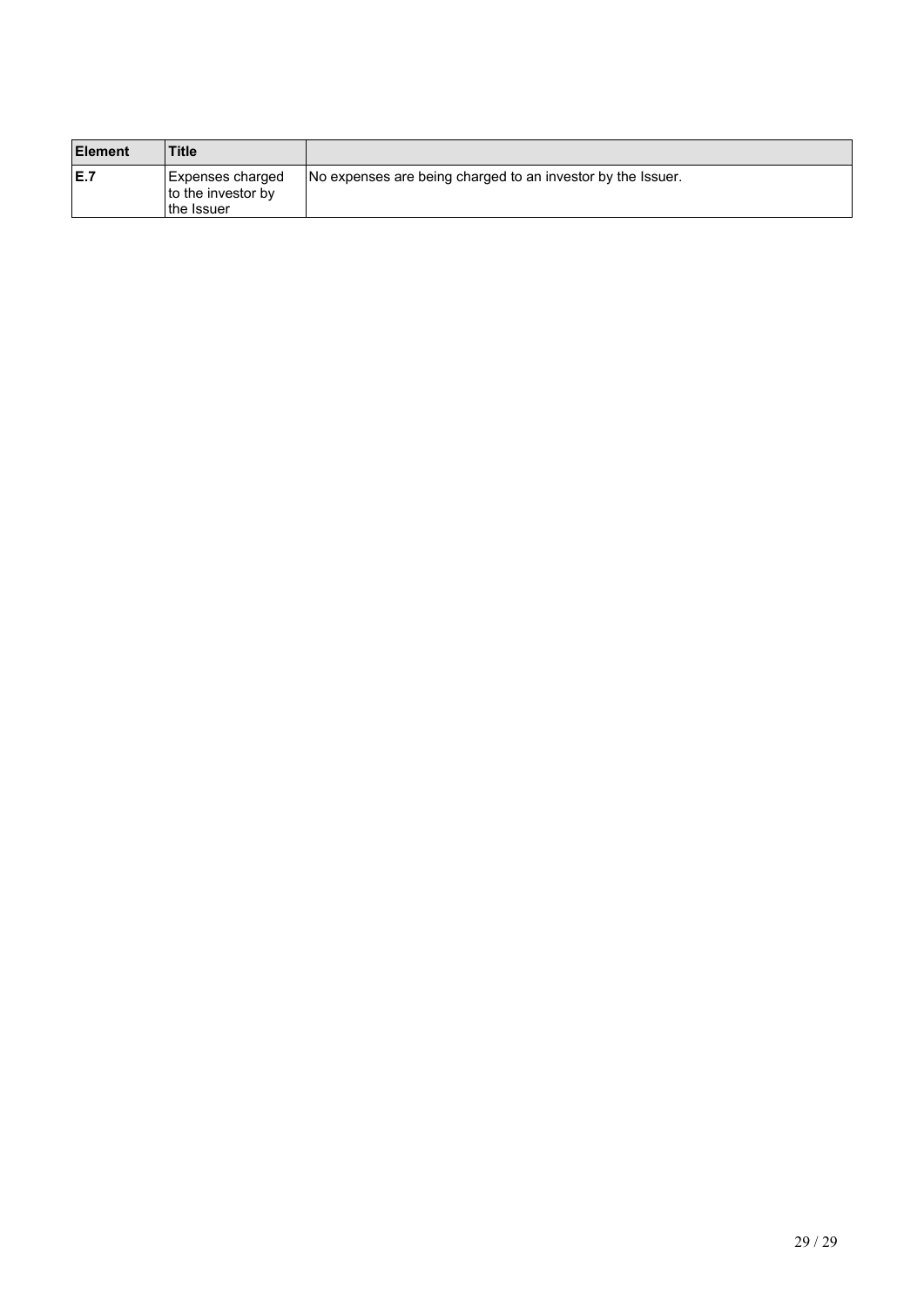# **RÉSUMÉ DU PROGRAMME SPÉCIFIQUE A L'ÉMISSION EN RELATION AVEC LE PROSPECTUS DE BASE**

Les résumés sont établis sur la base des éléments d'informations (ci-après les "Eléments") présentés dans les sections A à E (A.1 à E.7) ci- dessous. Le présent résumé contient tous les Eléments requis pour ce type de Titres, d'Emetteur et de Garant. Dans la mesure où certains Eléments ne sont pas requis, des écarts dans la numérotation des Eléments présentés peuvent être constatés. Par ailleurs, pour certains des Eléments requis pour ce type de Titres, d'Emetteur et de Garant, il est possible au'aucune information pertinente ne puisse être fournie au titre de cet Elément. Dans ce cas, une brève description de l'Elément concerné est présentée dans le Résumé et est accompagnée de la mention « Sans objet ».

| Elément | <b>Description de</b><br>l'Elément                                                                                                                     |                                                                                                                                                                                                                                                                                                                                                                                                                                                                                                                                                                                                                                                                                                                                          |
|---------|--------------------------------------------------------------------------------------------------------------------------------------------------------|------------------------------------------------------------------------------------------------------------------------------------------------------------------------------------------------------------------------------------------------------------------------------------------------------------------------------------------------------------------------------------------------------------------------------------------------------------------------------------------------------------------------------------------------------------------------------------------------------------------------------------------------------------------------------------------------------------------------------------------|
| A.1     | Avertissement<br>général selon lequel<br>le résumé doit être<br>lu comme une<br>introduction et<br>disposition<br>concernant les<br>actions en justice | Le présent résumé doit être lu comme une introduction au<br>Prospectus de Base et aux Conditions Définitives applicables. Dans<br>ce résumé, sauf précision contraire et à l'exception de l'utilisation<br>qui en est faite au premier paragraphe de l'Elément D.3, "Prospectus<br>de Base" signifie le Prospectus de Base de BNPP B.V. et BNPP en<br>date du 3 juillet 2019 tel que modifié ou complété à tout moment par<br>des suppléments. Au premier paragraphe de l'Elément D.3,<br>"Prospectus de Base" signifie le Prospectus de Base de BNPP B.V.<br>et BNPP en date du 3 juillet 2019.                                                                                                                                         |
|         |                                                                                                                                                        | Toute décision d'investir dans les Titres concernés doit être fondée<br>sur un examen exhaustif du Prospectus de Base dans son ensemble,<br>y compris tous documents incorporés par référence et les<br><b>Conditions Définitives applicables.</b>                                                                                                                                                                                                                                                                                                                                                                                                                                                                                       |
|         |                                                                                                                                                        | Lorsqu'une action concernant l'information contenue dans le<br>Prospectus de Base et les Conditions Définitives applicables est<br>intentée devant un tribunal d'un Etat Membre de l'Espace<br>Economique Européen, l'investisseur plaignant peut, selon la<br>législation nationale de l'État Membre où l'action est intentée, avoir à<br>supporter les frais de traduction de ce Prospectus de Base et des<br>Conditions Définitives applicables avant le début de la procédure<br>judiciaire.                                                                                                                                                                                                                                         |
|         |                                                                                                                                                        | La responsabilité civile sera recherchée dans cet Etat Membre<br>auprès de l'Emetteur ou du Garant (le cas échéant) sur la seule base<br>du présent résumé, y compris sa traduction, mais seulement si le<br>contenu du résumé est jugé trompeur, inexact ou contradictoire par<br>rapport aux autres parties du Prospectus de Base et des Conditions<br>Définitives applicables, ou, une fois les dispositions de la Directive<br>2010/73/UE transposées dans cet Etat Membre, s'il ne fournit pas, lu<br>en combinaison avec les autres parties du Prospectus de Base et<br>des Conditions Définitives applicables, les informations clés<br>permettant d'aider les investisseurs lorsqu'ils envisagent d'investir<br>dans ces Titres. |
| A.2     | Consentement à<br>l'utilisation du<br>Prospectus de Base,<br>période de validité et<br>autres conditions y<br>afférentes                               | Consentement : Les Titres sont offerts dans des circonstances telles qu'un prospectus<br>est requis en vertu de la Directive Prospectus (une "Offre Non-exemptée"). Sous<br>réserve des conditions mentionnées ci-dessous, l'Emetteur consent à l'utilisation du<br>Prospectus de Base pour les besoins de la présentation d'une Offre Non-exemptée de<br>Titres par les Agents Placeurs et BNP Paribas.                                                                                                                                                                                                                                                                                                                                 |
|         |                                                                                                                                                        | Période d'Offre : Le consentement de l'Emetteur visé ci-dessus est donné pour des<br>Offres Non-exemptées de Titres à compter de la Date d'Emission jusqu'à la date à<br>laquelle les Titres ne sont plus admis aux négociations (la "Période d'Offre").                                                                                                                                                                                                                                                                                                                                                                                                                                                                                 |
|         |                                                                                                                                                        | Conditions du consentement : Les conditions du consentement de l'Emetteur sont<br>telles que ce consentement (a) n'est valable que pendant la Période d'Offre ; et (b) ne<br>porte que sur l'utilisation du Prospectus de Base pour faire des Offres Non-exemptées<br>de la Tranche de Titres concernée en France.                                                                                                                                                                                                                                                                                                                                                                                                                       |
|         |                                                                                                                                                        | UN INVESTISSEUR QUI A L'INTENTION D'ACHETER OU QUI ACHETE DES<br>TITRES DANS UNE OFFRE NON-EXEMPTÉE AUPRÈS D'UN OFFREUR<br>AUTORISÉ LE FERA, ET LES OFFRES ET VENTES DE TELS TITRES À UN                                                                                                                                                                                                                                                                                                                                                                                                                                                                                                                                                 |

#### **Section A - Introduction et avertissements**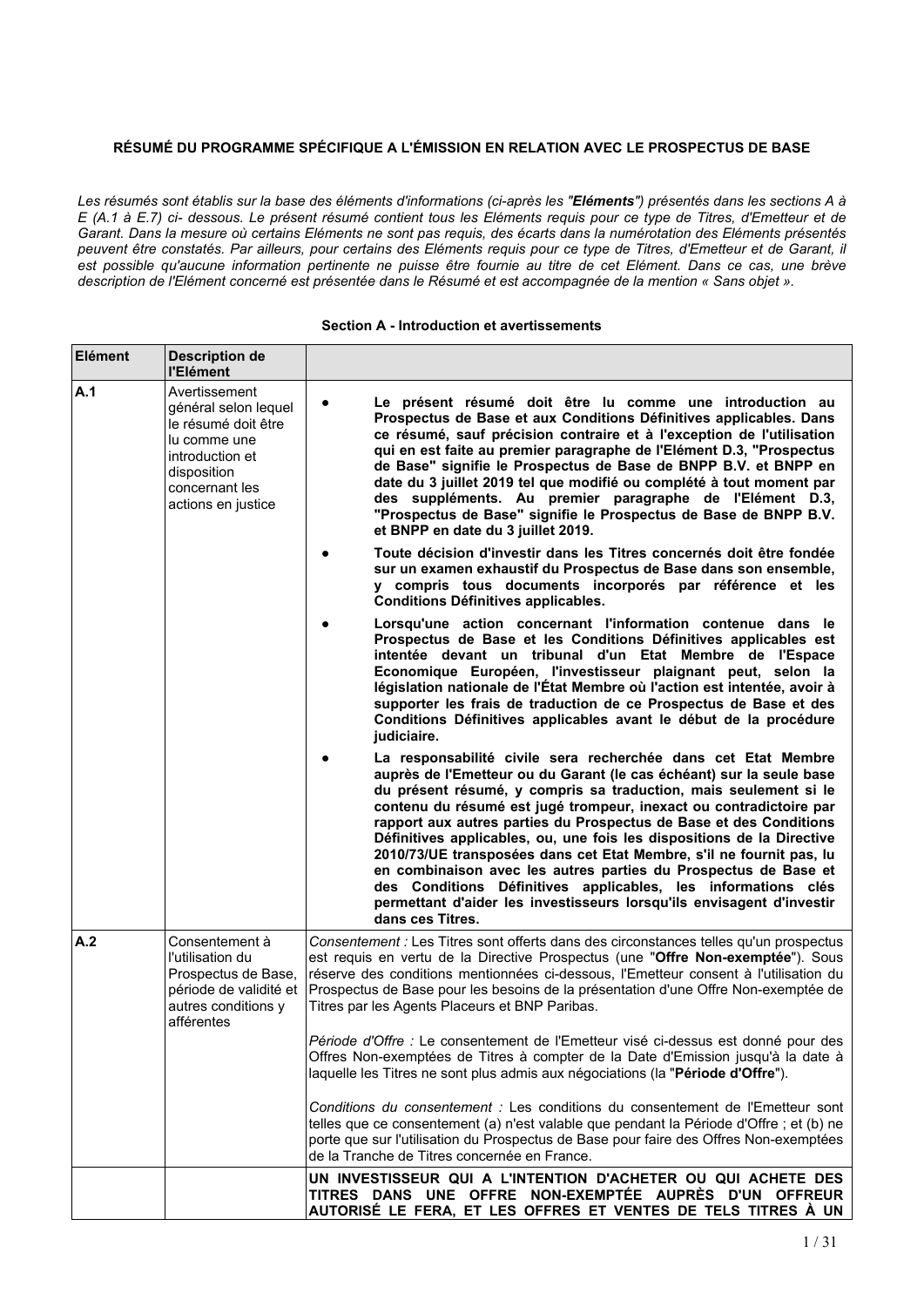| Elément | Description de<br>ll'Elément |                                                                                                                                                                                                                                                                                                                                                                                                             |
|---------|------------------------------|-------------------------------------------------------------------------------------------------------------------------------------------------------------------------------------------------------------------------------------------------------------------------------------------------------------------------------------------------------------------------------------------------------------|
|         |                              | INVESTISSEUR PAR CET OFFREUR AUTORISÉ SE FERONT CONFORMÉMENT<br>AUX TERMES ET CONDITIONS DE L'OFFRE EN PLACE ENTRE CET OFFREUR<br>AUTORISÉ ET L'INVESTISSEUR EN QUESTION. NOTAMMENT EN CE QUI<br>CONCERNE LES ARRANGEMENTS CONCERNANT LE PRIX. LES<br>ALLOCATIONS, LES DEPENSES ET LE RÈGLEMENT. LES INFORMATIONS<br>ADEQUATES SERONT ADRESSEES PAR L'OFFREUR AUTORISÉ AU MOMENT<br><b>IDE CETTE OFFRE.</b> |

# **Section B - Emetteurs et Garants**

| Elément     | <b>Description de</b><br>l'Elément                                |                                                                                                                                                                                                                                                                                                                                                                                                                                                                                                                                                                                                                                                                                 |                                                                                                                                                                                                                                        |                                                                                 |
|-------------|-------------------------------------------------------------------|---------------------------------------------------------------------------------------------------------------------------------------------------------------------------------------------------------------------------------------------------------------------------------------------------------------------------------------------------------------------------------------------------------------------------------------------------------------------------------------------------------------------------------------------------------------------------------------------------------------------------------------------------------------------------------|----------------------------------------------------------------------------------------------------------------------------------------------------------------------------------------------------------------------------------------|---------------------------------------------------------------------------------|
| B.1         | Raison sociale et<br>nom commercial de<br>l'Emetteur              | BNP Paribas Issuance B.V. ("BNPP B.V." ou l"Emetteur").                                                                                                                                                                                                                                                                                                                                                                                                                                                                                                                                                                                                                         |                                                                                                                                                                                                                                        |                                                                                 |
| B.2         | Domicile/forme<br>juridique/ législation/<br>pays de constitution |                                                                                                                                                                                                                                                                                                                                                                                                                                                                                                                                                                                                                                                                                 | BNPP B.V. a été constitué aux Pays-Bas sous la forme d'une société non cotée en<br>bourse à responsabilité limitée de droit néerlandais, et son siège social est situé<br>Herengracht 595, 1017 CE Amsterdam, Pays-Bas.                |                                                                                 |
| B.4b        | Information sur les<br>tendances                                  | BNPP B.V. est dépendante de BNPP. BNPP B.V. est une filiale intégralement détenue<br>par BNPP et qui est particulièrement impliquée dans l'émission de titres tels que des<br>Warrants ou Certificats ou d'autres obligations qui sont développées, mises en place<br>ou vendues à des investisseurs par d'autres sociétés du Groupe BNPP (y compris<br>BNPP). Les titres sont couverts par l'acquisition d'instruments de couverture et/ou de<br>sûretés auprès de BNP Paribas et d'entités de BNP Paribas tel que décrit dans<br>l'Elément D.2 ci-dessous. Par conséquent, les Informations sur les tendances décrites<br>pour BNPP doivent également s'appliquer à BNPP B.V. |                                                                                                                                                                                                                                        |                                                                                 |
| B.5         | Description du<br>Groupe                                          |                                                                                                                                                                                                                                                                                                                                                                                                                                                                                                                                                                                                                                                                                 | BNPP B.V. est une filiale intégralement détenue par BNP Paribas. BNP Paribas est la<br>société mère ultime d'un groupe de sociétés et gère les opérations financières de ses<br>sociétés filiales (collectivement : le "Groupe BNPP"). |                                                                                 |
| <b>B.9</b>  | Prévision ou<br>estimation du<br>bénéfice                         |                                                                                                                                                                                                                                                                                                                                                                                                                                                                                                                                                                                                                                                                                 | Sans objet, en l'absence de prévision ou estimation du bénéfice concernant l'Emetteur<br>au sein du Prospectus de Base sur lequel ce Résumé porte.                                                                                     |                                                                                 |
| <b>B.10</b> | Réserves contenues<br>dans le rapport<br>d'audit                  |                                                                                                                                                                                                                                                                                                                                                                                                                                                                                                                                                                                                                                                                                 | Sans objet, il n'existe aucune réserve dans le rapport d'audit sur les informations<br>financières historiques contenues dans le Prospectus de Base.                                                                                   |                                                                                 |
| <b>B.12</b> |                                                                   | Données Financières Annuelles Comparées - En EUR                                                                                                                                                                                                                                                                                                                                                                                                                                                                                                                                                                                                                                | Informations financières historiques clés sélectionnées en relation avec l'Emetteur:                                                                                                                                                   |                                                                                 |
|             |                                                                   |                                                                                                                                                                                                                                                                                                                                                                                                                                                                                                                                                                                                                                                                                 | 31/12/2018 (auditées)                                                                                                                                                                                                                  | 31/12/2017 (auditées)                                                           |
|             | <b>Produit Net Bancaire</b>                                       |                                                                                                                                                                                                                                                                                                                                                                                                                                                                                                                                                                                                                                                                                 | 439 645                                                                                                                                                                                                                                | 431 472                                                                         |
|             | Résultat Net (part du Groupe)                                     |                                                                                                                                                                                                                                                                                                                                                                                                                                                                                                                                                                                                                                                                                 | 27 4 15                                                                                                                                                                                                                                | 26 940                                                                          |
|             | Total du bilan                                                    |                                                                                                                                                                                                                                                                                                                                                                                                                                                                                                                                                                                                                                                                                 | 56 232 644 939                                                                                                                                                                                                                         | 50 839 146 900                                                                  |
|             | Capitaux Propres (part du Groupe)                                 |                                                                                                                                                                                                                                                                                                                                                                                                                                                                                                                                                                                                                                                                                 | 542 654                                                                                                                                                                                                                                | 515 239                                                                         |
|             | 2019 - En EUR                                                     |                                                                                                                                                                                                                                                                                                                                                                                                                                                                                                                                                                                                                                                                                 | Données Financières Intermédiaires Comparées pour la période de 6 mois se terminant le 30 juin                                                                                                                                         |                                                                                 |
|             |                                                                   |                                                                                                                                                                                                                                                                                                                                                                                                                                                                                                                                                                                                                                                                                 |                                                                                                                                                                                                                                        | $30/06/2019$ (non auditées) <sup>1</sup> 30/06/2018 (non auditées) <sup>1</sup> |
|             | <b>Produit Net Bancaire</b>                                       |                                                                                                                                                                                                                                                                                                                                                                                                                                                                                                                                                                                                                                                                                 | 257 597                                                                                                                                                                                                                                | 193729                                                                          |
|             | Résultat Net (part du Groupe)                                     |                                                                                                                                                                                                                                                                                                                                                                                                                                                                                                                                                                                                                                                                                 | 17416                                                                                                                                                                                                                                  | 12 2 38                                                                         |
|             |                                                                   |                                                                                                                                                                                                                                                                                                                                                                                                                                                                                                                                                                                                                                                                                 | 30/06/2019 (non-auditées) <sup>1</sup>                                                                                                                                                                                                 | 31/12/2018 (auditées)                                                           |
|             | Total du bilan                                                    |                                                                                                                                                                                                                                                                                                                                                                                                                                                                                                                                                                                                                                                                                 | 67 132 835 358                                                                                                                                                                                                                         | 56 232 644 939                                                                  |
|             | Capitaux Propres (part du Groupe)                                 |                                                                                                                                                                                                                                                                                                                                                                                                                                                                                                                                                                                                                                                                                 | 560 070                                                                                                                                                                                                                                | 542 654                                                                         |
|             |                                                                   | rapport d'audit des commissaires aux comptes.                                                                                                                                                                                                                                                                                                                                                                                                                                                                                                                                                                                                                                   | <sup>1</sup> Ces informations financières ont fait l'objet d'une revue limitée, telle que plus amplement décrite dans le                                                                                                               |                                                                                 |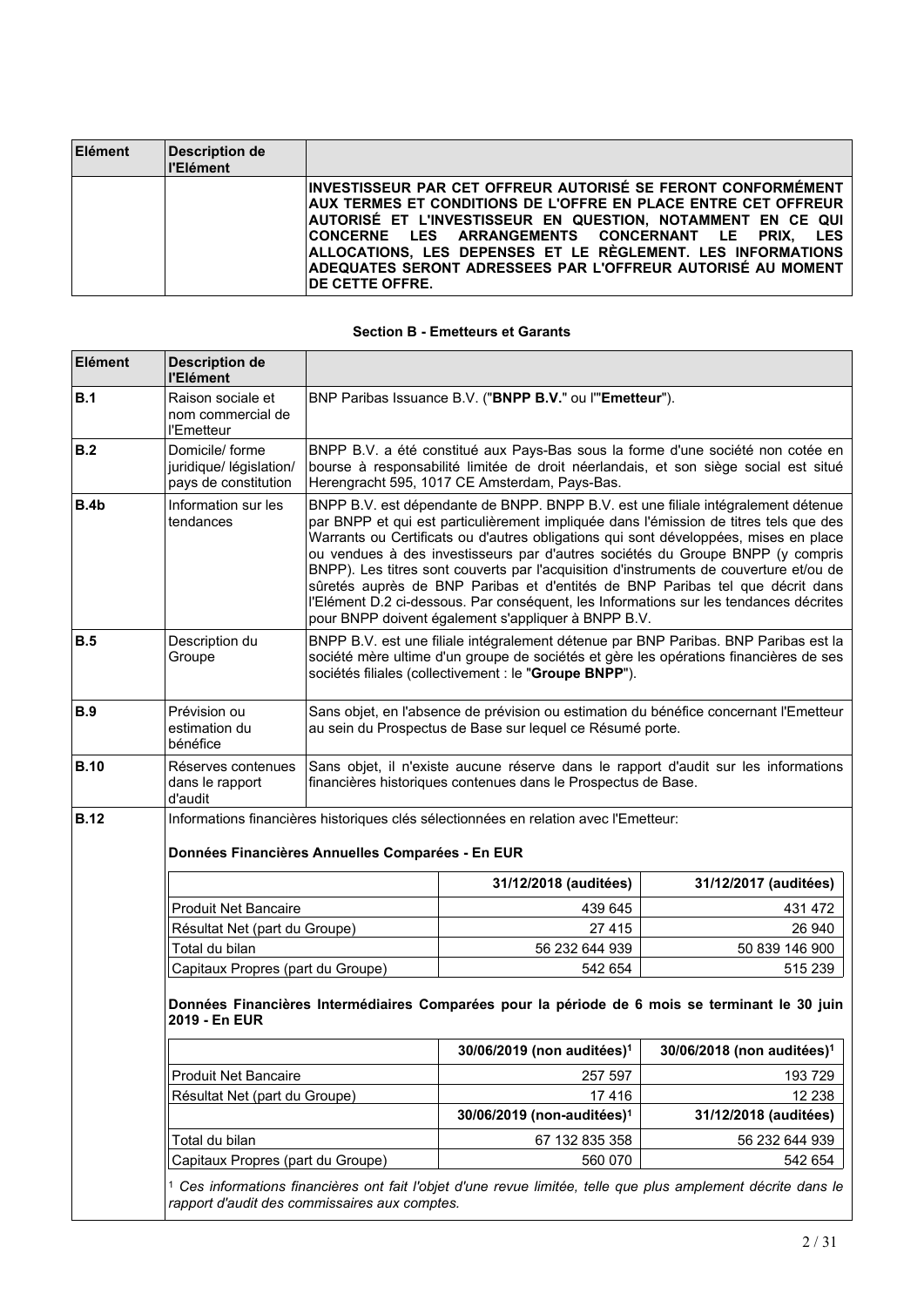| Elément          | <b>Description de</b><br>l'Elément                                 |                                                                                                                                                                                                                                                                                                                                                                                                                                                                                                                                                            |
|------------------|--------------------------------------------------------------------|------------------------------------------------------------------------------------------------------------------------------------------------------------------------------------------------------------------------------------------------------------------------------------------------------------------------------------------------------------------------------------------------------------------------------------------------------------------------------------------------------------------------------------------------------------|
|                  | significatif                                                       | Déclarations relatives à l'absence de changement significatif ou de changement défavorable                                                                                                                                                                                                                                                                                                                                                                                                                                                                 |
|                  |                                                                    | Il ne s'est produit aucun changement significatif dans la situation financière ou commerciale de BNPP B.V.<br>depuis le 30 juin 2019 (date de clôture de la dernière période comptable pour laquelle des états financiers<br>intermédiaires ont été publiés). Il ne s'est produit aucun changement défavorable significatif dans les<br>perspectives de BNPP B.V. depuis le 31 décembre 2018 (date de clôture de la dernière période comptable<br>pour laquelle des états financiers audités ont été publiés).                                             |
| <b>B.13</b>      | Evénements<br>impactant la<br>solvabilité de<br>l'Emetteur         | Sans objet, à la connaissance de l'Emetteur, il ne s'est produit aucun événement<br>récent qui présente un intérêt significatif pour l'évaluation de la solvabilité de<br>l'Emetteur depuis le 30 juin 2019.                                                                                                                                                                                                                                                                                                                                               |
| <b>B.14</b>      | Dépendance à<br>l'égard d'autres<br>entités du groupe              | BNPP B.V. est dépendante de BNPP. BNPP B.V. est une filiale intégralement détenue<br>par BNPP et qui est particulièrement impliquée dans l'émission de titres tels que des<br>Warrants ou Certificats ou autres obligations qui sont développées, mises en place ou<br>vendues à des investisseurs par d'autres sociétés du Groupe BNPP (y compris<br>BNPP). Les titres sont couverts par l'acquisition d'instruments de couverture auprès<br>et/ou de sûretés de BNP Paribas et d'entités de BNP Paribas tel que décrit dans<br>l'Elément D.2 ci-dessous. |
| <b>B.15</b>      | Principales activités                                              | L'Emetteur a pour activité principale d'émettre et/ou d'acquérir des instruments<br>financiers de toute nature et de conclure des contrats à cet effet pour le compte de<br>différentes entités au sein du Groupe BNPP.                                                                                                                                                                                                                                                                                                                                    |
| <b>B.16</b>      | Actionnaires de<br>contrôle                                        | BNP Paribas détient 100% du capital de BNPP B.V.                                                                                                                                                                                                                                                                                                                                                                                                                                                                                                           |
| <b>B.17</b>      | Notations de crédit<br>sollicitées                                 | La notation de crédit à long terme de BNPP B.V. est: A+ avec une perspective stable<br>(S&P Global Ratings Europe Limited) et la notation de credit à court terme de BNPP<br>B.V. est: A-1 (S&P Global Ratings Europe Limited).                                                                                                                                                                                                                                                                                                                            |
|                  |                                                                    | Les Titres n'ont pas été notés.                                                                                                                                                                                                                                                                                                                                                                                                                                                                                                                            |
|                  |                                                                    | Une notation n'est pas une recommandation d'achat, de vente ou de détention des<br>titres concernés et peut être suspendue, réduite ou révoquée à tout moment par<br>l'agence de notation qui l'a attribuée.                                                                                                                                                                                                                                                                                                                                               |
| <b>B.18</b>      | Description de la<br>Garantie                                      | Les Titres seront inconditionnellement et irrévocablement garantis par BNP Paribas<br>("BNPP" ou le "Garant") en vertu d'une garantie de droit français signée par BNPP 3<br>juillet 2019 (la "Garantie").                                                                                                                                                                                                                                                                                                                                                 |
|                  |                                                                    | Dans le cas où BNPP fait l'objet d'un renflouement interne, mais sans que BNPP B.V.<br>n'en fasse l'objet, les obligations et/ou montants dus par BNPP, au titre de la garantie,<br>devront être réduits afin de prendre en compte toutes les réductions ou modifications<br>appliquées aux dettes de BNPP résultant de l'application du renflouement interne de<br>BNPP par toute autorité de régulation compétente (y compris dans une situation où la<br>garantie elle-même ne fait pas l'objet d'un tel renflouement interne).                         |
|                  |                                                                    | Les obligations en vertu de la garantie sont des obligations senior préférées (au sens<br>de l'article L.613-30-3-I-3° du Code monétaire et financier) et non assorties de sûretés<br>de BNPP et viendront au même rang que toutes les autres obligations présentes et<br>futures senior préférées et non assorties de sûretés soumises à des exceptions qui<br>peuvent au cours du temps être obligatoires en vertu du droit français.                                                                                                                    |
| <b>B.19</b>      | Informations<br>concernant le<br>Garant                            |                                                                                                                                                                                                                                                                                                                                                                                                                                                                                                                                                            |
| <b>B.19/ B.1</b> | Raison sociale et<br>nom commercial du<br>Garant                   | <b>BNP Paribas.</b>                                                                                                                                                                                                                                                                                                                                                                                                                                                                                                                                        |
| <b>B.19/ B.2</b> | Domicile/ forme<br>juridique/ législation/<br>pays de constitution | Le Garant a été constitué en France sous la forme d'une société anonyme de droit<br>français et agréée en qualité de banque, dont le siège social est situé 16, boulevard<br>des Italiens - 75009 Paris, France.                                                                                                                                                                                                                                                                                                                                           |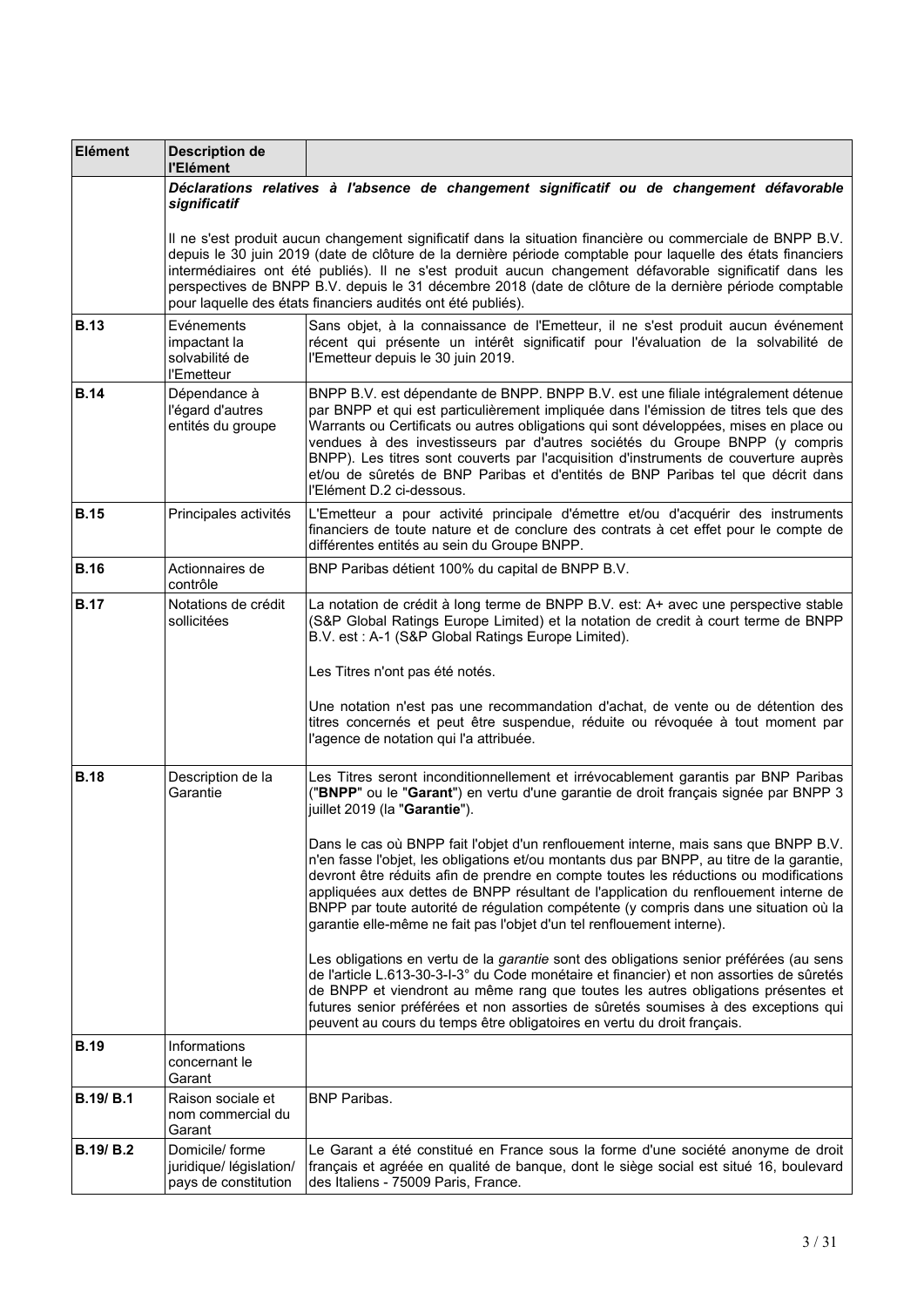| Elément           | <b>Description de</b><br>l'Elément |                                                                                                                                                                                                                                                                                                                                                                                                                                                                                                                                                                                                                                                                                                                                                                                                                                                                                                                                                                                                                                                                                                                                                                      |
|-------------------|------------------------------------|----------------------------------------------------------------------------------------------------------------------------------------------------------------------------------------------------------------------------------------------------------------------------------------------------------------------------------------------------------------------------------------------------------------------------------------------------------------------------------------------------------------------------------------------------------------------------------------------------------------------------------------------------------------------------------------------------------------------------------------------------------------------------------------------------------------------------------------------------------------------------------------------------------------------------------------------------------------------------------------------------------------------------------------------------------------------------------------------------------------------------------------------------------------------|
| <b>B.19/ B.4b</b> | Information sur les<br>tendances   | <b>Conditions Macroéconomiques</b>                                                                                                                                                                                                                                                                                                                                                                                                                                                                                                                                                                                                                                                                                                                                                                                                                                                                                                                                                                                                                                                                                                                                   |
|                   |                                    | L'environnement macroéconomique et de marché affecte les résultats de BNPP.<br>Compte tenu de la nature de son activité, BNPP est particulièrement sensible aux<br>conditions macroéconomiques et de marché en Europe.                                                                                                                                                                                                                                                                                                                                                                                                                                                                                                                                                                                                                                                                                                                                                                                                                                                                                                                                               |
|                   |                                    | En 2018, la croissance mondiale s'est maintenue à un niveau confortable, de l'ordre<br>de 3,7% (selon le FMI), reflétant une stabilisation du rythme de progression au sein<br>des économies avancées (+2,4% après +2,3% en 2017) comme des économies<br>émergentes (+4,6% après +4,7% en 2017). L'économie se situant en haut de cycle<br>dans les grands pays développés, les banques centrales ont poursuivi le<br>durcissement de leur politique monétaire ou prévoient la diminution de<br>l'assouplissement de celle-ci. Le niveau toujours modéré de l'inflation permet<br>cependant aux banques centrales d'opérer cette transition de façon progressive et<br>ainsi de limiter les risques de retournement marqué de l'activité. Ainsi le FMI s'attend<br>en 2019 à un maintien du rythme de croissance mondiale observé au cours des deux<br>dernières années (+3,5%) en dépit d'un léger ralentissement attendu dans les<br>économies avancées.                                                                                                                                                                                                           |
|                   |                                    | Dans ce contexte, on peut souligner les deux catégories de risques suivantes :                                                                                                                                                                                                                                                                                                                                                                                                                                                                                                                                                                                                                                                                                                                                                                                                                                                                                                                                                                                                                                                                                       |
|                   |                                    | Risques d'instabilité financière liés à la conduite des politiques monétaires                                                                                                                                                                                                                                                                                                                                                                                                                                                                                                                                                                                                                                                                                                                                                                                                                                                                                                                                                                                                                                                                                        |
|                   |                                    | Deux risques sont à souligner, celui d'une hausse brutale des taux et celui du maintien<br>trop prolongé des politiques actuelles très accommodantes.                                                                                                                                                                                                                                                                                                                                                                                                                                                                                                                                                                                                                                                                                                                                                                                                                                                                                                                                                                                                                |
|                   |                                    | D'une part, la poursuite du durcissement de la politique monétaire aux États-Unis<br>(entamé depuis 2015) et la réduction du caractère accommodant de la politique<br>monétaire en zone euro (réduction des achats nets de titres depuis janvier 2018 avec<br>un arrêt en décembre 2018) impliquent des risques de turbulences financières et de<br>ralentissement économique plus marqué que prévu. Le risque d'une hausse mal<br>contrôlée des taux d'intérêt à long terme peut en particulier être souligné, dans<br>l'hypothèse d'une surprise à la hausse en matière d'inflation ou d'un durcissement mal<br>anticipé des politiques monétaires. La matérialisation de ce risque pourrait avoir des<br>conséquences négatives sur les marchés d'actifs, en particulier ceux pour lesquels les<br>primes de risque sont extrêmement faibles par rapport à leur moyenne historique suite<br>à une décennie de politiques monétaires accommodantes (crédit aux entreprises et<br>pays non Investment Grade, certains secteurs des marchés actions et des marchés<br>obligataires, etc.) ainsi que sur certains secteurs sensibles au niveau des taux<br>d'intérêt. |
|                   |                                    | D'autre part, en dépit des remontées constatées depuis la mi-2016, les taux restent<br>bas, ce qui peut favoriser une prise de risque excessive chez certains acteurs du<br>système financier : augmentation des maturités des financements et des actifs<br>détenus, politique d'octroi de crédit moins sévère, progression des financements à<br>effet de levier. Certains de ces acteurs (assureurs, fonds de pension, gestionnaires<br>d'actifs, etc.) ont une dimension de plus en plus systémique et, en cas de turbulences<br>de marché (par exemple liées à une hausse brutale des taux et/ou un réajustement<br>marqué des prix), pourraient être amenés à dénouer de larges positions dans un<br>contexte où la liquidité de marché se révèlerait relativement fragile à dénouer de<br>larges positions dans un contexte où la liquidité de marché se révèlerait relativement<br>fragile.                                                                                                                                                                                                                                                                  |
|                   |                                    | Risques systémiques liés à la hausse de l'endettement                                                                                                                                                                                                                                                                                                                                                                                                                                                                                                                                                                                                                                                                                                                                                                                                                                                                                                                                                                                                                                                                                                                |
|                   |                                    | Sur le plan macroéconomique, l'impact d'une hausse des taux d'intérêt pourrait être<br>sensible pour les pays affichant des niveaux de dette publique et/ou privée élevés par<br>rapport au PIB. C'est notamment le cas de certains pays européens (notamment la<br>Grèce, l'Italie, ou le Portugal), qui affichent des ratios de dette publique sur PIB parfois<br>supérieurs à 100 %, mais aussi de pays émergents.                                                                                                                                                                                                                                                                                                                                                                                                                                                                                                                                                                                                                                                                                                                                                |
|                   |                                    | Ceux-ci ont enregistré entre 2008 et 2018 une hausse marquée de leur dette, y<br>compris de la dette en devises et due à des créditeurs étrangers. La hausse de cet                                                                                                                                                                                                                                                                                                                                                                                                                                                                                                                                                                                                                                                                                                                                                                                                                                                                                                                                                                                                  |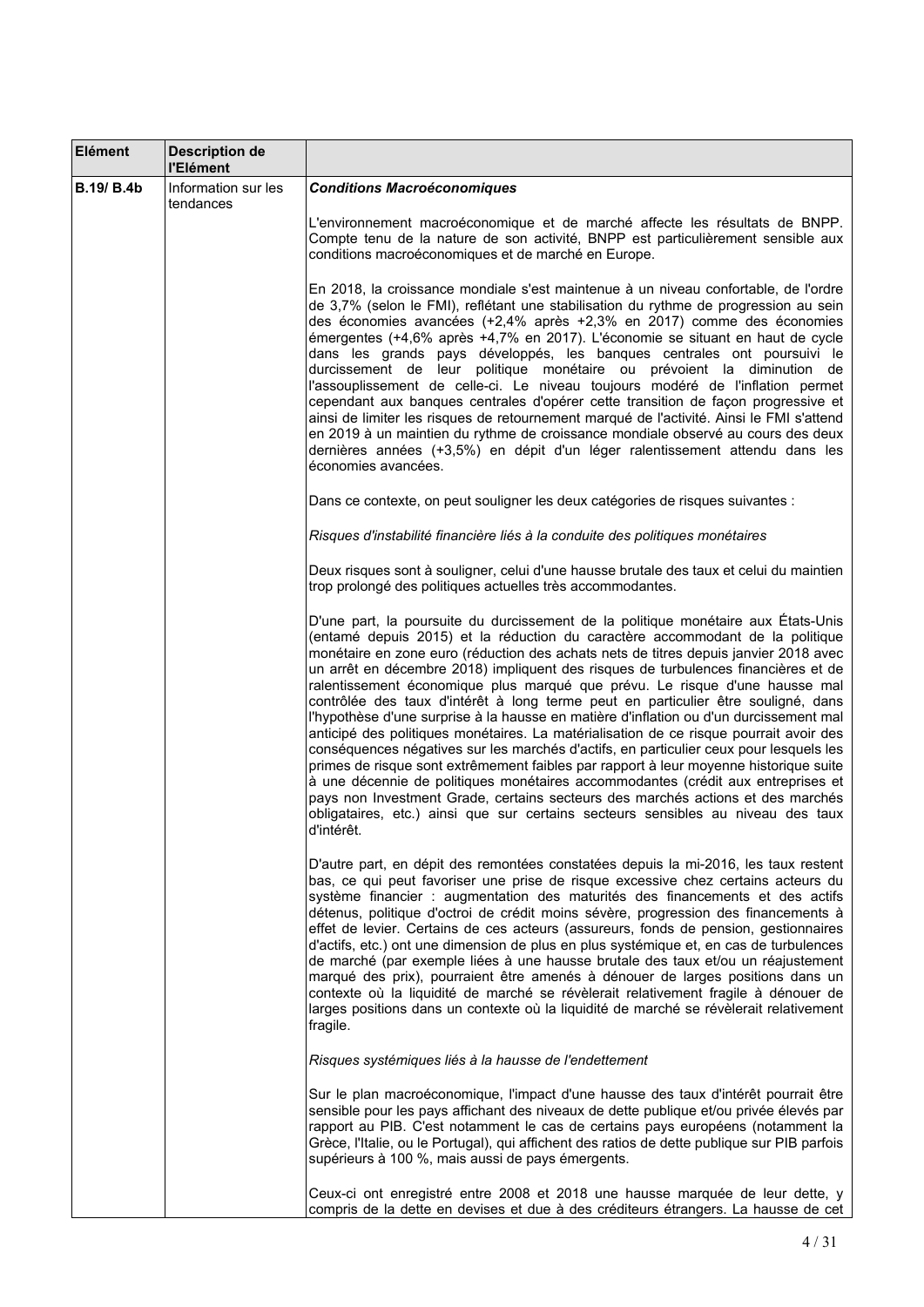| <b>Elément</b> | <b>Description de</b><br>l'Elément |                                                                                                                                                                                                                                                                                                                                                                                                                                                                                                                                                                                                                                                                                                                                                                                                                                                                                                                                                                                     |
|----------------|------------------------------------|-------------------------------------------------------------------------------------------------------------------------------------------------------------------------------------------------------------------------------------------------------------------------------------------------------------------------------------------------------------------------------------------------------------------------------------------------------------------------------------------------------------------------------------------------------------------------------------------------------------------------------------------------------------------------------------------------------------------------------------------------------------------------------------------------------------------------------------------------------------------------------------------------------------------------------------------------------------------------------------|
|                |                                    | endettement est surtout le fait du secteur privé, mais également du secteur public<br>dans une moindre mesure, notamment en Afrique. Ces pays sont ainsi<br>particulièrement exposés à la perspective d'un resserrement des politiques<br>monétaires dans les pays avancés. Des sorties de capitaux pourraient peser sur les<br>taux de change, augmenter le service de cette dette, importer de l'inflation, et conduire<br>les banques centrales des pays émergents à resserrer leurs conditions de crédit. S'en<br>suivrait une dégradation des perspectives de croissance de leur activité économique,<br>de possibles dégradations de notations souveraines, et une augmentation des risques<br>pour les banques. Bien que l'exposition du Groupe BNP Paribas dans les pays<br>émergents soit limitée, la vulnérabilité de ces économies peut conduire à des<br>perturbations du système financier mondial qui toucheraient le Groupe et pourraient<br>affecter ses résultats. |
|                |                                    | Il est à noter que le risque lié à l'endettement pourrait se matérialiser non seulement<br>en cas de hausse brutale des taux d'intérêt, mais aussi en cas d'autres chocs négatifs<br>sur la croissance.                                                                                                                                                                                                                                                                                                                                                                                                                                                                                                                                                                                                                                                                                                                                                                             |
|                |                                    | Législation et réglementations applicables aux institutions financières                                                                                                                                                                                                                                                                                                                                                                                                                                                                                                                                                                                                                                                                                                                                                                                                                                                                                                             |
|                |                                    | Les évolutions récentes et à venir des législations et réglementations applicables aux<br>institutions financières peuvent avoir un impact significatif sur BNPP. Les mesures<br>adoptées récemment ou qui sont (ou dont les mesures d'application sont) encore en<br>projet, qui ont, ou sont susceptibles d'avoir un impact sur BNPP, comprennent<br>notamment :                                                                                                                                                                                                                                                                                                                                                                                                                                                                                                                                                                                                                  |
|                |                                    | les réglementations sur les fonds propres : la directive européenne sur les<br>exigences prudentielles IV ("CRD 4") et le règlement européen sur les<br>exigences prudentielles ("CRR"), le standard international commun de<br>capacité d'absorption des pertes ("total-loss absorbing capacity" ou "TLAC"),<br>et la désignation de BNPP en tant qu'institution financière d'importance<br>systémique par le Conseil de Stabilité Financière ;                                                                                                                                                                                                                                                                                                                                                                                                                                                                                                                                    |
|                |                                    | les réformes dites structurelles comprenant la loi bancaire française du 26<br>$\overline{\phantom{m}}$<br>juillet 2013, imposant aux banques une filialisation ou séparation des<br>opérations dites "spéculatives" qu'elles effectuent pour compte propre de<br>leurs activités traditionnelles de banque de détail, la "règle Volcker" aux<br>États-Unis qui restreint la possibilité des entités bancaires américaines et<br>étrangères de conduire des opérations pour compte propre ou de<br>sponsoriser ou d'investir dans les fonds de capital investissement ("private<br>equity") et les hedge funds;                                                                                                                                                                                                                                                                                                                                                                     |
|                |                                    | le Mécanisme européen de Surveillance Unique ainsi que l'ordonnance du 6<br>novembre 2014;                                                                                                                                                                                                                                                                                                                                                                                                                                                                                                                                                                                                                                                                                                                                                                                                                                                                                          |
|                |                                    | la Directive du 16 avril 2014 relative aux systèmes de garantie des dépôts et<br>$\qquad \qquad -$<br>ses actes délégués et actes d'exécution, la Directive du 15 mai 2014<br>établissant un cadre pour le Redressement et la Résolution des Banques, le<br>Mécanisme de Résolution Unique instituant le Conseil de Résolution Unique<br>et le Fonds de Résolution Unique ;                                                                                                                                                                                                                                                                                                                                                                                                                                                                                                                                                                                                         |
|                |                                    | le Règlement final de la Réserve Fédérale des États-Unis imposant des<br>règles prudentielles accrues pour les opérations américaines des banques<br>étrangères de taille importante, notamment l'obligation de créer une société<br>holding intermédiaire distincte située aux Etats-Unis (capitalisée et soumise à<br>régulation) afin de détenir les filiales américaines de ces banques ;                                                                                                                                                                                                                                                                                                                                                                                                                                                                                                                                                                                       |
|                |                                    | les nouvelles règles pour la régulation des activités de dérivés négociés de<br>gré à gré au titre du Titre VII du Dodd-Frank Wall Street Reform and<br>Consumer Protection Act, notamment les exigences de marge pour les<br>produits dérivés non compensés et pour les produits dérivés sur titres<br>conclus par les banques actives sur les marchés de dérivés ("swap dealers"),<br>les principaux intervenants non bancaires sur les marchés de dérivés ("major<br>swap participants"), les banques actives sur les marchés de dérivés sur titres                                                                                                                                                                                                                                                                                                                                                                                                                              |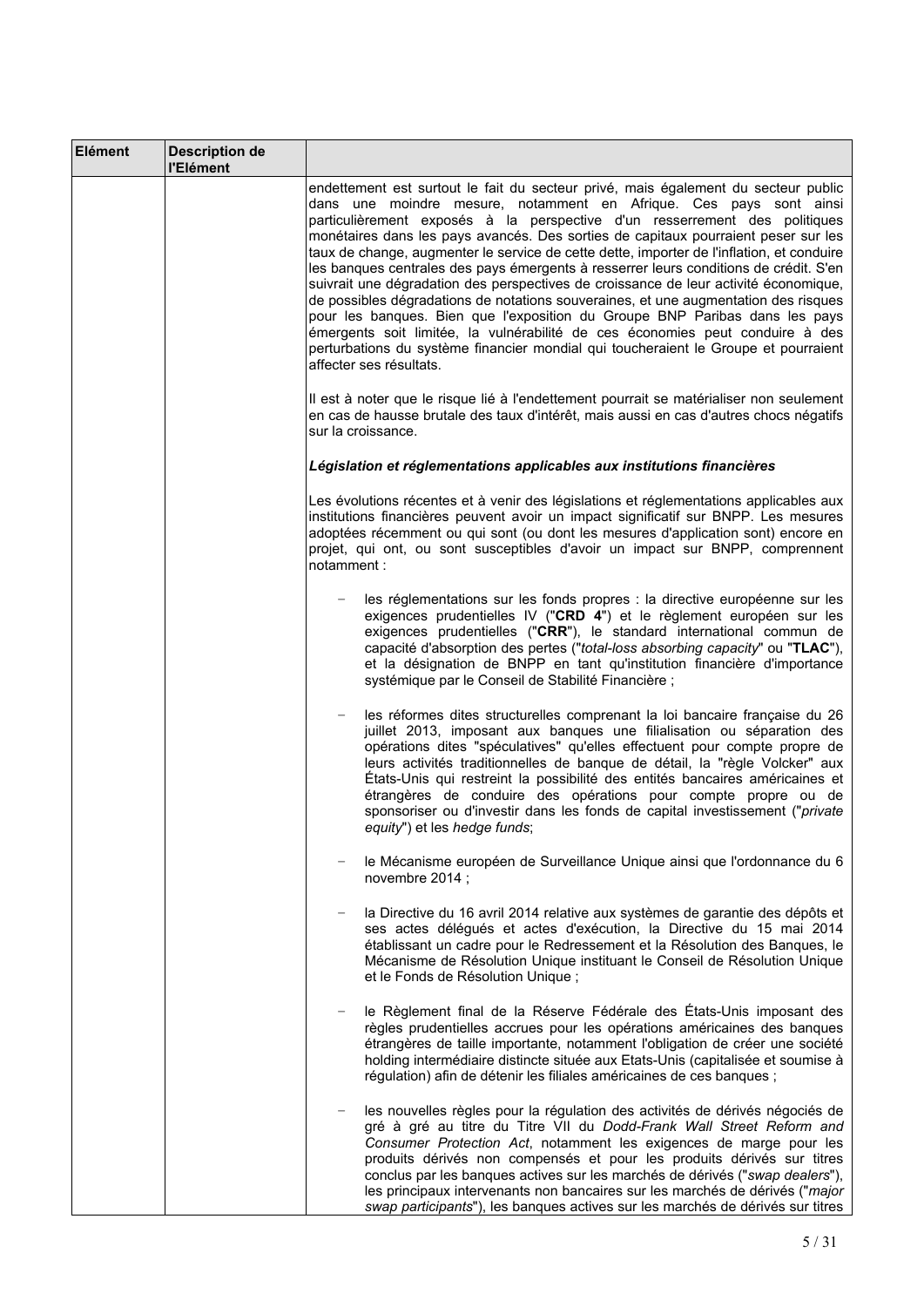| Elément | <b>Description de</b><br>l'Elément |                                                                                                                                                                                                                                                                                                                                                                                                                                                                                                                                                                                                                                                                                                                                                     |
|---------|------------------------------------|-----------------------------------------------------------------------------------------------------------------------------------------------------------------------------------------------------------------------------------------------------------------------------------------------------------------------------------------------------------------------------------------------------------------------------------------------------------------------------------------------------------------------------------------------------------------------------------------------------------------------------------------------------------------------------------------------------------------------------------------------------|
|         |                                    | ("security-based swap dealers") et les principaux intervenants non-bancaires<br>sur les marchés de dérivés sur titres ("major security-based swap<br>participants"), ainsi que les règles de la U.S. Securities and Exchange<br>Commission imposant l'enregistrement des banques actives sur les marchés<br>de dérivés sur titres et des principaux intervenants non-bancaires sur les<br>marchés de dérivés sur titres et les obligations de transparence et de<br>reporting des transactions de dérivés sur titres ;                                                                                                                                                                                                                              |
|         |                                    | la nouvelle directive européenne sur les marchés d'instruments financiers<br>("MIFID II") et le règlement européen sur les marchés d'instruments<br>financiers ("MiFIR"), ainsi que les réglementations européennes sur la<br>compensation de certains produits dérivés négociés de gré-à-gré par des<br>contreparties centrales et la déclaration des opérations de financement sur<br>titres auprès de référentiels centraux.                                                                                                                                                                                                                                                                                                                     |
|         |                                    | le Règlement général sur la protection des données ("RGPD") entré en<br>vigueur le 25 mai 2018. Ce Règlement vise à faire évoluer l'environnement<br>européen de confidentialité des données et améliorer la protection des<br>données pour les particuliers au sein de l'Union européenne. Les entreprises<br>risquent des amendes sévères en cas de non-conformité avec les normes<br>fixées par la RGPD. Ce Règlement s'applique à l'ensemble des banques<br>fournissant des services aux citoyens européens ; et                                                                                                                                                                                                                                |
|         |                                    | la finalisation de Bâle 3 publiée par le comité de Bâle en décembre 2017 qui<br>introduit une révision de la mesure du risque de crédit, du risque opérationnel<br>et du risque sur CVA pour le calcul des actifs pondérés. Ces mesures<br>devraient entrer en vigueur en janvier 2022 et seront soumises à un plancher<br>global qui s'appuiera sur les approches standard, qui sera progressivement<br>appliqué à partir de 2022 pour atteindre son niveau final en 2027.                                                                                                                                                                                                                                                                         |
|         |                                    | Par ailleurs, dans ce contexte réglementaire renforcé, le risque lié au non-respect des<br>législations et réglementations en vigueur, en particulier celles relatives à la protection<br>des intérêts des clients et des données personnelles, est un risque important pour<br>l'industrie bancaire, qui s'est traduit par des pertes et amendes importantes. Au-delà<br>de son dispositif de conformité qui couvre spécifiquement ce type de risque, le Groupe<br>BNP Paribas place l'intérêt des clients, et d'une manière plus générale des parties<br>prenantes, au centre de ses valeurs. Ainsi, le code de conduite adopté par le Groupe<br>BNP Paribas en 2016 établit des valeurs et des règles de conduite détaillées dans ce<br>domaine. |
|         |                                    | Cybersécurité et risque technologique                                                                                                                                                                                                                                                                                                                                                                                                                                                                                                                                                                                                                                                                                                               |
|         |                                    | La capacité de BNPP à exercer ses activités est intrinsèquement liée à la fluidité des<br>opérations électroniques, ainsi qu'à la protection et à la sécurité de l'information et des<br>actifs technologiques.                                                                                                                                                                                                                                                                                                                                                                                                                                                                                                                                     |
|         |                                    | Le rythme des changements technologiques s'accélère avec la transformation<br>numérique avec comme conséquences l'accroissement du nombre des circuits de<br>communication, la multiplication des sources de données, l'automatisation croissante<br>des processus et le recours accru aux transactions bancaires électroniques.                                                                                                                                                                                                                                                                                                                                                                                                                    |
|         |                                    | Les progrès et l'accélération des changements technologiques donnent aux<br>cybercriminels de nouvelles possibilités pour altérer, voler et divulguer des données.<br>Les attaques sont plus nombreuses, avec une portée et une sophistication plus<br>importante dans l'ensemble des secteurs, y compris celui des services financiers.                                                                                                                                                                                                                                                                                                                                                                                                            |
|         |                                    | L'externalisation d'un nombre croissant de processus expose également le Groupe<br>BNPP à des risques structurels de cybersécurité et de technologie conduisant à<br>l'apparition de vecteurs d'attaque potentiels que les cybercriminels peuvent exploiter.                                                                                                                                                                                                                                                                                                                                                                                                                                                                                        |
|         |                                    | En conséquence, le Groupe BNPP dispose au sein de la fonction RISK d'une seconde<br>ligne de défense au sein de la fonction risque avec la création de l'Equipe Risk ORC<br>ICT dédiée à la gestion des risques technologiques et de la cybersécurité. Les normes                                                                                                                                                                                                                                                                                                                                                                                                                                                                                   |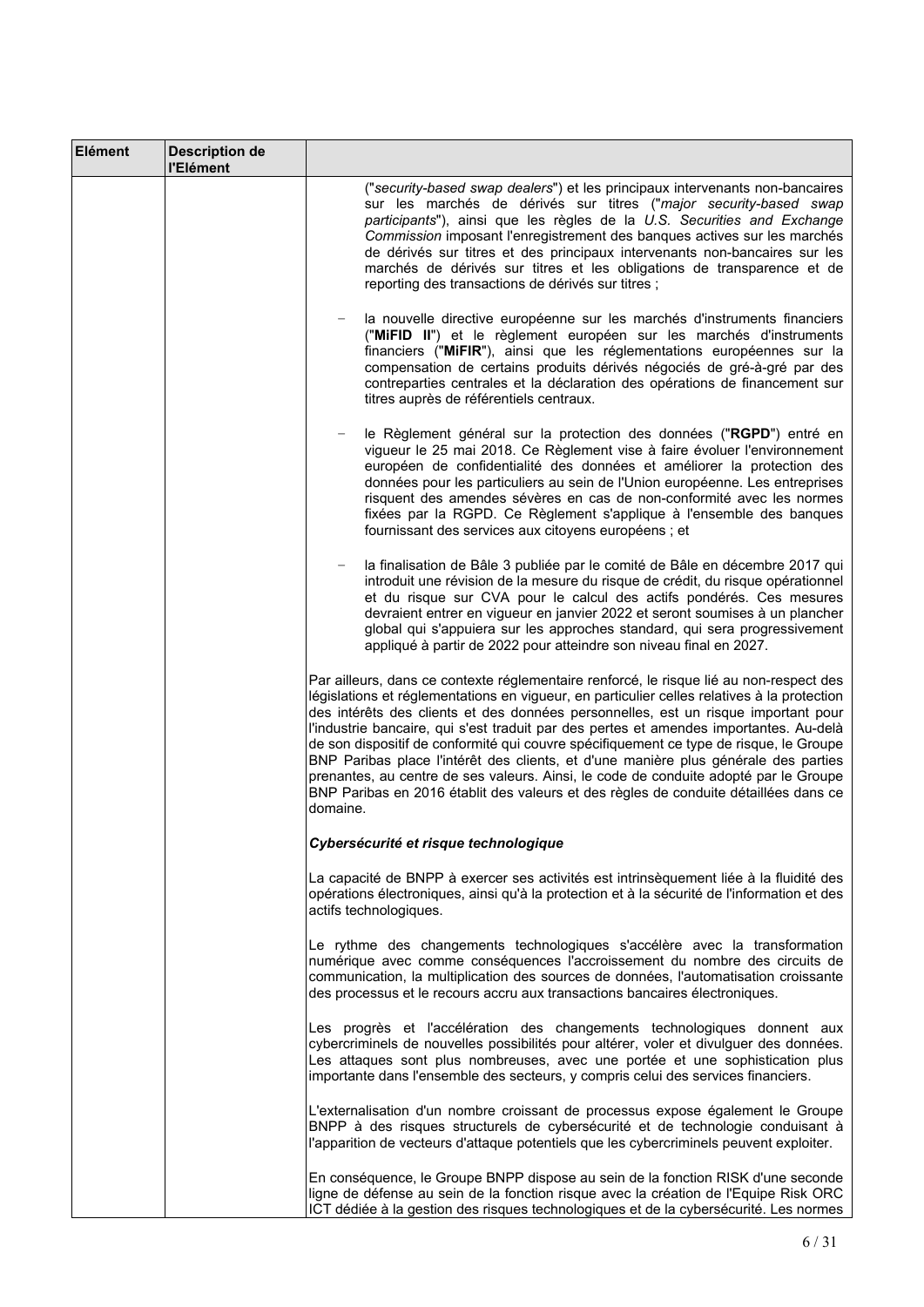| Elément           | <b>Description de</b><br>l'Elément                        |                                                                    |                                                                                                                                                                                                                        |                                                                                                                                                                                                                                                                                                                        |
|-------------------|-----------------------------------------------------------|--------------------------------------------------------------------|------------------------------------------------------------------------------------------------------------------------------------------------------------------------------------------------------------------------|------------------------------------------------------------------------------------------------------------------------------------------------------------------------------------------------------------------------------------------------------------------------------------------------------------------------|
|                   |                                                           |                                                                    | (telles que le cyber-crime, l'espionnage, etc.).                                                                                                                                                                       | opérationnelles sont ainsi régulièrement adaptées pour soutenir l'évolution digitale et<br>l'innovation du Groupe BNPP tout en gérant les menaces existantes et émergentes                                                                                                                                             |
| <b>B.19/B.5</b>   | Description du<br>Groupe                                  |                                                                    | BNPP est un leader européen des services bancaires et financiers et possède quatre<br>marchés domestiques de banque de détail en Europe : la France, la Belgique, l'Italie<br>BNP Paribas (ensemble le "Groupe BNPP"). | et le Luxembourg. Il est présent dans 71 pays et compte près de 199 000<br>collaborateurs, dont plus de 151 000 en Europe. BNPP est la société mère du Groupe                                                                                                                                                          |
| <b>B.19/B.9</b>   | Prévision ou<br>estimation du<br>bénéfice                 |                                                                    | au sein du Prospectus de Base sur lequel ce Résumé porte.                                                                                                                                                              | Sans objet, en l'absence de prévision ou estimation du bénéfice concernant le Garant                                                                                                                                                                                                                                   |
| <b>B.19/ B.10</b> | Réserves contenues<br>dans le rapport<br>d'audit          |                                                                    | financières historiques contenues dans le Prospectus de Base.                                                                                                                                                          | Sans objet, il n'existe aucune réserve dans le rapport d'audit sur les informations                                                                                                                                                                                                                                    |
| <b>B.19/ B.12</b> |                                                           |                                                                    | Informations financières historiques clés sélectionnées en relation avec le Garant:                                                                                                                                    |                                                                                                                                                                                                                                                                                                                        |
|                   |                                                           |                                                                    | Données Financières Annuelles Comparées - En millions d'EUR                                                                                                                                                            |                                                                                                                                                                                                                                                                                                                        |
|                   |                                                           |                                                                    | 31/12/2019*                                                                                                                                                                                                            | 31/12/2018*                                                                                                                                                                                                                                                                                                            |
|                   | <b>Produit Net Bancaire</b>                               |                                                                    | (non auditées)<br>44 597                                                                                                                                                                                               | (auditées)<br>42 516                                                                                                                                                                                                                                                                                                   |
|                   | Coût du Risque                                            |                                                                    | (3 203)                                                                                                                                                                                                                | (2764)                                                                                                                                                                                                                                                                                                                 |
|                   | Résultat Net, part du Groupe                              |                                                                    | 8 1 7 3                                                                                                                                                                                                                | 7 5 2 6                                                                                                                                                                                                                                                                                                                |
|                   |                                                           |                                                                    | 31/12/2019                                                                                                                                                                                                             | 31/12/2018                                                                                                                                                                                                                                                                                                             |
|                   | Ratio Common Equity Tier 1 (Bâle 3,<br>CRD4)              |                                                                    | 12,10%                                                                                                                                                                                                                 | 11,80%                                                                                                                                                                                                                                                                                                                 |
|                   |                                                           |                                                                    | 31/12/2019*<br>(non auditées)                                                                                                                                                                                          | 31/12/2018*<br>(auditées)                                                                                                                                                                                                                                                                                              |
|                   | Total du bilan consolidé                                  |                                                                    | 2 164 713                                                                                                                                                                                                              | 2 040 836                                                                                                                                                                                                                                                                                                              |
|                   | Total des prêts et créances sur la<br>clientèle consolidé |                                                                    | 805 777                                                                                                                                                                                                                | 765 871                                                                                                                                                                                                                                                                                                                |
|                   | Total des dettes envers la clientèle<br>consolidé         |                                                                    | 834 667                                                                                                                                                                                                                | 796 548                                                                                                                                                                                                                                                                                                                |
|                   | Capitaux Propres (part du Groupe)                         |                                                                    | 107 453                                                                                                                                                                                                                | 101 467                                                                                                                                                                                                                                                                                                                |
|                   | 2019 - En millions d'EUR                                  | ») était d'environ 10 pb sur le ratio Common Equity Tier 1 Bâle 3. |                                                                                                                                                                                                                        | * Les chiffres au 31 Décembre 2019 intègrent les dispositions de la nouvelle norme comptable IFRS 16.<br>L'impact au 1er janvier 2019 de la première application de la nouvelle norme comptable IFRS 16 (« Leasing<br>Données Financières Intermédiaires Comparées pour la période de six mois se terminant le 30 juin |
|                   |                                                           |                                                                    | 1S19* (non auditées)                                                                                                                                                                                                   | 1S18 (non auditées)                                                                                                                                                                                                                                                                                                    |
|                   | <b>Produit Net Bancaire</b>                               |                                                                    | 22 3 68                                                                                                                                                                                                                | 22 004                                                                                                                                                                                                                                                                                                                 |
|                   | Coût du Risque                                            |                                                                    | (1390)                                                                                                                                                                                                                 | (1182)                                                                                                                                                                                                                                                                                                                 |
|                   | Résultat Net, part du Groupe                              |                                                                    | 4 3 8 6                                                                                                                                                                                                                | 3 9 6 0                                                                                                                                                                                                                                                                                                                |
|                   |                                                           |                                                                    | 30/06/2019*                                                                                                                                                                                                            | 31/12/2018                                                                                                                                                                                                                                                                                                             |
|                   | Ratio Common Equity Tier 1 (Bâle 3<br>plein, CRD4)        |                                                                    | 11,90%                                                                                                                                                                                                                 | 11,80%                                                                                                                                                                                                                                                                                                                 |
|                   |                                                           |                                                                    | 30/06/2019* (non auditées)                                                                                                                                                                                             | 31/12/2018 (auditées)                                                                                                                                                                                                                                                                                                  |
|                   | Total du bilan consolidé                                  |                                                                    | 2 372 620                                                                                                                                                                                                              | 2 040 836                                                                                                                                                                                                                                                                                                              |
|                   | Total des prêts et créances sur la<br>clientèle consolidé |                                                                    | 793 960                                                                                                                                                                                                                | 765 871                                                                                                                                                                                                                                                                                                                |
|                   | Total des dettes envers la clientèle<br>consolidé         |                                                                    | 833 265                                                                                                                                                                                                                | 796 548                                                                                                                                                                                                                                                                                                                |
|                   | Capitaux Propres (part du Groupe)                         |                                                                    | 104 135                                                                                                                                                                                                                | 101 467                                                                                                                                                                                                                                                                                                                |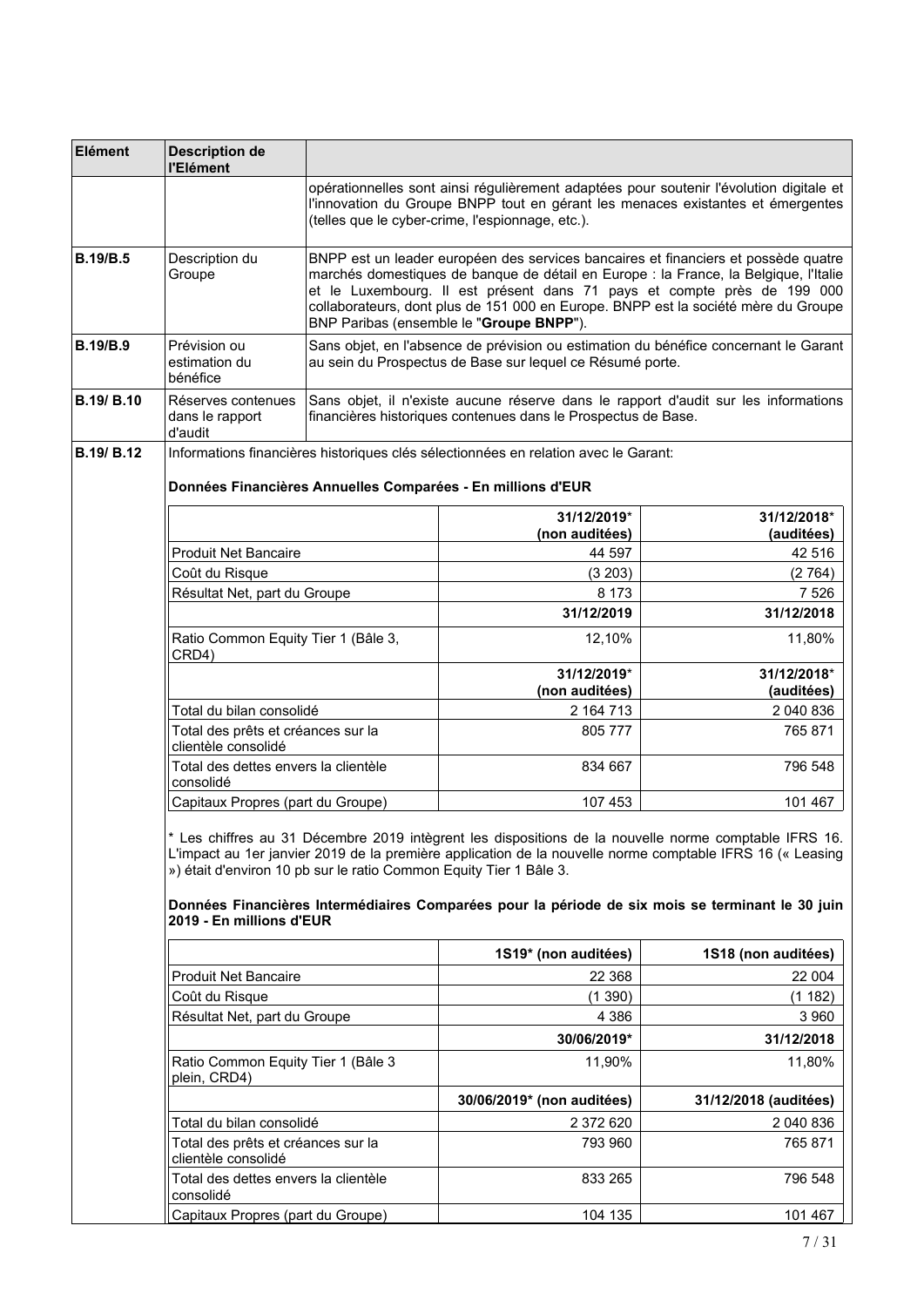| Elément    | <b>Description de</b><br>l'Elément                                                                                                                                        |                 |                                                                                                                                                                                                                                                                                                                                                                                                                                                                                                                                         |                       |
|------------|---------------------------------------------------------------------------------------------------------------------------------------------------------------------------|-----------------|-----------------------------------------------------------------------------------------------------------------------------------------------------------------------------------------------------------------------------------------------------------------------------------------------------------------------------------------------------------------------------------------------------------------------------------------------------------------------------------------------------------------------------------------|-----------------------|
|            | d'environ -10 pb sur le ratio Common Equity Tier 1 Bâle 3.<br>septembre 2019 - En millions d'EUR                                                                          |                 | * Les chiffres au 30 juin 2019 intègrent les dispositions de la nouvelle norme IFRS 16. L'impact de la<br>première application de la nouvelle norme comptable IFRS 16 (« Leasing ») au 1er janvier 2019 était<br>Données Financières Intermédiaires Comparées pour la période de neuf mois se terminant le 30                                                                                                                                                                                                                           |                       |
|            |                                                                                                                                                                           |                 | 9M19 <sup>*</sup> (non auditées)                                                                                                                                                                                                                                                                                                                                                                                                                                                                                                        | 9M18 (non auditées)   |
|            | <b>Produit Net Bancaire</b>                                                                                                                                               |                 | 33 264                                                                                                                                                                                                                                                                                                                                                                                                                                                                                                                                  | 32 356                |
|            | Coût du Risque                                                                                                                                                            |                 | (2 237)                                                                                                                                                                                                                                                                                                                                                                                                                                                                                                                                 | (1868)                |
|            | Résultat Net, part du Groupe                                                                                                                                              |                 | (6324)                                                                                                                                                                                                                                                                                                                                                                                                                                                                                                                                  | (6084)                |
|            |                                                                                                                                                                           |                 | 30/09/2019*                                                                                                                                                                                                                                                                                                                                                                                                                                                                                                                             | 31/12/2018            |
|            | Ratio Common Equity Tier 1 (Bâle 3<br>plein, CRD4)                                                                                                                        |                 | 12%                                                                                                                                                                                                                                                                                                                                                                                                                                                                                                                                     | 11,80%                |
|            |                                                                                                                                                                           |                 | 30/09/2019 <sup>*</sup> (non auditées)                                                                                                                                                                                                                                                                                                                                                                                                                                                                                                  | 31/12/2018 (auditées) |
|            | Total du bilan consolidé<br>Total des prêts et créances sur la<br>clientèle                                                                                               |                 | 2 510 204<br>797 357                                                                                                                                                                                                                                                                                                                                                                                                                                                                                                                    | 2 040 836<br>765 871  |
|            | Total des dettes envers la clientèle                                                                                                                                      |                 | 850 458                                                                                                                                                                                                                                                                                                                                                                                                                                                                                                                                 | 796 548               |
|            | Capitaux Propres (part du Groupe)                                                                                                                                         |                 | 107 157                                                                                                                                                                                                                                                                                                                                                                                                                                                                                                                                 | 101 467               |
|            | ») était d'environ 10 pb sur le ratio Common Equity Tier 1 Bâle 3.<br>significatif<br>financiers intermédiaires ont été publiés).<br>financiers audités ont été publiés). |                 | Déclarations relatives à l'absence de changement significatif ou de changement défavorable<br>Il ne s'est produit aucun changement significatif dans la situation financière ou commerciale du Groupe<br>BNPP depuis le 30 juin 2019 (date de clôture de la dernière période comptable pour laquelle des états<br>Il ne s'est produit aucun changement défavorable significatif dans les perspectives de BNPP ou du groupe<br>BNPP depuis le 31 décembre 2018 (date de clôture de la dernière période comptable pour laquelle des états |                       |
| B.19/ B.13 | Evénements<br>impactant la<br>solvabilité du Garant                                                                                                                       | septembre 2019. | Sans objet, à la connaissance du Garant, il ne s'est produit aucun événement récent<br>qui présente un intérêt significatif pour l'évaluation de sa solvabilité depuis le 30                                                                                                                                                                                                                                                                                                                                                            |                       |
| B.19/ B.14 | Dépendance à<br>l'égard d'autres<br>entités du Groupe                                                                                                                     |                 | BNPP n'est pas dépendant d'autres membres du Groupe BNPP.                                                                                                                                                                                                                                                                                                                                                                                                                                                                               |                       |
| B.19/ B.15 | Principales Activités                                                                                                                                                     | ٠               | BNP Paribas détient des positions clés dans ses deux domaines d'activité:<br><b>Retail Banking and Services regroupant:</b><br>Domestic Markets composé de:<br>Banque de Détail en France (BDDF),<br>BNL Banca Commerciale (BNL bc), banque de détail en Italie,                                                                                                                                                                                                                                                                        |                       |
|            |                                                                                                                                                                           | ٠<br>$\bullet$  | Banque De Détail en Belgique (BDDB),<br>Autres activités de Domestic Markets y compris la Banque de<br>Détail et des Entreprises au Luxembourg (BDEL);<br>International Financial Services, composé de :<br>Europe-Méditerranée,<br>BancWest,<br>Personal Finance,                                                                                                                                                                                                                                                                      |                       |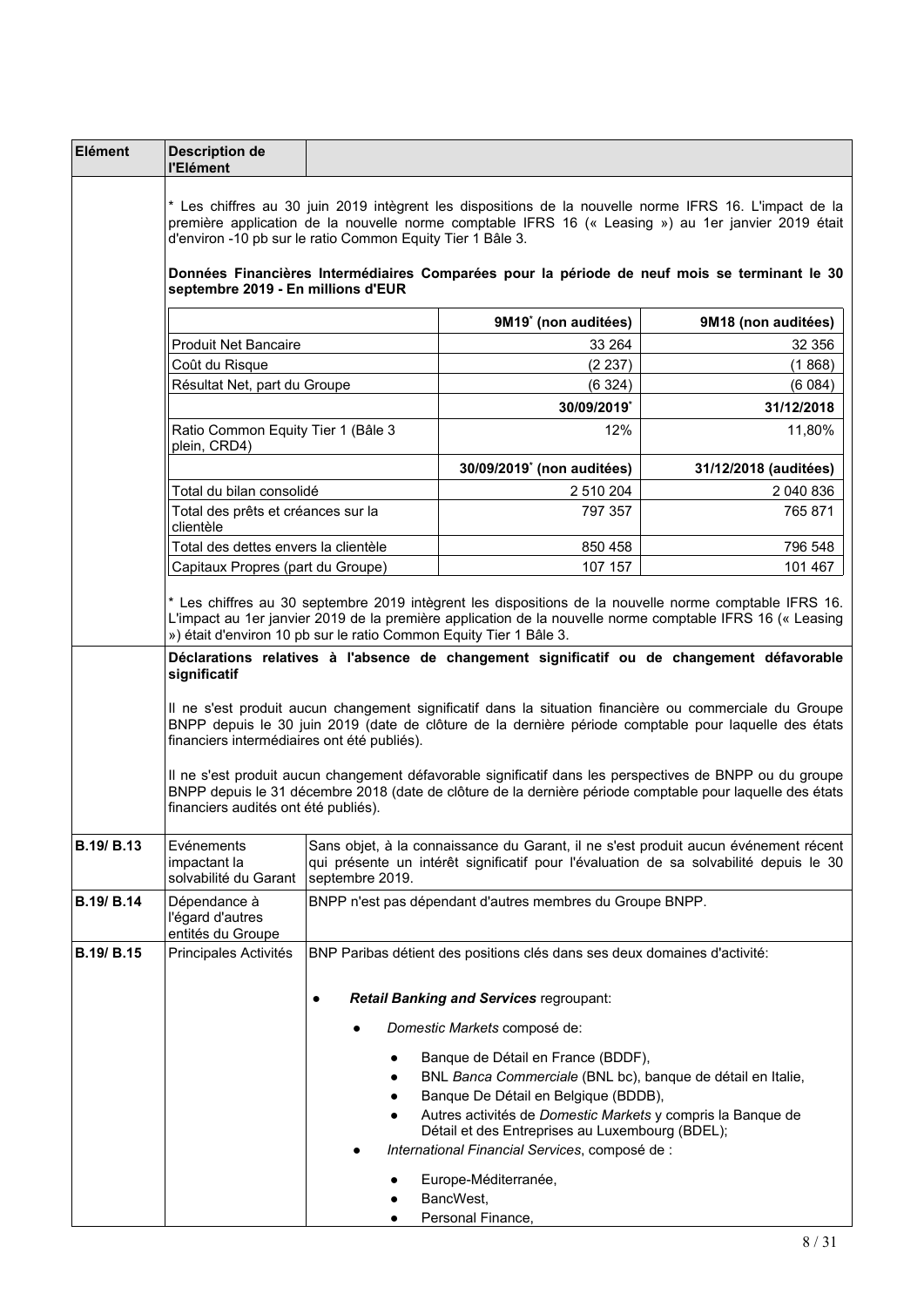| <b>Elément</b>    | <b>Description de</b><br>l'Elément |                                                                                                                                                                                                                                                                                                                                                                                                                                                                                                                                                                                                                                                                                                                                        |
|-------------------|------------------------------------|----------------------------------------------------------------------------------------------------------------------------------------------------------------------------------------------------------------------------------------------------------------------------------------------------------------------------------------------------------------------------------------------------------------------------------------------------------------------------------------------------------------------------------------------------------------------------------------------------------------------------------------------------------------------------------------------------------------------------------------|
|                   |                                    | Assurance.<br>Gestion Institutionnelle et Privée:<br><b>Corporate and Investment Banking (CIB) regroupant:</b><br>Corporate Banking,<br>Global Markets.<br>Securities Services.                                                                                                                                                                                                                                                                                                                                                                                                                                                                                                                                                        |
| <b>B.19/ B.16</b> | Actionnaires de<br>contrôle        | Aucun des actionnaires existants ne contrôle BNPP, que ce soit directement ou<br>indirectement. Au 31 décembre 2018, les principaux actionnaires étaient la Société<br>Fédérale de Participations et d'Investissement ("SFPI"), société anonyme d'intérêt<br>public agissant pour le compte de l'Etat belge, qui détient 7,7% du capital social,<br>BlackRock Inc. qui détient 5,1% du capital social et le Grand-Duché de Luxembourg,<br>qui détient 1,0% du capital social. A la connaissance de BNPP, aucun actionnaire<br>autre que SFPI et BlackRock Inc. ne détient plus de 5% de son capital ou de ses<br>droits de vote.                                                                                                       |
| <b>B.19/ B.17</b> | Notations de crédit<br>sollicitées | Les notations de crédit à long terme de BNPP sont : A+ avec une perspective stable<br>(S&P Global Ratings Europe Limited), Aa3 avec une perspective stable (Moody's<br>Investors Service Ltd.), AA- avec une perspective stable (Fitch France S.A.S.) et AA<br>(low) avec une perspective stable (DBRS Limited) et les notations de crédit à court<br>terme de BNPP sont : A-1 (S&P Global Ratings Europe Limited), P-1 (Moody's<br>Investors Service Ltd.), F1+ (Fitch France S.A.S.) et R-1 (middle) (DBRS Limited).<br>Une notation n'est pas une recommandation d'achat, de vente ou de détention des<br>titres concernés et peut être suspendue, réduite ou révoquée à tout moment par<br>l'agence de notation qui l'a attribuée. |

# **Section C - Valeurs Mobilières**

| Elément | <b>Description de</b><br>l'Elément                    |                                                                                                                                                                                                                                                                                                                                                                                                                              |
|---------|-------------------------------------------------------|------------------------------------------------------------------------------------------------------------------------------------------------------------------------------------------------------------------------------------------------------------------------------------------------------------------------------------------------------------------------------------------------------------------------------|
| c.1     | Nature et catégorie<br>des valeurs                    | Les Titres sont certificats ("Certificats") et sont émis en Souches.                                                                                                                                                                                                                                                                                                                                                         |
|         | mobilières/ numéro<br>d'identification<br>(Code ISIN) | Le Numéro de Souche des Titres est celui indiqué à l'Elément C.20 du tableau ci-<br>dessous.                                                                                                                                                                                                                                                                                                                                 |
|         |                                                       | Le Code ISIN est celui indiqué à l'Elément C.20 du tableau ci-dessous.                                                                                                                                                                                                                                                                                                                                                       |
|         |                                                       | Le Code Mnémonique est celui indiqué à l'Elément C.20 du tableau ci-dessous.                                                                                                                                                                                                                                                                                                                                                 |
|         |                                                       | Les Certificats sont soumis au droit français.                                                                                                                                                                                                                                                                                                                                                                               |
|         |                                                       | Les Titres sont des Titres à Règlement en Numéraire.                                                                                                                                                                                                                                                                                                                                                                         |
| C.2     | Devise                                                | La devise de cette Souche de Titres est l'Euro ("EUR").                                                                                                                                                                                                                                                                                                                                                                      |
| C.5     | Restrictions à la<br>libre négociabilité              | Les Titres seront librement négociables, sous réserve des restrictions d'offre et de<br>vente en vigueur aux États-Unis, dans l'Espace Economique Européen, en Belgique,<br>au Danemark, en Finlande, en France, au Luxembourg, aux Pays-Bas, en Norvège,<br>en Espagne et en Suède et conformément à la Directive Prospectus et aux lois de<br>toute juridiction dans laquelle les Titres concernés sont offerts ou vendus. |
| C.8     | Droits s'attachant<br>aux Titres                      | Les Titres émis dans le cadre du Prospectus de Base seront soumis à des modalités<br>concernant, entre autres, les questions suivantes :                                                                                                                                                                                                                                                                                     |
|         |                                                       | Rang de Créance des Titres                                                                                                                                                                                                                                                                                                                                                                                                   |
|         |                                                       | Les Titres sont des obligations non subordonnées et non assorties de sûretés de<br>l'Emetteur et viennent au même rang entre eux.                                                                                                                                                                                                                                                                                            |
|         |                                                       | <b>Fiscalité</b>                                                                                                                                                                                                                                                                                                                                                                                                             |
|         |                                                       | Le Titulaire devra payer tous les impôts, taxes et/ou frais découlant de l'exercice et du                                                                                                                                                                                                                                                                                                                                    |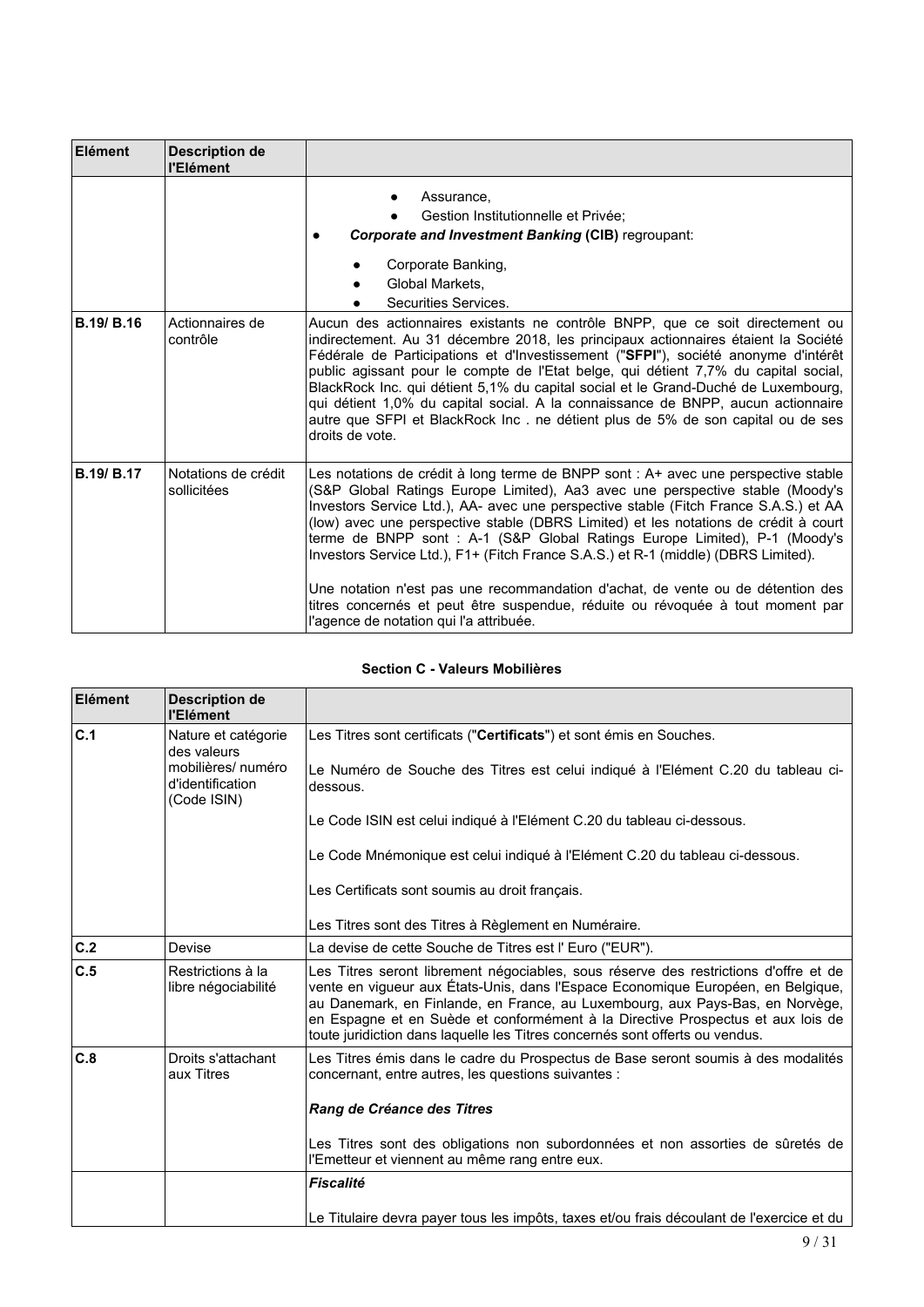| Elément | <b>Description de</b><br>l'Elément |                                                                                                                                                                                                                                                                                                                                                                                                                                                                                                                                                                                                                                                                                                                                                                                                        |
|---------|------------------------------------|--------------------------------------------------------------------------------------------------------------------------------------------------------------------------------------------------------------------------------------------------------------------------------------------------------------------------------------------------------------------------------------------------------------------------------------------------------------------------------------------------------------------------------------------------------------------------------------------------------------------------------------------------------------------------------------------------------------------------------------------------------------------------------------------------------|
|         |                                    | règlement ou du remboursement des Titres et/ou de la livraison ou du transfert des<br>actifs dus en cas de Règlement Physique. L'Emetteur devra déduire des montants<br>payables ou des actifs livrables aux Titulaires certains impôts, taxes et frais non<br>antérieurement déduits des montants payés ou des actifs livrés à des Titulaires, que<br>l'Agent de Calcul déterminera comme attribuables aux Titres.                                                                                                                                                                                                                                                                                                                                                                                    |
|         |                                    | Les paiements seront soumis dans tous les cas (i) aux lois et réglementations fiscales<br>ou autres qui leur sont applicables dans le lieu de paiement, (ii) à toute retenue à la<br>source ou tout prélèvement libératoire devant être effectué en vertu d'un accord de la<br>nature décrite à la Section 1471(b) de l'U.S. Internal Revenue Code de 1986 (le<br>"Code"), ou qui est autrement imposé en vertu des Sections 1471 à 1474 du Code, de<br>toutes réglementations ou conventions prises pour leur application, de toutes leurs<br>interprétations officielles ou de toute loi prise pour appliquer une approche<br>intergouvernementale de celles-ci, et (iii) à toute retenue à la source ou tout<br>prélèvement libératoire devant être effectué en vertu de la Section 871(m) du Code. |
|         |                                    | Maintien de l'Emprunt à son Rang                                                                                                                                                                                                                                                                                                                                                                                                                                                                                                                                                                                                                                                                                                                                                                       |
|         |                                    | Les modalités des Titres ne contiendront aucune clause de maintien de l'emprunt à<br>son rang.                                                                                                                                                                                                                                                                                                                                                                                                                                                                                                                                                                                                                                                                                                         |
|         |                                    | <i><b>Cas de Défaut</b></i>                                                                                                                                                                                                                                                                                                                                                                                                                                                                                                                                                                                                                                                                                                                                                                            |
|         |                                    | Les modalités des Titres ne prévoiront pas de cas de défaut.                                                                                                                                                                                                                                                                                                                                                                                                                                                                                                                                                                                                                                                                                                                                           |
|         |                                    | Assemblées Générales                                                                                                                                                                                                                                                                                                                                                                                                                                                                                                                                                                                                                                                                                                                                                                                   |
|         |                                    | Les Titulaires ne seront pas regroupés en une Masse.                                                                                                                                                                                                                                                                                                                                                                                                                                                                                                                                                                                                                                                                                                                                                   |
|         |                                    | Loi applicable                                                                                                                                                                                                                                                                                                                                                                                                                                                                                                                                                                                                                                                                                                                                                                                         |
|         |                                    | Les Titres, le Contrat de Service Financier de droit français (tel que modifié ou<br>complété au cours du temps) et la Garantie BNPP de droit français seront régis par le<br>droit français, qui gouvernera également leur interprétation, et toute action ou<br>procédure y afférente relèvera, sous réserve de toute règle impérative de la Refonte<br>du Règlement de Bruxelles, de la compétence des tribunaux compétents dans le<br>ressort de la Cour d'Appel de Paris. BNPP B.V. élit domicile au siège social de BNP<br>Paribas, actuellement situé 16, boulevard des Italiens, 75009 Paris.                                                                                                                                                                                                  |
| C.9     | Intérêts/Rembourse<br>ment         | <b>Intérêts</b>                                                                                                                                                                                                                                                                                                                                                                                                                                                                                                                                                                                                                                                                                                                                                                                        |
|         |                                    | Les Titres ne portent pas intérêts et ne donneront lieu à aucun paiement d'intérêts.                                                                                                                                                                                                                                                                                                                                                                                                                                                                                                                                                                                                                                                                                                                   |
|         |                                    | <b>Remboursement</b>                                                                                                                                                                                                                                                                                                                                                                                                                                                                                                                                                                                                                                                                                                                                                                                   |
|         |                                    | A moins qu'il ne soit antérieurement remboursé ou annulé, chaque Titre sera<br>remboursé à la Date de Remboursement comme définie à l'Elément C.20.                                                                                                                                                                                                                                                                                                                                                                                                                                                                                                                                                                                                                                                    |
|         |                                    | Les Certificats peuvent être remboursés par anticipation à l'option de l'Emetteur ou à<br>l'option des Titulaires moyennant le paiement d'un Montant de Remboursement<br>Optionnel égal à :                                                                                                                                                                                                                                                                                                                                                                                                                                                                                                                                                                                                            |
|         |                                    | Formule de Paiement Put 2300                                                                                                                                                                                                                                                                                                                                                                                                                                                                                                                                                                                                                                                                                                                                                                           |
|         |                                    | Le Paiement Put sera calculé sur la même base que le Paiement Final ETS 2300,<br>sauf que les références à la « Date d'Évaluation » dans ce document et dans les<br>dispositions liées sont réputées être des références à « la Date d'Évaluation du<br>Remboursement Optionnel applicable ».                                                                                                                                                                                                                                                                                                                                                                                                                                                                                                          |
|         |                                    | <b>Formule de Paiement Call 2300</b>                                                                                                                                                                                                                                                                                                                                                                                                                                                                                                                                                                                                                                                                                                                                                                   |
|         |                                    | Le Paiement Call est calculé sur la même base que le Paiement Final ETS 2300, sauf<br>que les références à la « Date d'Évaluation » dans ce document et dans les<br>dispositions liées sont réputées être des références à la « Date d'Évaluation du                                                                                                                                                                                                                                                                                                                                                                                                                                                                                                                                                   |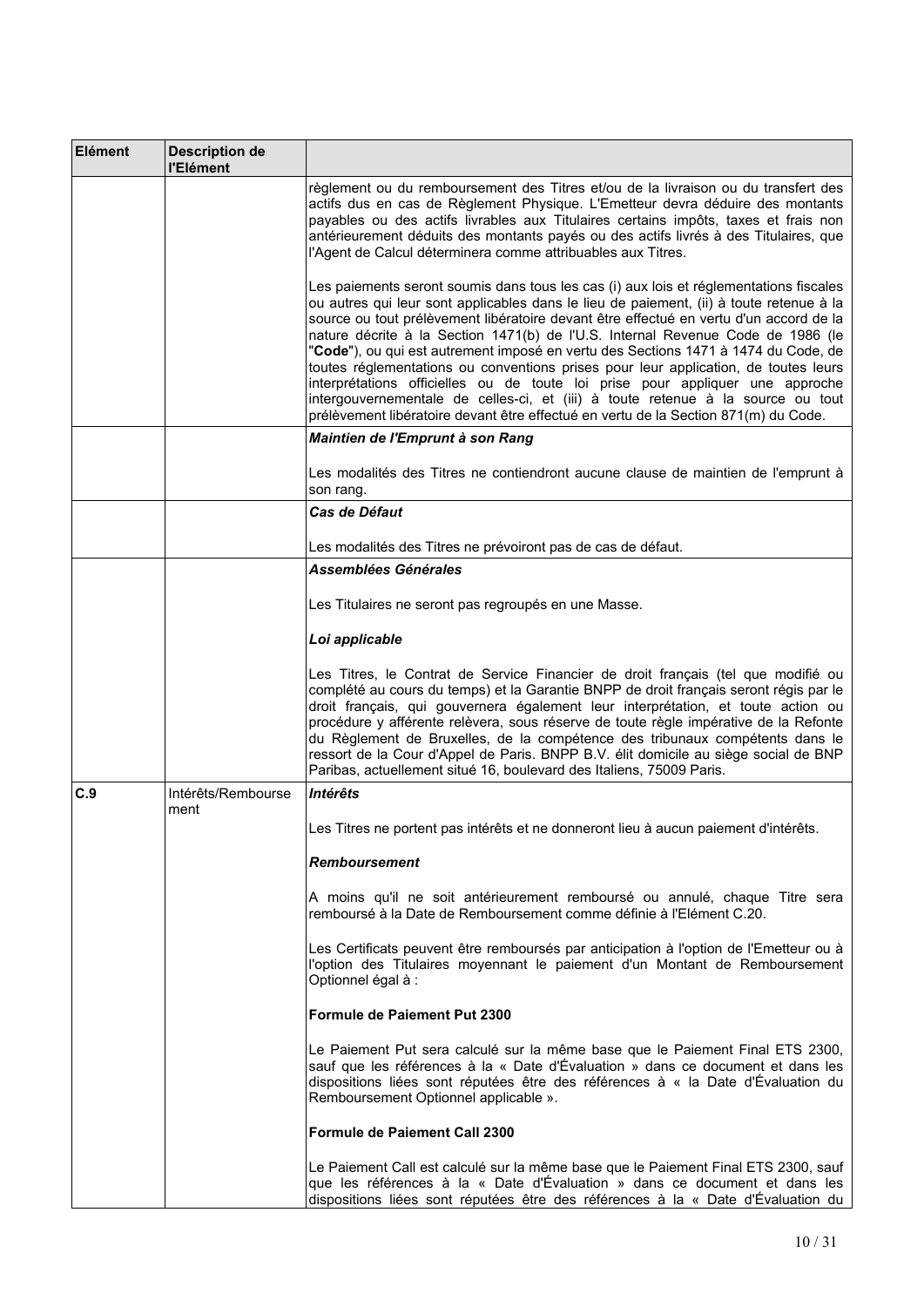| Elément | <b>Description de</b><br>l'Elément                                               |                                                                                                                                                                                                                                                                                                                                                                                                                                                                                                                                                            |
|---------|----------------------------------------------------------------------------------|------------------------------------------------------------------------------------------------------------------------------------------------------------------------------------------------------------------------------------------------------------------------------------------------------------------------------------------------------------------------------------------------------------------------------------------------------------------------------------------------------------------------------------------------------------|
|         |                                                                                  | Remboursement Optionnel applicable ».                                                                                                                                                                                                                                                                                                                                                                                                                                                                                                                      |
|         |                                                                                  | Représentant des Titulaires                                                                                                                                                                                                                                                                                                                                                                                                                                                                                                                                |
|         |                                                                                  | Aucun représentant des Titulaires n'a été nommé par l'Emetteur.                                                                                                                                                                                                                                                                                                                                                                                                                                                                                            |
|         |                                                                                  | Les Titulaires ne seront pas regroupés en une Masse.                                                                                                                                                                                                                                                                                                                                                                                                                                                                                                       |
|         |                                                                                  | Sur les droits s'attachant aux Titres, veuillez également vous référer à l'Elément C.8<br>ci-dessus.                                                                                                                                                                                                                                                                                                                                                                                                                                                       |
| C.10    | Paiement des<br>intérêts liés à un ou<br>plusieurs<br>instrument(s)<br>dérivé(s) | Sans objet.                                                                                                                                                                                                                                                                                                                                                                                                                                                                                                                                                |
| C.11    | Admission à la<br>Négociation                                                    | Une demande a été présentée par l'Emetteur (ou pour son compte) en vue de faire<br>admettre les Titres à la négociation sur Euronext Paris.                                                                                                                                                                                                                                                                                                                                                                                                                |
| C.15    | Description de<br>l'impact de la valeur<br>du sous-jacent sur la<br>valeur de    | Les montants payables lors du remboursement est calculé par référence au/aux Sous-<br>Jacent(s) de Référence. Voir l'Elément C.18 ci-dessous.<br>Des fluctuations affectant le taux de change d'une devise applicable peuvent                                                                                                                                                                                                                                                                                                                              |
| C.16    | <b>l'investissement</b><br>Echéance des Titres                                   | également avoir un impact sur la valeur des Titres.<br>La Date de Remboursement des Titres est celle décrite dans l'Elément C.20 du                                                                                                                                                                                                                                                                                                                                                                                                                        |
|         | Dérivés                                                                          | tableau ci-dessous.                                                                                                                                                                                                                                                                                                                                                                                                                                                                                                                                        |
| C.17    | Procédure de<br>Règlement                                                        | Les Titres de cette Souche sont des titres à règlement en numéraire.                                                                                                                                                                                                                                                                                                                                                                                                                                                                                       |
|         |                                                                                  | L'Emetteur n'a pas l'option de modifier le mode de règlement.                                                                                                                                                                                                                                                                                                                                                                                                                                                                                              |
| C.18    | Produits des Titres<br>Dérivés                                                   | Sur les droits s'attachant aux Titres, voir l'Elément C.8 ci-dessus.                                                                                                                                                                                                                                                                                                                                                                                                                                                                                       |
|         |                                                                                  | <b>Remboursement Final</b>                                                                                                                                                                                                                                                                                                                                                                                                                                                                                                                                 |
|         |                                                                                  | A moins qu'il n'ait été préalablement remboursé ou racheté et annulé, chaque Titre<br>habilite son titulaire à recevoir de l'Emetteur à la Date de Remboursement un Montant<br>de Règlement en numéraire égal à :                                                                                                                                                                                                                                                                                                                                          |
|         |                                                                                  | <b>Formules de Paiement Final</b>                                                                                                                                                                                                                                                                                                                                                                                                                                                                                                                          |
|         |                                                                                  | Formules de Paiement Final des Titres Négociés sur les Marchés ETS                                                                                                                                                                                                                                                                                                                                                                                                                                                                                         |
|         |                                                                                  | Produits à Effet de Levier:                                                                                                                                                                                                                                                                                                                                                                                                                                                                                                                                |
|         |                                                                                  | Effet de Levier Constant: produits sans terme (Open-ended) qui ont un rendement<br>calculé par référence à un effet de levier déterminé quotidiennement par rapport à la<br>performance positive ou négative d'un Sous-Jacent de Référence. Il n'y a pas de<br>capital garanti.                                                                                                                                                                                                                                                                            |
|         |                                                                                  | <b>Introduction</b>                                                                                                                                                                                                                                                                                                                                                                                                                                                                                                                                        |
|         |                                                                                  | En ce qui concerne (i) la performance des Certificats Bull (ou Certificats Leverage), la<br>performance du Certificat Bull sur un jour sera égale à la performance à effet de levier<br>du Sous-Jacent de Référence ce même jour (qui peut être positive ou négative), et en<br>ce qui concerne (ii) les Certificats Bear (ou Certificats Short), la performance à effet de<br>levier du Sous-Jacent de Référence applicable sur un jour (qui peut être positive ou<br>négative) aura un effet inverse sur la performance du Certificat Bear ce même jour. |
|         |                                                                                  | Financing Amount and Reset Threshold (Montant de Financement et Seuil de<br><b>Réinitialisation)</b>                                                                                                                                                                                                                                                                                                                                                                                                                                                       |
|         |                                                                                  | Dans chaque cas, la performance du Certificat Bull ou du Certificat Bear (selon le cas)<br>sera ajustée de la Composante de Financement applicable. La Composante de                                                                                                                                                                                                                                                                                                                                                                                       |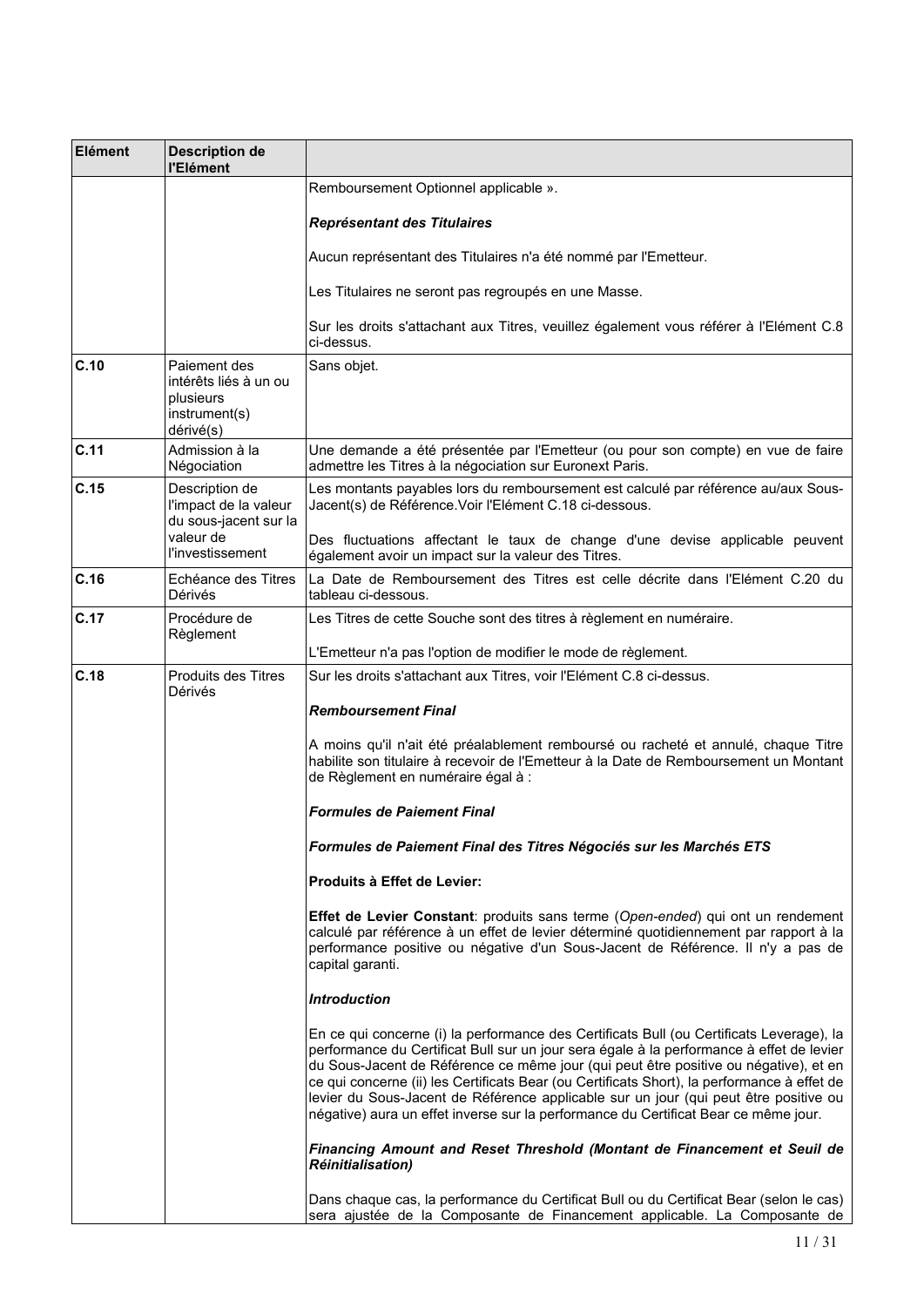| Elément | <b>Description de</b><br>l'Elément |                                                                                                                                                                                                                                                                                                                                                                                                                                                                                                                                                                                                                                                                                                     |
|---------|------------------------------------|-----------------------------------------------------------------------------------------------------------------------------------------------------------------------------------------------------------------------------------------------------------------------------------------------------------------------------------------------------------------------------------------------------------------------------------------------------------------------------------------------------------------------------------------------------------------------------------------------------------------------------------------------------------------------------------------------------|
|         |                                    | Financement représente le coût d'emprunt de l'argent pour créer l'effet de levier, le<br>coût de la couverture des Titres et de la commission et a par conséquent un impact<br>sur la valeur des Certificats.                                                                                                                                                                                                                                                                                                                                                                                                                                                                                       |
|         |                                    | Du fait que la performance des Certificats sur toute période supérieure à un jour sera<br>dérivée de la performance capitalisée quotidiennement du Sous-Jacent de Référence<br>au cours de cette période, la performance de ce Certificat peut différer de manière<br>importante du Facteur Effet de Levier multiplié par la performance d'ensemble du<br>Sous-Jacent de Référence sur la même période.                                                                                                                                                                                                                                                                                             |
|         |                                    | Les Certificats Bull et les Certificats Bear incluent une caractéristique, le Seuil de<br>réinitialisation, qui est un pourcentage fixe appliqué à la valeur du Sous-Jacent de<br>Référence vérifiée lors de l'Heure de Calcul précédente. Si le dernier prix négocié du<br>Sous-Jacent de Référence franchit à tout moment le Seuil de Réinitialisation, un<br>Événement de Réinitialisation sera réputé s'être produit. Le Seuil de Réinitialisation<br>sera activé intraday et à partir de ce moment, les prix seront basés sur le Prix de<br>Réinitialisation jusqu'au prochain Événement de Réinitialisation ou jusqu'à la<br>prochaine Heure de Calcul, la première occurrence étant retenue. |
|         |                                    | Issuer Call Option and Holder Put Option (Option d'Achat de l'Émetteur et<br>Option de Vente du Titulaire)                                                                                                                                                                                                                                                                                                                                                                                                                                                                                                                                                                                          |
|         |                                    | L'Émetteur peut décider de rembourser par anticipation les Certificats Bull ou les<br>Certificats Bear (selon le cas) en donnant un préavis écrit aux Titulaires de Titres. Les<br>Titulaires de Titres peuvent résilier aussi leur position dans les Certificats par<br>l'exercice de l'Option Put (de Vente) de l'Émetteur en donnant un préavis écrit à<br>l'Émetteur.                                                                                                                                                                                                                                                                                                                           |
|         |                                    | <b>Final Payout (Paiement Final)</b>                                                                                                                                                                                                                                                                                                                                                                                                                                                                                                                                                                                                                                                                |
|         |                                    | Les Titulaires de Titres recevront un Paiement égal à la Valeur en Numéraire du Bull<br>(dans le cas de Certificats Bull) ou à la Valeur en Numéraire du Bear (dans le cas de<br>Certificats Bear) à la Date d'Évaluation applicable divisée par le Taux de Change à la<br>Date d'Évaluation applicable.                                                                                                                                                                                                                                                                                                                                                                                            |
|         |                                    | Les fluctuations du Taux de Change de la devise concernée affecteront aussi la valeur<br>des Certificats et la Valeur en Numéraire du Bull /la Valeur en Numéraire du Bear.                                                                                                                                                                                                                                                                                                                                                                                                                                                                                                                         |
|         |                                    | Formules de Paiement Final (ETS 2300)                                                                                                                                                                                                                                                                                                                                                                                                                                                                                                                                                                                                                                                               |
|         |                                    | - en ce qui concerne un <b>Certificat Bull</b> , la Valeur du Certificat Bull à la Date<br>d'Évaluation applicable ; ou                                                                                                                                                                                                                                                                                                                                                                                                                                                                                                                                                                             |
|         |                                    | - en ce qui concerne un Certificat Bear, la Valeur du Certificat Bear à la Date<br>d'Évaluation applicable,                                                                                                                                                                                                                                                                                                                                                                                                                                                                                                                                                                                         |
|         |                                    | sans chaque cas, converti dans la Devise de Règlement au Taux de Change à la Date<br>d'Évaluation applicable.                                                                                                                                                                                                                                                                                                                                                                                                                                                                                                                                                                                       |
|         |                                    | Où:                                                                                                                                                                                                                                                                                                                                                                                                                                                                                                                                                                                                                                                                                                 |
|         |                                    | "Bear Certificate Value (Valeur du Certificat Bear)" ou "Bear CV $_{\rm t}$ " désigne, en ce<br>qui concerne un Jour Ouvrable Applicable, un montant calculé par l'Agent de Calcul<br>selon la formule suivante :                                                                                                                                                                                                                                                                                                                                                                                                                                                                                   |
|         |                                    | max $[BearCV_{t-1} \times (1 - L \times (\frac{U_t + div_t^{cross}}{U_{t-1}} - 1)) + FC_t$ ; 0.5% $\times$ Bear $CV_{t-1}$ ]                                                                                                                                                                                                                                                                                                                                                                                                                                                                                                                                                                        |
|         |                                    | "Bull Certificate Value (Valeur du Certificat Bull)" ou "Bull CV <sub>t</sub> " désigne, en ce qui<br>concerne un Jour Ouvrable Applicable, un montant calculé par l'Agent de Calcul selon<br>la formule suivante :                                                                                                                                                                                                                                                                                                                                                                                                                                                                                 |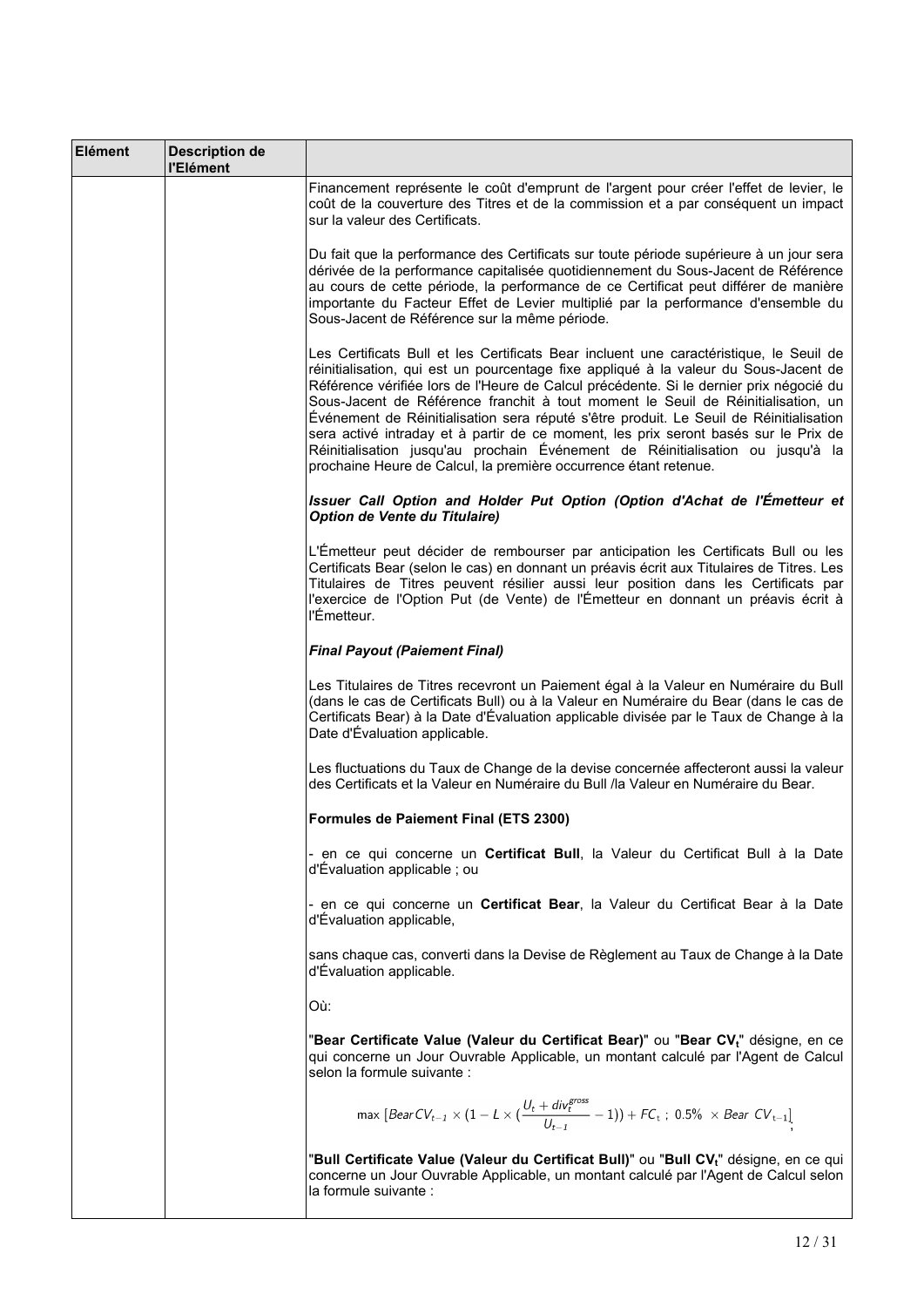| Elément | <b>Description de</b><br>l'Elément |                                                                                                                                                                                                                                                                                                                                                                                                                                                                                                                                                                                                                                                                                                                                                                                                                                                                                                                                                                                                                                                                                                                                                                                                                                                                                                                         |
|---------|------------------------------------|-------------------------------------------------------------------------------------------------------------------------------------------------------------------------------------------------------------------------------------------------------------------------------------------------------------------------------------------------------------------------------------------------------------------------------------------------------------------------------------------------------------------------------------------------------------------------------------------------------------------------------------------------------------------------------------------------------------------------------------------------------------------------------------------------------------------------------------------------------------------------------------------------------------------------------------------------------------------------------------------------------------------------------------------------------------------------------------------------------------------------------------------------------------------------------------------------------------------------------------------------------------------------------------------------------------------------|
|         |                                    | max $[BullCV_{t-1} \times (1 + L \times (\frac{U_t + div_t^{net}}{U_{t-1}} - 1)) + FC_t$ ; 0.5% $\times Bull CV_{t-1}$                                                                                                                                                                                                                                                                                                                                                                                                                                                                                                                                                                                                                                                                                                                                                                                                                                                                                                                                                                                                                                                                                                                                                                                                  |
|         |                                    | "Exchange Rate (Taux de Change)" désigne un (1) si la Devise du Calcul applicable<br>est la même que la Devise de Règlement ou autrement le taux de change (y compris<br>tous taux de change en application desquels le taux de change applicable est dérivé)<br>déterminé<br>l'Agent<br>de<br>Calcul<br>par<br>référence<br>par<br>à<br>www.bloomberg.com/markets/currencies/fx-fixings (ou à toute page qui succédera à<br>cette dernière, tel que déterminé par l'Agent de Calcul) à environ 14h00, heure de<br>Francfort pour la conversion de tout montant dans la Devise de Règlement ou la<br>Devise du Calcul applicable, à condition que si cette source n'est pas disponible, ce<br>taux de change puisse être déterminé par l'Agent de Calcul par référence à des<br>sources qu'il considère appropriées, en agissant de bonne foi et de manière<br>commercialement raisonnable, compte tenu de la pratique du marché concerné ;                                                                                                                                                                                                                                                                                                                                                                             |
|         |                                    | "Valuation Date (Date d'Évaluation)" désigne, la première occurrence entre :                                                                                                                                                                                                                                                                                                                                                                                                                                                                                                                                                                                                                                                                                                                                                                                                                                                                                                                                                                                                                                                                                                                                                                                                                                            |
|         |                                    | - la date désignée en tant que telle par l'Émetteur à condition que cette date soit<br>déterminée par l'Émetteur et notifiée aux Titulaires conformément à la Condition<br>10 sur les Titres au plus tard, le dixième (10 <sup>ème</sup> ) Jour Ouvrable Applicable qui<br>précède la Date d'Évaluation envisagée ;                                                                                                                                                                                                                                                                                                                                                                                                                                                                                                                                                                                                                                                                                                                                                                                                                                                                                                                                                                                                     |
|         |                                    | - dans le cas du Paiement Put 2300, la Date d'Évaluation du Remboursement<br>Optionnel; ou                                                                                                                                                                                                                                                                                                                                                                                                                                                                                                                                                                                                                                                                                                                                                                                                                                                                                                                                                                                                                                                                                                                                                                                                                              |
|         |                                    | - dans le cas du Paiement Call 2300, la Date d'Évaluation du Remboursement<br>Optionnel applicable.                                                                                                                                                                                                                                                                                                                                                                                                                                                                                                                                                                                                                                                                                                                                                                                                                                                                                                                                                                                                                                                                                                                                                                                                                     |
|         |                                    | à condition, dans chaque cas, que si ce jour n'est pas un Jour Ouvrable Applicable, la<br>Date d'Évaluation soit le Jour Ouvrable Applicable qui suit immédiatement.                                                                                                                                                                                                                                                                                                                                                                                                                                                                                                                                                                                                                                                                                                                                                                                                                                                                                                                                                                                                                                                                                                                                                    |
|         |                                    | Sous réserve des stipulations ci-dessous, l'Agent de Calcul calculera la Valeur du<br>Certificat Bear et la Valeur du Certificat Bull chaque Jour Ouvrable Applicable. Afin<br>d'effectuer ces calculs, l'Agent de Calcul calculera aussi le Cours du Sous-Jacentt<br>chaque Jour Ouvrable Applicable.                                                                                                                                                                                                                                                                                                                                                                                                                                                                                                                                                                                                                                                                                                                                                                                                                                                                                                                                                                                                                  |
|         |                                    | Si, en ce qui concerne tout Jour Ouvrable Applicable (y compris la Date d'Évaluation),<br>le Cours du Sous-Jacent <sub>t</sub> n'est pas disponible avant l'heure limite, ou si ce Jour<br>Ouvrable Applicable est un Jour Perturbé, l'Agent des calculs déterminera le Cours du<br>Sous-Jacent <sub>t</sub> pour ce Jour Ouvrable Applicable, en agissant de bonne foi et de<br>manière commercialement raisonnable par référence à la / (aux) source(s) qu'il<br>considère appropriées.                                                                                                                                                                                                                                                                                                                                                                                                                                                                                                                                                                                                                                                                                                                                                                                                                               |
|         |                                    | Nonobstant ce qui précède, si dans la détermination par l'Agent de Calcul le Prix<br>d'Observation du Sous-Jacent de Référence à un ou plusieurs moment(s) (chacun de<br>ces moments une "Reset Event Determination Time (Heure de Détermination d'un<br>Evénement de Réinitialisation)" pendant toute Observation Time Period (Période d'<br>Observation) est (i) égal ou supérieur au Seuil de réinitialisation (dans le cas des<br>Certificats Bear) ou (ii) égal à ou inférieur au Seuil de réinitialisation (dans le cas des<br>Certificats Bull) (chacun un "Evénement de Réinitialisation"), l'Agent de Calcul, à<br>chaque occasion calculera le Prix de Réinitialisation (cf. ci-dessous) et la CV Bull<br>ajustée ou la CV Bear Ajustée, selon le cas, sera la Valeur du Certificat Bull ou la<br>Valeur du Certificat Bear, selon le cas, pour une telle Heure de Détermination d'un<br>Evénement de Réinitialisation un tel Jour de Bourse du Sous-Jacent. Si un ou<br>plusieurs Événements de Réinitialisations se produisent dans une Période<br>d'Observation, à l'Heure de Calcul <sub>t</sub> tombant à la fin d'une telle période, l'Agent de<br>Calcul calcule la Valeur du Certificat Bull ou la Valeur du Certificat Bear, selon le cas,<br>en appliquant la formule énoncée ci-dessus, sauf que : |
|         |                                    | - $FC_t$ est égal à (0) zéro;                                                                                                                                                                                                                                                                                                                                                                                                                                                                                                                                                                                                                                                                                                                                                                                                                                                                                                                                                                                                                                                                                                                                                                                                                                                                                           |
|         |                                    | - $U_{t-1}$ est le dernier Prix de Réinitialisation calculé avant l'Heure de Calcul <sub>t</sub> ;                                                                                                                                                                                                                                                                                                                                                                                                                                                                                                                                                                                                                                                                                                                                                                                                                                                                                                                                                                                                                                                                                                                                                                                                                      |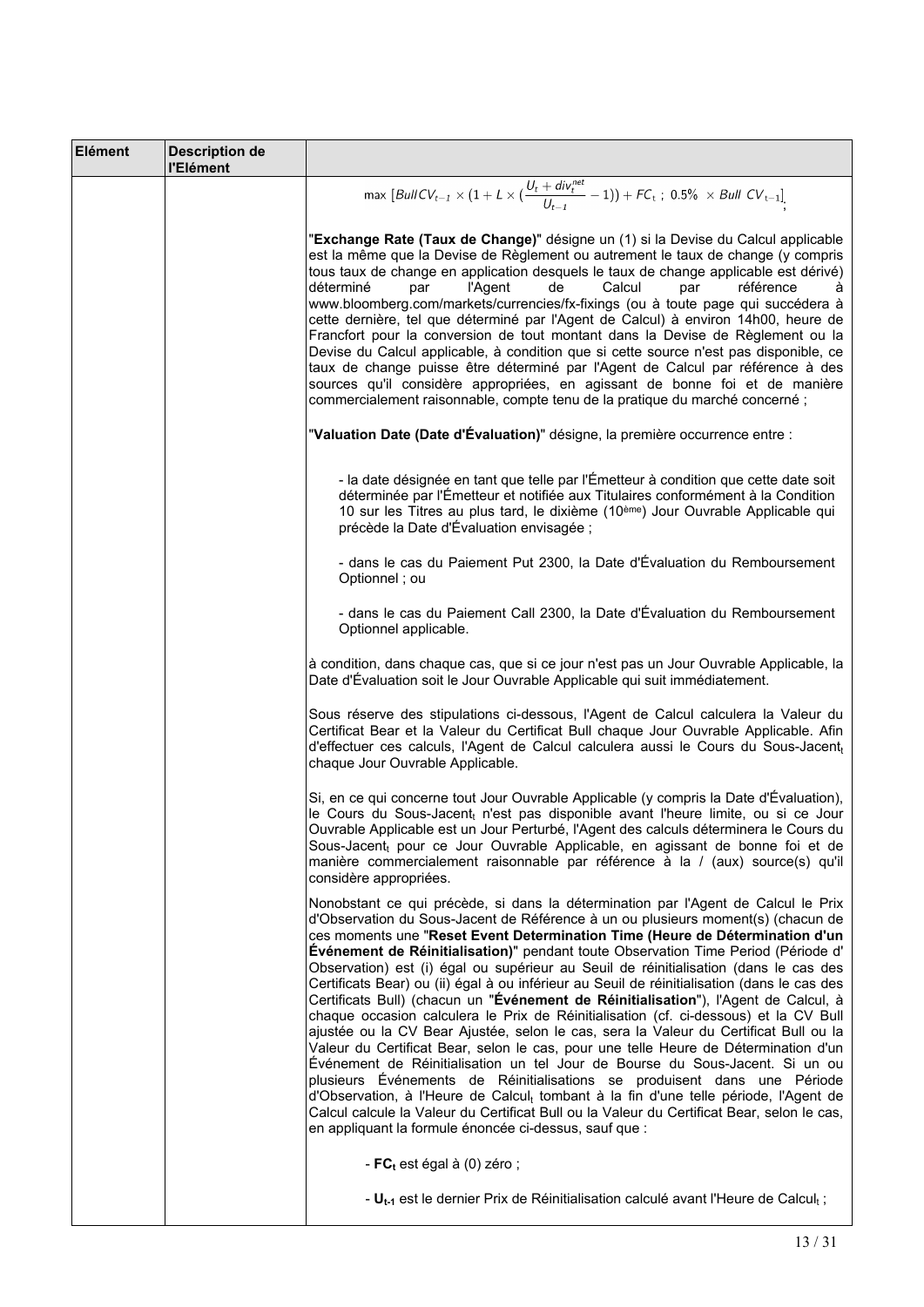| <b>Elément</b> | <b>Description de</b><br>l'Elément |                                                                                                                                                                                                                                                                                                                                                        |
|----------------|------------------------------------|--------------------------------------------------------------------------------------------------------------------------------------------------------------------------------------------------------------------------------------------------------------------------------------------------------------------------------------------------------|
|                |                                    | - dans le cas de Titres d'indices, $div_t^{net}$ et $div_t^{gross}$ sera égal à (0) zéro.                                                                                                                                                                                                                                                              |
|                |                                    | Avec:                                                                                                                                                                                                                                                                                                                                                  |
|                |                                    | "Adjusted Bear CV (CV Bear Ajustée)" ou "Adjusted Bull CV (CV Bull ajustée)"<br>désigne un montant calculé par l'Agent de Calcul selon la formule Bear CVt ou la<br>formule Bull $CV_t$ , sauf que :                                                                                                                                                   |
|                |                                    | en ce qui concerne tout calcul à effectuer suite au premier Événement de<br>(i)<br>Réinitialisation qui survient pendant une Période d'Observation "Relevant<br>Observation Time Period (la Période d'Observation Applicable)", Ut<br>sera le Prix de Réinitialisation calculé suite à l'Heure de Détermination de<br>l'Événement de Réinitialisation; |
|                |                                    | en ce qui concerne tout Événement de Réinitialisations qui survient par la<br>(ii)<br>suite pendant la Période d'Observation Applicable :                                                                                                                                                                                                              |
|                |                                    | - Bear CV <sub>t-1</sub> sera la CV Bear Ajustée et Bull CV <sub>t-1</sub> sera la CV Bull Ajustée,<br>selon le cas, calculée en dernier avant l'Heure de Détermination de<br>l'Événement de Réinitialisation;                                                                                                                                         |
|                |                                    | - $FC_t$ est égal à (0) zéro ;                                                                                                                                                                                                                                                                                                                         |
|                |                                    | - $U_t$ est le Prix de Réinitialisation calculé à la suite de l'Heure de<br>Détermination de l'Événement de Réinitialisation Applicable ;                                                                                                                                                                                                              |
|                |                                    | - U <sub>t-1</sub> est le Prix de Réinitialisation calculé la dernière fois avant l'Heure de<br>Détermination de l'Événement de Réinitialisation concerné;                                                                                                                                                                                             |
|                |                                    | - dans le cas de Titres d'indices, $div_t^{net}$ et $div_t^{gross}$ sera égal à (0) zéro.                                                                                                                                                                                                                                                              |
|                |                                    | "Bear CV <sub>0</sub> " désigne le Prix d'Émission par Certificat converti dans la Devise du Calcul<br>au Taux de Change le Jour Ouvrable Applicable qui précède la Date de Début (t=0) ;                                                                                                                                                              |
|                |                                    | "Bear CV <sub>t-1</sub> " désigne, en ce qui concerne le calcul de Bear CV, la Valeur du Certificat<br>Bear calculée la dernière fois, à condition que Bear CV <sub>t-1</sub> pour la Date de Cotation,<br>soit Bear $CV_0$ ;                                                                                                                          |
|                |                                    | "Bull CV <sub>0</sub> " désigne le Prix d'Émission par Certificat converti dans la Devise du Calcul<br>au Taux de Change le Jour Ouvrable Applicable qui précède la Date de Début (t=0) ;                                                                                                                                                              |
|                |                                    | "Bull CV <sub>t-1</sub> " désigne, en ce qui concerne le calcul de Bull CV, la Valeur du Certificat<br>Bull calculée la dernière fois, à condition que Bull CV <sub>t-1</sub> pour la Date de Cotation soit<br>Bull $CV_0$ ;                                                                                                                           |
|                |                                    | "Calculation Currency (Devise de Calcul)" désigne la devise du Sous-Jacent de<br>Référence ;                                                                                                                                                                                                                                                           |
|                |                                    | "Calculation <sub>t</sub> Time (Heure de Calcul <sub>t</sub> )" désigne, en ce qui concerne un Jour<br>Ouvrable Applicable, l'Heure de Clôture Programmée, dans chaque cas, le Jour<br>Ouvrable Applicable;                                                                                                                                            |
|                |                                    | "Calculation <sub>t-1</sub> Time (Heure de Calcul <sub>t-1</sub> )" désigne, en ce qui concerne un Jour<br>Ouvrable Applicable, l'Heure de Calcul, dans chaque cas, le Jour Ouvrable Applicable<br>qui précède immédiatement ce jour ;                                                                                                                 |
|                |                                    | "Commencement Date (Date de Début)" désigne, la Date de Cotation du Certificat<br>Bear concerné ou du Certificat Bull concerné (t=1) ;                                                                                                                                                                                                                 |
|                |                                    | "Cut-off Time (Heure Limite)" désigne, en ce qui concerne un Jour Ouvrable                                                                                                                                                                                                                                                                             |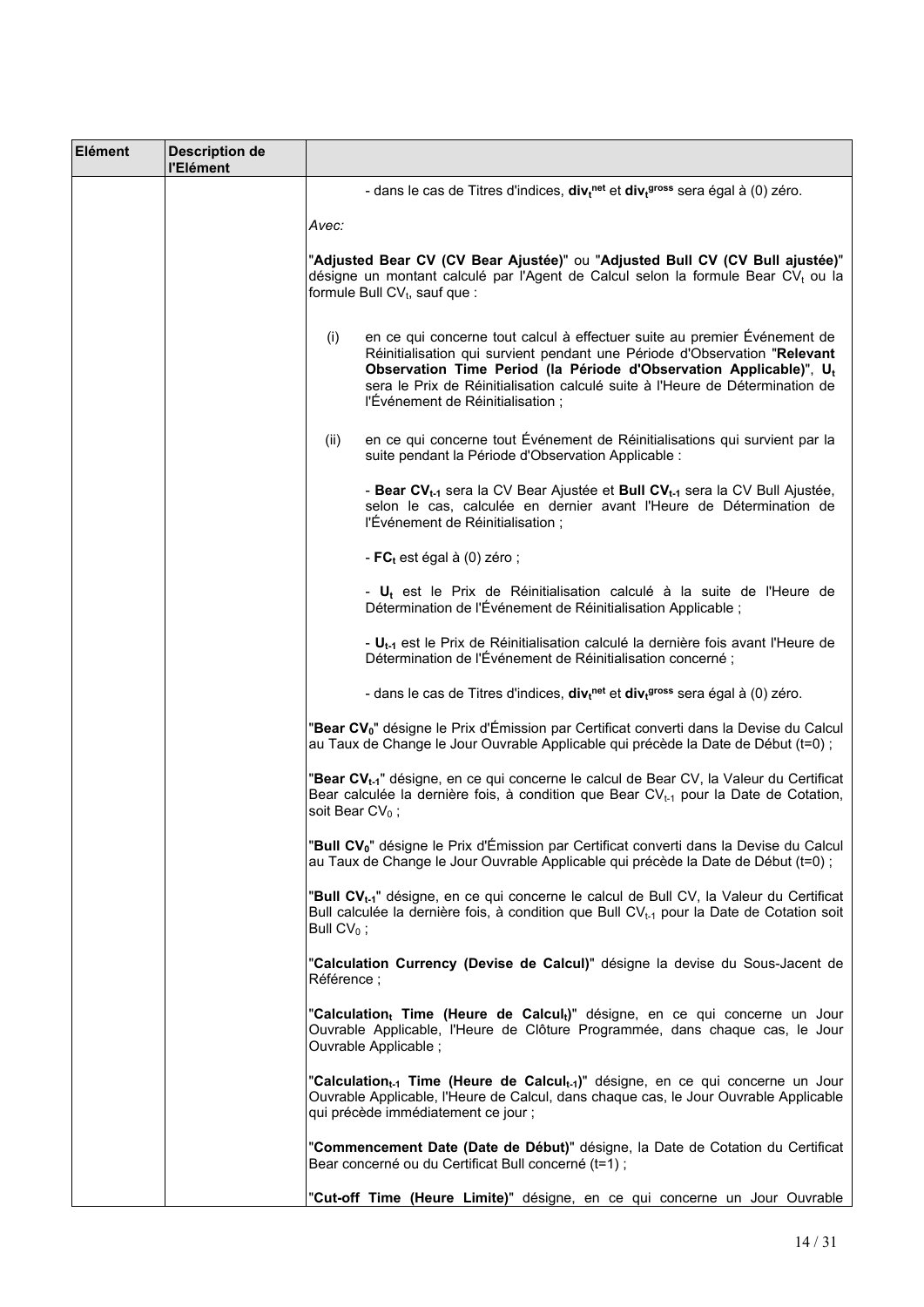| Elément | <b>Description de</b><br>l'Elément |                                                                                                                                                                                                                                                                                                                                                                                                                                                                                                                                                                                                                                   |
|---------|------------------------------------|-----------------------------------------------------------------------------------------------------------------------------------------------------------------------------------------------------------------------------------------------------------------------------------------------------------------------------------------------------------------------------------------------------------------------------------------------------------------------------------------------------------------------------------------------------------------------------------------------------------------------------------|
|         |                                    | Applicable, l'heure (1 heure) suivant la dît Heure de Calcult;                                                                                                                                                                                                                                                                                                                                                                                                                                                                                                                                                                    |
|         |                                    | "div <sub>t</sub> gross" désigne, en ce qui concerne une Date ex-dividende, un montant déterminé<br>par l'Agent des calculs égal à la somme des dividendes bruts en numéraire et/ou<br>d'autres distributions en numéraire payables en ce qui concerne chaque Action à<br>Indice (comme défini ci-dessous) lié à cette Date ex-dividende;                                                                                                                                                                                                                                                                                         |
|         |                                    | "div <sub>t</sub> net" désigne, en ce qui concerne une Date ex-dividende, un montant déterminé<br>par l'Agent des calculs égal à la somme des dividendes en numéraire et/ou autres<br>distributions en numéraire payables en ce qui concerne chaque Action à Indice<br>(comme définie ci-dessous) lié à cette Date ex-dividende moins tous impôts déduits<br>ou retenus à la source par ou pour le compte de toute autorité applicable ayant le<br>pouvoir de taxation sur ces dividendes en application de toute convention de double<br>imposition applicable ou d'une loi intérieure en vigueur au moment de la distribution ; |
|         |                                    | "Ex-Dividend Date (Date ex-dividende)" désigne, eu égard à une Action comportant<br>un Indice (une « Index Share (Action à Indice »), la date à laquelle cette Action à<br>Indice devient « ex-dividende » comme le détermine l'Agent de calcul ;                                                                                                                                                                                                                                                                                                                                                                                 |
|         |                                    | "Fee (Commission de Gestion)" ou "F" désigne le pourcentage spécifié en tant que<br>tel dans l'Élément C.20. L'Agent de Calcul, agissant de bonne foi et de manière<br>commercialement raisonnable, peut ajuster la Commission au sein de la Fourchette<br>de la Commission de Gestion (Fee Range) pour refléter une variation du coût pour<br>l'Émetteur d'émettre les Titres ou de fournir un prix sur le marché secondaire ;                                                                                                                                                                                                   |
|         |                                    | "Fee Range (Fourchette de Commission)" désigne la fourchette spécifiée en tant<br>que telle dans l'Elément C.20;                                                                                                                                                                                                                                                                                                                                                                                                                                                                                                                  |
|         |                                    | "Financing Component <sub>t</sub> (Composant <sub>t</sub> de Financement)" ou "FC <sub>t</sub> " désigne, en ce<br>qui concerne un Jour Ouvrable Applicable:                                                                                                                                                                                                                                                                                                                                                                                                                                                                      |
|         |                                    | - en ce qui concerne un Certificat Bear, dans le cas des Titres d'indices:                                                                                                                                                                                                                                                                                                                                                                                                                                                                                                                                                        |
|         |                                    | $-CV_{t-1} \times ((-L-1) \times (r_{t-1}^u - rm) + L \times (hc + F)) \times n(t-1, t).$                                                                                                                                                                                                                                                                                                                                                                                                                                                                                                                                         |
|         |                                    | - en ce qui concerne un Certificat Bull, dans le cas des Titres d'indices:                                                                                                                                                                                                                                                                                                                                                                                                                                                                                                                                                        |
|         |                                    | $-CV_{t-1} \times ((L-1) \times (r_{t-1}^u + rm) + L \times (hc+F)) \times n(t-1, t).$                                                                                                                                                                                                                                                                                                                                                                                                                                                                                                                                            |
|         |                                    | "Hedging Cost (Coût de Couverture)" ou "hc" désigne le pourcentage spécifié en<br>tant que tel dans l'Elément C.20. Si, à tout moment après la Date de Cotation, le coût<br>de la couverture des Titres dépasse substantiellement ce pourcentage spécifié,<br>l'Agent de Calcul, en agissant de bonne foi et de manière commercialement<br>raisonnable, peut ajuster le Coût de la Couverture pour refléter ce changement, sauf<br>que le Coût de la Couverture ne sera pas inférieur au Coût Minimum de la Couverture<br>et ne dépassera pas le Coût Maximum de la Couverture ;                                                  |
|         |                                    | "Interest Margin (Marge d'Intérêt)" ou "rm" désigne le pourcentage spécifié en tant<br>que tel dans l'Élément C.20. L'Agent de Calcul peut ajuster la Marge d'Intérêt, en<br>agissant de bonne foi et de manière commercialement raisonnable, pour refléter toute<br>disparité entre le Taux d'Intérêt de Référence et le taux de financement de l'Émetteur,<br>sauf que la Marge d'Intérêt ne sera pas inférieure à la Marge d'Intérêt Minimum et ne<br>pourra pas excéder la Marge d'Intérêt Maximum ;                                                                                                                          |
|         |                                    | "Leverage Factor (Facteur Effet de Levier)" ou "L" désigne le nombre positif spécifié<br>en tant que tel dans l'Élément C.20;                                                                                                                                                                                                                                                                                                                                                                                                                                                                                                     |
|         |                                    | "Listing Date (Date de Cotation)" désigne la Date d'Émission (i.e. 7 mai 2020) ;                                                                                                                                                                                                                                                                                                                                                                                                                                                                                                                                                  |
|         |                                    | "Place de Cotation (Listing Place)" désigne la bourse sur laquelle les Titres sont                                                                                                                                                                                                                                                                                                                                                                                                                                                                                                                                                |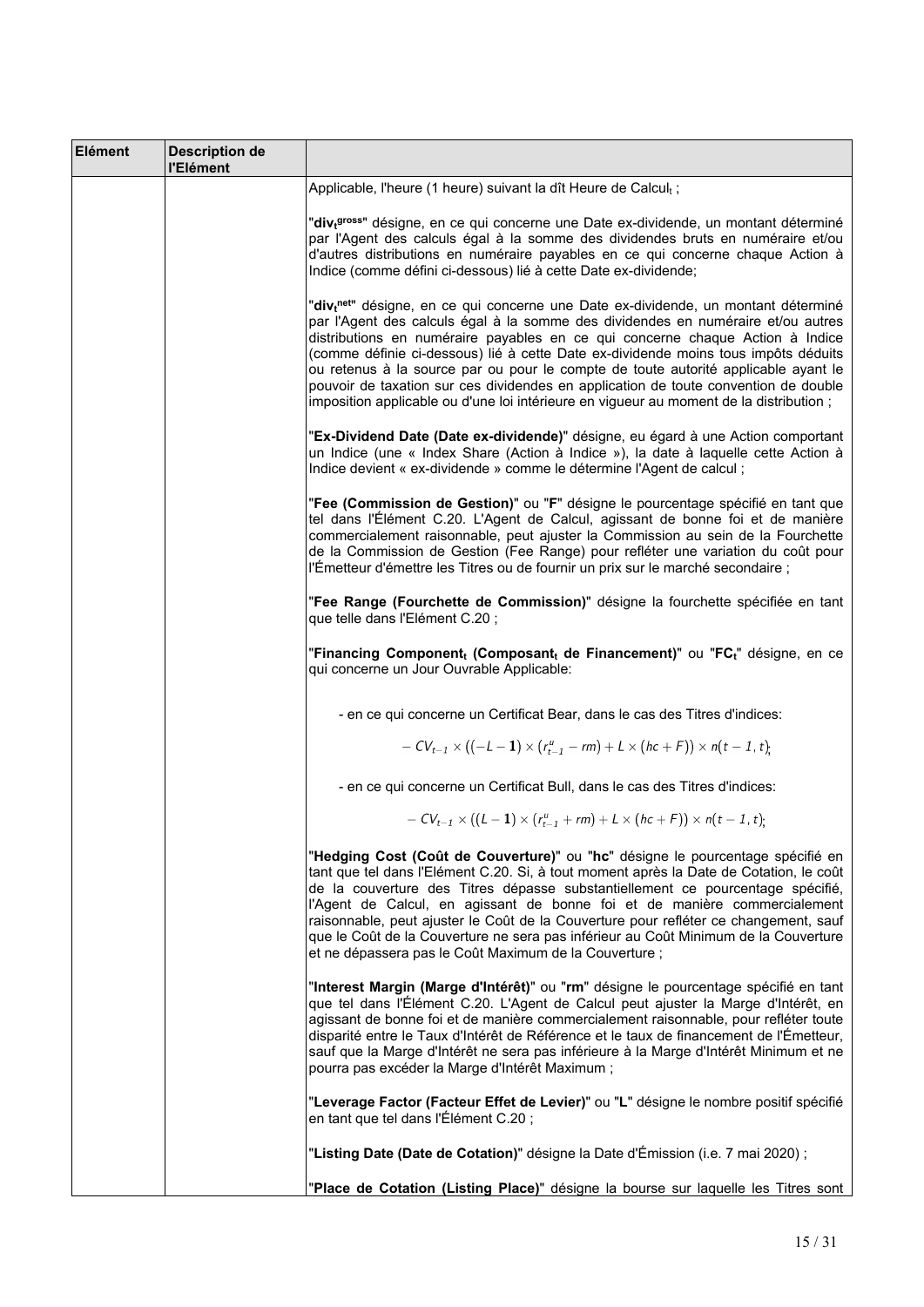| Elément | <b>Description de</b><br>l'Elément |                                                                                                                                                                                                                                                                                                                                                                                                                                                                                                                                                                                                                                                                                                                                                                                                                                                                                                                                                                                                                                                                                                                                                                                                                                                                                                                                                                                                          |
|---------|------------------------------------|----------------------------------------------------------------------------------------------------------------------------------------------------------------------------------------------------------------------------------------------------------------------------------------------------------------------------------------------------------------------------------------------------------------------------------------------------------------------------------------------------------------------------------------------------------------------------------------------------------------------------------------------------------------------------------------------------------------------------------------------------------------------------------------------------------------------------------------------------------------------------------------------------------------------------------------------------------------------------------------------------------------------------------------------------------------------------------------------------------------------------------------------------------------------------------------------------------------------------------------------------------------------------------------------------------------------------------------------------------------------------------------------------------|
|         |                                    | côtés, spécifiée dans l'Elément C.11 ;                                                                                                                                                                                                                                                                                                                                                                                                                                                                                                                                                                                                                                                                                                                                                                                                                                                                                                                                                                                                                                                                                                                                                                                                                                                                                                                                                                   |
|         |                                    | "Jour Ouvré de la Place de Cotation (Listing Place Business Day)" désigne tout<br>jour où une séance de négociation des Titres est ouverte sur la Place de Cotation<br>concernée;                                                                                                                                                                                                                                                                                                                                                                                                                                                                                                                                                                                                                                                                                                                                                                                                                                                                                                                                                                                                                                                                                                                                                                                                                        |
|         |                                    | "Maximum Hedging Cost (Coût Maximum de Couverture)" désigne le pourcentage<br>spécifié en tant que tel dans l'Élément C.20;                                                                                                                                                                                                                                                                                                                                                                                                                                                                                                                                                                                                                                                                                                                                                                                                                                                                                                                                                                                                                                                                                                                                                                                                                                                                              |
|         |                                    | "Maximum Interest Margin (Marge d'Intérêt Maximum)" désigne le pourcentage<br>spécifié en tant que tel dans l'Élément C.20;                                                                                                                                                                                                                                                                                                                                                                                                                                                                                                                                                                                                                                                                                                                                                                                                                                                                                                                                                                                                                                                                                                                                                                                                                                                                              |
|         |                                    | "Minimum Hedging Cost (Coût Minimum de Couverture)" désigne le pourcentage<br>spécifié en tant que tel dans l'Élément C.20;                                                                                                                                                                                                                                                                                                                                                                                                                                                                                                                                                                                                                                                                                                                                                                                                                                                                                                                                                                                                                                                                                                                                                                                                                                                                              |
|         |                                    | "Minimum Interest Margin (Marge d'Intérêt Minimum)" désigne le pourcentage<br>spécifié en tant que tel dans l'Élément C.20;                                                                                                                                                                                                                                                                                                                                                                                                                                                                                                                                                                                                                                                                                                                                                                                                                                                                                                                                                                                                                                                                                                                                                                                                                                                                              |
|         |                                    | "Observation Price (Prix d'Observation)" désigne le niveau officiel (official level),<br>comme spécifié dans l'Elément C.20, du Sous-Jacent de Référence publié par la<br>Source du Prix d'Observation ;                                                                                                                                                                                                                                                                                                                                                                                                                                                                                                                                                                                                                                                                                                                                                                                                                                                                                                                                                                                                                                                                                                                                                                                                 |
|         |                                    | "Observation Price Source (Source du Prix d'Observation)" désigne la source du<br>prix spécifiée en tant que telle dans l'Élément C.20;                                                                                                                                                                                                                                                                                                                                                                                                                                                                                                                                                                                                                                                                                                                                                                                                                                                                                                                                                                                                                                                                                                                                                                                                                                                                  |
|         |                                    | "Observation Time Period (Période d'Observation)" désigne, eu égard à un Jour de<br>Bourse du Sous-Jacent, la période à partir de l'Heure de Calcul <sub>t-1</sub> exclue jusqu'à et y<br>compris l'Heure de Calcul <sub>t</sub> ;                                                                                                                                                                                                                                                                                                                                                                                                                                                                                                                                                                                                                                                                                                                                                                                                                                                                                                                                                                                                                                                                                                                                                                       |
|         |                                    | "Rate Period (Période du Taux d'Intérêt)" ou "n <sub>t-1,t</sub> " désigne, en ce qui concerne un<br>Jour Ouvrable Applicable, (i) le nombre de jours civils à partir de (et y compris) le Jour<br>Ouvrable Applicable qui précède immédiatement ce Jour Ouvrable Applicable à (mais<br>à l'exclusion de) ce Jour Ouvrable Applicable, divisé par (ii) 360 ;                                                                                                                                                                                                                                                                                                                                                                                                                                                                                                                                                                                                                                                                                                                                                                                                                                                                                                                                                                                                                                             |
|         |                                    | "Reference Floating Rate (Taux d'intérêt de Référence Variable)" désigne, en ce<br>qui concerne un Jour Ouvrable Applicable, l'Option de Taux d'Intérêt Variable de<br>Référence concernant le jour figurant sur la Page l'Option de Taux d'Intérêt Variable<br>de Référence à l'heure de l'Option de Taux d'Intérêt Variable de Référence ou si le<br>taux applicable ne figure pas sur cette page à ce moment-là, l'Agent de Calcul<br>appliquera, comme substitut au taux applicable, le taux alternatif sélectionné par la<br>banque centrale, par une banque de réserve, une autorité monétaire ou par tout<br>établissement similaire (incluant tout comité ou groupe de travail) dans la juridiction ou<br>pays de la devise du taux concerné qui est conforme aux normes de places, sous<br>réserve que un ou plusieurs taux alternatifs est/sont sélectionné(s) par un organe de<br>sélection compétent, l'Emetteur ou l'Agent de Calcul, selon le cas, déterminera lequel<br>de ces taux alternatifs est le plus approprié pour préserver les caractéristiques<br>économiques des Titres concernés. Si l'Agent de Calcul n'est pas en mesure de<br>déterminer un tel taux alternatif, le Taux d'Intérêt Variable de Référence pour ce Jour<br>Ouvrable Applicable à l'heure et de(s) source(s) qu'il peut sélectionner en agissant de<br>bonne foi et de manière commercialement raisonnable ; |
|         |                                    | "Reference Floating Rate Option (Option de Taux d'Intérêt Variable de<br>Référence)" désigne le taux concerné et l'échéance désignée spécifiée comme telle à<br>l'Élément C.20;                                                                                                                                                                                                                                                                                                                                                                                                                                                                                                                                                                                                                                                                                                                                                                                                                                                                                                                                                                                                                                                                                                                                                                                                                          |
|         |                                    | "Reference Floating Rate Option Page (Page de l'Option de Taux d'Intérêt<br>Variable de Référence)" désigne la page ou la source de prix spécifiée en tant que<br>telle à l'Élément C.20 ou toute page ou source qui lui succédera tel que déterminé par<br>l'Agent de Calcul;                                                                                                                                                                                                                                                                                                                                                                                                                                                                                                                                                                                                                                                                                                                                                                                                                                                                                                                                                                                                                                                                                                                           |
|         |                                    | "Reference Floating Rate Option Time (Heure de l'Option de Taux d'Intérêt<br>Variable de Référence)" désigne le moment où le Taux d'Intérêt Variable de                                                                                                                                                                                                                                                                                                                                                                                                                                                                                                                                                                                                                                                                                                                                                                                                                                                                                                                                                                                                                                                                                                                                                                                                                                                  |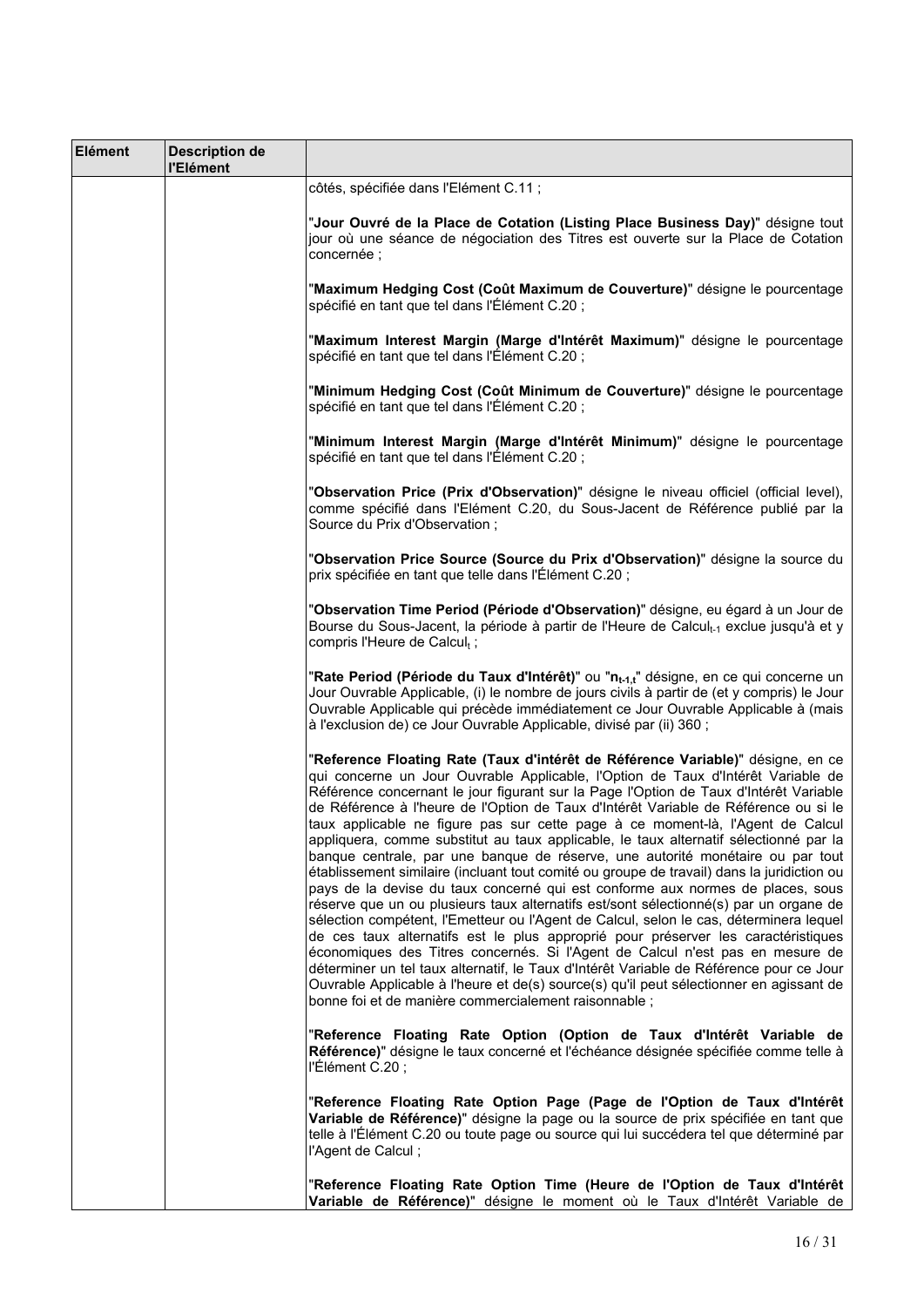| Elément | <b>Description de</b><br>l'Elément |                                                                                                                                                                                                                                                                                                                                                                                                                                                                                                                                                                  |
|---------|------------------------------------|------------------------------------------------------------------------------------------------------------------------------------------------------------------------------------------------------------------------------------------------------------------------------------------------------------------------------------------------------------------------------------------------------------------------------------------------------------------------------------------------------------------------------------------------------------------|
|         |                                    | Référence est publié ;                                                                                                                                                                                                                                                                                                                                                                                                                                                                                                                                           |
|         |                                    | "Interest Rate (Taux d'Intérêt de Référence)", " $r_{t-1}^\mu$ ", " $r_{t-1}^{\mu b}$ " ou " $r_{t-1}^{\mu r}$ " désigne, en ce<br>qui concerne un Jour Ouvrable Applicable, le Taux d'Intérêt Variable de Référence<br>pour le Jour Ouvrable Applicable qui précède immédiatement un tel jour ;                                                                                                                                                                                                                                                                 |
|         |                                    | "Relevant Business Day (Jour Ouvrable Applicable)" désigne un jour qui est à la<br>fois un Jour de Bourse du Sous-Jacent et un Jour Ouvré de la Place de Cotation;                                                                                                                                                                                                                                                                                                                                                                                               |
|         |                                    | "Reset Price (Prix de Réinitialisation)" désigne le prix du Sous-Jacent de Référence<br>applicable déterminé par l'Agent de Calcul en référence au prix obtenu par le<br>dénouement de tous accords de couverture liés au Sous-Jacent eu égard au Titre<br>applicable pendant la Période de Dénouement qui suit immédiatement l'Heure de<br>Détermination de l'Événement de Réinitialisation concerné;                                                                                                                                                           |
|         |                                    | "Reset Threshold (Seuil de Réinitialisation)" désigne, en ce qui concerne un Jour<br>de Bourse du Sous-Jacent, un montant calculé par l'Agent de Calcul selon la formule<br>suivante :                                                                                                                                                                                                                                                                                                                                                                           |
|         |                                    | - en ce qui concerne un Certificat Bear, dans le cas des Titres d'indices:                                                                                                                                                                                                                                                                                                                                                                                                                                                                                       |
|         |                                    | $(1+P_{reset}) \times U_{t-1} - div_t^{gross}$                                                                                                                                                                                                                                                                                                                                                                                                                                                                                                                   |
|         |                                    | - en ce qui concerne un Certificat Bull, dans le cas des Titres d'indices:                                                                                                                                                                                                                                                                                                                                                                                                                                                                                       |
|         |                                    | $(1 - P_{reset}) \times U_{t-1} - div_t^{net}$                                                                                                                                                                                                                                                                                                                                                                                                                                                                                                                   |
|         |                                    | Sous réserve des dispositions suivantes :                                                                                                                                                                                                                                                                                                                                                                                                                                                                                                                        |
|         |                                    | - à l'Heure de Calcul <sub>t</sub> (ou toute autre heure à laquelle le Cours du Sous-Jacent <sub>t</sub><br>est déterminé), ce Jour Ouvrable Applicable, le « Seuil de réinitialisation »<br>calculé en application des paragraphes ci-dessus soit réinitialisé et calculé<br>comme stipulé ci-dessus, sauf que les références à "U <sub>t-1</sub> " seront réputées être<br>des références à "U <sub>t</sub> " et, dans le cas des paragraphes ci-dessus, les références<br>à "rc <sub>t-1</sub> " seront réputées être des références à "rc <sub>t</sub> "; et |
|         |                                    | - le Seuil de réinitialisation soit réinitialisé lors de la survenance de chaque<br>Événement de Réinitialisation et soit calculé conformément à la formule du<br>Seuil de Réinitialisation, sauf que :                                                                                                                                                                                                                                                                                                                                                          |
|         |                                    | - $U_{t-1}$ est le Prix de Réinitialisation calculé en dernier avant l'Heure de<br>Détermination de l'Événement de Réinitialisation concerné;                                                                                                                                                                                                                                                                                                                                                                                                                    |
|         |                                    | $1.$ div $_{t}^{\text{net}}$ ou div $_{t}^{\text{gross}}$ , selon le cas, est égal à (0) zéro.                                                                                                                                                                                                                                                                                                                                                                                                                                                                   |
|         |                                    | "Reset Threshold Pourcentage (Pourcentage du Seuil de Réinitialisation)" ou<br>" <b>P<sub>reset</sub>" désigne le pourcentage spécifié en tant que tel dans l'Élément C.20 ;</b>                                                                                                                                                                                                                                                                                                                                                                                 |
|         |                                    | "Settlement Currency (Devise de Règlement)" désigne la devise comme énoncé<br>dans $C.2$ ;                                                                                                                                                                                                                                                                                                                                                                                                                                                                       |
|         |                                    | "Settlement Price (Prix de Règlement)" désigne le niveau de clôture officiel de<br>l'indice qui s'applique;                                                                                                                                                                                                                                                                                                                                                                                                                                                      |
|         |                                    | "Underlying Business Day (Jour de Bourse du Sous-Jacent)" désigne un jour de<br>négociation où la Bourse applicable et le marché lié concerné, s'il y a lieu, sont<br>ouverts pour la négociation;                                                                                                                                                                                                                                                                                                                                                               |
|         |                                    | "Underlying Price (Cours du Sous-Jacent <sub>t</sub> )" ou "U <sub>t</sub> " désigne en ce qui concerne un<br>Jour Ouvrable Applicable, le Prix de Règlement ce Jour Ouvrable Applicable ;                                                                                                                                                                                                                                                                                                                                                                       |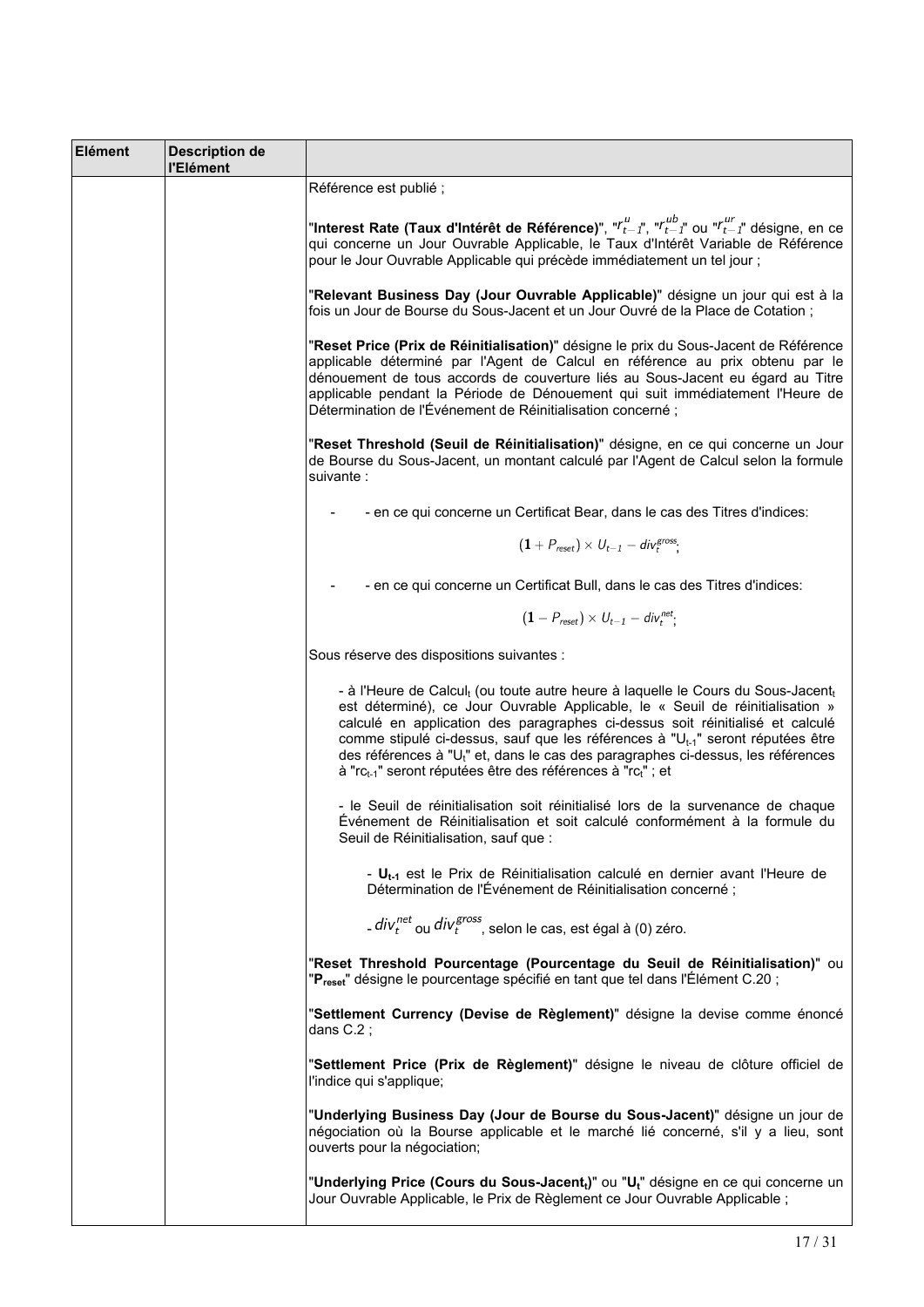| Elément | <b>Description de</b><br>l'Elément            |                                                                                                                                                                                                                                                                                                                                                                                                                                                                                                                                                                                                                                                                                                                                                                                                  |
|---------|-----------------------------------------------|--------------------------------------------------------------------------------------------------------------------------------------------------------------------------------------------------------------------------------------------------------------------------------------------------------------------------------------------------------------------------------------------------------------------------------------------------------------------------------------------------------------------------------------------------------------------------------------------------------------------------------------------------------------------------------------------------------------------------------------------------------------------------------------------------|
|         |                                               | "Underlying Price (Cours du Sous-Jacent <sub>t-1</sub> )" ou "U <sub>t-1</sub> " désigne, en ce qui concerne<br>un Jour Ouvrable Applicable, le Cours du Sous-Jacent, pour le Jour Ouvrable<br>Applicable qui précède immédiatement un tel jour ;                                                                                                                                                                                                                                                                                                                                                                                                                                                                                                                                                |
|         |                                               | "Underlying Reference (Sous-Jacent de Référence)" est tel qu'énoncé à l'Élément<br>C.20 ci-dessous :                                                                                                                                                                                                                                                                                                                                                                                                                                                                                                                                                                                                                                                                                             |
|         |                                               | "Unwinding Time Period (Période de Dénouement)" désigne une période cumulée<br>de douze (12) heures durant laquelle le Sous-Jacent de Référence est côté sur la<br>Bourse concernée.                                                                                                                                                                                                                                                                                                                                                                                                                                                                                                                                                                                                             |
|         |                                               | La Période de Dénouement survient durant les heures d'ouverture de la Bourse<br>concernée. Si, dans le cas d'un Événement de Réinitialisation (« Reset Event »), la<br>période entre la survenance de la dernière Heure de Détermination de l'Événement de<br>Réinitialisation (« Reset Event Determination Time ») et l'heure de clôture officielle de<br>la Bourse concernée inclurait autrement un jour qui n'est pas un Jour de Bourse du<br>Sous-Jacent, alors la période de détermination du Prix de Réinitialisation ("Reset<br>Price") doit être prolongée jusqu'au Jour de Bourse du Sous-Jacent suivant, jusqu'à<br>ce qu'une période complète égale à la Période de Dénouement se soit écoulée depuis<br>l'Heure de Détermination de l'Événement de Réinitialisation la plus récente. |
| C.19    | Prix de Référence<br>Final du Sous-<br>Jacent | Le prix de référence final du Sous-Jacent sera déterminé selon le mécanisme<br>d'évaluation indiqué dans l'Elément C.18 ci-dessus.                                                                                                                                                                                                                                                                                                                                                                                                                                                                                                                                                                                                                                                               |
| C.20    | Sous-Jacent de<br>Référence                   | Le Sous-Jacent de Référence dans le tableau ci-dessous. Des informations relatives<br>au Sous-Jacent de Référence peuvent être obtenues auprès de la source ainsi décrite<br>dans le tableau ci-dessous.                                                                                                                                                                                                                                                                                                                                                                                                                                                                                                                                                                                         |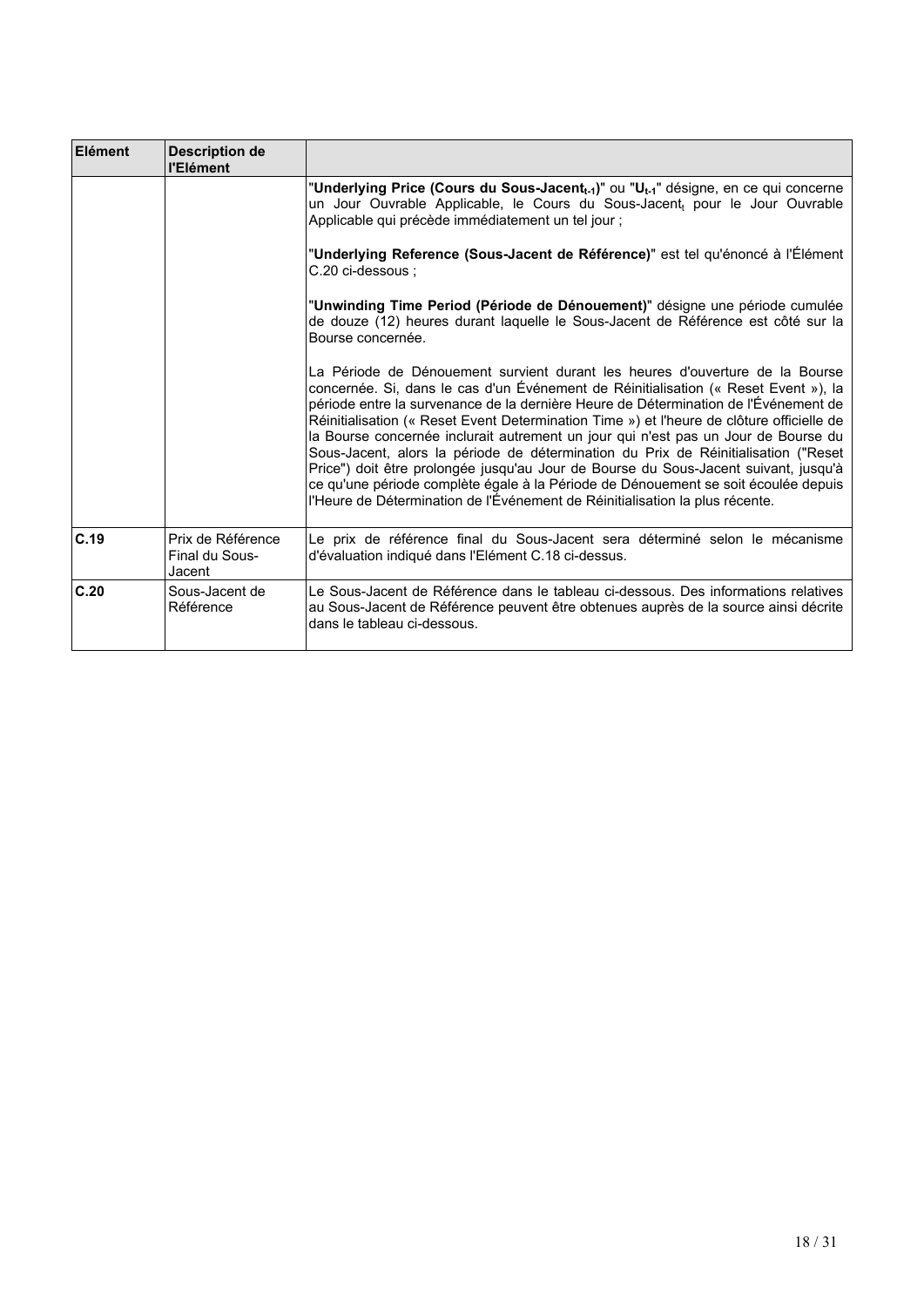| N° de Souche /<br>Code ISIN | Nbre de<br>Titres émis | Nbre de<br><b>Titres</b> | Code<br><b>Mnemonique</b> | <b>Prix</b><br>d'émission<br>par Titre<br>(exprimé dans<br>la Devise de<br>Calcul)/ Bull<br>$CV_0$ / Bear $CV_0$ | Bull /<br><b>Bear</b> | <b>Effet</b> de<br>Levier<br>(Levera<br>ge<br>Factor) | <b>Pourcen</b><br>tage du<br>Seuil de<br>Réinitial<br>isation<br>(Reset<br><b>Thresho</b><br>ld<br>Percent<br>age) | <b>Commis</b><br>sion de<br>Gestion<br>(Fee)<br>Fee<br>Range) | Marge d'intérêt<br>(Interest Margin<br>(Min / Max)) | Coût de<br>Couverture<br>(Hedging Cost<br>(Min / Max)) | Taux d'Intérêt<br>de Référence<br>(Reference<br><b>Floating Rate</b><br>Option) | Page du Taux<br>d'Intérêt de<br><b>Référence</b> | Date de<br>Rembou<br>rsement<br>maturité<br>ouverte |
|-----------------------------|------------------------|--------------------------|---------------------------|------------------------------------------------------------------------------------------------------------------|-----------------------|-------------------------------------------------------|--------------------------------------------------------------------------------------------------------------------|---------------------------------------------------------------|-----------------------------------------------------|--------------------------------------------------------|---------------------------------------------------------------------------------|--------------------------------------------------|-----------------------------------------------------|
| FRBNPP01MM35                | 100 000                | 100 000                  | 3510B                     | <b>USD 10</b>                                                                                                    | <b>Bull</b>           | 3                                                     | 30%                                                                                                                | $0,70\%$ /(<br>0%;<br>$10%$ )                                 | 0% / -5% / 5%                                       | 0% / -10% / 10%                                        | USD-LIBOR<br>1M                                                                 | USD1MFSR=                                        | Open-<br>end                                        |
| FRBNPP01MM43                | 100 000                | 100 000                  | 36I0B                     | <b>USD 10</b>                                                                                                    | Bear                  | 3                                                     | 30%                                                                                                                | $0,70\%$ /(<br>$0\%$ ;<br>$10%$ )                             | 0% / -5% / 5%                                       | 0% / -10% / 10%                                        | USD-LIBOR<br>1M                                                                 | USD1MFSR=                                        | Open-<br>end                                        |
| FRBNPP01MM50                | 100 000                | 100 000                  | 3710B                     | <b>USD 10</b>                                                                                                    | Bull                  | 14                                                    | 23%                                                                                                                | $0,70\%$ /(<br>$0\%$ ;<br>$10%$ )                             | $0\%$ / -5% / 5%                                    | 0% / -10% / 10%                                        | USD-LIBOR<br>1M                                                                 | USD1MFSR=                                        | Open-<br>end                                        |
| FRBNPP01MM68                | 100 000                | 100 000                  | 3810B                     | <b>USD 10</b>                                                                                                    | Bear                  | 14                                                    | 23%                                                                                                                | $0,70\%$ /(<br>0%;<br>10%                                     | 0% / -5% / 5%                                       | 0% / -10% / 10%                                        | USD-LIBOR<br>1M                                                                 | USD1MFSR=                                        | Open-<br>end                                        |
| FRBNPP01MM76                | 100 000                | 100 000                  | 3910B                     | <b>USD 10</b>                                                                                                    | Bull                  | 6                                                     | 15%                                                                                                                | $0,70\%$ /(<br>$0\%$ ;<br>$10%$ )                             | 0% / -5% / 5%                                       | 0% / -10% / 10%                                        | USD-LIBOR<br>1M                                                                 | USD1MFSR=                                        | Open-<br>end                                        |
| FRBNPP01MM84                | 100 000                | 100 000                  | 4010B                     | <b>USD 10</b>                                                                                                    | Bear                  | 6                                                     | 15%                                                                                                                | $0,70\%$ /(<br>$0\%$ ;<br>$10%$ )                             | 0% / -5% / 5%                                       | 0% / -10% / 10%                                        | USD-LIBOR<br>1M                                                                 | USD1MFSR=                                        | Open-<br>end                                        |
| FRBNPP01MM92                | 100 000                | 100 000                  | 41I0B                     | <b>USD 10</b>                                                                                                    | Bull                  | 8                                                     | 11%                                                                                                                | $0,70\%$ /(<br>0%;<br>$10%$ )                                 | $0\%$ / -5% / 5%                                    | 0% / -10% / 10%                                        | USD-LIBOR<br>1M                                                                 | USD1MFSR=                                        | Open-<br>end                                        |
| FRBNPP01MMA9                | 100 000                | 100 000                  | 4210B                     | <b>USD 10</b>                                                                                                    | Bear                  | 8                                                     | 11%                                                                                                                | $0,70\%$ /(<br>$0\%$ ;<br>$10%$ )                             | 0% / -5% / 5%                                       | 0% / -10% / 10%                                        | USD-LIBOR<br>1M                                                                 | USD1MFSR=                                        | Open-<br>end                                        |
| FRBNPP01MMB7                | 100 000                | 100 000                  | 4310B                     | <b>USD 10</b>                                                                                                    | <b>Bull</b>           | 9                                                     | 10%                                                                                                                | $0,70\%$ /(<br>$0\%$ ;<br>$10%$ )                             | 0% / -5% / 5%                                       | 0% / -10% / 10%                                        | USD-LIBOR<br>1M                                                                 | USD1MFSR=                                        | Open-<br>end                                        |
| FRBNPP01MMC5                | 100 000                | 100 000                  | 4410B                     | <b>USD 10</b>                                                                                                    | Bear                  | 9                                                     | 10%                                                                                                                | $0,70\%$ /(<br>0%;<br>10%                                     | 0% / -5% / 5%                                       | 0% / -10% / 10%                                        | USD-LIBOR<br>1M                                                                 | USD1MFSR=                                        | Open-<br>end                                        |
| FRBNPP01MMD3                | 100 000                | 100 000                  | 4510B                     | <b>USD 10</b>                                                                                                    | Bear                  | 10                                                    | 9%                                                                                                                 | $0,70\%$ /(<br>$0\%$ ;<br>10%                                 | 0% / -5% / 5%                                       | 0% / -10% / 10%                                        | USD-LIBOR<br>1M                                                                 | USD1MFSR=                                        | Open-<br>end                                        |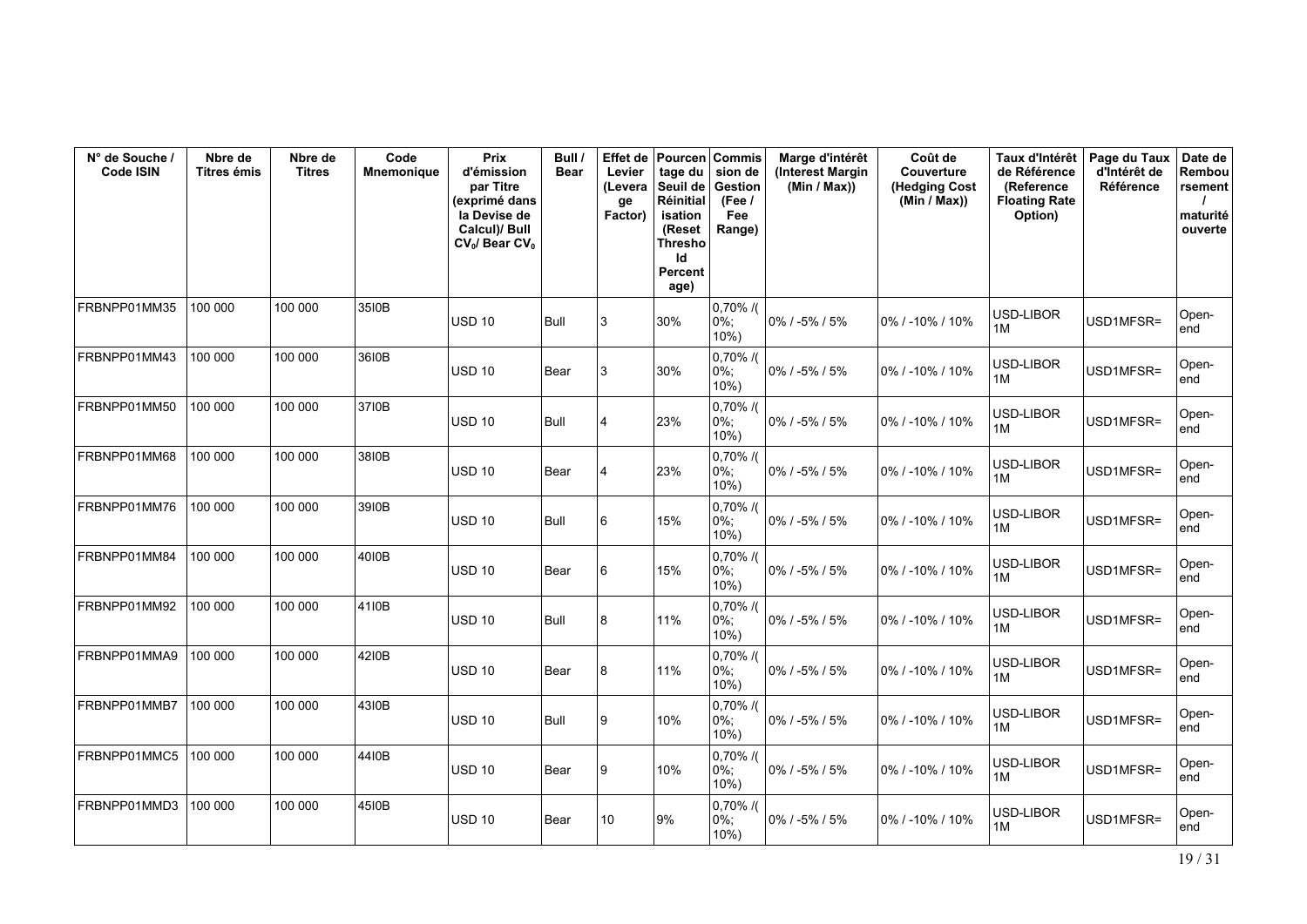| N° de Souche /<br><b>Code ISIN</b> | Nbre de<br>Titres émis | Nbre de<br><b>Titres</b> | Code<br><b>Mnemonique</b> | Prix<br>d'émission<br>par Titre<br>(exprimé dans<br>la Devise de<br>Calcul)/ Bull<br>$CV_0$ / Bear $CV_0$ | Bull /<br><b>Bear</b> | Effet de<br>Levier<br>(Levera<br>ge<br>Factor) | Pourcen Commis<br>tage du $\vert$ sion de<br>Seuil de<br><b>Réinitial</b><br>isation<br>(Reset<br>Thresho<br>ld<br><b>Percent</b><br>age) | Gestion<br>(Fee)<br>Fee<br>Range) | Marge d'intérêt<br>(Interest Margin<br>(Min / Max)) | Coût de<br>Couverture<br>(Hedging Cost<br>(Min / Max)) | Taux d'Intérêt<br>de Référence<br>(Reference<br><b>Floating Rate</b><br>Option) | Page du Taux<br>d'Intérêt de<br>Référence | Date de<br>Rembou<br>rsement<br>maturité<br>ouverte |
|------------------------------------|------------------------|--------------------------|---------------------------|-----------------------------------------------------------------------------------------------------------|-----------------------|------------------------------------------------|-------------------------------------------------------------------------------------------------------------------------------------------|-----------------------------------|-----------------------------------------------------|--------------------------------------------------------|---------------------------------------------------------------------------------|-------------------------------------------|-----------------------------------------------------|
| FRBNPP01MMF8                       | 100 000                | 100 000                  | 4710B                     | <b>USD 10</b>                                                                                             | Bull                  | 3                                              | 30%                                                                                                                                       | $0,70\%$ /(<br>0%;<br>10%         | 0% / -5% / 5%                                       | 0% / -10% / 10%                                        | USD-LIBOR<br>1M                                                                 | USD1MFSR=                                 | Open-<br>end                                        |
| FRBNPP01MMG6                       | 100 000                | 100 000                  | 4810B                     | <b>USD 10</b>                                                                                             | Bear                  | 3                                              | 30%                                                                                                                                       | 0,70% /(<br>0%;<br>$10%$ )        | 0% / -5% / 5%                                       | 0% / -10% / 10%                                        | USD-LIBOR<br>1M                                                                 | USD1MFSR=                                 | Open-<br>end                                        |
| FRBNPP01MMH4                       | 100 000                | 100 000                  | 4910B                     | <b>USD 10</b>                                                                                             | Bull                  | 4                                              | 23%                                                                                                                                       | $0,70\%$ /(<br>$0\%$ ;<br>$10%$ ) | 0% / -5% / 5%                                       | 0% / -10% / 10%                                        | USD-LIBOR<br>1M                                                                 | USD1MFSR=                                 | Open-<br>end                                        |
| FRBNPP01MMI2                       | 100 000                | 100 000                  | 5010B                     | <b>USD 10</b>                                                                                             | Bear                  | 4                                              | 23%                                                                                                                                       | $0,70\%$ /(<br>0%;<br>$10%$ )     | $0\%$ / -5% / 5%                                    | 0% / -10% / 10%                                        | USD-LIBOR<br>1M                                                                 | USD1MFSR=                                 | Open-<br>end                                        |
| FRBNPP01MMJ0                       | 100 000                | 100 000                  | 51I0B                     | <b>USD 10</b>                                                                                             | Bull                  | 6                                              | 15%                                                                                                                                       | 0,70% /(<br>0%;<br>10%            | 0% / -5% / 5%                                       | 0% / -10% / 10%                                        | USD-LIBOR<br>1M                                                                 | USD1MFSR=                                 | Open-<br>end                                        |
| FRBNPP01MMK8                       | 100 000                | 100 000                  | 5210B                     | <b>USD 10</b>                                                                                             | Bear                  | 6                                              | 15%                                                                                                                                       | $0,70\%$ /(<br>$0\%$ ;<br>$10%$ ) | 0% / -5% / 5%                                       | 0% / -10% / 10%                                        | USD-LIBOR<br>1M                                                                 | USD1MFSR=                                 | Open-<br>end                                        |
| FRBNPP01MML6                       | 100 000                | 100 000                  | 5310B                     | <b>USD 10</b>                                                                                             | Bull                  | 8                                              | 11%                                                                                                                                       | $0,70\%$ /(<br>0%;<br>$10%$ )     | $0\%$ / -5% / 5%                                    | 0% / -10% / 10%                                        | USD-LIBOR<br>1M                                                                 | USD1MFSR=                                 | Open-<br>end                                        |
| FRBNPP01MMM4                       | 100 000                | 100 000                  | 5410B                     | <b>USD 10</b>                                                                                             | Bear                  | 8                                              | 11%                                                                                                                                       | $0,70\%$ /(<br>0%;<br>$10%$ )     | 0% / -5% / 5%                                       | 0% / -10% / 10%                                        | USD-LIBOR<br>1M                                                                 | USD1MFSR=                                 | Open-<br>end                                        |
| FRBNPP01MMN2                       | 100 000                | 100 000                  | 5510B                     | <b>USD 10</b>                                                                                             | Bull                  | 9                                              | 10%                                                                                                                                       | $0,70\%$ /(<br>$0\%$ :<br>$10%$ ) | $0\%$ / -5% / 5%                                    | 0% / -10% / 10%                                        | USD-LIBOR<br>1M                                                                 | USD1MFSR=                                 | Open-<br>end                                        |
| FRBNPP01MMO0                       | 100 000                | 100 000                  | 5610B                     | <b>USD 10</b>                                                                                             | Bear                  | 9                                              | 10%                                                                                                                                       | $0,70\%$ /(<br>0%;<br>$10%$ )     | $0\%$ / -5% / 5%                                    | 0% / -10% / 10%                                        | USD-LIBOR<br>1M                                                                 | USD1MFSR=                                 | Open-<br>end                                        |
| FRBNPP01MMQ5                       | 100 000                | 100 000                  | 5810B                     | <b>USD 10</b>                                                                                             | Bear                  | 10                                             | 9%                                                                                                                                        | $0,70\%$ /(<br>$0\%$ ;<br>$10%$ ) | 0% / -5% / 5%                                       | 0% / -10% / 10%                                        | USD-LIBOR<br>1M                                                                 | USD1MFSR=                                 | Open-<br>end                                        |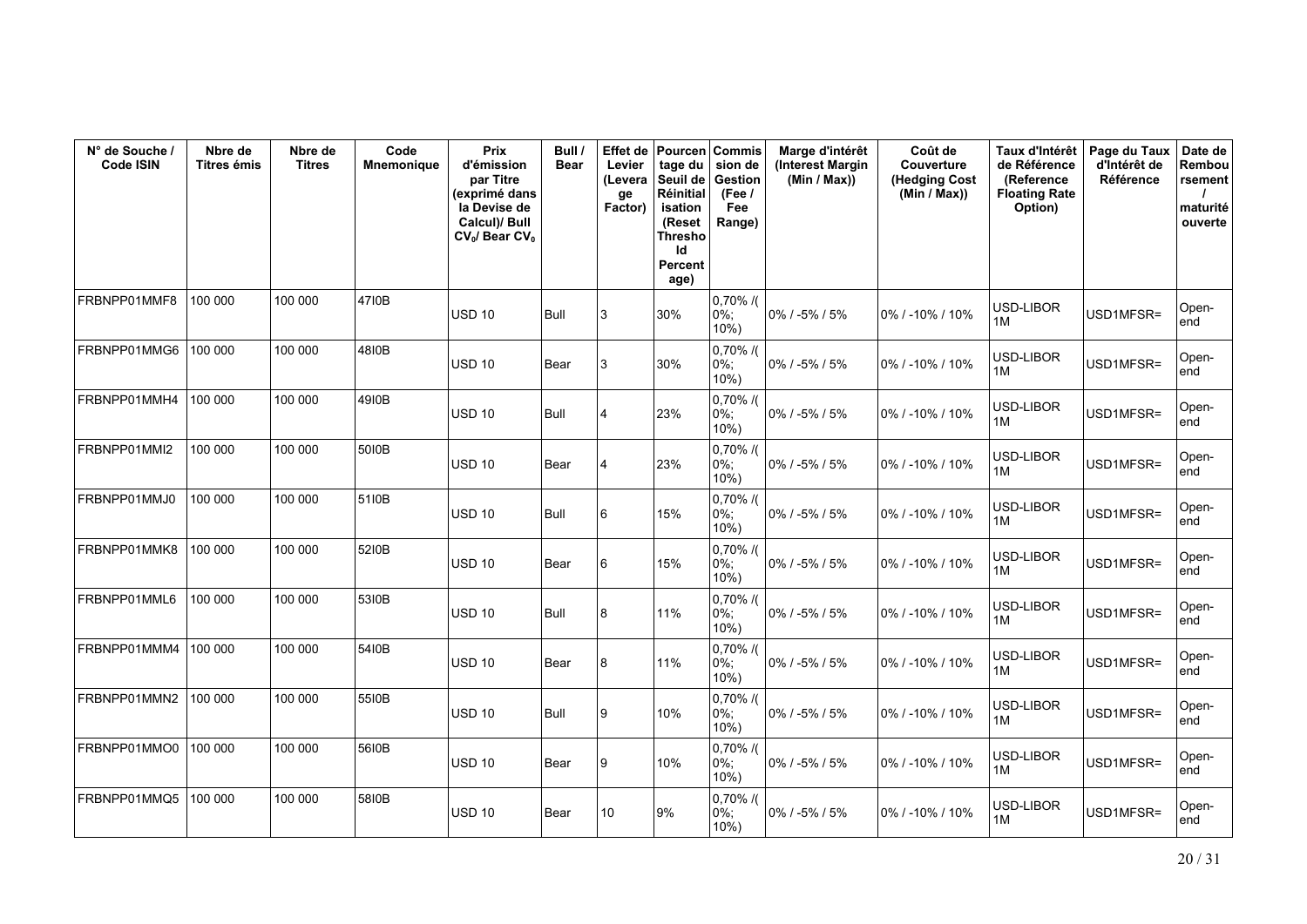| N° de Souche /<br><b>Code ISIN</b> | Nbre de<br>Titres émis | Nbre de<br><b>Titres</b> | Code<br><b>Mnemonique</b> | Prix<br>d'émission<br>par Titre<br>(exprimé dans<br>la Devise de<br>Calcul)/ Bull<br>$CV_0$ / Bear $CV_0$ | Bull /<br><b>Bear</b> | Effet de<br>Levier<br>(Levera<br>ge<br>Factor) | Seuil de<br><b>Réinitial</b><br>isation<br>(Reset<br>Thresho<br>ld<br>Percent<br>age) | Pourcen Commis<br>tage du $\vert$ sion de<br>Gestion<br>(Fee)<br>Fee<br>Range) | Marge d'intérêt<br>(Interest Margin<br>(Min / Max)) | Coût de<br>Couverture<br>(Hedging Cost<br>(Min / Max)) | Taux d'Intérêt<br>de Référence<br>(Reference<br><b>Floating Rate</b><br>Option) | Page du Taux<br>d'Intérêt de<br>Référence | Date de<br>Rembou<br>rsement<br>maturité<br>ouverte |
|------------------------------------|------------------------|--------------------------|---------------------------|-----------------------------------------------------------------------------------------------------------|-----------------------|------------------------------------------------|---------------------------------------------------------------------------------------|--------------------------------------------------------------------------------|-----------------------------------------------------|--------------------------------------------------------|---------------------------------------------------------------------------------|-------------------------------------------|-----------------------------------------------------|
| FRBNPP01MMS1                       | 100 000                | 100 000                  | 6010B                     | <b>USD 10</b>                                                                                             | Bull                  | 3                                              | 30%                                                                                   | $0,70\%$ /(<br>0%;<br>$10%$ )                                                  | 0% / -5% / 5%                                       | 0% / -10% / 10%                                        | USD-LIBOR<br>1M                                                                 | USD1MFSR=                                 | Open-<br>end                                        |
| FRBNPP01MMT9                       | 100 000                | 100 000                  | 61I0B                     | <b>USD 10</b>                                                                                             | Bear                  | 3                                              | 30%                                                                                   | $0,70\%$ /(<br>$0\%$ :<br>$10%$ )                                              | 0% / -5% / 5%                                       | 0% / -10% / 10%                                        | USD-LIBOR<br>1M                                                                 | USD1MFSR=                                 | Open-<br>end                                        |
| FRBNPP01MMU7                       | 100 000                | 100 000                  | 6210B                     | <b>USD 10</b>                                                                                             | Bull                  | $\overline{4}$                                 | 23%                                                                                   | $0,70\%$ /(<br>$0\%$ ;<br>$10%$ )                                              | 0% / -5% / 5%                                       | 0% / -10% / 10%                                        | USD-LIBOR<br>1M                                                                 | USD1MFSR=                                 | Open-<br>end                                        |
| FRBNPP01MMV5                       | 100 000                | 100 000                  | 6310B                     | <b>USD 10</b>                                                                                             | Bear                  | 4                                              | 23%                                                                                   | $0,70\%$ /(<br>$0\%$ :<br>$10%$ )                                              | 0% / -5% / 5%                                       | 0% / -10% / 10%                                        | USD-LIBOR<br>1M                                                                 | USD1MFSR=                                 | Open-<br>end                                        |
| FRBNPP01MMW3                       | 100 000                | 100 000                  | 6410B                     | <b>USD 10</b>                                                                                             | Bull                  | 6                                              | 15%                                                                                   | $0,70\%$ /(<br>0%;<br>$10%$ )                                                  | 0% / -5% / 5%                                       | 0% / -10% / 10%                                        | USD-LIBOR<br>1M                                                                 | USD1MFSR=                                 | Open-<br>end                                        |
| FRBNPP01MMX1                       | 100 000                | 100 000                  | 6510B                     | <b>USD 10</b>                                                                                             | Bear                  | 6                                              | 15%                                                                                   | $0,70\%$ /(<br>0%;<br>10%                                                      | 0% / -5% / 5%                                       | 0% / -10% / 10%                                        | USD-LIBOR<br>1M                                                                 | USD1MFSR=                                 | Open-<br>end                                        |
| FRBNPP01MMY9                       | 100 000                | 100 000                  | 6610B                     | <b>USD 10</b>                                                                                             | Bull                  | 8                                              | 11%                                                                                   | 0,70% /(<br>$0\%$ ;<br>10%                                                     | 0% / -5% / 5%                                       | 0% / -10% / 10%                                        | USD-LIBOR<br>1M                                                                 | USD1MFSR=                                 | Open-<br>end                                        |
| FRBNPP01MMZ6                       | 100 000                | 100 000                  | 6710B                     | <b>USD 10</b>                                                                                             | Bear                  | 8                                              | 11%                                                                                   | $0,70\%$ /(<br>0%;<br>$10%$ )                                                  | 0% / -5% / 5%                                       | 0% / -10% / 10%                                        | USD-LIBOR<br>1M                                                                 | USD1MFSR=                                 | Open-<br>end                                        |
| FRBNPP01MN00                       | 100 000                | 100 000                  | 6810B                     | <b>USD 10</b>                                                                                             | Bull                  | 9                                              | 10%                                                                                   | $0,70\%$ /(<br>0%;<br>$10%$ )                                                  | 0% / -5% / 5%                                       | 0% / -10% / 10%                                        | USD-LIBOR<br>1M                                                                 | USD1MFSR=                                 | Open-<br>end                                        |
| FRBNPP01MN18                       | 100 000                | 100 000                  | 6910B                     | <b>USD 10</b>                                                                                             | Bear                  | 9                                              | 10%                                                                                   | $0,70\%$ /(<br>0%;<br>$10%$ )                                                  | 0% / -5% / 5%                                       | 0% / -10% / 10%                                        | USD-LIBOR<br>1M                                                                 | USD1MFSR=                                 | Open-<br>end                                        |
| FRBNPP01MN34                       | 100 000                | 100 000                  | 71I0B                     | <b>USD 10</b>                                                                                             | Bear                  | 10                                             | 9%                                                                                    | $0,70\%$ /(<br>0%;<br>$10%$ )                                                  | 0% / -5% / 5%                                       | 0% / -10% / 10%                                        | USD-LIBOR<br>1M                                                                 | USD1MFSR=                                 | Open-<br>end                                        |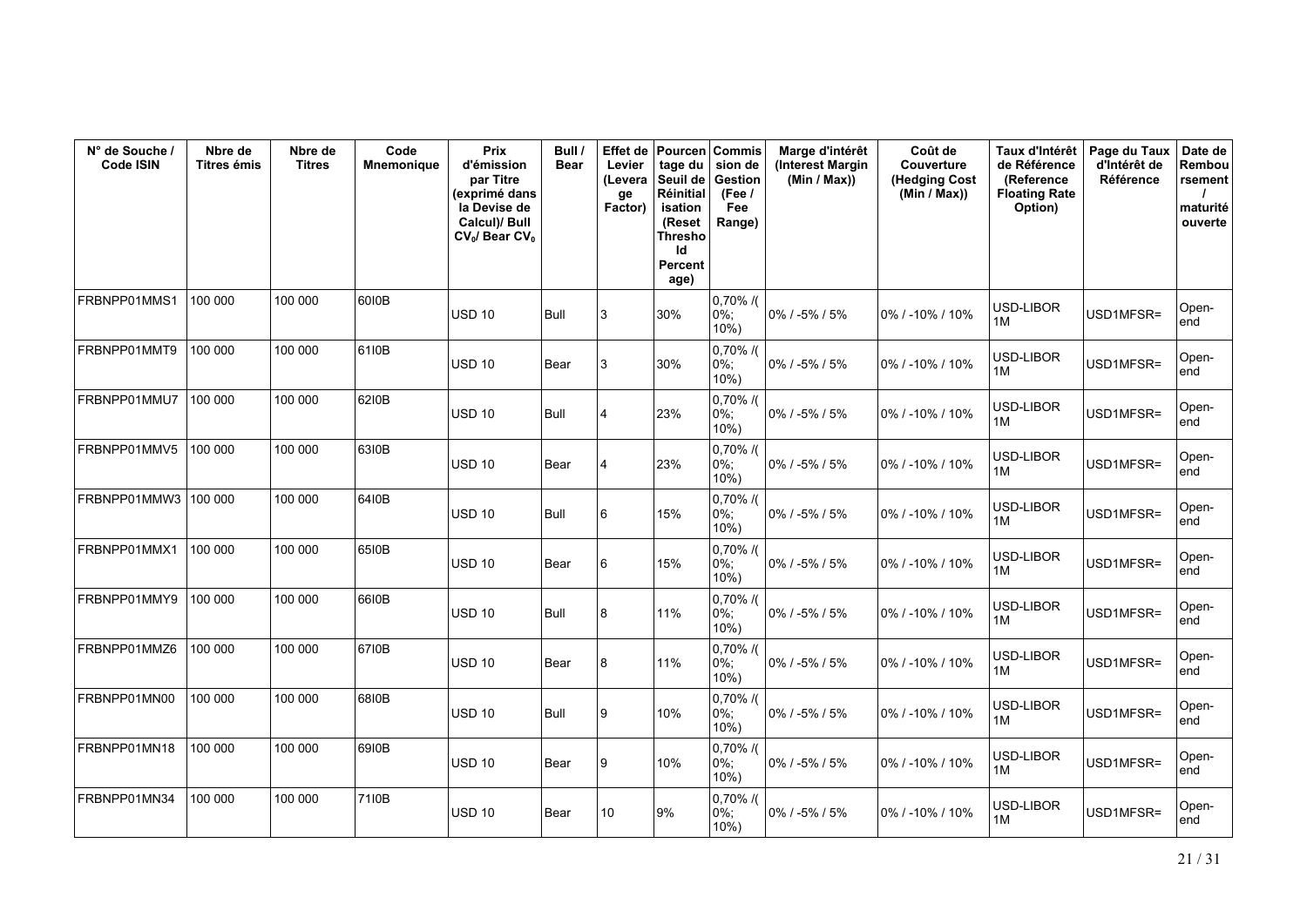| N° de Souche /<br><b>Code ISIN</b> | Indice   | <b>Devise</b> | Code ISIN de<br><b>l'Indice</b> | <b>Code Reuters</b><br>de l'Indice | Sponsor de<br><b>l'Indice</b>                    | Site Internet du<br>Sponsor | <b>Bourse</b>                                                                      | Site Internet de la<br><b>Bourse</b> | Taux de<br>Change   | <b>Prix</b><br>d'observati<br>on | Source du<br>Prix<br>d'observati<br>on |
|------------------------------------|----------|---------------|---------------------------------|------------------------------------|--------------------------------------------------|-----------------------------|------------------------------------------------------------------------------------|--------------------------------------|---------------------|----------------------------------|----------------------------------------|
| FRBNPP01MM3<br>5                   | S&P 500® | <b>USD</b>    | US78378X1072                    | SPX                                | S&P Dow Jones<br><b>Indices LLC</b><br>("SPDJI") | www.eu.spindices.co<br>m    | As set out in<br>Annex 2 for a<br>Composite<br>Index (Multi-<br>Exchange<br>Index) |                                      | EUR /<br><b>USD</b> | Official level                   | Index<br>Sponsor                       |
| FRBNPP01MM4<br>3                   | S&P 500® | <b>USD</b>    | US78378X1072                    | SPX                                | S&P Dow Jones<br>Indices LLC<br>("SPDJI")        | www.eu.spindices.co<br>m    | As set out in<br>Annex 2 for a<br>Composite<br>Index (Multi-<br>Exchange<br>Index) |                                      | EUR /<br><b>USD</b> | Official level                   | Index<br>Sponsor                       |
| FRBNPP01MM5<br>$\Omega$            | S&P 500® | <b>USD</b>    | US78378X1072                    | SPX                                | S&P Dow Jones<br><b>Indices LLC</b><br>("SPDJI") | www.eu.spindices.co<br>m    | As set out in<br>Annex 2 for a<br>Composite<br>Index (Multi-<br>Exchange<br>Index) |                                      | EUR /<br><b>USD</b> | <b>Official level</b>            | Index<br>Sponsor                       |
| FRBNPP01MM6<br>8                   | S&P 500® | <b>USD</b>    | US78378X1072                    | SPX                                | S&P Dow Jones<br>Indices LLC<br>("SPDJI")        | www.eu.spindices.co<br>m    | As set out in<br>Annex 2 for a<br>Composite<br>Index (Multi-<br>Exchange<br>Index) |                                      | EUR/<br><b>USD</b>  | <b>Official level</b>            | Index<br>Sponsor                       |
| FRBNPP01MM7<br>6                   | S&P 500® | <b>USD</b>    | US78378X1072                    | .SPX                               | S&P Dow Jones<br>Indices LLC<br>("SPDJI")        | www.eu.spindices.co<br>m    | As set out in<br>Annex 2 for a<br>Composite<br>Index (Multi-<br>Exchange<br>Index) |                                      | EUR /<br><b>USD</b> | Official level                   | Index<br>Sponsor                       |
| FRBNPP01MM8<br>4                   | S&P 500® | <b>USD</b>    | US78378X1072                    | SPX.                               | S&P Dow Jones<br>Indices LLC<br>("SPDJI")        | www.eu.spindices.co<br>m    | As set out in<br>Annex 2 for a<br>Composite<br>Index (Multi-<br>Exchange<br>Index) |                                      | EUR/<br><b>USD</b>  | Official level                   | Index<br>Sponsor                       |
| FRBNPP01MM9<br>$\overline{2}$      | S&P 500® | <b>USD</b>    | US78378X1072                    | SPX.                               | S&P Dow Jones<br>Indices LLC                     | www.eu.spindices.co<br>m    | As set out in<br>Annex 2 for a                                                     |                                      | EUR /<br><b>USD</b> | Official level                   | Index<br>Sponsor                       |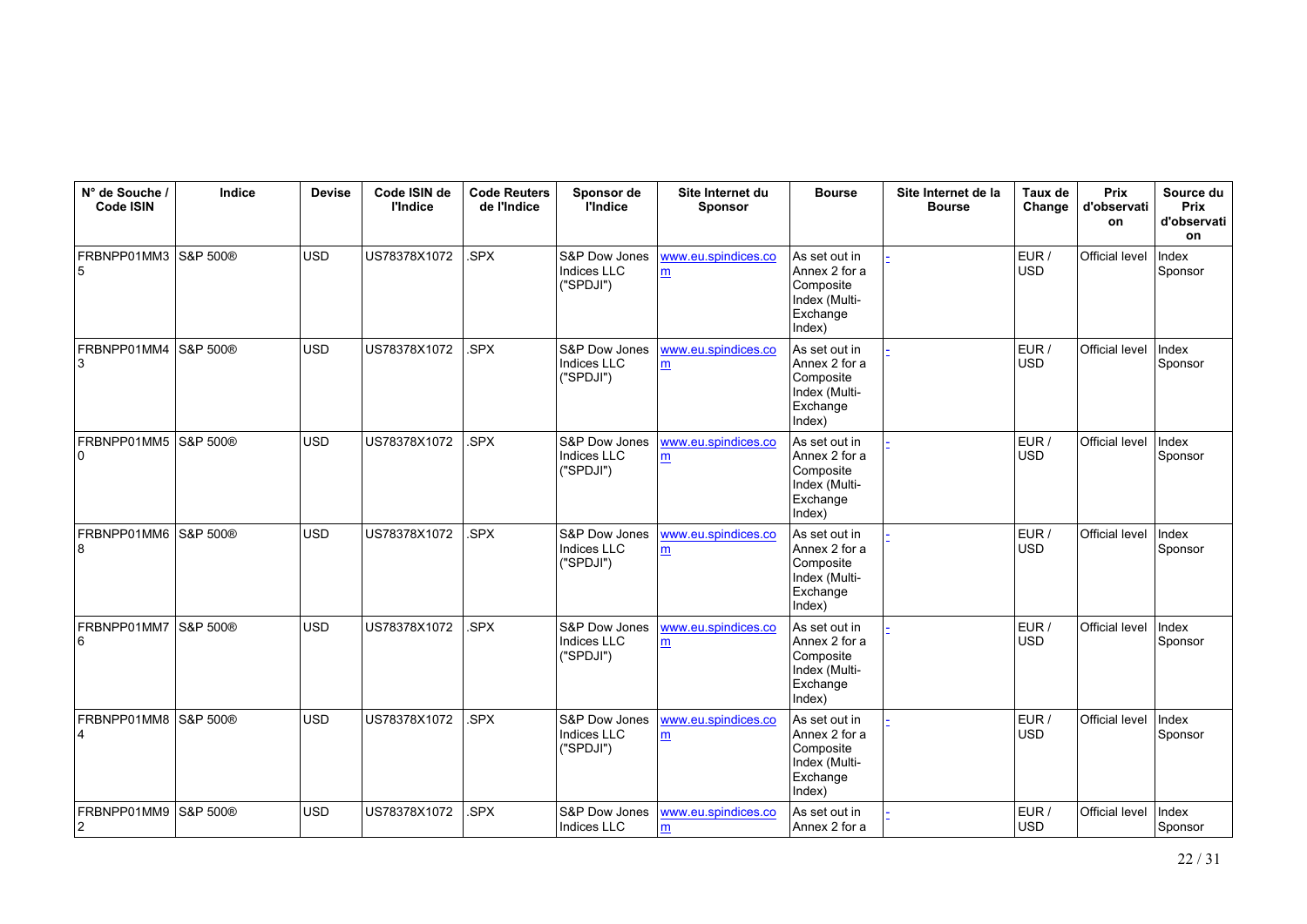| N° de Souche /<br><b>Code ISIN</b> | Indice       | <b>Devise</b> | Code ISIN de<br><b>l'Indice</b> | <b>Code Reuters</b><br>de l'Indice | Sponsor de<br><b>l'Indice</b>                    | Site Internet du<br><b>Sponsor</b>    | <b>Bourse</b>                                                                      | Site Internet de la<br><b>Bourse</b> | Taux de<br>Change   | Prix<br>d'observati<br>on | Source du<br>Prix<br>d'observati<br>on |
|------------------------------------|--------------|---------------|---------------------------------|------------------------------------|--------------------------------------------------|---------------------------------------|------------------------------------------------------------------------------------|--------------------------------------|---------------------|---------------------------|----------------------------------------|
|                                    |              |               |                                 |                                    | ("SPDJI")                                        |                                       | Composite<br>Index (Multi-<br>Exchange<br>Index)                                   |                                      |                     |                           |                                        |
| FRBNPP01MMA S&P 500®<br>9          |              | <b>USD</b>    | US78378X1072                    | .SPX                               | S&P Dow Jones<br><b>Indices LLC</b><br>("SPDJI") | www.eu.spindices.co<br>m              | As set out in<br>Annex 2 for a<br>Composite<br>Index (Multi-<br>Exchange<br>Index) |                                      | EUR /<br><b>USD</b> | Official level            | Index<br>Sponsor                       |
| FRBNPP01MMB<br>7                   | S&P 500®     | <b>USD</b>    | US78378X1072                    | SPX.                               | S&P Dow Jones<br><b>Indices LLC</b><br>("SPDJI") | www.eu.spindices.co<br>m              | As set out in<br>Annex 2 for a<br>Composite<br>Index (Multi-<br>Exchange<br>Index) |                                      | EUR /<br>USD        | <b>Official level</b>     | Index<br>Sponsor                       |
| FRBNPP01MMC S&P 500®<br>5          |              | <b>USD</b>    | US78378X1072                    | .SPX                               | S&P Dow Jones<br><b>Indices LLC</b><br>("SPDJI") | www.eu.spindices.co<br>m              | As set out in<br>Annex 2 for a<br>Composite<br>Index (Multi-<br>Exchange<br>Index) |                                      | EUR /<br>USD        | Official level            | Index<br>Sponsor                       |
| FRBNPP01MMD S&P 500®<br>3          |              | <b>USD</b>    | US78378X1072                    | .SPX                               | S&P Dow Jones<br><b>Indices LLC</b><br>("SPDJI") | www.eu.spindices.co<br>m              | As set out in<br>Annex 2 for a<br>Composite<br>Index (Multi-<br>Exchange<br>Index) |                                      | EUR /<br><b>USD</b> | Official level            | Index<br>Sponsor                       |
| FRBNPP01MMF<br>8                   | Nasdag-100 ® | USD           | US6311011026                    | NDX.                               | NASDAQ Group<br>Inc                              | https://indexes.nasdaq<br>omx.com     | NASDAQ                                                                             | www.nasdaq.com                       | EUR /<br><b>USD</b> | Official level            | Index<br>Sponsor                       |
| FRBNPP01MMG Nasdaq-100 ®<br>6      |              | <b>USD</b>    | US6311011026                    | NDX.                               | NASDAQ Group<br><b>Inc</b>                       | https://indexes.nasdag<br>omx.com     | <b>NASDAQ</b>                                                                      | www.nasdag.com                       | EUR /<br><b>USD</b> | Official level            | Index<br>Sponsor                       |
| FRBNPP01MMH Nasdaq-100 ®<br>4      |              | <b>USD</b>    | US6311011026                    | NDX.                               | <b>NASDAQ Group</b><br>Inc                       | https://indexes.nasdag<br>omx.com     | <b>NASDAQ</b>                                                                      | www.nasdag.com                       | EUR /<br><b>USD</b> | Official level            | Index<br>Sponsor                       |
| FRBNPP01MMI<br>2                   | Nasdag-100 ® | <b>USD</b>    | US6311011026                    | NDX.                               | NASDAQ Group<br>Inc                              | https://indexes.nasdaq<br>omx.com     | <b>NASDAQ</b>                                                                      | www.nasdag.com                       | EUR /<br><b>USD</b> | Official level            | Index<br>Sponsor                       |
| FRBNPP01MMJ<br>$\Omega$            | Nasdag-100 ® | <b>USD</b>    | US6311011026                    | NDX.                               | NASDAQ Group<br>Inc                              | https://indexes.nasdaq<br>omx.com     | NASDAQ                                                                             | www.nasdaq.com                       | EUR /<br>USD        | Official level            | Index<br>Sponsor                       |
| FRBNPP01MMK Nasdaq-100 ®           |              | <b>USD</b>    | US6311011026                    | .NDX                               |                                                  | NASDAQ Group   https://indexes.nasdaq | NASDAQ                                                                             | www.nasdaq.com                       | EUR /               | Official level            | <b>Index</b>                           |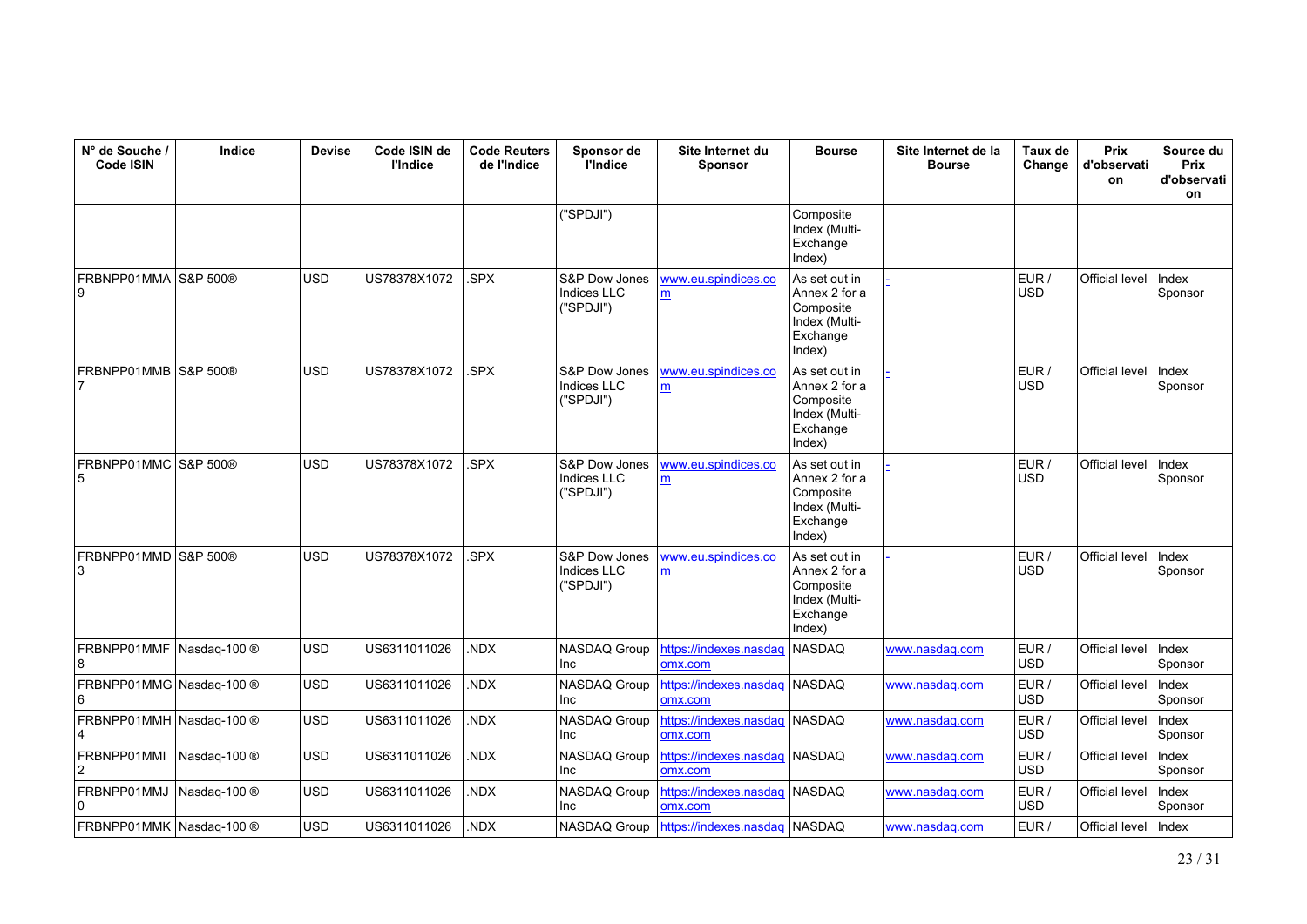| N° de Souche /<br>Code ISIN                | Indice                           | <b>Devise</b> | Code ISIN de<br><b>l'Indice</b> | <b>Code Reuters</b><br>de l'Indice | Sponsor de<br><b>l'Indice</b>                    | Site Internet du<br><b>Sponsor</b> | <b>Bourse</b>                                                                      | Site Internet de la<br><b>Bourse</b> | Taux de<br>Change   | Prix<br>d'observati<br>on | Source du<br><b>Prix</b><br>d'observati<br>on |
|--------------------------------------------|----------------------------------|---------------|---------------------------------|------------------------------------|--------------------------------------------------|------------------------------------|------------------------------------------------------------------------------------|--------------------------------------|---------------------|---------------------------|-----------------------------------------------|
| 8                                          |                                  |               |                                 |                                    | Inc                                              | omx.com                            |                                                                                    |                                      | <b>USD</b>          |                           | Sponsor                                       |
| FRBNPP01MML<br>6                           | Nasdag-100 ®                     | USD           | US6311011026                    | NDX.                               | <b>NASDAQ Group</b><br>Inc                       | https://indexes.nasdaq<br>omx.com  | <b>NASDAO</b>                                                                      | www.nasdag.com                       | EUR/<br><b>USD</b>  | Official level            | Index<br>Sponsor                              |
| FRBNPP01MM<br>M4                           | Nasdaq-100 ®                     | USD           | US6311011026                    | .NDX                               | NASDAQ Group<br>Inc                              | https://indexes.nasdaq<br>omx.com  | <b>NASDAQ</b>                                                                      | www.nasdag.com                       | EUR /<br><b>USD</b> | <b>Official level</b>     | Index<br>Sponsor                              |
| FRBNPP01MMN Nasdaq-100 ®<br>$\overline{2}$ |                                  | <b>USD</b>    | US6311011026                    | NDX.                               | NASDAQ Group<br>Inc                              | https://indexes.nasdag<br>omx.com  | <b>NASDAQ</b>                                                                      | www.nasdag.com                       | EUR /<br><b>USD</b> | Official level            | Index<br>Sponsor                              |
| FRBNPP01MMO Nasdaq-100 ®<br>l 0            |                                  | <b>USD</b>    | US6311011026                    | NDX.                               | NASDAQ Group<br>Inc                              | https://indexes.nasdag<br>omx.com  | NASDAQ                                                                             | www.nasdag.com                       | EUR /<br><b>USD</b> | Official level            | Index<br>Sponsor                              |
| FRBNPP01MMQ Nasdaq-100 ®<br>5              |                                  | USD           | US6311011026                    | NDX.                               | NASDAQ Group<br>Inc                              | https://indexes.nasdaq<br>omx.com  | <b>NASDAQ</b>                                                                      | www.nasdag.com                       | EUR/<br><b>USD</b>  | <b>Official level</b>     | Index<br>Sponsor                              |
| FRBNPP01MMS                                | Dow Jones Industrial<br>Average® | <b>USD</b>    | US2605661048                    | IU.                                | S&P Dow Jones<br><b>Indices LLC</b><br>("SPDJI") | www.eu.spindices.co<br>m           | As set out in<br>Annex 2 for a<br>Composite<br>Index (Multi-<br>Exchange<br>Index) |                                      | EUR /<br><b>USD</b> | <b>Official level</b>     | Index<br>Sponsor                              |
| FRBNPP01MMT<br>9                           | Dow Jones Industrial<br>Average® | <b>USD</b>    | US2605661048                    | Il D                               | S&P Dow Jones<br><b>Indices LLC</b><br>("SPDJI") | www.eu.spindices.co<br>m           | As set out in<br>Annex 2 for a<br>Composite<br>Index (Multi-<br>Exchange<br>Index) |                                      | EUR/<br><b>USD</b>  | <b>Official level</b>     | Index<br>Sponsor                              |
| FRBNPP01MMU                                | Dow Jones Industrial<br>Average® | <b>USD</b>    | US2605661048                    | Il D                               | S&P Dow Jones<br><b>Indices LLC</b><br>("SPDJI") | www.eu.spindices.co<br>m           | As set out in<br>Annex 2 for a<br>Composite<br>Index (Multi-<br>Exchange<br>Index) |                                      | EUR /<br><b>USD</b> | Official level            | Index<br>Sponsor                              |
| FRBNPP01MMV<br>5                           | Dow Jones Industrial<br>Average® | <b>USD</b>    | US2605661048                    | Il D                               | S&P Dow Jones<br><b>Indices LLC</b><br>("SPDJI") | www.eu.spindices.co<br>m           | As set out in<br>Annex 2 for a<br>Composite<br>Index (Multi-<br>Exchange<br>Index) |                                      | EUR /<br><b>USD</b> | Official level            | Index<br>Sponsor                              |
| FRBNPP01MM<br>W <sub>3</sub>               | Dow Jones Industrial<br>Average® | <b>USD</b>    | US2605661048                    | IU.                                | S&P Dow Jones<br><b>Indices LLC</b><br>("SPDJI") | www.eu.spindices.co<br>m           | As set out in<br>Annex 2 for a<br>Composite<br>Index (Multi-                       |                                      | EUR /<br><b>USD</b> | Official level            | Index<br>Sponsor                              |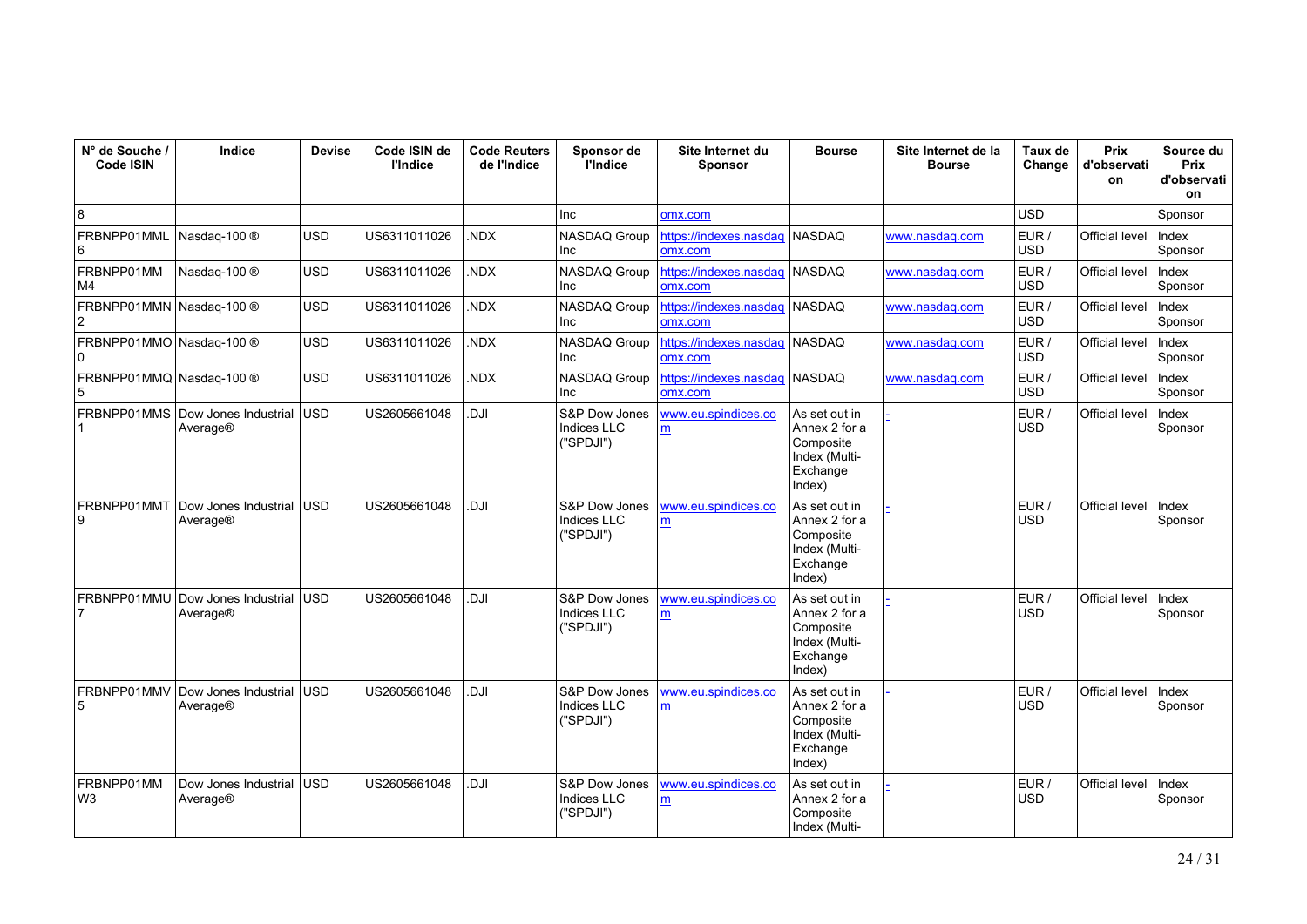| N° de Souche /<br>Code ISIN | Indice                           | <b>Devise</b> | Code ISIN de<br><b>l'Indice</b> | <b>Code Reuters</b><br>de l'Indice | Sponsor de<br><b>l'Indice</b>                    | Site Internet du<br><b>Sponsor</b> | <b>Bourse</b>                                                                      | Site Internet de la<br><b>Bourse</b> | Taux de<br>Change   | <b>Prix</b><br>d'observati<br>on | Source du<br>Prix<br>d'observati<br>on |
|-----------------------------|----------------------------------|---------------|---------------------------------|------------------------------------|--------------------------------------------------|------------------------------------|------------------------------------------------------------------------------------|--------------------------------------|---------------------|----------------------------------|----------------------------------------|
|                             |                                  |               |                                 |                                    |                                                  |                                    | Exchange<br>Index)                                                                 |                                      |                     |                                  |                                        |
| FRBNPP01MMX                 | Dow Jones Industrial<br>Average® | <b>USD</b>    | US2605661048                    | ILC.                               | S&P Dow Jones<br>Indices LLC<br>("SPDJI")        | www.eu.spindices.co<br>m           | As set out in<br>Annex 2 for a<br>Composite<br>Index (Multi-<br>Exchange<br>Index) |                                      | EUR /<br><b>USD</b> | Official level                   | Index<br>Sponsor                       |
| FRBNPP01MMY<br>9            | Dow Jones Industrial<br>Average® | lusd.         | US2605661048                    | ILC.                               | S&P Dow Jones<br>Indices LLC<br>("SPDJI")        | www.eu.spindices.co<br>m           | As set out in<br>Annex 2 for a<br>Composite<br>Index (Multi-<br>Exchange<br>Index) |                                      | EUR /<br><b>USD</b> | Official level                   | Index<br>Sponsor                       |
| FRBNPP01MMZ<br>6            | Dow Jones Industrial<br>Average® | <b>USD</b>    | US2605661048                    | ILC.                               | S&P Dow Jones<br>Indices LLC<br>("SPDJI")        | www.eu.spindices.co<br>m           | As set out in<br>Annex 2 for a<br>Composite<br>Index (Multi-<br>Exchange<br>Index) |                                      | EUR /<br><b>USD</b> | Official level                   | Index<br>Sponsor                       |
| FRBNPP01MN0<br>0            | Dow Jones Industrial<br>Average® | <b>USD</b>    | US2605661048                    | ILC.                               | S&P Dow Jones<br>Indices LLC<br>("SPDJI")        | www.eu.spindices.co<br>m           | As set out in<br>Annex 2 for a<br>Composite<br>Index (Multi-<br>Exchange<br>Index) |                                      | EUR /<br><b>USD</b> | Official level                   | Index<br>Sponsor                       |
| FRBNPP01MN1<br>8            | Dow Jones Industrial<br>Average® | USD           | US2605661048                    | ILC.                               | S&P Dow Jones<br>Indices LLC<br>("SPDJI")        | www.eu.spindices.co<br>m           | As set out in<br>Annex 2 for a<br>Composite<br>Index (Multi-<br>Exchange<br>Index) |                                      | EUR /<br><b>USD</b> | Official level                   | Index<br>Sponsor                       |
| FRBNPP01MN3<br>4            | Dow Jones Industrial<br>Average® | <b>USD</b>    | US2605661048                    | <b>IU.</b>                         | S&P Dow Jones<br><b>Indices LLC</b><br>("SPDJI") | www.eu.spindices.co<br>m           | As set out in<br>Annex 2 for a<br>Composite<br>Index (Multi-<br>Exchange<br>Index) |                                      | EUR /<br><b>USD</b> | Official level                   | Index<br>Sponsor                       |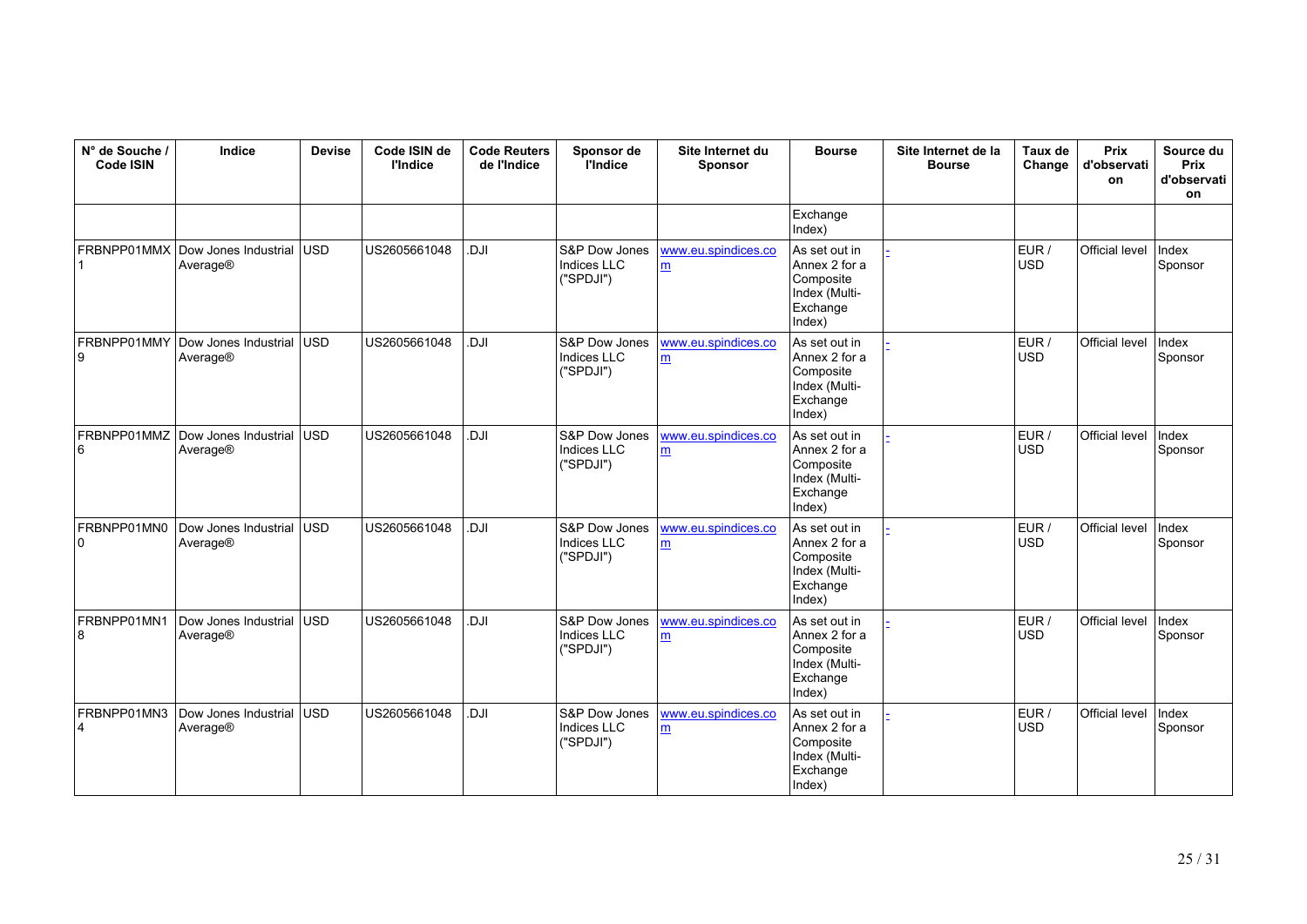# **Section D - Risques**

| Elément | Description de<br>l'Elément                                |                                                                                                                                                                                                                                                                                                                                                                                                                                                                                                                                                                                                                                                                                                                                                                                                                                                                                                                                     |  |  |  |  |
|---------|------------------------------------------------------------|-------------------------------------------------------------------------------------------------------------------------------------------------------------------------------------------------------------------------------------------------------------------------------------------------------------------------------------------------------------------------------------------------------------------------------------------------------------------------------------------------------------------------------------------------------------------------------------------------------------------------------------------------------------------------------------------------------------------------------------------------------------------------------------------------------------------------------------------------------------------------------------------------------------------------------------|--|--|--|--|
| D.2     | Principaux risques<br>propres à l'Emetteur<br>et au Garant | Les acquéreurs prospectifs de Tires émis en vertu de ce Prospectus de Base<br>devraient avoir l'expérience concernant les options et les transactions d'options et<br>devraient comprendre les risques des transactions impliquant les Titres. Un<br>investissement dans les Titres présente certains risques qui devraient être pris en<br>considération avant qu'une décision d'investissement ne soit prise. Il existe certains<br>risques pouvant affecter la capacité de l'Emetteur à remplir ses engagements en vertu<br>des Titres ou la capacité du Garant à remplir ses engagements en vertu de la<br>Garantie (dans le cas de Titres émis par BNPP B.V.), dont certains sont en dehors de<br>son contrôle. Plus particulièrement, l'Emetteur (et le Garant dans le cas de Titres émis<br>par BNPP B.V.), ensemble avec le Groupe BNPP, est exposé aux risques inhérents à<br>ses activités, tels que décrits ci-dessous : |  |  |  |  |
|         |                                                            | <b>Emetteur</b>                                                                                                                                                                                                                                                                                                                                                                                                                                                                                                                                                                                                                                                                                                                                                                                                                                                                                                                     |  |  |  |  |
|         |                                                            | Les risques principaux décrits au-dessus relativement à BNPP constituent également<br>les risques principaux pour BNPP B.V., soit en qualité d'entité individuelle ou en tant<br>que société du Groupe BNPP                                                                                                                                                                                                                                                                                                                                                                                                                                                                                                                                                                                                                                                                                                                         |  |  |  |  |
|         |                                                            | Risque de dépendance                                                                                                                                                                                                                                                                                                                                                                                                                                                                                                                                                                                                                                                                                                                                                                                                                                                                                                                |  |  |  |  |
|         |                                                            | BNPP B.V. est une société opérationnelle. Les actifs de BNPP B.V. sont constitués<br>des obligations des entités du Groupe BNPP. La capacité de BNPP B.V. à remplir ses<br>propres obligations dépendra de la capacité des autres entités du Groupe BNPP à<br>remplir les leurs. En ce qui concerne les titres qu'il émet, la capacité que BNPP B.V. a<br>de remplir ses obligations en vertu de ces titres dépend de paiements qui lui sont dus<br>au titre de certains contrats de couverture qu'il conclut avec d'autres entités du<br>Groupe BNPP. En conséquence, les Titulaires de titres émis par BNPP B.V.<br>bénéficieront des stipulations de la Garantie émise par BNPP, seront exposés à la<br>capacité des entités du Groupe BNPP à remplir leurs obligations dans le cadre de ces<br>contrats de couverture.                                                                                                          |  |  |  |  |
|         |                                                            | Risque de crédit                                                                                                                                                                                                                                                                                                                                                                                                                                                                                                                                                                                                                                                                                                                                                                                                                                                                                                                    |  |  |  |  |
|         |                                                            | BNPP B.V. est exposé à une concentration de risques de crédit significative étant<br>donné que tous les contrats financiers de gré-à-gré, les options et les swaps sont<br>conclus avec sa société-mère et d'autres entités du Groupe BNPP. Au 31 décembre<br>2018, ce risque de crédit s'élève à 56,2 milliards d'euros.                                                                                                                                                                                                                                                                                                                                                                                                                                                                                                                                                                                                           |  |  |  |  |
|         |                                                            | Risque de liquidité                                                                                                                                                                                                                                                                                                                                                                                                                                                                                                                                                                                                                                                                                                                                                                                                                                                                                                                 |  |  |  |  |
|         |                                                            | BNPP B.V. a une exposition significative au risque de liquidité. Pour réduire cette<br>exposition, BNPP B.V. a conclu des conventions de compensation avec sa société-<br>mère et les autres entités du Groupe BNPP. Au 31 décembre 2018, le risque restant<br>s'élève à 2,7 millions d'euros.                                                                                                                                                                                                                                                                                                                                                                                                                                                                                                                                                                                                                                      |  |  |  |  |
|         |                                                            | <b>Garant</b>                                                                                                                                                                                                                                                                                                                                                                                                                                                                                                                                                                                                                                                                                                                                                                                                                                                                                                                       |  |  |  |  |
|         |                                                            | Il existe certains facteurs pouvant affecter la capacité de BNPP à remplir ses<br>engagements en vertu des Titres émis dans le cadre de ce Prospectus de Base et les<br>obligations du Garant dans le cadre de la Garantie.                                                                                                                                                                                                                                                                                                                                                                                                                                                                                                                                                                                                                                                                                                         |  |  |  |  |
|         |                                                            | Les états financiers non audités 2019 de BNPP présentent sept principaux risques<br>inhérents à ses activités :                                                                                                                                                                                                                                                                                                                                                                                                                                                                                                                                                                                                                                                                                                                                                                                                                     |  |  |  |  |
|         |                                                            | Risque de crédit - Le risque de crédit est défini comme la conséquence liée<br>(1)<br>à la probabilité qu'un emprunteur ou une contrepartie ne respecte pas ses<br>obligations conformément aux conditions convenues. L'évaluation de cette<br>probabilité de défaut et du taux de recouvrement du prêt ou de la créance<br>en cas de défaut est un élément essentiel de l'évaluation de la qualité du                                                                                                                                                                                                                                                                                                                                                                                                                                                                                                                              |  |  |  |  |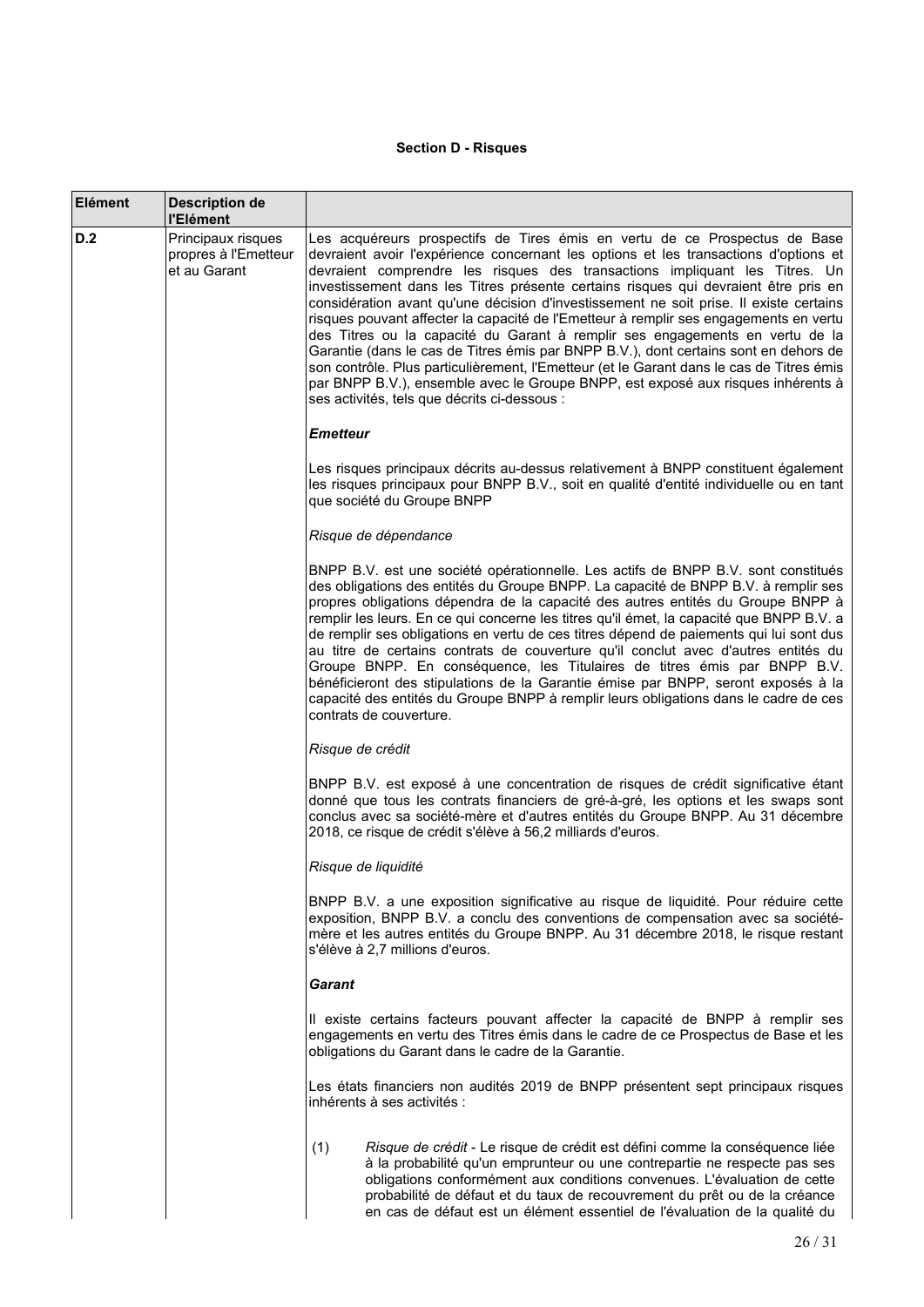| Elément | <b>Description de</b><br>l'Elément |     |                                                                                                                                                                                                                                                                                                                                                                                                                                                                                                                                                                                 |
|---------|------------------------------------|-----|---------------------------------------------------------------------------------------------------------------------------------------------------------------------------------------------------------------------------------------------------------------------------------------------------------------------------------------------------------------------------------------------------------------------------------------------------------------------------------------------------------------------------------------------------------------------------------|
|         |                                    |     | crédit. Les actifs pondérés de BNPP spécifiques à ce risque s'élèvent à 524<br>milliards d'euros au 31 décembre 2019.                                                                                                                                                                                                                                                                                                                                                                                                                                                           |
|         |                                    | (2) | Risque de titrisation - La titrisation est une opération ou un montage par<br>lequel le risque de crédit associé à une exposition ou à un ensemble<br>d'expositions est subdivisé en tranches, ayant les caractéristiques<br>suivantes :                                                                                                                                                                                                                                                                                                                                        |
|         |                                    |     | - les paiements effectués dans le cadre de la transaction ou du dispositif<br>dépendent de la performance de l'exposition ou de l'ensemble des<br>expositions;                                                                                                                                                                                                                                                                                                                                                                                                                  |
|         |                                    |     | - la subordination des tranches détermine la répartition des pertes pendant<br>la durée du transfert de risque.                                                                                                                                                                                                                                                                                                                                                                                                                                                                 |
|         |                                    |     | Tout engagement pris dans le cadre d'une structure de titrisation (y compris<br>les dérivés et les lignes de liquidité) est considéré comme une exposition<br>de titrisation. L'essentiel de ces engagements est en portefeuille bancaire<br>prudentiel. Les actifs pondérés de BNPP spécifiques à ce risque s'élèvent à<br>11 milliards d'euros au 31 décembre 2019.                                                                                                                                                                                                           |
|         |                                    | (3) | Risque de contrepartie - Le risque de contrepartie est la manifestation du<br>risque de crédit à l'occasion d'opérations de marché, d'investissements,<br>et/ou de règlements. Ces opérations comprennent les contrats bilatéraux,<br>c'est-à-dire de gré à gré (over the counter $\Box$ OTC) ainsi que les contrats<br>compensés auprès d'une chambre de compensation. Le montant de ce<br>risque varie au cours du temps avec l'évolution des paramètres de marché<br>affectant la valeur potentielle future des transactions concernées.                                     |
|         |                                    |     | Il correspond au risque que la contrepartie ne puisse pas honorer ses<br>obligations de verser à BNPP l'intégralité de la valeur actualisée des flux<br>d'une transaction dans le cas où BNP est un bénéficiaire net. Le risque de<br>contrepartie est également lié au coût de remplacement d'un instrument<br>dérivé en cas de défaut de la contrepartie. Il peut être considéré comme un<br>risque de marché en cas de défaut ou comme un risque contingent. Les<br>actifs pondérés de BNPP spécifiques à ce risque s'élèvent à 30 milliards<br>d'euros au 31 décembre 2019. |
|         |                                    | (4) | Risque de marché - Le risque de marché est le risque de perte de valeur<br>provoqué par une évolution défavorable des prix ou des paramètres de<br>marché, que ces derniers soient directement observables ou non.                                                                                                                                                                                                                                                                                                                                                              |
|         |                                    |     | Les paramètres de marché observables sont, sans que cette liste soit<br>exhaustive, les taux de change, les cours des valeurs mobilières et des<br>matières premières négociables (que le prix soit directement coté ou<br>obtenu par référence à un actif similaire), le prix de dérivés sur un marché<br>organisé ainsi que tous les paramètres qui peuvent être induits de cotations<br>de marché comme les taux d'intérêt, les spreads de crédit, les volatilités ou<br>les corrélations implicites ou d'autres paramètres similaires.                                      |
|         |                                    |     | Les paramètres non observables sont ceux fondés sur des hypothèses de<br>travail comme les paramètres contenus dans les modèles ou basés sur des<br>analyses statistiques ou économiques qui ne sont pas vérifiables sur le<br>marché.                                                                                                                                                                                                                                                                                                                                          |
|         |                                    |     | Dans les portefeuilles de négoce obligataire, les instruments de crédit sont<br>valorisés sur la base des taux obligataires et des spreads de crédit,<br>lesquels sont considérés comme des paramètres de marché au même titre<br>que les taux d'intérêt ou les taux de change. Le risque sur le crédit de<br>l'émetteur de l'instrument est ainsi un composant du risque de marché,<br>appelé risque émetteur.                                                                                                                                                                 |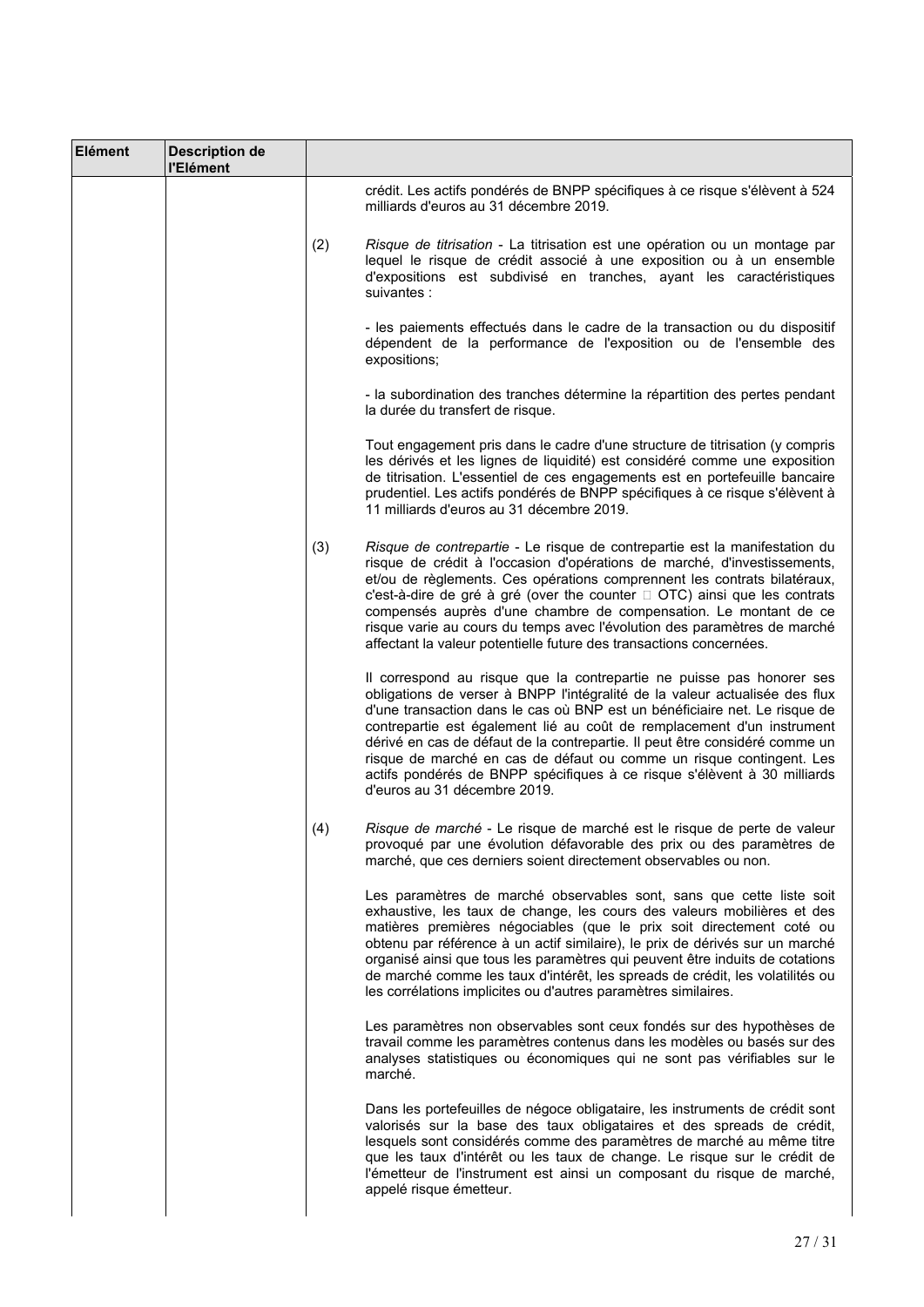| Elément | <b>Description de</b><br>l'Elément |     |                                                                                                                                                                                                                                                                                                                                                                                                                                                                                                                                                                                                                                                                                     |
|---------|------------------------------------|-----|-------------------------------------------------------------------------------------------------------------------------------------------------------------------------------------------------------------------------------------------------------------------------------------------------------------------------------------------------------------------------------------------------------------------------------------------------------------------------------------------------------------------------------------------------------------------------------------------------------------------------------------------------------------------------------------|
|         |                                    |     | L'absence de liquidité est un facteur important de risque de marché. En cas<br>de restriction ou de disparition de la liquidité, un instrument ou un actif<br>marchand peut ne pas être négociable ou ne pas l'être à sa valeur estimée,<br>par exemple du fait d'une réduction du nombre de transactions, de<br>contraintes juridiques ou encore d'un fort déséquilibre de l'offre et de la<br>demande de certains actifs.                                                                                                                                                                                                                                                         |
|         |                                    |     | Le risque de marché lié aux activités bancaires recouvre le risque de taux<br>et de change relatifs aux activités d'intermédiation bancaire. Les actifs<br>pondérés de BNPP spécifiques à ce risque s'élèvent à 19 milliards d'euros<br>au 31 décembre 2019.                                                                                                                                                                                                                                                                                                                                                                                                                        |
|         |                                    | (5) | Risque de Liquidité - Le risque de liquidité est le risque que BNPP ne<br>puisse pas honorer ses engagements ou dénouer ou régler une position en<br>raison de l'environnement de marché ou de facteurs idiosyncrasiques<br>(spécifiques à BNP Paribas), dans un délai déterminé et à un coût<br>raisonnable.                                                                                                                                                                                                                                                                                                                                                                       |
|         |                                    |     | Le risque de liquidité traduit le risque que le Groupe ne puisse pas faire<br>face à des flux nets sortants de trésorerie y compris liés à des besoins en<br>collatéral, sur l'ensemble des horizons du court terme au long terme.                                                                                                                                                                                                                                                                                                                                                                                                                                                  |
|         |                                    |     | Ce risque peut provenir de la diminution de sources de financement, de<br>tirages sur des engagements de financement, de la réduction de liquidité de<br>certains actifs, de l'augmentation des appels de marge en cash ou en<br>collatéral. Il peut être lié à BNPP lui-même (risque de réputation) ou à des<br>facteurs extérieurs (risques sur certains marchés).                                                                                                                                                                                                                                                                                                                |
|         |                                    | (6) | Risque Opérationnel - Le risque opérationnel est le risque de perte<br>résultant de processus internes défaillants ou inadéquats ou d'événements<br>externes, qu'ils soient de nature délibérée, accidentelle ou naturelle. Sa<br>gestion repose sur l'analyse de l'enchaînement cause □ événement □ effet.<br>Les actifs pondérés de BNPP spécifiques à ce risque s'élèvent à 69<br>milliards d'euros au 31 décembre 2019.                                                                                                                                                                                                                                                         |
|         |                                    | (7) | Risque d'assurance - BNP Paribas Cardif est exposé aux risques suivants:                                                                                                                                                                                                                                                                                                                                                                                                                                                                                                                                                                                                            |
|         |                                    |     | - le risque de marché est le risque de pertes de valeur liées aux<br>mouvements défavorables des marchés financiers. Ces mouvements<br>défavorables se reflètent notamment par des variations de prix (taux de<br>change, obligations, actions et matières premières, produits dérivés,<br>immobilier, etc.) et résultent de fluctuations des taux d'intérêt, des spreads,<br>des volatilités ou des corrélations;                                                                                                                                                                                                                                                                  |
|         |                                    |     | - le risque de crédit est le risque de pertes ou d'évolution défavorable de la<br>situation financière liées à la qualité de crédit des émetteurs de titres, des<br>contreparties ou de tout autre débiteur auquel le groupe BNP Paribas<br>Cardif est exposé. Parmi les débiteurs, les risques associés aux<br>instruments financiers (y compris les banques dans lesquelles le groupe<br>BNP Paribas Cardif détient des dépôts) et les risques associés à des<br>créances liées à l'activité d'assurance (collecte des primes, soldes de<br>réassurance, etc.) sont distingués en deux catégories : le risque de crédit<br>sur les actifs et le risque de crédit sur les passifs; |
|         |                                    |     | - le risque de souscription est le risque de pertes de valeur liées aux<br>fluctuations soudaines et imprévues des prestations. Selon le type d'activité<br>(vie, non vie), il résulte d'évolutions statistiques, macroéconomiques ou<br>comportementales ainsi que de la survenance de phénomènes liés à la<br>santé publique ou à des catastrophes ; et                                                                                                                                                                                                                                                                                                                           |
|         |                                    |     | - le risque opérationnel est le risque de pertes résultant de l'inadéquation ou<br>la défaillance des processus internes, des défaillances informatiques ou                                                                                                                                                                                                                                                                                                                                                                                                                                                                                                                         |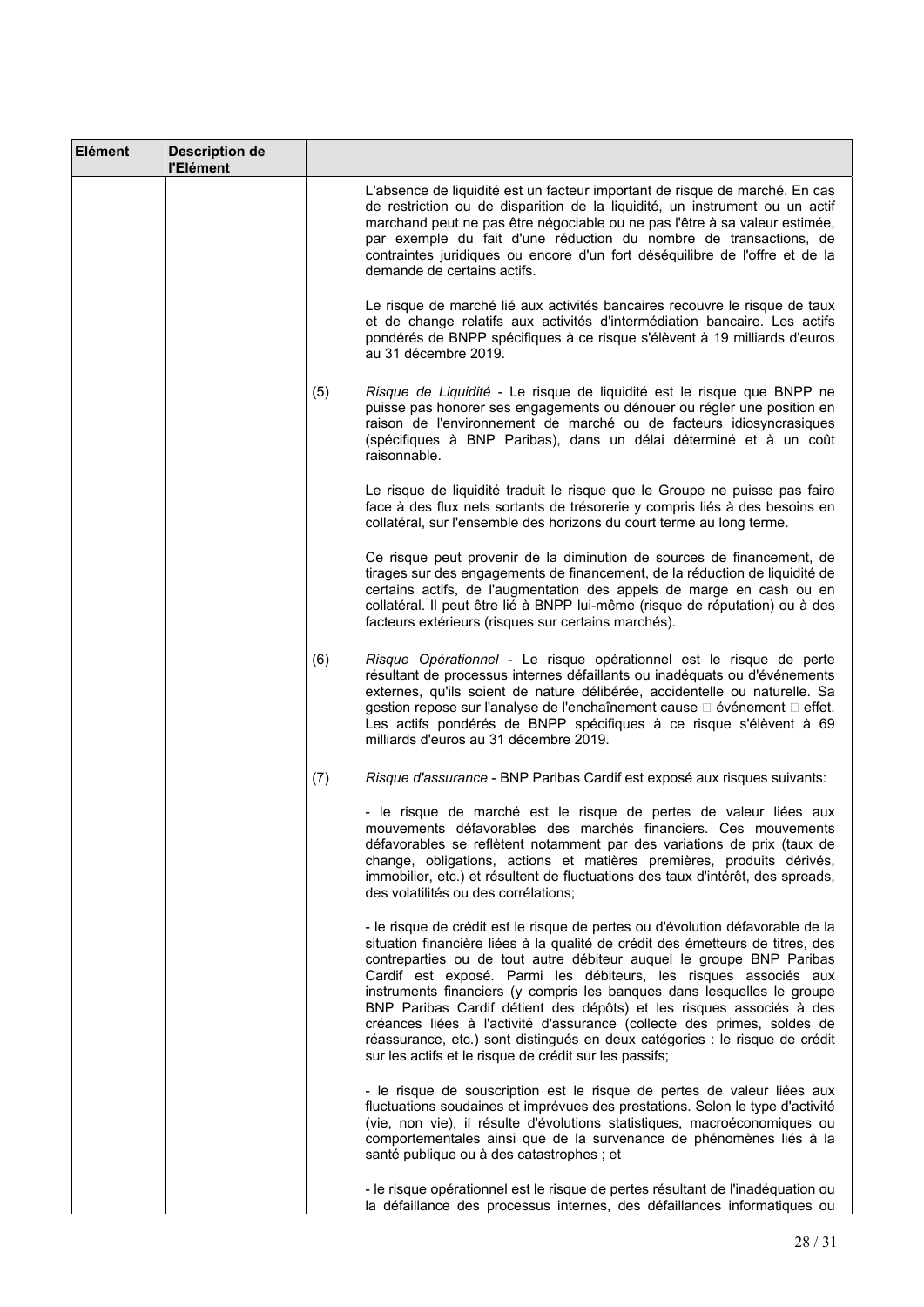| Elément | <b>Description de</b><br>l'Elément       |                                                                                                                                                                                                                                                                                                                                                                                                                                                                                                                                                                                 |
|---------|------------------------------------------|---------------------------------------------------------------------------------------------------------------------------------------------------------------------------------------------------------------------------------------------------------------------------------------------------------------------------------------------------------------------------------------------------------------------------------------------------------------------------------------------------------------------------------------------------------------------------------|
|         |                                          | d'événements extérieurs, accidentels ou naturels. Ces événements<br>extérieurs comprennent les événements d'origine humaine et ceux d'origine<br>naturelle.                                                                                                                                                                                                                                                                                                                                                                                                                     |
| D.3     | Principaux risques<br>propres aux Titres | En plus des risques (y compris le risque de défaut) qui pourraient affecter la capacité<br>de l'Emetteur à remplir ses obligations au regard des Titres ou la capacité du Garant à<br>remplir ses obligations au titre de la Garantie, il existe certains facteurs qui sont<br>essentiels pour déterminer les risques liés aux Titres émis en vertu de ce Prospectus<br>de Base, ce qui inclus :                                                                                                                                                                                |
|         |                                          | Risques de Marché                                                                                                                                                                                                                                                                                                                                                                                                                                                                                                                                                               |
|         |                                          | -les Titres sont des obligations non assorties de sûretés,                                                                                                                                                                                                                                                                                                                                                                                                                                                                                                                      |
|         |                                          | -les Titres incluant un effet de levier impliquent un niveau de risque plus élevé et, en<br>cas de pertes sur ces Titres, ces titres peuvent être supérieurs à ceux d'un titre<br>similaire qui n'inclut aucun effet de levier,                                                                                                                                                                                                                                                                                                                                                 |
|         |                                          | -les Certificats Bull et Bear (Formule de Paiement Final ETS 2300) sont conçus pour<br>la négociation à court terme ou intrajournalière uniquement car ils sont valorisés sur la<br>base de leur performance quotidienne cumulée.                                                                                                                                                                                                                                                                                                                                               |
|         |                                          | -le cours de négociation des Titres est affecté par plusieurs facteurs, y compris, mais<br>sans caractère limitatif, (concernant les Titres liés à un Sous-Jacent de Référence) le<br>cours du ou de(s) Sous-Jacent(s) de Référence, la durée restant à courir jusqu'au<br>remboursement et la volatilité, et ces facteurs signifient que le cours de négociation<br>des Titres peut être inférieur au Montant de Règlement en numéraire ou à la valeur<br>des Droits à Règlement Physique.                                                                                     |
|         |                                          | -dans de nombreux cas, l'exposition au Sous-Jacent de Référence découlera du fait<br>que l'Emetteur concerné conclut des accords de couverture et, en ce qui concerne les<br>Titres indexés sur un Sous-Jacent de Référence, les investisseurs potentiels sont<br>exposés à la performance de ces accords de couverture et aux événements pouvant<br>affecter ces accords, et, par conséquent, la survenance de l'un ou l'autre de ces<br>événements peut affecter la valeur des Titres,                                                                                        |
|         |                                          | Risques liés aux Titulaires                                                                                                                                                                                                                                                                                                                                                                                                                                                                                                                                                     |
|         |                                          | -les clauses relatives aux assemblées générales des Titulaires permettent à des<br>majorités définies de lier tous les Titulaires,                                                                                                                                                                                                                                                                                                                                                                                                                                              |
|         |                                          | -Dans certaines circonstances, les Titulaires peuvent perdre la valeur intégrale de leur<br>investissement.                                                                                                                                                                                                                                                                                                                                                                                                                                                                     |
|         |                                          | Risques liés à l'Emetteur/au Garant                                                                                                                                                                                                                                                                                                                                                                                                                                                                                                                                             |
|         |                                          | -une réduction de la notation (éventuelle) accordée aux titres d'emprunt en circulation<br>de l'Emetteur ou du Garant (s'il y a lieu) par une agence de notation de crédit pourrait<br>entraîner une réduction de la valeur de négociation des Titres,                                                                                                                                                                                                                                                                                                                          |
|         |                                          | -certains conflits d'intérêts peuvent surgir (voir Elément E.4 ci-dessous),                                                                                                                                                                                                                                                                                                                                                                                                                                                                                                     |
|         |                                          | Risques Juridiques                                                                                                                                                                                                                                                                                                                                                                                                                                                                                                                                                              |
|         |                                          | -la survenance d'un cas de perturbation additionnel ou d'un cas de perturbation<br>additionnel optionnel peut conduire à un ajustement des Titres, à un remboursement<br>anticipé ou peut avoir pour conséquence que le montant payable à la date de<br>remboursement prévue soit différent de celui qui devrait être payé à ladite date de<br>remboursement prévue, de telle sorte que la survenance d'un cas de perturbation<br>additionnel et/ou d'un cas de perturbation additionnel optionnel peut avoir un effet<br>défavorable sur la valeur ou la liquidité des Titres, |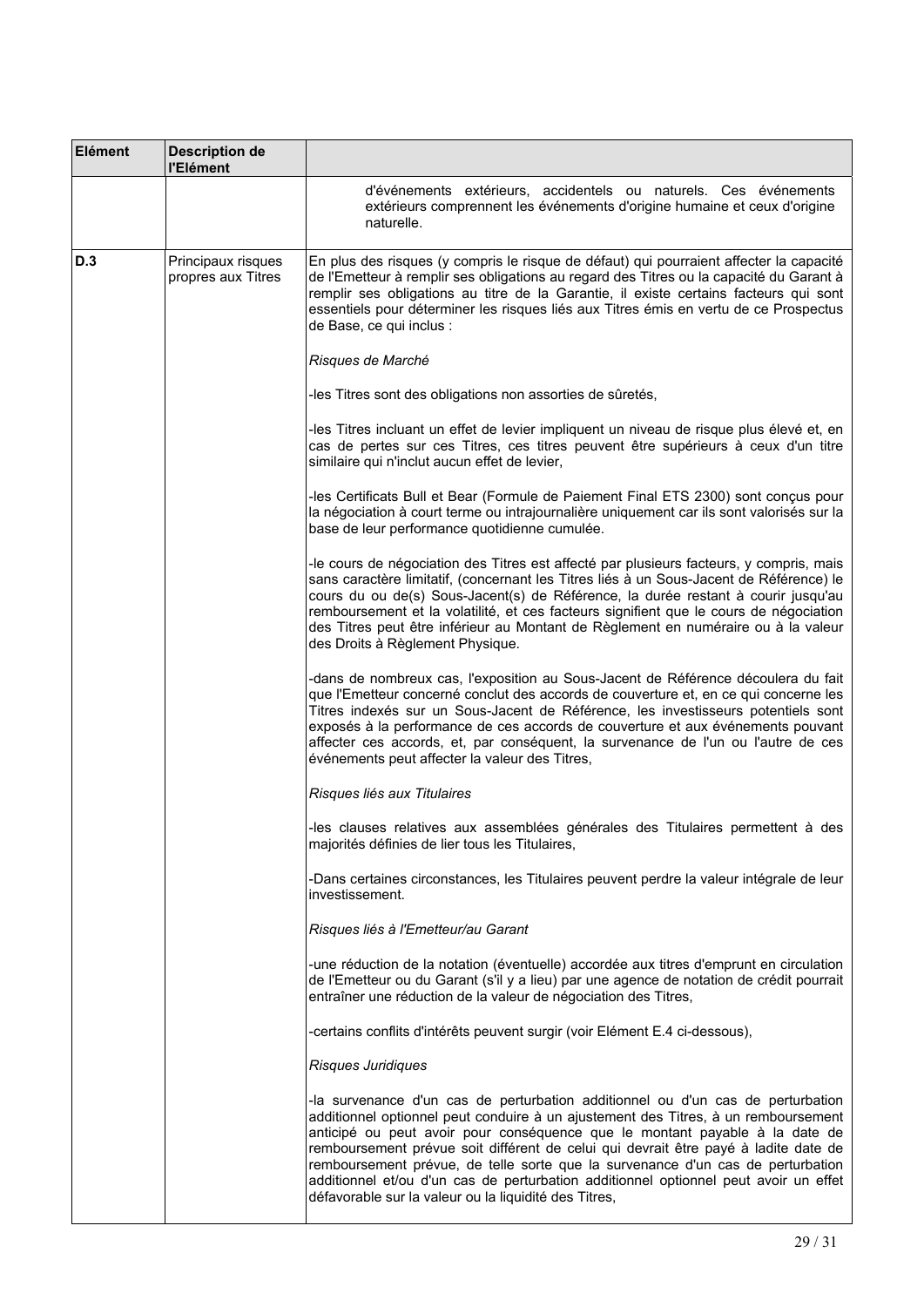| Elément | <b>Description de</b><br>l'Elément |                                                                                                                                                                                                                                                                                                                                                                                                                                                                                                                                                                                                                                                                                                                                                                                                                                                                                                                                                                                                                                                                                                                     |
|---------|------------------------------------|---------------------------------------------------------------------------------------------------------------------------------------------------------------------------------------------------------------------------------------------------------------------------------------------------------------------------------------------------------------------------------------------------------------------------------------------------------------------------------------------------------------------------------------------------------------------------------------------------------------------------------------------------------------------------------------------------------------------------------------------------------------------------------------------------------------------------------------------------------------------------------------------------------------------------------------------------------------------------------------------------------------------------------------------------------------------------------------------------------------------|
|         |                                    | -des frais et impôts peuvent être payables sur les Titres,                                                                                                                                                                                                                                                                                                                                                                                                                                                                                                                                                                                                                                                                                                                                                                                                                                                                                                                                                                                                                                                          |
|         |                                    | -les Titres peuvent être remboursés en cas d'illégalité ou autre impossibilité pratique,<br>et ce remboursement peut avoir pour conséquence qu'un investisseur ne réalise<br>aucun retour sur son investissement dans les Titres.                                                                                                                                                                                                                                                                                                                                                                                                                                                                                                                                                                                                                                                                                                                                                                                                                                                                                   |
|         |                                    | -toute décision judiciaire, tout changement de la pratique administrative ou tout<br>changement de la loi française intervenant après la date du Prospectus de Base,<br>pourrait avoir un impact défavorable significatif sur la valeur des Titres ainsi affectés,                                                                                                                                                                                                                                                                                                                                                                                                                                                                                                                                                                                                                                                                                                                                                                                                                                                  |
|         |                                    | Risques liés au marché secondaire                                                                                                                                                                                                                                                                                                                                                                                                                                                                                                                                                                                                                                                                                                                                                                                                                                                                                                                                                                                                                                                                                   |
|         |                                    | -le seul moyen permettant à un Titulaire de réaliser la valeur d'un Titre avant sa Date<br>de Remboursement consiste à le vendre à son cours de marché au moment<br>considéré sur un marché secondaire disponible, et il peut n'y avoir aucun marché<br>secondaire pour les Titres (ce qui pourrait signifier qu'un investisseur doit attendre<br>jusqu'à l'exercice ou jusqu'au remboursement des Titres pour réaliser une valeur<br>supérieure à sa valeur de négociation).                                                                                                                                                                                                                                                                                                                                                                                                                                                                                                                                                                                                                                       |
|         |                                    | -BNP Paribas Arbitrage S.N.C. est tenue d'agir comme teneur de marché. Dans ces<br>circonstances, BNP Paribas Arbitrage S.N.C. s'efforcera de maintenir un marché<br>secondaire pendant toute la durée de vie des Titres, sous réserve des conditions<br>normales de marché et soumettra au marché des cours acheteur et des cours<br>vendeur. L'écart (spread) entre le cours acheteur et le cours vendeur peut évoluer au<br>long de la durée de vie des Titres. Néanmoins, durant certaines périodes il peut être<br>difficile, irréalisable ou impossible pour BNP Paribas Arbitrage S.N.C. de coter des<br>prix "bid" et "offer" et en conséquence il peut être difficile, irréalisable ou impossible<br>d'acheter ou vendre ces Titres durant ces périodes. Cela peut être dû, par exemple, à<br>des conditions défavorables sur le marché, à des prix volatiles ou à des fluctuations<br>importantes du prix, à la fermeture d'une place financière importante ou à des<br>problèmes techniques, tels que la défaillance ou le dysfonctionnement d'un système<br>informatique ou celui d'un réseau internet. |
|         |                                    | Risques relatifs au(x) Sous-Jacent(s) de Référence                                                                                                                                                                                                                                                                                                                                                                                                                                                                                                                                                                                                                                                                                                                                                                                                                                                                                                                                                                                                                                                                  |
|         |                                    | -En outre, il existe des risques spécifiques liés aux Titres qui sont indexés sur un<br>Sous-Jacent de Référence (y compris des Titres Hybrides), et un investissement dans<br>ces Titres entraînera des risques significatifs que ne comporte pas un investissement<br>dans un titre de créance conventionnel. Les facteurs de risque liés aux Titres indexés<br>sur un Sous-Jacent de Référence incluent :                                                                                                                                                                                                                                                                                                                                                                                                                                                                                                                                                                                                                                                                                                        |
|         |                                    | -l'exposition à un ou plusieurs indices, un cas d'ajustement et de perturbation du<br>marché ou le défaut d'ouverture d'une bourse, qui peuvent avoir un effet défavorable<br>sur la valeur de la liquidité des Titres, et le fait que l'Emetteur ne fournira pas<br>d'informations post-émission sur le Sous-Jacent de Référence.                                                                                                                                                                                                                                                                                                                                                                                                                                                                                                                                                                                                                                                                                                                                                                                  |
|         |                                    | Risques liés à des catégories spécifiques de produits                                                                                                                                                                                                                                                                                                                                                                                                                                                                                                                                                                                                                                                                                                                                                                                                                                                                                                                                                                                                                                                               |
|         |                                    | Les risques suivants sont liés aux Produits ETS:                                                                                                                                                                                                                                                                                                                                                                                                                                                                                                                                                                                                                                                                                                                                                                                                                                                                                                                                                                                                                                                                    |
|         |                                    | Produits à effet de levier Constant                                                                                                                                                                                                                                                                                                                                                                                                                                                                                                                                                                                                                                                                                                                                                                                                                                                                                                                                                                                                                                                                                 |
|         |                                    | Les investisseurs peuvent être exposés à une perte partielle ou totale de leur<br>investissement. Le rendement de ces Titres dépend de la performance quotidienne du<br>ou des Sous-Jacent(s) de Référence, et remboursements automatiques anticipés. Les<br>produits à effet de levier Constant sont généralement adaptés à des investissements<br>à court terme intra journalier ou de quelques jours ; des investissements de ce type<br>détenus pour une période plus longue peuvent être affectés par la volatilité des<br>conditions de marché qui peuvent avoir un impact négatif sur la performance des<br>Sous-Jacents de Référence.                                                                                                                                                                                                                                                                                                                                                                                                                                                                       |